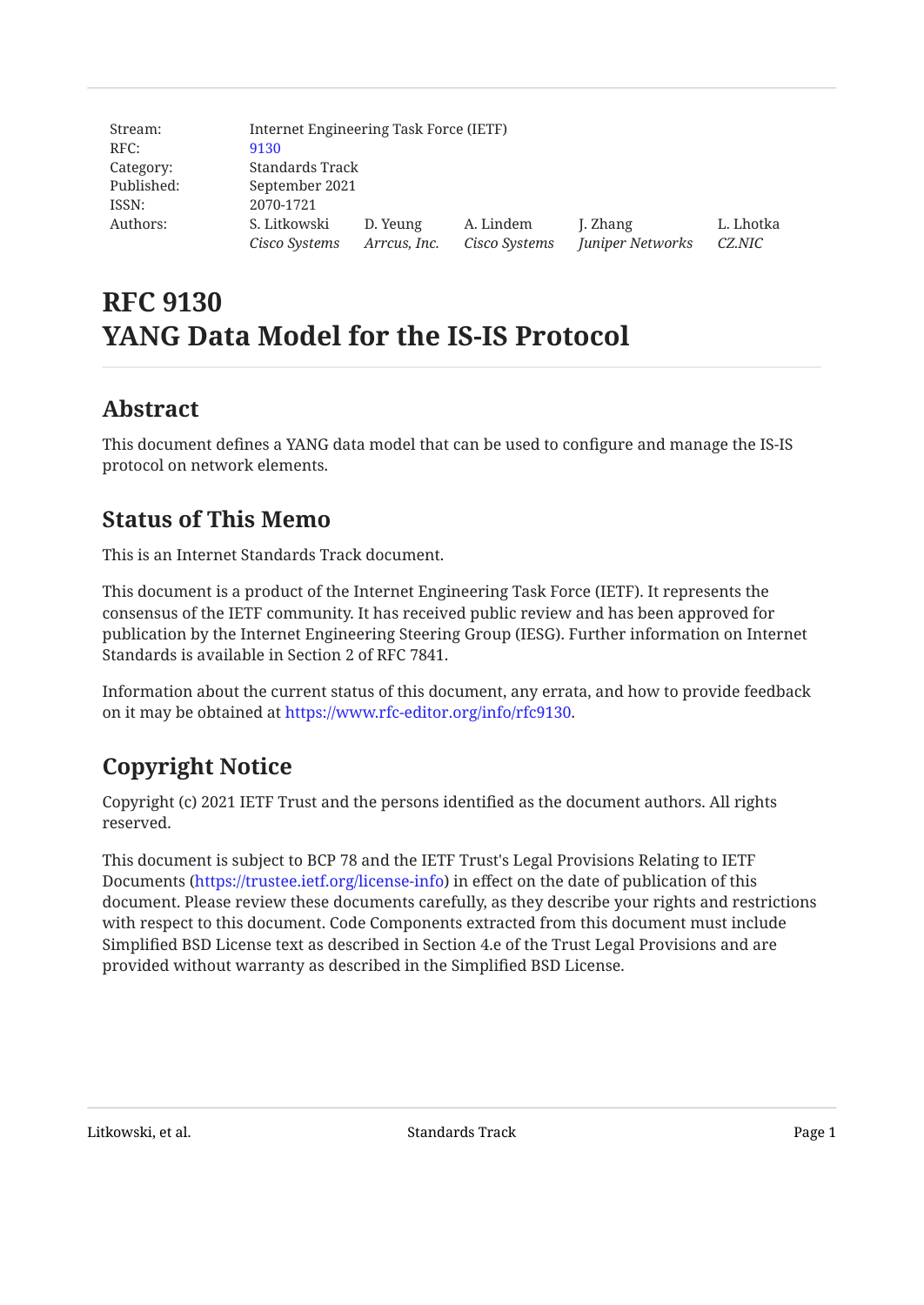# <span id="page-1-0"></span>**[Table of Contents](#page-1-0)**

- [1.](#page-2-0) [Introduction](#page-2-0)
	- [1.1.](#page-2-1) [Requirements Language](#page-2-1)
- [2.](#page-2-2) [Design of the Data Model](#page-2-2)
	- [2.1.](#page-9-0) [IS-IS Con](#page-9-0)figuration
	- [2.2.](#page-9-1) [Multi-Topology Parameters](#page-9-1)
	- [2.3.](#page-9-2) [Per-Level Parameters](#page-9-2)
	- [2.4.](#page-11-0) [Per-Interface Parameters](#page-11-0)
	- [2.5.](#page-19-0) [Authentication Parameters](#page-19-0)
	- [2.6.](#page-19-1) [IGP/LDP Synchronization](#page-19-1)
	- [2.7.](#page-19-2) [ISO Parameters](#page-19-2)
	- [2.8.](#page-19-3) [IP FRR](#page-19-3)
	- [2.9.](#page-19-4) [Operational States](#page-19-4)
- [3.](#page-20-0) [RPC Operations](#page-20-0)
- [4.](#page-20-1) Notifi[cations](#page-20-1)
- [5.](#page-22-0) [Interactions with Other YANG Modules](#page-22-0)
- [6.](#page-23-0) [IS-IS YANG Module](#page-23-0)
- [7.](#page-101-0) [Security Considerations](#page-101-0)
- [8.](#page-103-0) [IANA Considerations](#page-103-0)
- [9.](#page-103-1) [References](#page-103-1)
	- [9.1.](#page-103-2) [Normative References](#page-103-2)
	- [9.2.](#page-106-0) [Informative References](#page-106-0)

[Appendix A.](#page-108-0) [Example of IS-IS Con](#page-108-0)figuration in XML

[Acknowledgments](#page-110-0)

- **[Contributors](#page-111-0)**
- [Authors' Addresses](#page-111-1)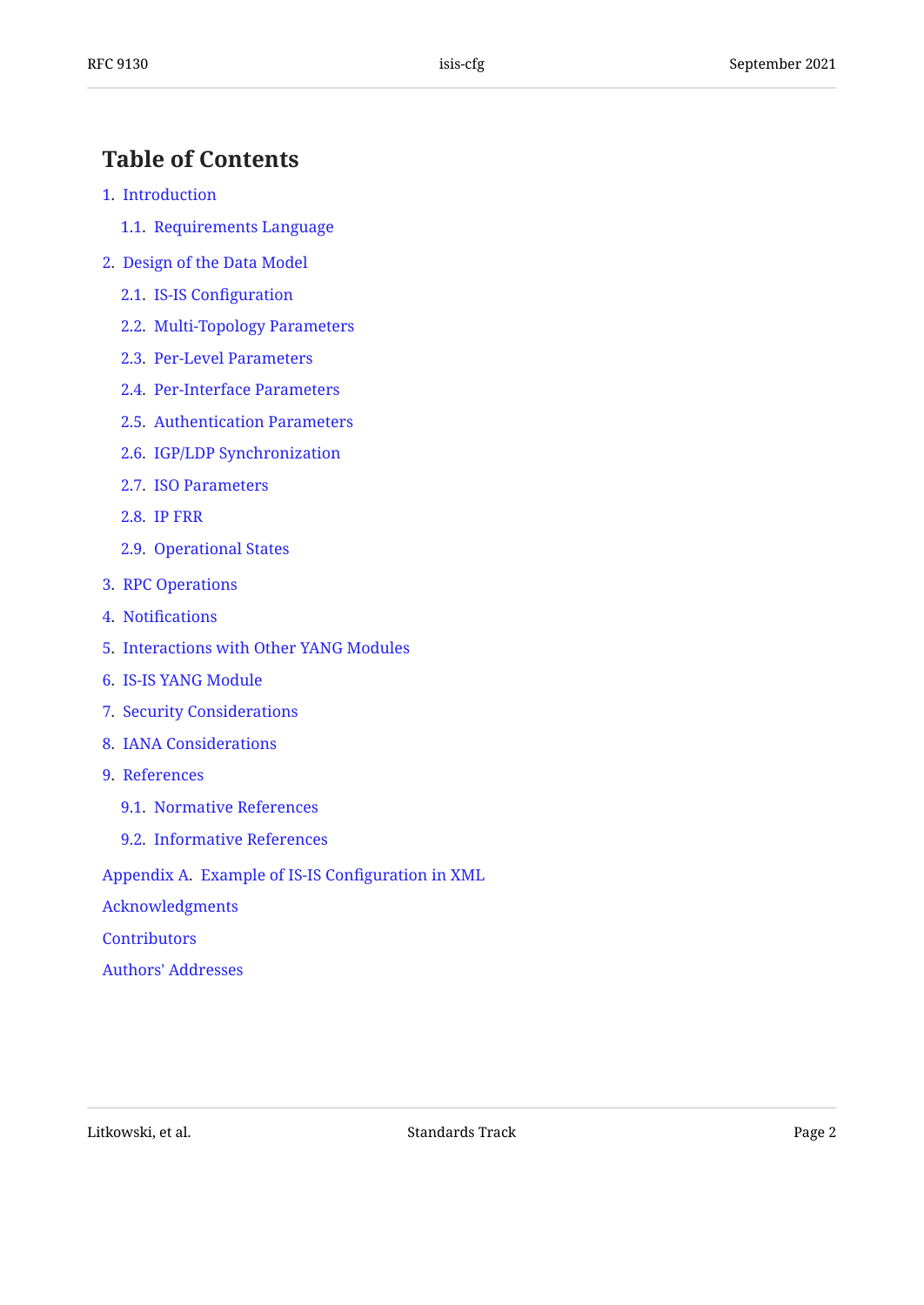# <span id="page-2-0"></span>**[1. Introduction](#page-2-0)**

This document defines a YANG data model [RFC7950] for the IS-IS routing protocol.

The data model covers the configuration of an IS-IS routing protocol instance, as well as the retrieval of IS-IS operational states.

A simplified tree representation of the data model is presented in [Section 2.](#page-2-2) Tree diagrams used in this document follow the notation defined in [RFC8340].

The module defined in this document is designed as per the Network Management Datastore Architecture (NMDA) [RFC8342].

## <span id="page-2-1"></span>**[1.1. Requirements Language](#page-2-1)**

The key words "MUST", "MUST NOT", "REQUIRED", "SHALL", "SHALL NOT", "SHOULD", "SHOULD <code>NOT",</code> "<code>RECOMMENDED", "NOT RECOMMENDED", "MAY", and "OPTIONAL" in this document are to</code> be interpreted as described in BCP 14 [RFC2119] [RFC8174] when, and only when, they appear in all capitals, as shown here.

# <span id="page-2-2"></span>**[2. Design of the Data Model](#page-2-2)**

The IS-IS YANG module augments the "control-plane-protocol" list in the "ietf-routing" module [[RFC8349\]](#page-106-3) with specific IS-IS parameters.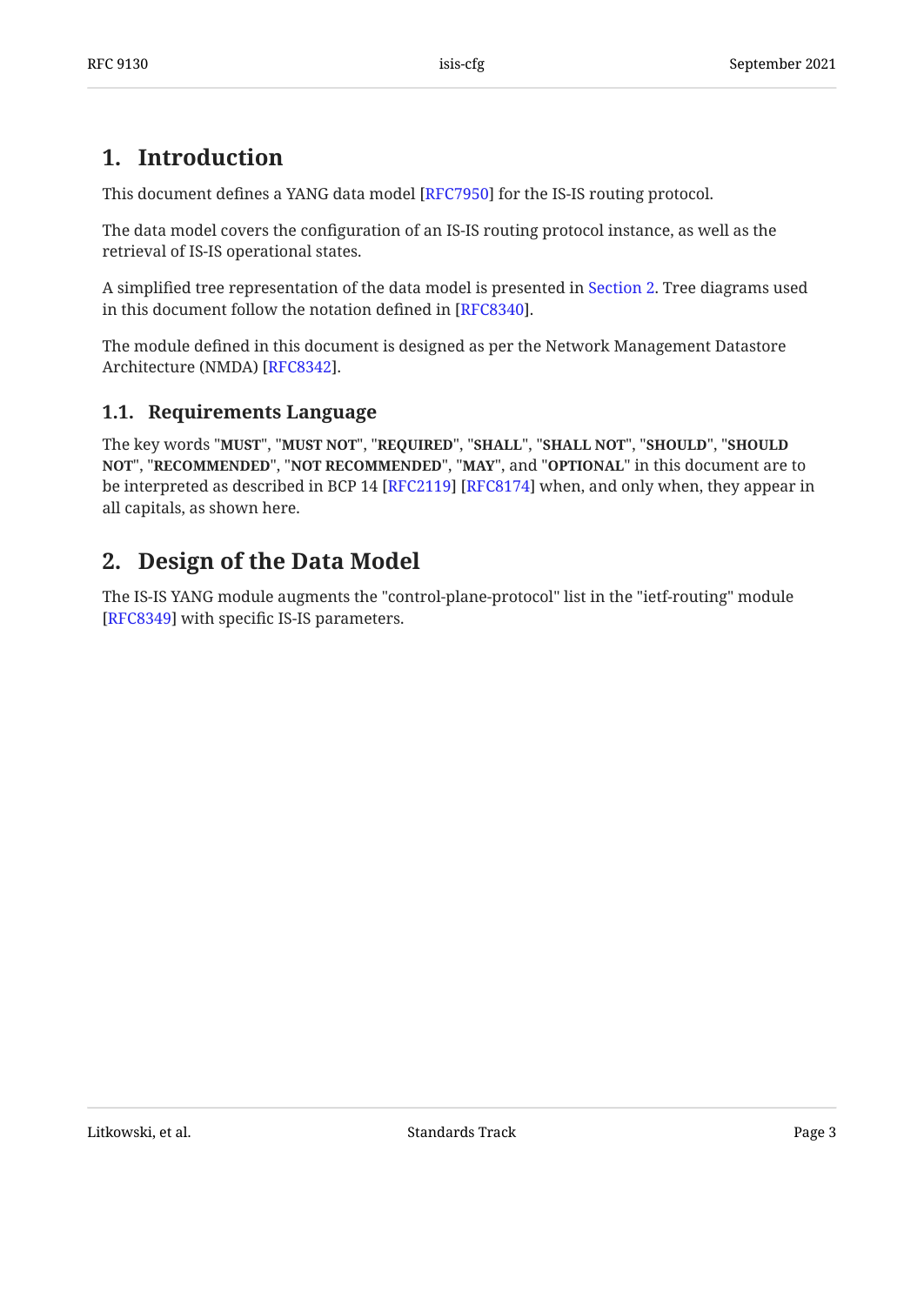The diagram below shows the overall structure of the "ietf-isis" YANG module defined in this document: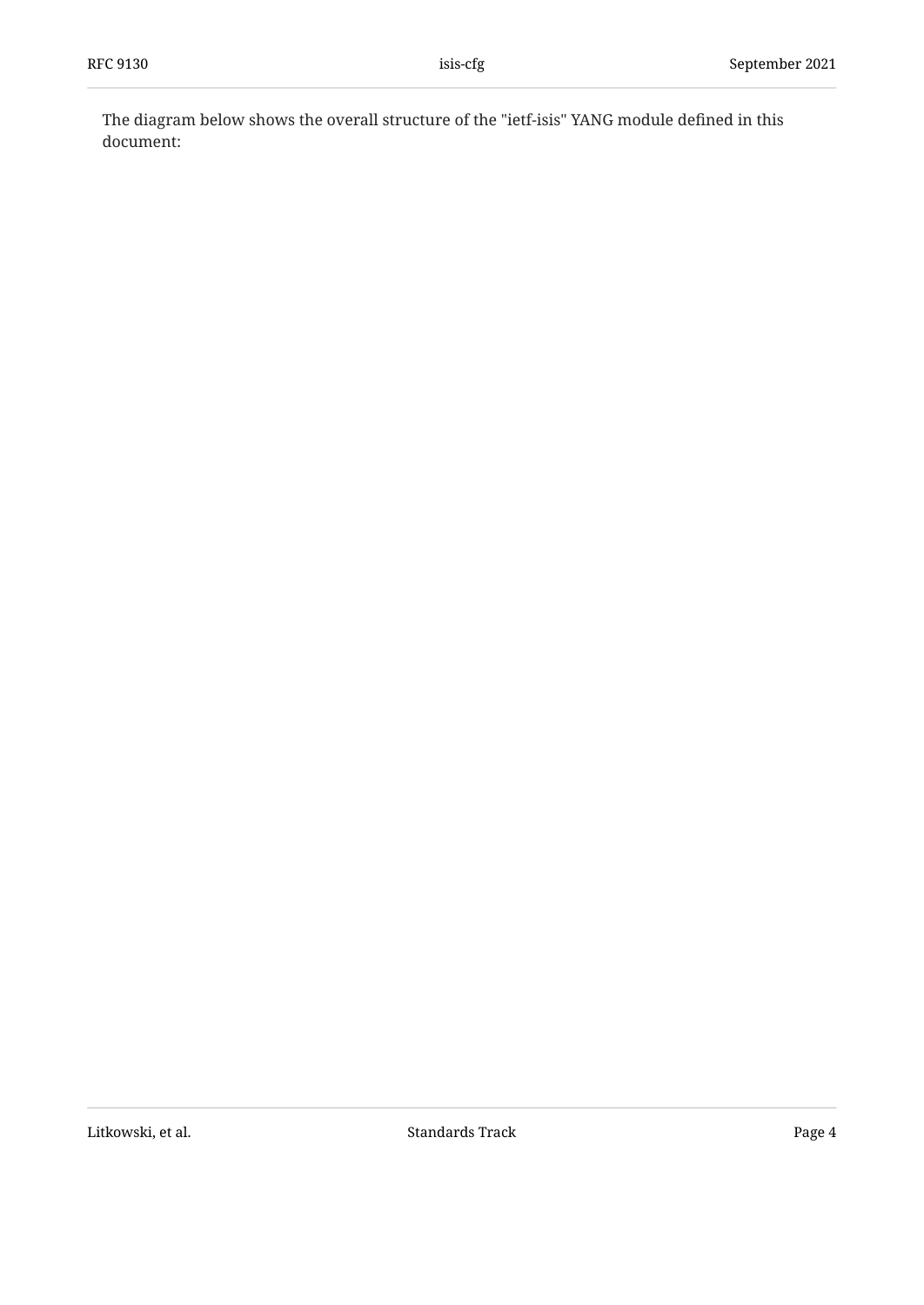```
module: ietf-isis
augment /rt:routing/rt:ribs/rt:rib/rt:routes/rt:route:<br>+--ro metric? uint32
  +--ro metric?
   +--ro tag* uint64
   +--ro route-type? enumeration
augment /if:interfaces/if:interface:
   +--rw clns-mtu? uint16 {osi-interface}?
augment /rt:routing/rt:control-plane-protocols/rt:
               control-plane-protocol:
   +--rw isis
       +--rw enable? boolean {admin-control}?
       +--rw level-type? level
      +--rw system-id?
       +--rw maximum-area-addresses? uint8 {maximum-area-addresses}?
       +--rw area-address* area-address
       +--rw lsp-mtu? uint16
       +--rw lsp-lifetime? uint16
                                             rt-types: timer-value-seconds16
                                                   | {lsp-refresh}?
       +--rw poi-tlv? boolean {poi-tlv}?
       +--rw graceful-restart {graceful-restart}?
        | +--rw enable? boolean
                                          rt-types:timer-value-seconds16
         | +--rw helper-enable? boolean
       +--rw nsr {nsr}?
       | +--rw enable? boolean
       +--rw node-tags {node-tag}?
       | +--rw node-tag* [tag]
 | ...
       +--rw metric-type
        | +--rw value? enumeration
          | +--rw level-1
| | .... | ... | ... | ... | ... | ... | ... | ... | ... | ... | ... | ... | ... | ... | ... | ... | ... | ...
         +--rw level-2
 | ...
       +--rw default-metric
         | +--rw value? wide-metric
          | +--rw level-1
| | .... | ... | ... | ... | ... | ... | ... | ... | ... | ... | ... | ... | ... | ... | ... | ... | ... | ...
          | +--rw level-2
 | ...
       +--rw auto-cost {auto-cost}?
         | +--rw enable? boolean
         +--rw reference-bandwidth?
       +--rw authentication
          | +--rw (authentication-type)?
| | .... | ... | ... | ... | ... | ... | ... | ... | ... | ... | ... | ... | ... | ... | ... | ... | ... | ...
          | +--rw level-1
| | .... | ... | ... | ... | ... | ... | ... | ... | ... | ... | ... | ... | ... | ... | ... | ... | ... | ...
          | +--rw level-2
 | ...
       +--rw address-families {nlpid-control}?
         | +--rw address-family-list* [address-family]
 | ...
       +--rw mpls
       | +--rw te-rid {te-rid}?
| | .... | ... | ... | ... | ... | ... | ... | ... | ... | ... | ... | ... | ... | ... | ... | ... | ... | ...
```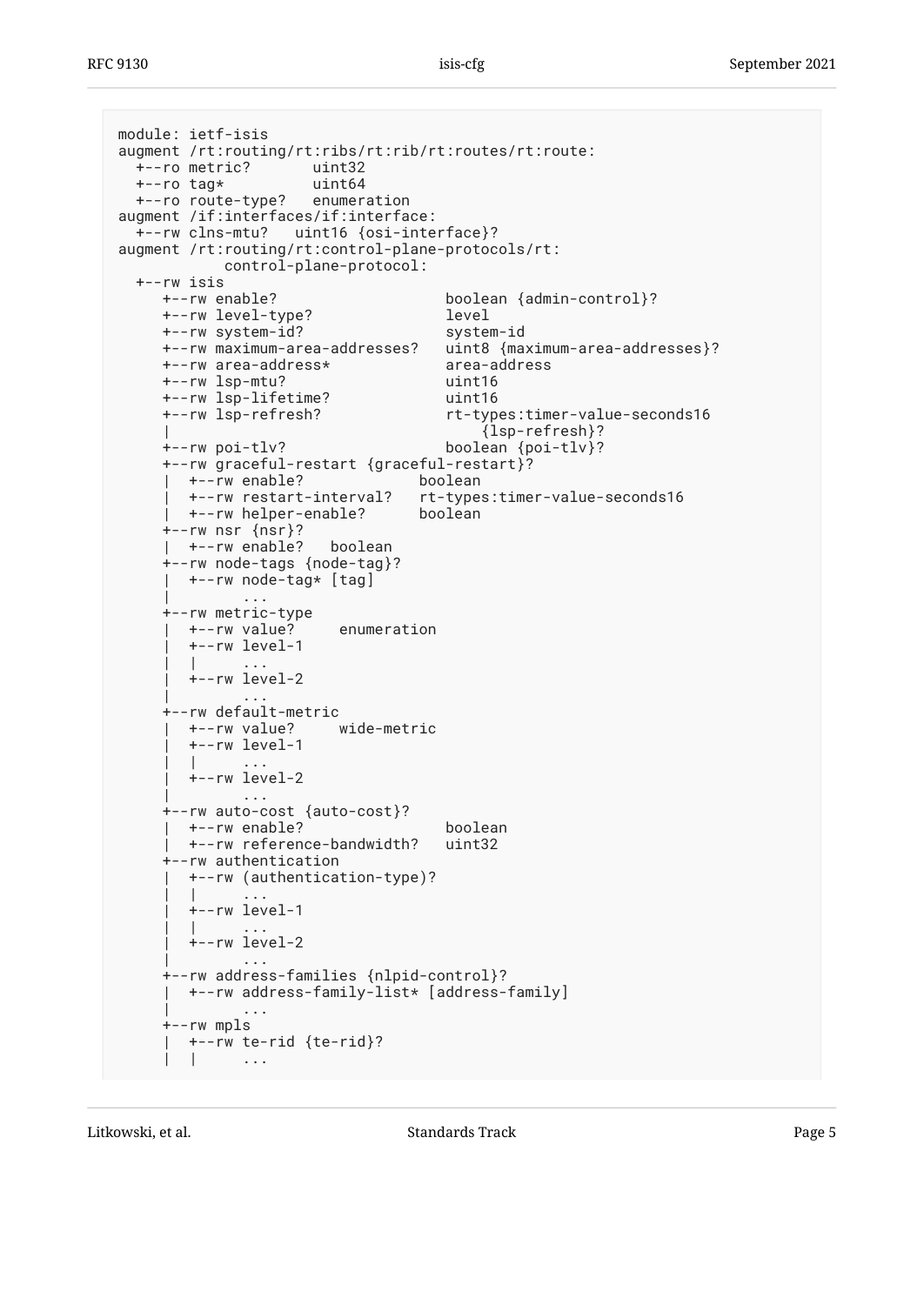| +--rw ldp | ... +--rw spf-control | +--rw paths? uint16 {max-ecmp}? | +--rw ietf-spf-delay {ietf-spf-delay}? | ... +--rw fast-reroute {fast-reroute}? | +--rw lfa {lfa}? +--rw preference | +--rw (granularity)? | ... +--rw overload | +--rw status? boolean +--rw overload-max-metric {overload-max-metric}? | +--rw timeout? rt-types:timer-value-seconds16 +--ro spf-log | +--ro event\* [id] | ... +--ro lsp-log | +--ro event\* [id] | ... +--ro hostnames | +--ro hostname\* [system-id] | ... +--ro database | +--ro levels\* [level] | ... +--ro local-rib | +--ro route\* [prefix] | ... +--ro system-counters | +--ro level\* [level] | ... +--ro protected-routes | +--ro address-family-stats\* [address-family prefix alternate] | ... +--ro unprotected-routes | +--ro prefixes\* [address-family prefix] | ... +--ro protection-statistics\* [frr-protection-method] | +--ro frr-protection-method identityref | +--ro address-family-stats\* [address-family] | ... +--rw discontinuity-time? yang:date-and-time +--rw topologies {multi-topology}? | +--rw topology\* [name] | ... +--rw interfaces +--rw interface\* [name] ... rpcs: +---x clear-adjacency | +---w input | +---w routing-protocol-instance-name -> /rt:routing/ | | control-plane-protocols/ control-plane-protocol/name | +---w level? level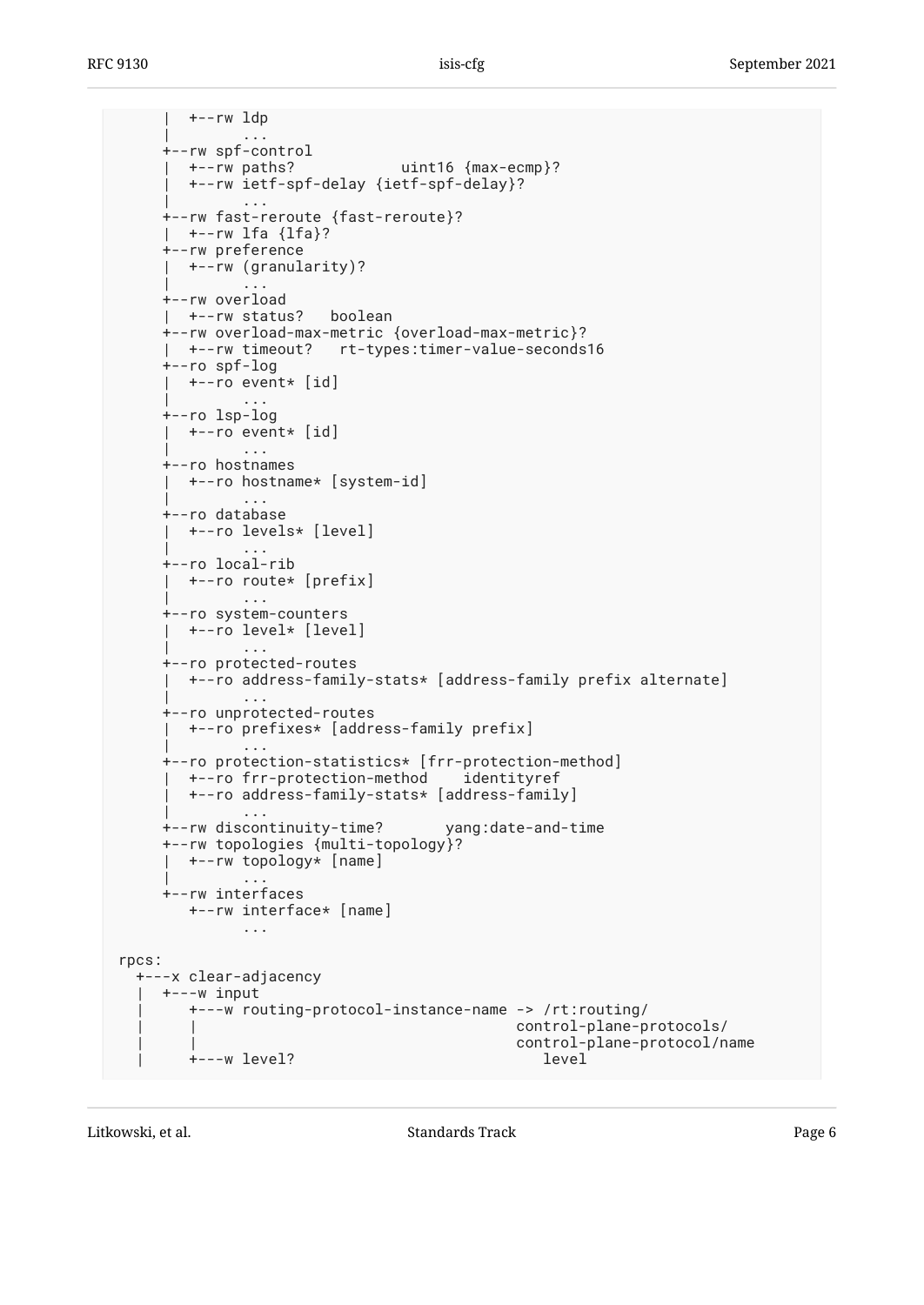| +---w interface? if:interface-ref +---x clear-database +---w input +---w routing-protocol-instance-name -> /rt:routing/ | control-plane-protocols/ | control-plane-protocol/name +---w level? level notifications: +---n database-overload | +--ro routing-protocol-name? -> /rt:routing/ | | control-plane-protocols/ control-plane-protocol/name | +--ro isis-level? level | +--ro overload? enumeration +---n lsp-too-large | +--ro routing-protocol-name? -> /rt:routing/ | control-plane-protocols/ control-plane-protocol/name<br>level | +--ro isis-level? level +--ro interface-name? | +--ro interface-level? level | +--ro extended-circuit-id? extended-circuit-id | +--ro pdu-size? uint32 | +--ro lsp-id? lsp-id +---n if-state-change | +--ro routing-protocol-name? -> /rt:routing/ | | control-plane-protocols/ | | control-plane-protocol/name | +--ro isis-level? level +--ro interface-name? | +--ro interface-level? level | +--ro extended-circuit-id? extended-circuit-id | +--ro state? if-state-type +---n corrupted-lsp-detected | +--ro routing-protocol-name? -> /rt:routing/ | | control-plane-protocols/ | | control-plane-protocol/name | +--ro isis-level? level | +--ro lsp-id? lsp-id +---n attempt-to-exceed-max-sequence | +--ro routing-protocol-name? -> /rt:routing/ control-plane-protocols/ | | control-plane-protocol/name | +--ro isis-level? level | +--ro lsp-id? lsp-id +---n id-len-mismatch | +--ro routing-protocol-name? -> /rt:routing/ control-plane-protocols/ control-plane-protocol/name<br>level | +--ro isis-level? level | +--ro interface-name? if:interface-ref | +--ro interface-level? level | +--ro extended-circuit-id? extended-circuit-id | +--ro pdu-field-len? uint8 | +--ro raw-pdu? binary +---n max-area-addresses-mismatch | +--ro routing-protocol-name? -> /rt:routing/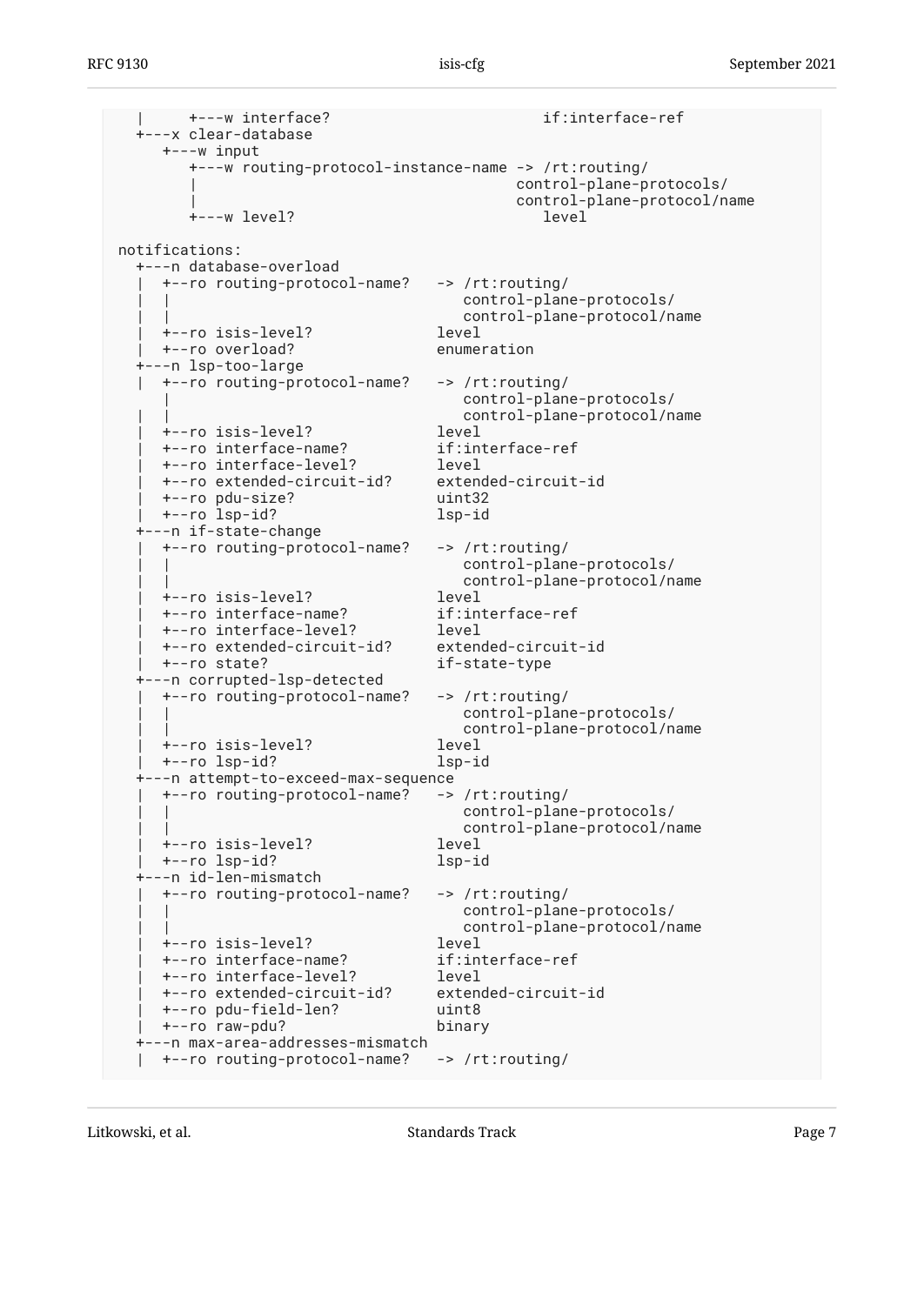control-plane-protocols/ control-plane-protocol/name | +--ro isis-level? level | +--ro interface-name? if:interface-ref | +--ro interface-level? level | +--ro extended-circuit-id? extended-circuit-id | +--ro max-area-addresses? uint8 | +--ro raw-pdu? binary +---n own-lsp-purge | +--ro routing-protocol-name? -> /rt:routing/ control-plane-protocols/ control-plane-protocol/name | +--ro isis-level? level | +--ro interface-name? if:interface-ref | +--ro interface-level? level | +--ro extended-circuit-id? extended-circuit-id | +--ro lsp-id? lsp-id +---n sequence-number-skipped | +--ro routing-protocol-name? -> /rt:routing/ control-plane-protocols/ control-plane-protocol/name | +--ro isis-level? level | +--ro interface-name? if:interface-ref | +--ro interface-level? level +--ro extended-circuit-id? | +--ro lsp-id? lsp-id +---n authentication-type-failure | +--ro routing-protocol-name? -> /rt:routing/ control-plane-protocols/ | | control-plane-protocol/name | +--ro isis-level? level | +--ro interface-name? if:interface-ref | +--ro interface-level? level | +--ro extended-circuit-id? extended-circuit-id | +--ro raw-pdu? binary +---n authentication-failure | +--ro routing-protocol-name? -> /rt:routing/ control-plane-protocols/ | | control-plane-protocol/name | +--ro isis-level? level +--ro interface-name? | +--ro interface-level? level | +--ro extended-circuit-id? extended-circuit-id | +--ro raw-pdu? binary +---n version-skew | +--ro routing-protocol-name? -> /rt:routing/ control-plane-protocols/ | | control-plane-protocol/name | +--ro isis-level? level +--ro interface-name? | +--ro interface-level? level | +--ro extended-circuit-id? extended-circuit-id | +--ro protocol-version? uint8 +--ro raw-pdu? +---n area-mismatch | +--ro routing-protocol-name? -> /rt:routing/ control-plane-protocols/ control-plane-protocol/name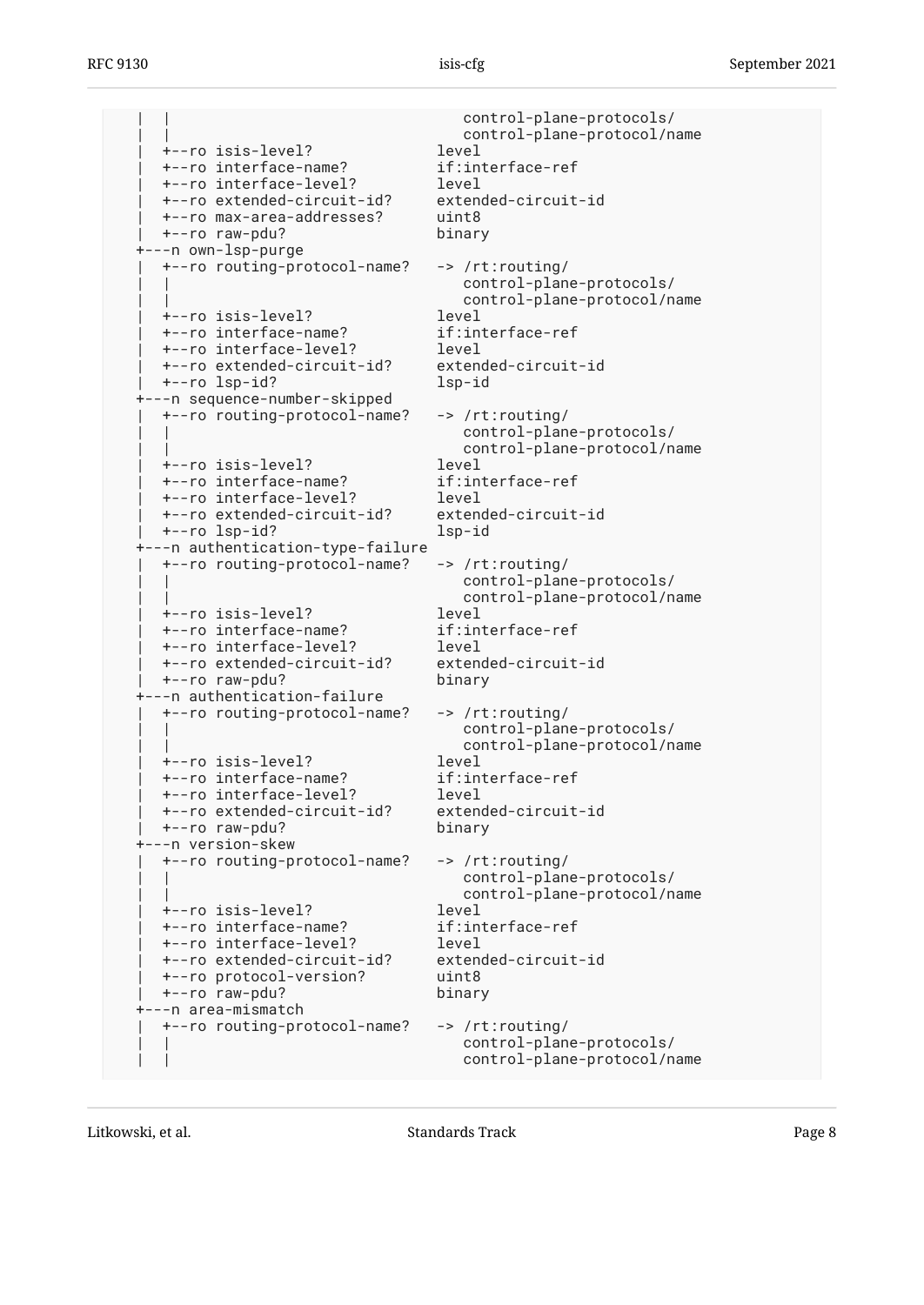| +--ro isis-level? level | +--ro interface-name? if:interface-ref | +--ro interface-level? level | +--ro extended-circuit-id? extended-circuit-id | +--ro raw-pdu? binary +---n rejected-adjacency | +--ro routing-protocol-name? -> /rt:routing/ | | control-plane-protocols/ | | control-plane-protocol/name +--ro isis-level? | +--ro interface-name? if:interface-ref | +--ro interface-level? level | +--ro extended-circuit-id? extended-circuit-id | +--ro raw-pdu? binary | +--ro reason? string +---n protocols-supported-mismatch | +--ro routing-protocol-name? -> /rt:routing/ control-plane-protocols/ control-plane-protocol/name<br>level | +--ro isis-level? level +--ro interface-name? | +--ro interface-level? level | +--ro extended-circuit-id? extended-circuit-id | +--ro raw-pdu? binary +--ro protocols\* +---n lsp-error-detected | +--ro routing-protocol-name? -> /rt:routing/ control-plane-protocols/ | | control-plane-protocol/name | +--ro isis-level? level +--ro interface-name? | +--ro interface-level? level | +--ro extended-circuit-id? extended-circuit-id | +--ro lsp-id? lsp-id +--ro raw-pdu? | +--ro error-offset? uint32 | +--ro tlv-type? uint8 +---n adjacency-state-change | +--ro routing-protocol-name? -> /rt:routing/ control-plane-protocols/ | | control-plane-protocol/name | +--ro isis-level? level | +--ro interface-name? if:interface-ref | +--ro interface-level? level | +--ro extended-circuit-id? extended-circuit-id | +--ro neighbor? string | +--ro neighbor-system-id? system-id | +--ro state? adj-state-type | +--ro reason? string +---n lsp-received | +--ro routing-protocol-name? -> /rt:routing/ control-plane-protocols/ control-plane-protocol/name | +--ro isis-level? level | +--ro interface-name? if:interface-ref | +--ro interface-level? level | +--ro extended-circuit-id? extended-circuit-id | +--ro lsp-id? lsp-id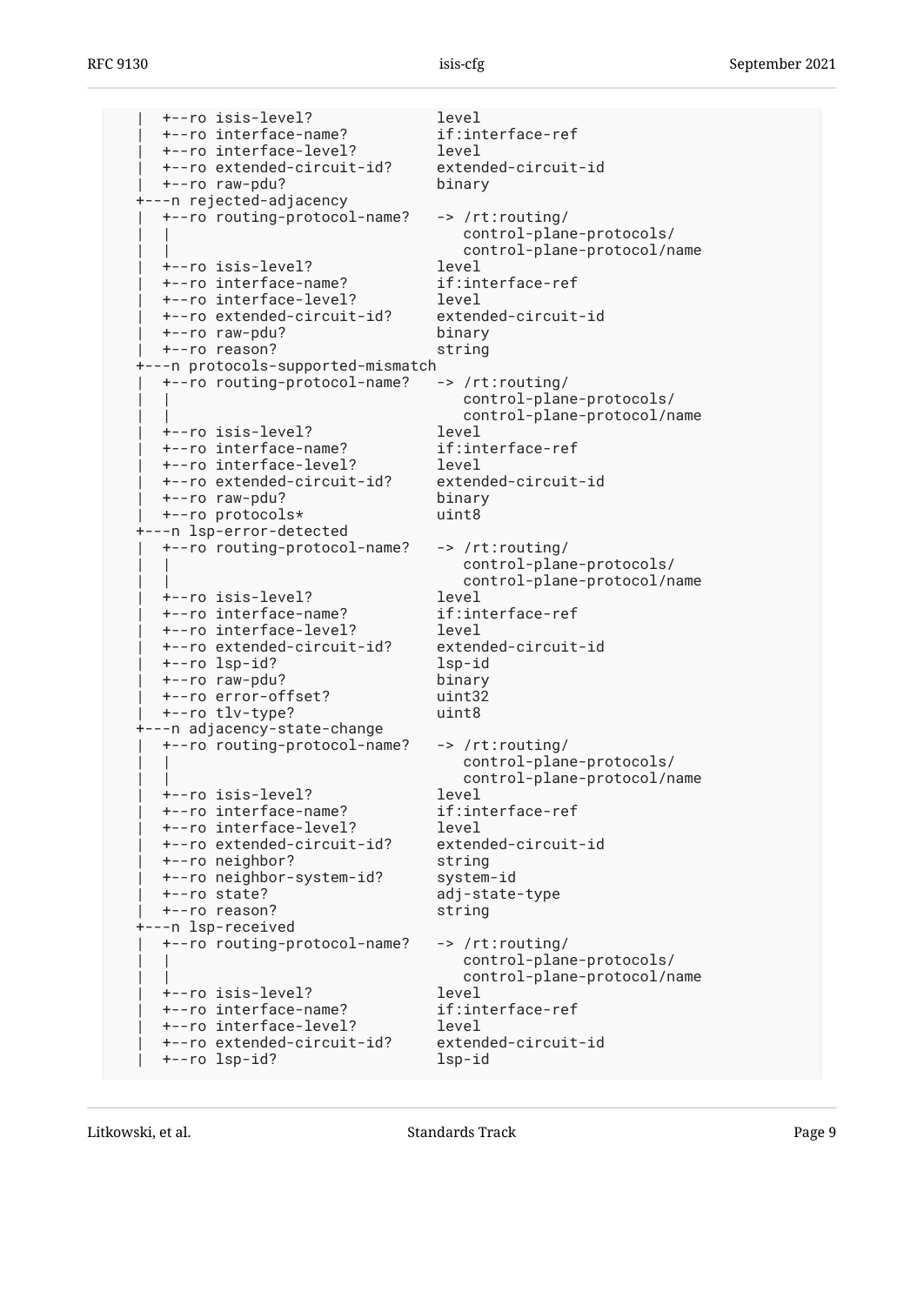```
 | +--ro sequence? uint32
   | +--ro received-timestamp? yang:timestamp
  | +--ro neighbor-system-id? system-id
 +---n lsp-generation
   +--ro routing-protocol-name? -> /rt:routing/
                                | control-plane-protocols/
                                | control-plane-protocol/name
   +--ro isis-level? level
   +--ro lsp-id? lsp-id
   +--ro sequence? uint32
  +--ro send-timestamp?
```
### <span id="page-9-0"></span>**[2.1. IS-IS Con](#page-9-0)figuration**

The IS-IS configuration is divided into two areas:

- Global parameters •
- Per-interface configuration (see [Section 2.4\)](#page-11-0) •

Additional modules may be created to support additional parameters. These additional modules **MUST** augment the "ietf-isis" module.

The model includes optional features for which the corresponding configuration data nodes are also optional. As an example, the ability to control the administrative state of a particular IS-IS instance is optional. By advertising the feature "admin-control", a device communicates to the client that it supports the ability to shut down a particular IS-IS instance.

The global configuration contains the usual IS-IS parameters, e.g., "lsp-mtu", "lsp-lifetime", "lsprefresh", "default-metric".

### <span id="page-9-1"></span>**[2.2. Multi-Topology Parameters](#page-9-1)**

The model supports Multi-Topology (MT) IS-IS as defined in [RFC5120].

The "topologies" container is used to enable support of the MT extensions.

The "name" used in the topology list should refer to an existing Routing Information Base (RIB) defined for the device [RFC8349].

Some specific parameters can be defined on a per-topology basis, at both the global level and the interface level: for example, an interface metric can be defined per topology.

Multiple address families (such as IPv4 or IPv6) can also be enabled within the default topology. This can be achieved using the "address-families" container (requiring the "nlpid-control" feature to be supported).

### <span id="page-9-2"></span>**[2.3. Per-Level Parameters](#page-9-2)**

Some parameters allow per-level configuration. For such parameters, the parameter is modeled as a container with three configuration locations: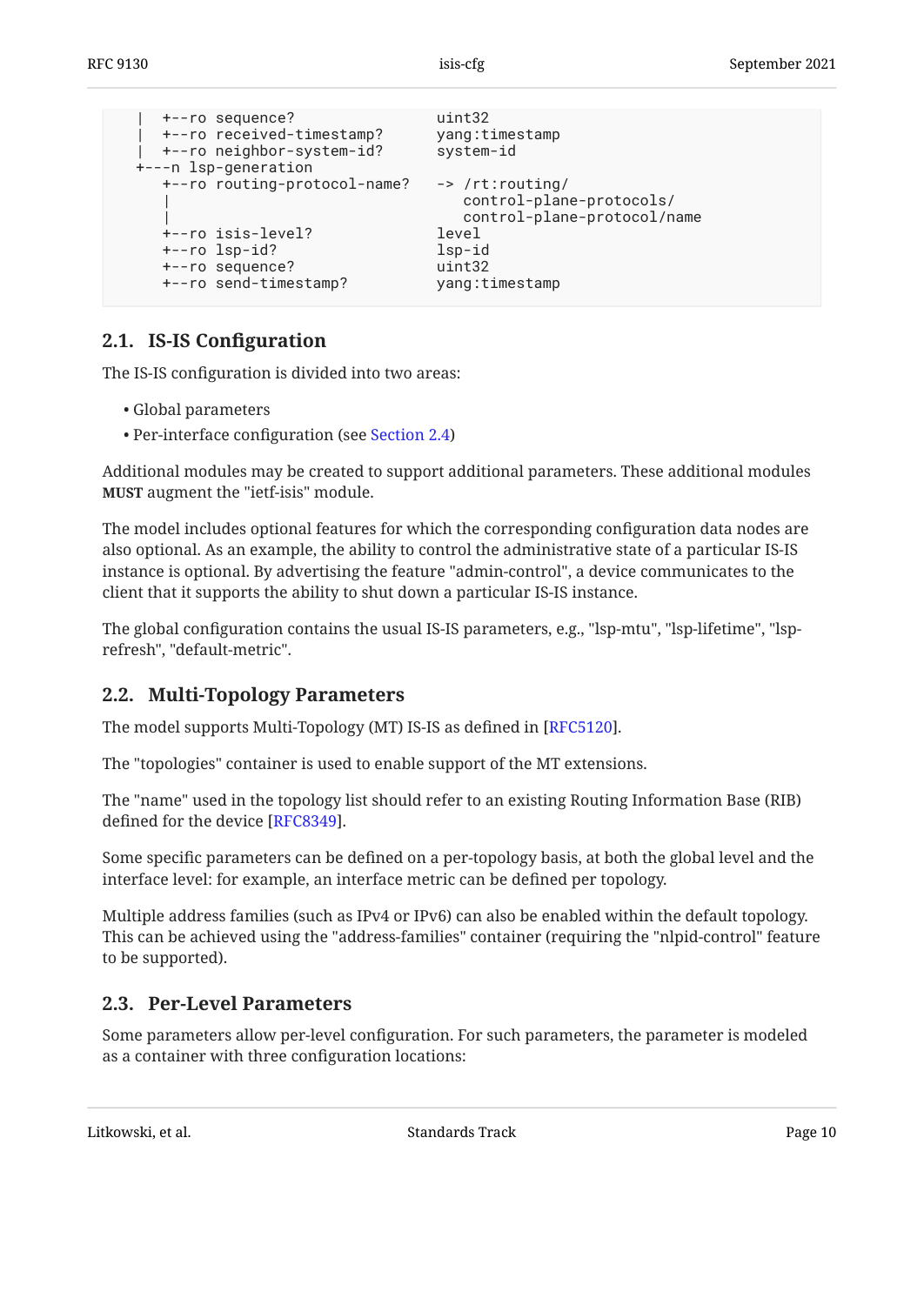### A top-level container:

Corresponds to "level-all", so the configuration applies to both levels.

### A level-1 container:

Corresponds to parameters specific to level 1.

A level-2 container:

Corresponds to parameters specific to level 2.

```
 +--rw priority
   | +--rw value? uint8
   | +--rw level-1
    | | +--rw value? uint8
    | +--rw level-2
       | +--rw value? uint8
```
Example:

```
 <priority>
     <value>250</value>
     <level-1>
         <value>100</value>
     </level-1>
 </priority>
```
An implementation **MUST** prefer a level-specific parameter over a top-level parameter. For example, if the priority is 100 for the level-1 configuration and 250 for the top-level configuration, the implementation must use 100 for the level-1 priority and 250 for the level-2 priority.

Some parameters, such as "overload bit" and "route preference", are not modeled to support perlevel configuration. If an implementation supports per-level configuration for such parameters, this implementation **MUST** augment the current model by adding both level-1 and level-2 containers and **MUST** reuse existing configuration groupings.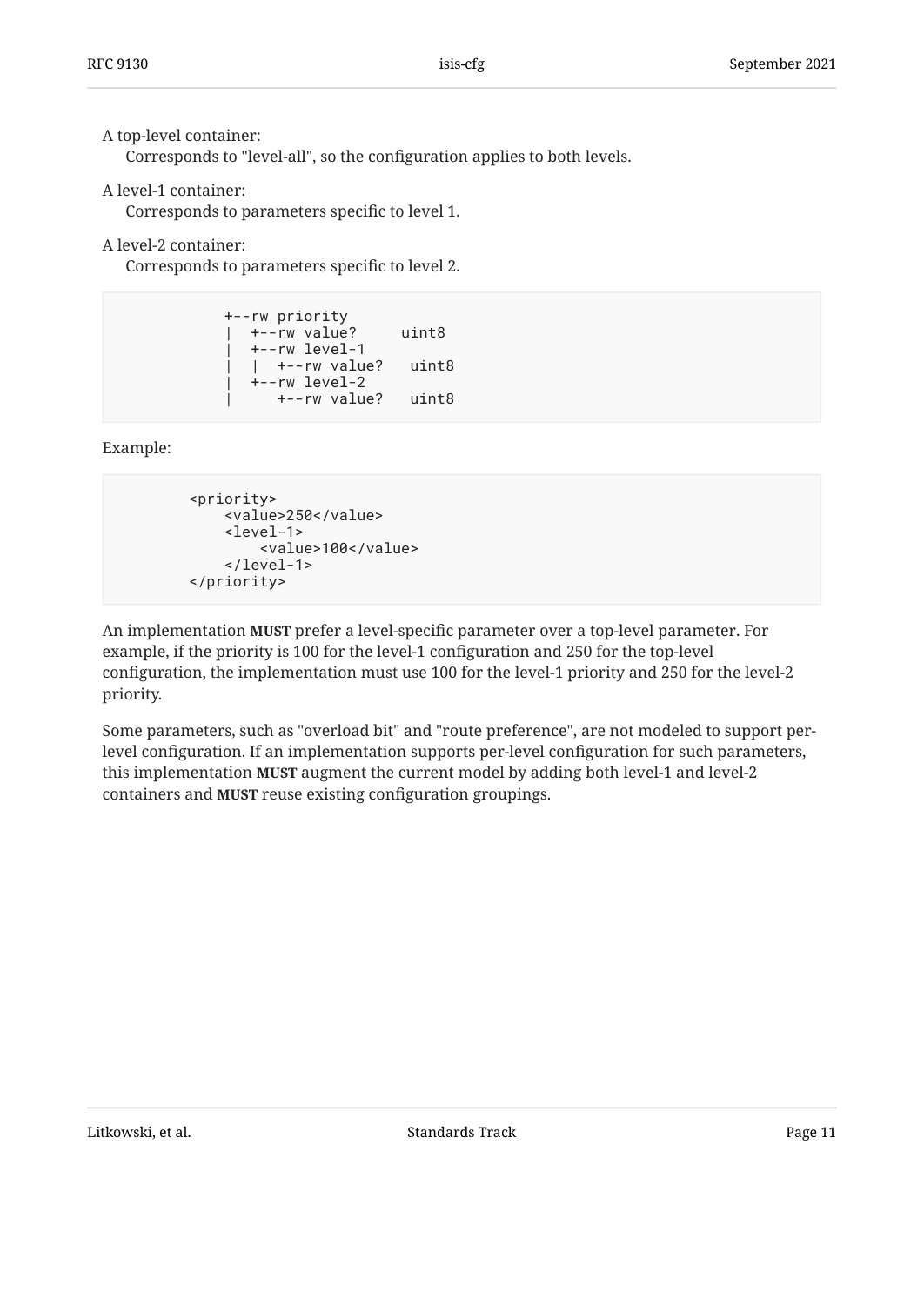Example of augmentation:

```
augment "/rt:routing/" +
         "rt:control-plane-protocols/rt:control-plane-protocol"+
 "/isis:isis/isis:overload" {
 when "rt:type = 'isis:isis'" {
           description
              "This augments the IS-IS routing protocol when used.";
 }
         description
           "This augments the IS-IS overload configuration
            with per-level configuration.";
         container level-1 {
           uses isis:overload-global-cfg;
           description
             "Level-1 configuration.";
         }
         container level-2 {
           uses isis:overload-global-cfg;
           description
             "Level-2 configuration.";
         }
}
```
If an implementation does not support per-level configuration for a parameter modeled with perlevel configuration, the implementation should advertise a deviation to announce that it does not support the configuration of level-1 and level-2 containers.

Finally, if an implementation supports per-level configuration but does not support the "level-all" configuration, it should also advertise a deviation.

## <span id="page-11-0"></span>**[2.4. Per-Interface Parameters](#page-11-0)**

The per-interface section of the IS-IS instance describes the interface-specific parameters.

The interface is modeled as a reference to an existing interface as defined in the "ietf-interfaces" YANG module [\[RFC8343](#page-106-4)].

Each interface has some interface-specific parameters that may have a different per-level value as described in the previous section. An interface-specific parameter **MUST** be preferred over an IS-IS global parameter.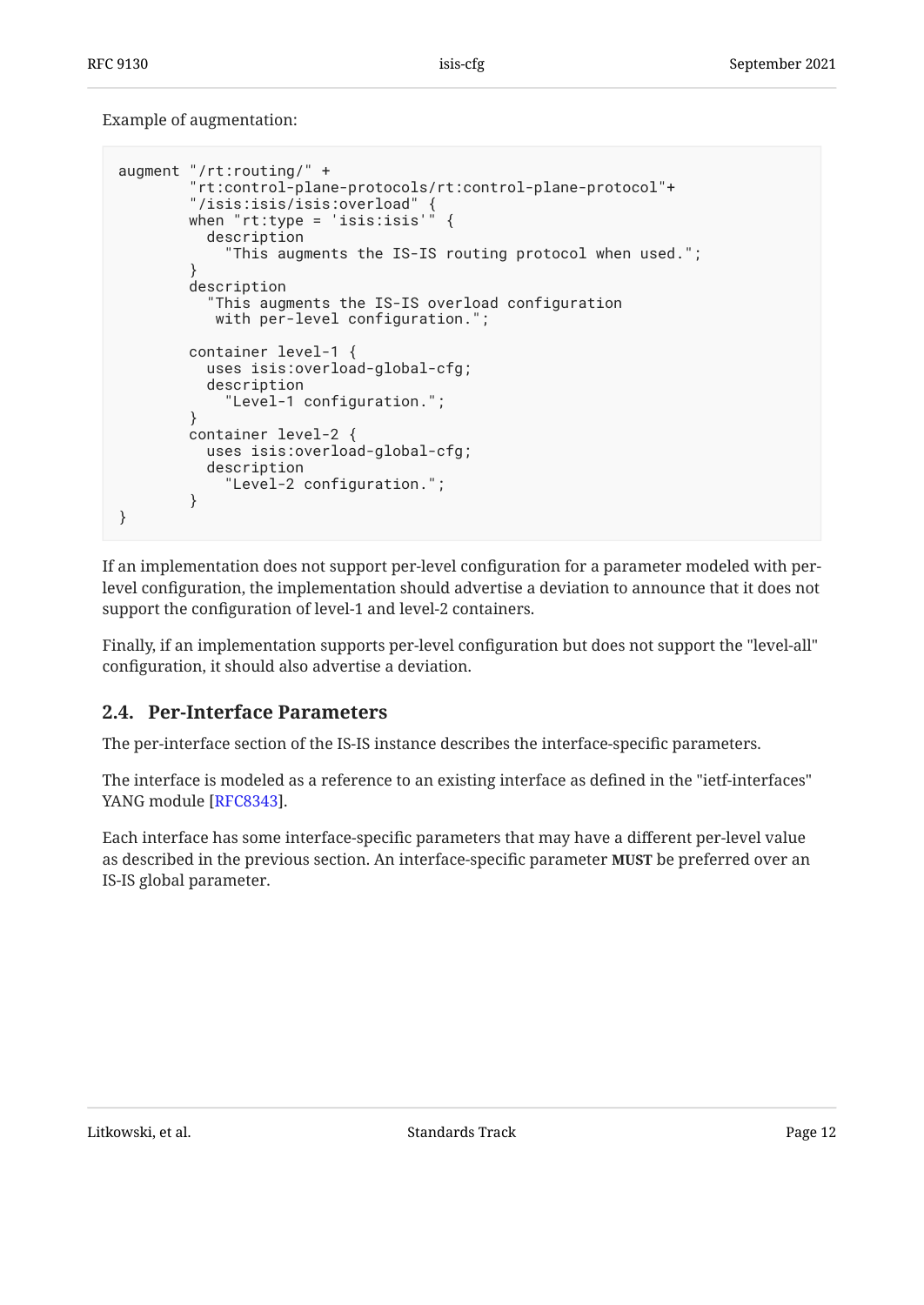Some parameters, such as "hello-padding", are defined as containers to allow easy extension by vendor-specific modules.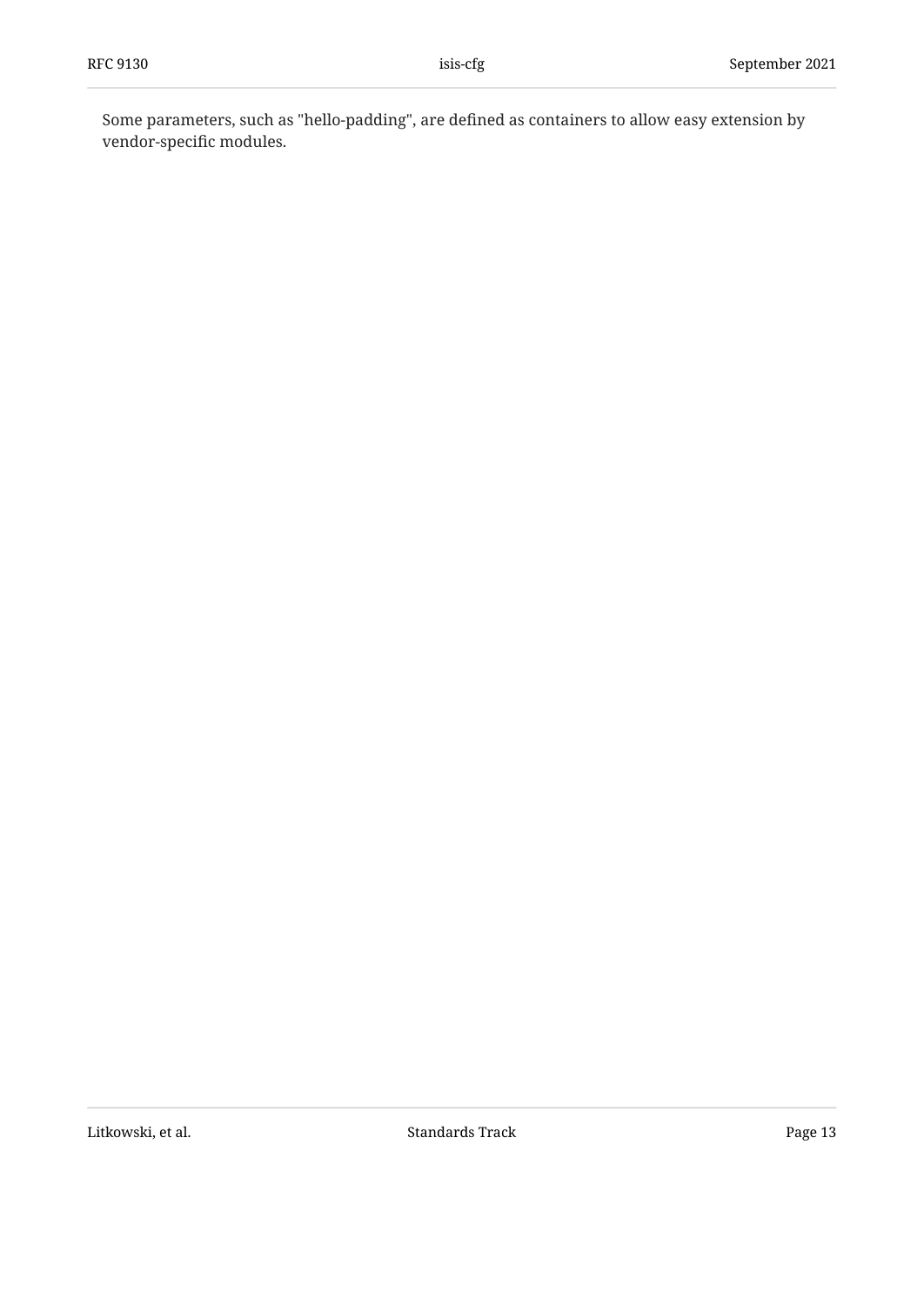+--rw interfaces +--rw interface\* [name] +--rw name if:interface-ref +--rw enable? boolean {admin-control}? +--rw level-type? level +--rw lsp-pacing-interval? rt-types: | timer-value-milliseconds +--rw lsp-retransmit-interval? rt-types: | timer-value-seconds16 +--rw passive? boolean +--rw csnp-interval? The rt-types: | timer-value-seconds16 +--rw hello-padding | +--rw enable? boolean +--rw mesh-group-enable? mesh-group-state +--rw mesh-group? uint8 +--rw interface-type? interface-type +--rw tag\* uint32 {prefix-tag}?  $uint64$  {prefix-tag64}? +--rw node-flag? boolean {node-flag}? +--rw hello-authentication | +--rw (authentication-type)? | | +--:(key-chain) {key-chain}? |  $+--rw$  key-chain? key-chain:key-chain-ref  $+-$ : (password) | | +--rw key? string | | +--rw crypto-algorithm? identityref | +--rw level-1 | | +--rw (authentication-type)? | | +--:(key-chain) {key-chain}? |  $+--rw$  key-chain? key-chain:key-chain-ref  $+-$ : (password) | | +--rw key? string | | +--rw crypto-algorithm? identityref | +--rw level-2 | +--rw (authentication-type)? +--:(key-chain) {key-chain}?<br>| +--rw key-chain? key-chain: key-chain-ref  $+-$ : (password) | +--rw key? string | +--rw crypto-algorithm? identityref +--rw hello-interval rt-types:timer-value-seconds16 | +--rw level-1 | | +--rw value? rt-types:timer-value-seconds16 | +--rw level-2 | +--rw value? rt-types:timer-value-seconds16 +--rw hello-multiplier | +--rw value? uint16 | +--rw level-1  $\vert$  +--rw value? uint16 | +--rw level-2 | +--rw value? uint16 +--rw priority | +--rw value? uint8 | +--rw level-1 | | +--rw value? uint8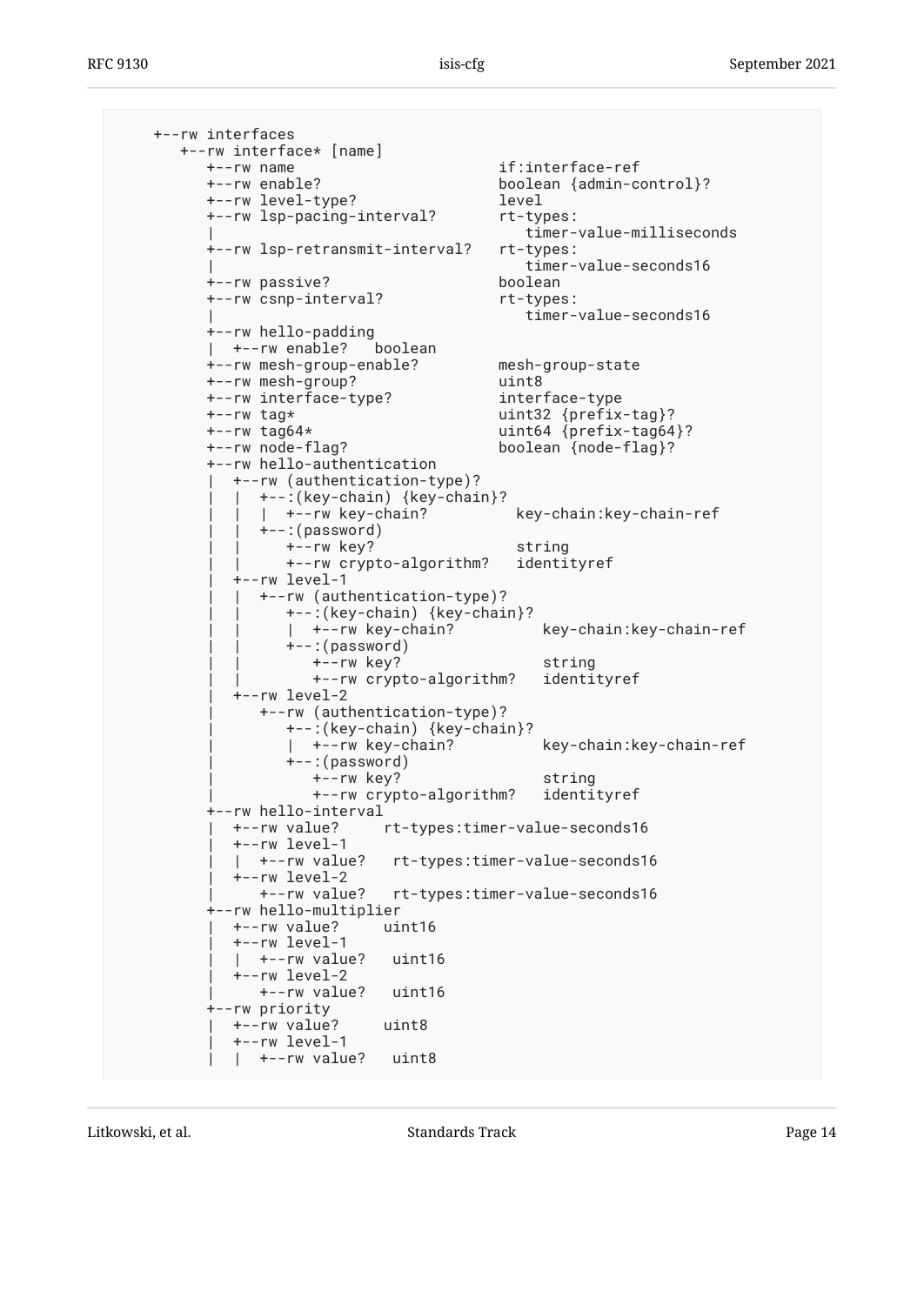| +--rw level-2 | +--rw value? uint8 +--rw metric | +--rw value? wide-metric | +--rw level-1 | | +--rw value? wide-metric | +--rw level-2 | +--rw value? wide-metric  $+--rw$  bfd  ${bf}$ ? | +--rw enable? boolean | +--rw local-multiplier? multiplier | +--rw (interval-config-type)? | +--:(tx-rx-intervals) | | +--rw desired-min-tx-interval? uint32 | | +--rw required-min-rx-interval? uint32 | +--:(single-interval) {single-minimum-interval}? | +--rw min-interval? uint32 +--rw address-families {nlpid-control}? | +--rw address-family-list\* [address-family] | +--rw address-family iana-rt-types:address-family +--rw mpls | +--rw ldp | +--rw igp-sync? boolean {ldp-igp-sync}? +--rw fast-reroute {fast-reroute}? | +--rw lfa {lfa}? | +--rw candidate-enable? boolean | +--rw enable? boolean | +--rw remote-lfa {remote-lfa}? |  $+-rw$  enable? boolean  $+--rw$  level-1 |  $+--rw$  candidate-enable? boolean | | +--rw enable? boolean | | +--rw remote-lfa {remote-lfa}? | | +--rw enable? boolean  $+--rw$  level-2 | +--rw candidate-enable? boolean | +--rw enable? boolean | +--rw remote-lfa {remote-lfa}? | +--rw enable? boolean +--ro adjacencies | +--ro adjacency\* [] | +--ro neighbor-sys-type? level | +--ro neighbor-sysid? system-id | +--ro neighbor-extended-circuit-id? extended-circuit-id | +--ro neighbor-snpa? snpa | +--ro usage? level | +--ro hold-timer? rt-types: timer-value-seconds16<br>uint8 +--ro neighbor-priority? | +--ro lastuptime? yang:timestamp adj-state-type +--ro event-counters | +--ro adjacency-changes? uint32 | +--ro adjacency-number? uint32 | +--ro init-fails? uint32 | +--ro adjacency-rejects? uint32 | +--ro id-len-mismatch? uint32 | +--ro max-area-addresses-mismatch? uint32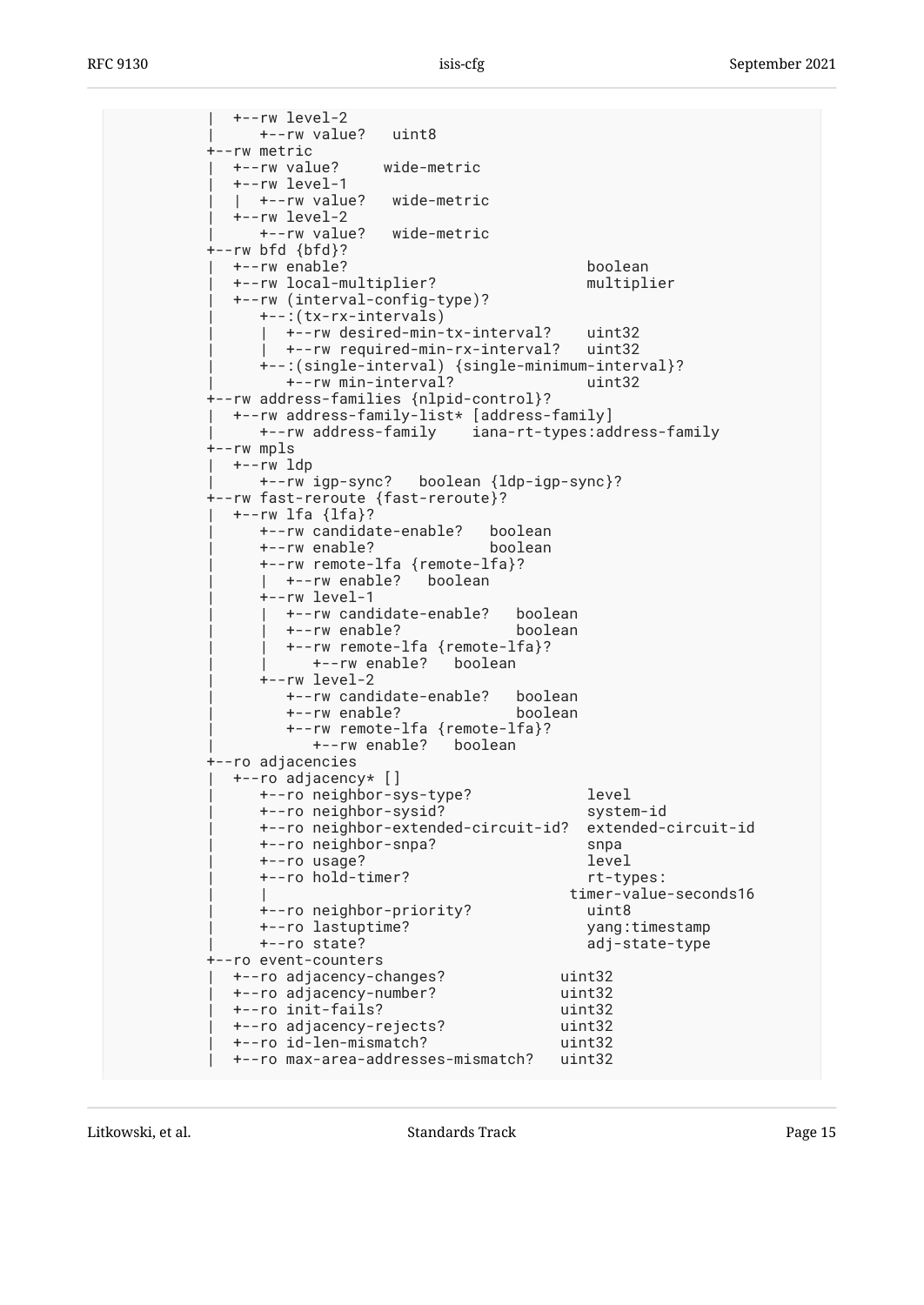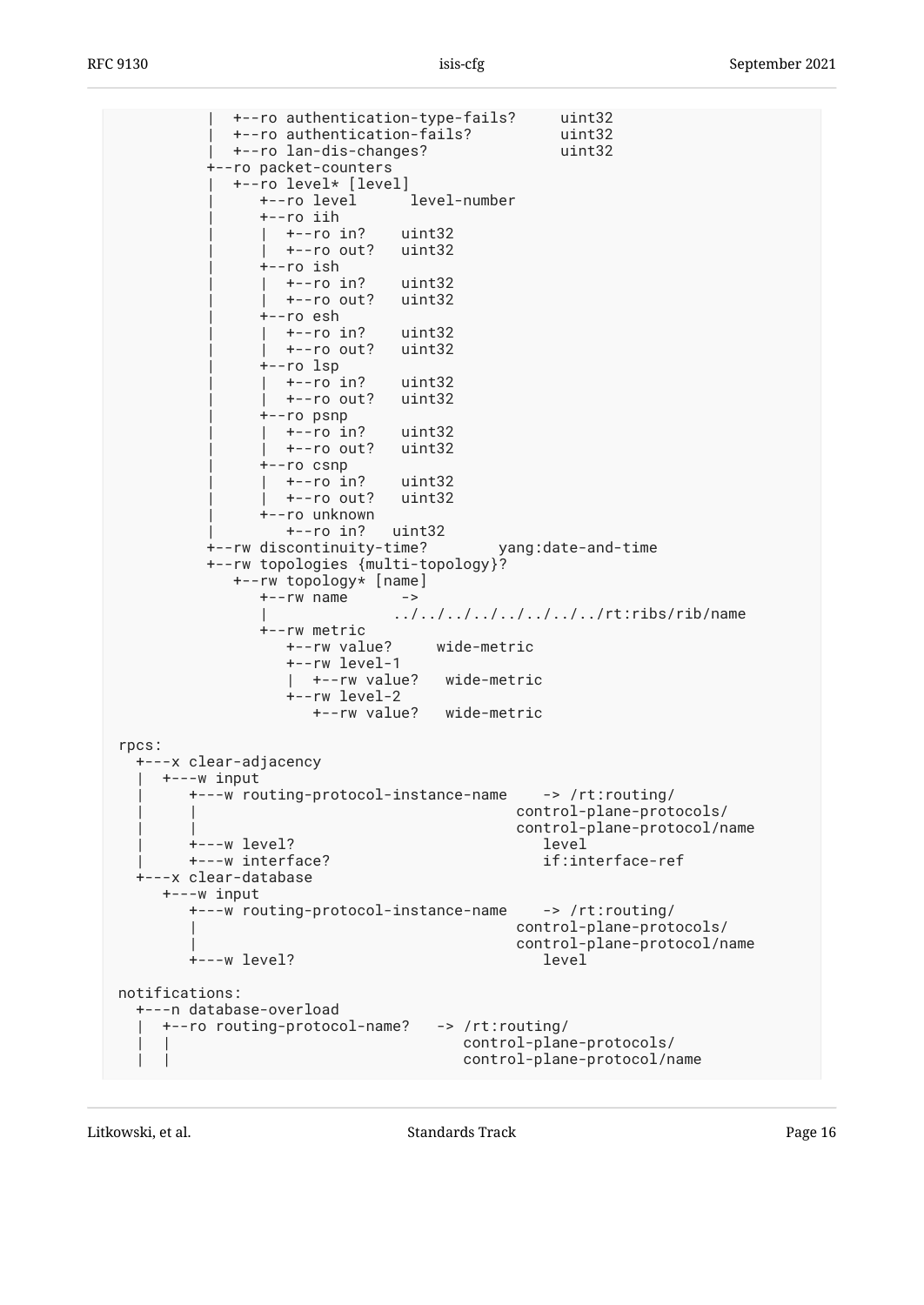| +--ro isis-level? level | +--ro overload? enumeration +---n lsp-too-large | +--ro routing-protocol-name? -> /rt:routing/ control-plane-protocols/ control-plane-protocol/name | +--ro isis-level? level | +--ro interface-name? if:interface-ref | +--ro interface-level? level +--ro extended-circuit-id? | +--ro pdu-size? uint32 | +--ro lsp-id? lsp-id +---n if-state-change | +--ro routing-protocol-name? -> /rt:routing/ control-plane-protocols/ | | control-plane-protocol/name | +--ro isis-level? level +--ro interface-name? | +--ro interface-level? level | +--ro extended-circuit-id? extended-circuit-id | +--ro state? if-state-type +---n corrupted-lsp-detected | +--ro routing-protocol-name? -> /rt:routing/ control-plane-protocols/ control-plane-protocol/name | +--ro isis-level? level | +--ro lsp-id? lsp-id +---n attempt-to-exceed-max-sequence | +--ro routing-protocol-name? -> /rt:routing/ control-plane-protocols/ control-plane-protocol/name | +--ro isis-level? level | +--ro lsp-id? lsp-id +---n id-len-mismatch | +--ro routing-protocol-name? -> /rt:routing/ control-plane-protocols/ control-plane-protocol/name<br>level | +--ro isis-level? level | +--ro interface-name? if:interface-ref | +--ro interface-level? level | +--ro extended-circuit-id? extended-circuit-id | +--ro pdu-field-len? uint8 | +--ro raw-pdu? binary +---n max-area-addresses-mismatch | +--ro routing-protocol-name? -> /rt:routing/ control-plane-protocols/ | | control-plane-protocol/name | +--ro isis-level? level | +--ro interface-name? if:interface-ref | +--ro interface-level? level | +--ro extended-circuit-id? extended-circuit-id | +--ro max-area-addresses? uint8 | +--ro raw-pdu? binary +---n own-lsp-purge | +--ro routing-protocol-name? -> /rt:routing/ control-plane-protocols/ control-plane-protocol/name | +--ro isis-level? level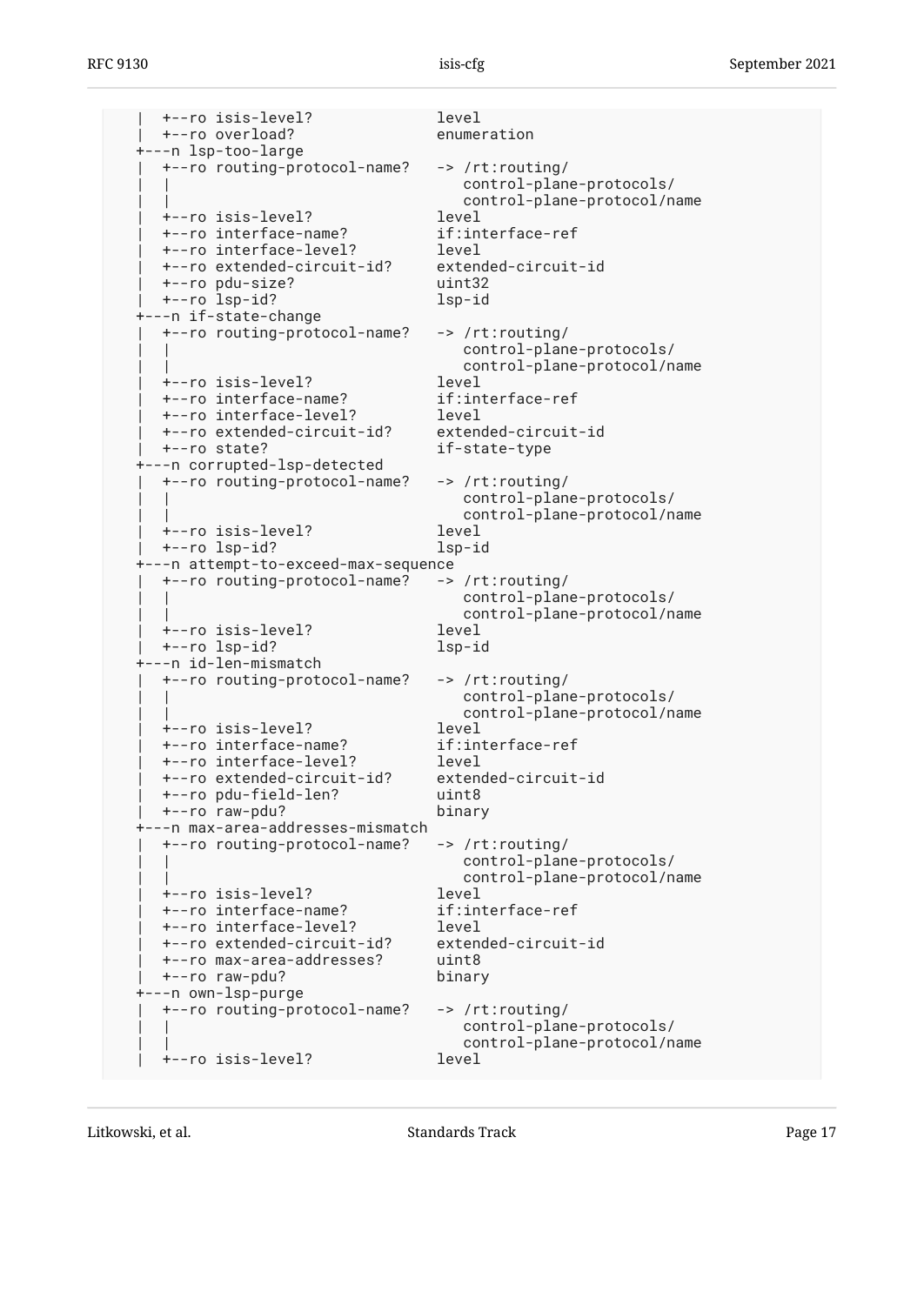| +--ro interface-name? if:interface-ref | +--ro interface-level? level | +--ro extended-circuit-id? extended-circuit-id | +--ro lsp-id? lsp-id +---n sequence-number-skipped | +--ro routing-protocol-name? -> /rt:routing/ control-plane-protocols/ control-plane-protocol/name | +--ro isis-level? level +--ro interface-name? | +--ro interface-level? level | +--ro extended-circuit-id? extended-circuit-id | +--ro lsp-id? lsp-id +---n authentication-type-failure | +--ro routing-protocol-name? -> /rt:routing/ control-plane-protocols/ control-plane-protocol/name | +--ro isis-level? level | +--ro interface-name? if:interface-ref | +--ro interface-level? level +--ro extended-circuit-id? | +--ro raw-pdu? binary +---n authentication-failure | +--ro routing-protocol-name? -> /rt:routing/ control-plane-protocols/ control-plane-protocol/name | +--ro isis-level? level | +--ro interface-name? if:interface-ref | +--ro interface-level? level +--ro extended-circuit-id? | +--ro raw-pdu? binary +---n version-skew | +--ro routing-protocol-name? -> /rt:routing/ control-plane-protocols/ | | control-plane-protocol/name +--ro isis-level? | +--ro interface-name? if:interface-ref | +--ro interface-level? level | +--ro extended-circuit-id? extended-circuit-id | +--ro protocol-version? uint8  $+--ro$  raw-pdu? +---n area-mismatch | +--ro routing-protocol-name? -> /rt:routing/ control-plane-protocols/ control-plane-protocol/name<br>level | +--ro isis-level? level | +--ro interface-name? if:interface-ref | +--ro interface-level? level +--ro extended-circuit-id? | +--ro raw-pdu? binary ---n rejected-adjacency | +--ro routing-protocol-name? -> /rt:routing/ control-plane-protocols/ control-plane-protocol/name | +--ro isis-level? level | +--ro interface-name? if:interface-ref | +--ro interface-level? level | +--ro extended-circuit-id? extended-circuit-id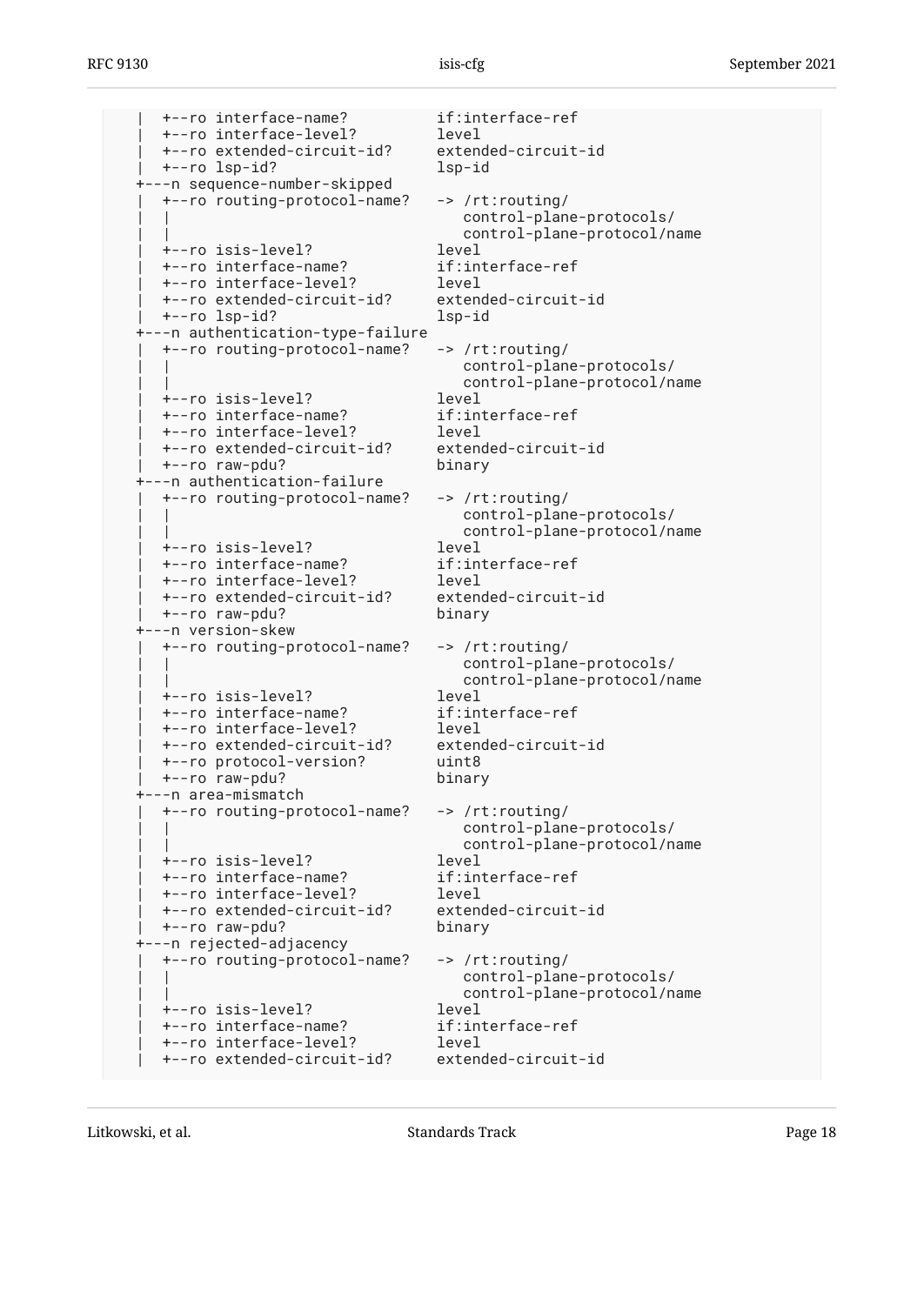| +--ro raw-pdu? binary | +--ro reason? string +---n protocols-supported-mismatch | +--ro routing-protocol-name? -> /rt:routing/ control-plane-protocols/ control-plane-protocol/name | +--ro isis-level? level | +--ro interface-name? if:interface-ref | +--ro interface-level? level +--ro extended-circuit-id? | +--ro raw-pdu? binary | +--ro protocols\* uint8 +---n lsp-error-detected | +--ro routing-protocol-name? -> /rt:routing/ control-plane-protocols/ | | control-plane-protocol/name | +--ro isis-level? level | +--ro interface-name? if:interface-ref | +--ro interface-level? level | +--ro extended-circuit-id? extended-circuit-id | +--ro lsp-id? lsp-id | +--ro raw-pdu? binary | +--ro error-offset? uint32 | +--ro tlv-type? uint8 +---n adjacency-state-change | +--ro routing-protocol-name? -> /rt:routing/ | | control-plane-protocols/ control-plane-protocol/name | +--ro isis-level? level +--ro interface-name? | +--ro interface-level? level | +--ro extended-circuit-id? extended-circuit-id | +--ro neighbor? string | +--ro neighbor-system-id? system-id adj-state-type | +--ro reason? string +---n lsp-received | +--ro routing-protocol-name? -> /rt:routing/ control-plane-protocols/ control-plane-protocol/name<br>level | +--ro isis-level? level +--ro interface-name? | +--ro interface-level? level | +--ro extended-circuit-id? extended-circuit-id +--ro lsp-id? | +--ro sequence? uint32 | +--ro received-timestamp? yang:timestamp | +--ro neighbor-system-id? system-id +---n lsp-generation +--ro routing-protocol-name? -> /rt:routing/ | control-plane-protocols/ | control-plane-protocol/name +--ro isis-level? level +--ro lsp-id? lsp-id +--ro sequence? uint32 +--ro send-timestamp? yang:timestamp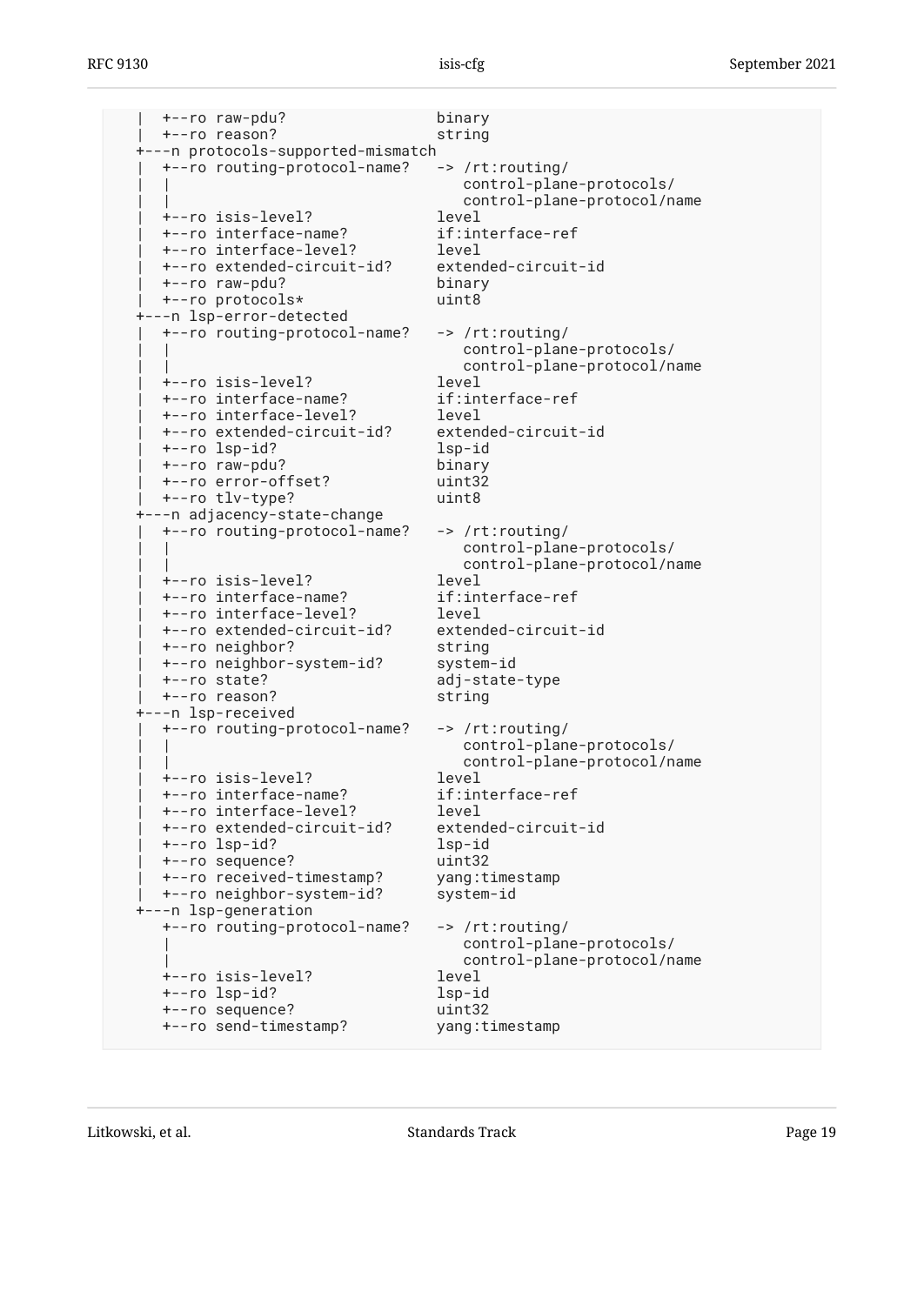## <span id="page-19-0"></span>**[2.5. Authentication Parameters](#page-19-0)**

The module defined in this document enables authentication configuration through the "ietf-keychain" module [RFC8177]. The IS-IS module imports the "ietf-key-chain" module and reuses some groupings to allow global and per-interface configuration of authentication. If global authentication is configured, an implementation **SHOULD** authenticate PSNPs (Partial Sequence Number Packets), CSNPs (Complete Sequence Number Packets), and LSPs (Link State Packets) with the authentication parameters supplied. The authentication of Hello PDUs (Protocol Data Units) can be activated on a per-interface basis.

## <span id="page-19-1"></span>**[2.6. IGP/LDP Synchronization](#page-19-1)**

[[RFC5443\]](#page-104-1) defines a mechanism where IGP (the Interior Gateway Protocol) needs to be synchronized with LDP (the Label Distribution Protocol). An "ldp-igp-sync" feature has been defined in the model to support this functionality. The "mpls/ldp/igp-sync" leaf under "interface" allows activation of the functionality on a per-interface basis. The "mpls/ldp/igp-sync" container in the global configuration is intentionally empty and is not required for feature activation. The goal of this empty container is to facilitate augmentation with additional parameters, e.g., timers.

## <span id="page-19-2"></span>**[2.7. ISO Parameters](#page-19-2)**

As the IS-IS protocol is based on the ISO protocol suite, some ISO parameters may be required.

This module augments the "ietf-interfaces" module configuration to support selected ISO configuration parameters.

<span id="page-19-3"></span>The "clns-mtu" parameter can be configured for an interface.

### **[2.8. IP FRR](#page-19-3)**

The YANG module defined in this document supports LFAs (Loop-Free Alternates) [RFC5286] and remote LFAs [RFC7490] as IP Fast Reroute (FRR) techniques. The "fast-reroute" container may be augmented by other models to support other IP FRR flavors (Maximally Redundant Trees (MRTs) as defined in [RFC7812], Topology Independent LFA (TI-LFA) FRR as defined in [SR-TI-LFA], etc.).

The current version of the model supports activation of LFAs and remote LFAs at the interface level only. The global "lfa" container is present but kept empty to allow augmentation with vendor-specific properties, e.g., policies.

Remote LFAs are considered an extension of LFAs. Remote LFAs cannot be enabled if LFAs are not enabled.

<span id="page-19-4"></span>The "candidate-enable" data leaf designates that an interface can be used as a backup.

## **[2.9. Operational States](#page-19-4)**

Operational states are defined in the "ietf-isis" module in various containers at various levels: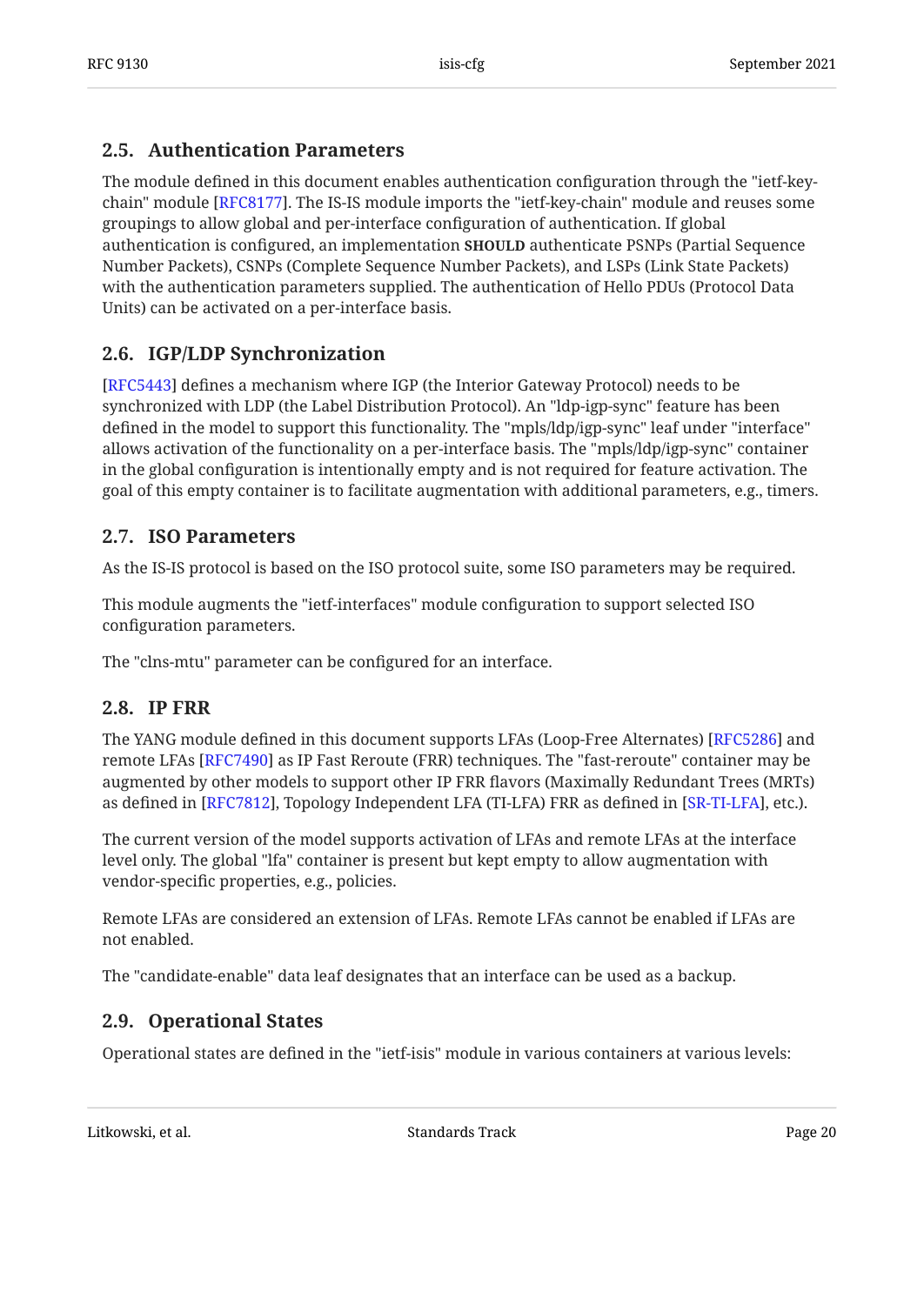system-counters:

Provides statistical information about the global system.

interface:

Provides configuration state information for each interface.

adjacencies:

Provides state information about current IS-IS adjacencies.

spf-log:

Provides information about Shortest Path First (SPF) events for an IS-IS instance. This **SHOULD** be implemented as a wrapping buffer.

lsp-log:

Provides information about LSP events for an IS-IS instance (reception of an LSP or modification of a local LSP). This **SHOULD** be implemented as a wrapping buffer. The implementation **MAY** optionally log LSP refreshes.

local-rib:

Provides the IS-IS internal routing table.

database:

Provides the contents of the current Link State Database (LSDB).

hostnames:

Provides the system-ID-to-hostname mappings [RFC5301].

fast-reroute:

<span id="page-20-0"></span>Provides IP FRR state information.

## **[3. RPC Operations](#page-20-0)**

The "ietf-isis" module defines two RPC operations:

clear-database:

Resets the contents of a particular IS-IS database and restarts database synchronization with all neighbors.

clear-adjacency:

<span id="page-20-1"></span>Restarts a particular set of IS-IS adjacencies.

# **[4.](#page-20-1) Notifi[cations](#page-20-1)**

The "ietf-isis" module defines the following notifications:

database-overload:

This notification is sent when the IS-IS node's overload condition changes.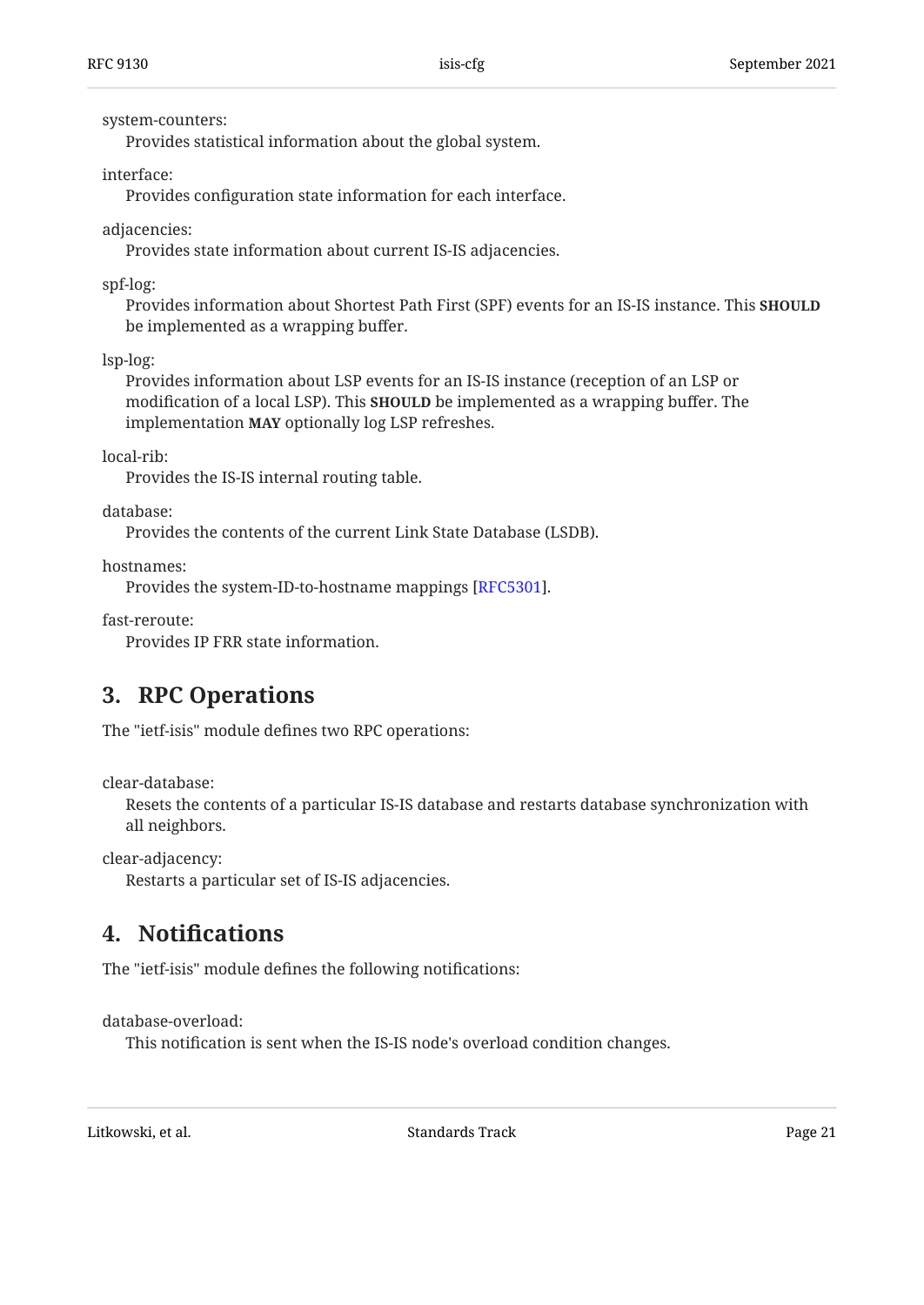#### lsp-too-large:

This notification is sent when the system tries to propagate a PDU that is too large.

### if-state-change:

This notification is sent when an interface's state changes.

### corrupted-lsp-detected:

This notification is sent when the IS-IS node discovers that an LSP that was previously stored in the LSDB, i.e., local memory, has become corrupted.

### attempt-to-exceed-max-sequence:

This notification is sent when the system wraps the 32-bit sequence counter of an LSP.

### id-len-mismatch:

This notification is sent when we receive a PDU with a different value for the system ID length.

### max-area-addresses-mismatch:

This notification is sent when we receive a PDU with a different value for the Maximum Area Addresses.

### own-lsp-purge:

This notification is sent when the system receives a PDU with its own system ID and zero age.

### sequence-number-skipped:

This notification is sent when the system receives a PDU with its own system ID and different contents. The system has to reissue the LSP with a higher sequence number.

### authentication-type-failure:

This notification is sent when the system receives a PDU with the wrong authentication type field.

#### authentication-failure:

This notification is sent when the system receives a PDU with the wrong authentication information.

#### version-skew:

This notification is sent when the system receives a PDU with a different protocol version number.

#### area-mismatch:

This notification is sent when the system receives a Hello PDU from an IS that does not share any area address.

### rejected-adjacency:

This notification is sent when the system receives a Hello PDU from an IS but does not establish an adjacency for some reason.

### protocols-supported-mismatch:

This notification is sent when the system receives a non-pseudonode LSP that has no matching protocol supported.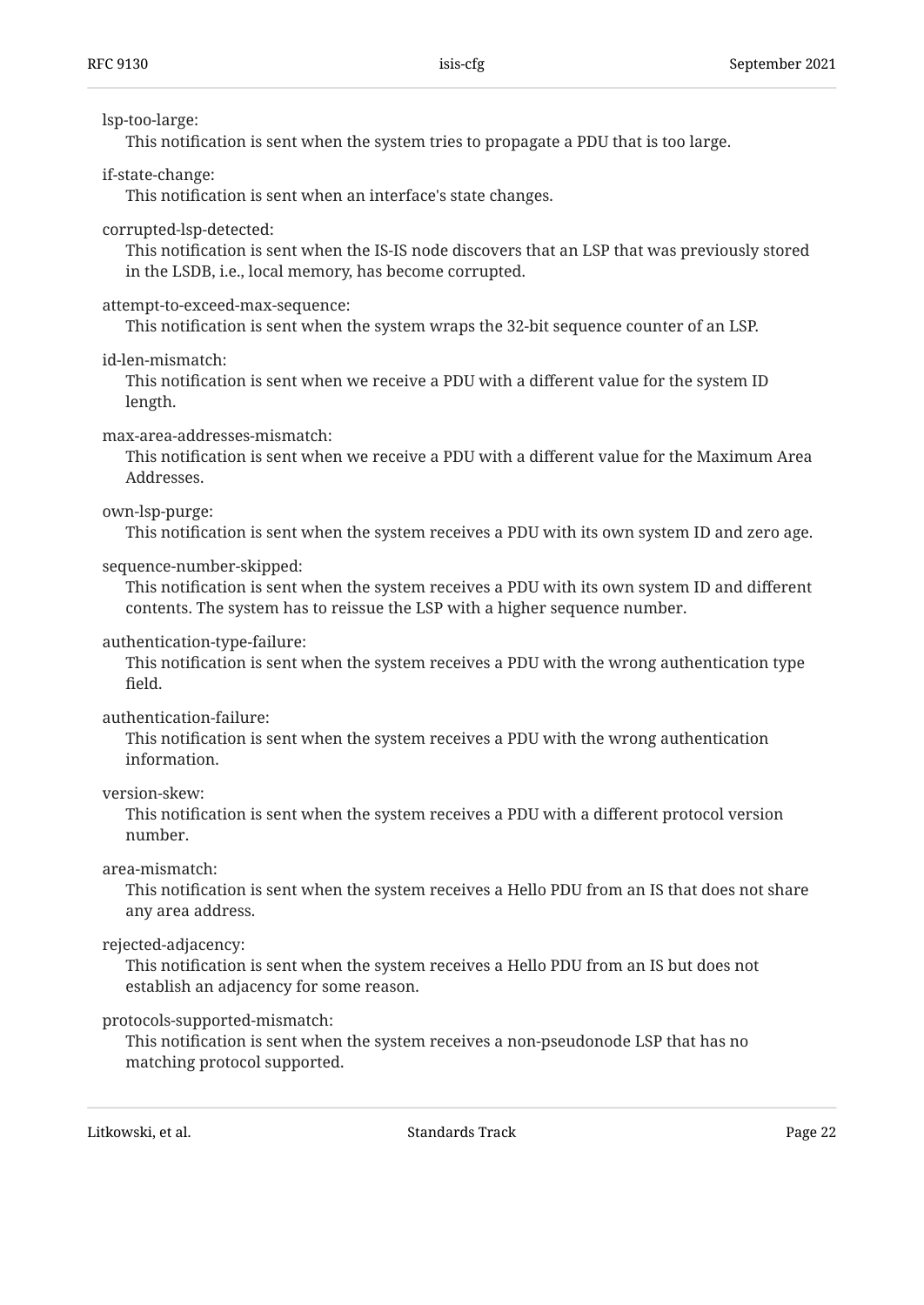lsp-error-detected:

This notification is sent when the system receives an LSP with a parse error.

adjacency-state-change:

This notification is sent when an IS-IS adjacency moves to the "up" state or the "down" state.

lsp-received:

This notification is sent when an LSP is received.

lsp-generation:

<span id="page-22-0"></span>This notification is sent when an LSP is regenerated.

# **[5. Interactions with Other YANG Modules](#page-22-0)**

The "isis" container augments the "/rt:routing/rt:control-plane-protocols/control-plane-protocol" container of the "ietf-routing" module [RFC8349] with IS-IS-specific parameters.

The "ietf-isis" module augments "/if:interfaces/if:interface" as defined by [RFC8343] with ISOspecific parameters.

Some IS-IS-specific route attributes are added to route objects in the "ietf-routing" module by augmenting "/rt:routing-state/rt:ribs/rt:rib/rt:routes/rt:route".

The module defined in this document uses some groupings from "ietf-keychain" [RFC8177].  $\,$ 

The module reuses types from [RFC6991] and [RFC8294].

To support Bidirectional Forwarding Detection (BFD) for fast detection, the module relies on . [[RFC9127\]](#page-106-6)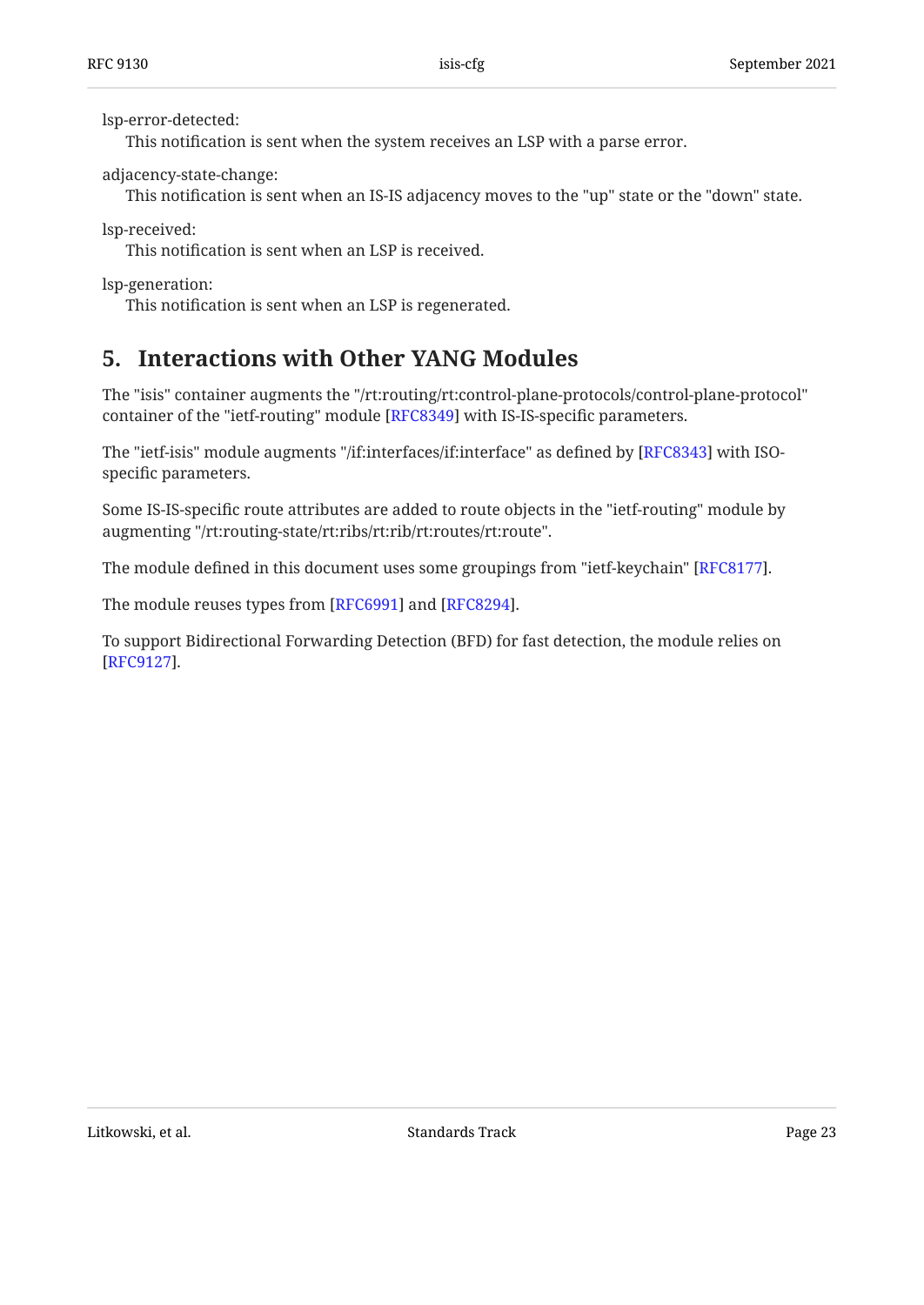# <span id="page-23-0"></span>**[6. IS-IS YANG Module](#page-23-0)**

The following specifications are referenced in this module: [ISO-10589], [RFC1195], [RFC4090], [[RFC5029\]](#page-104-4), [RFC5120], [RFC5130], [RFC5286], [RFC5301], [RFC5302], [RFC5305], [RFC5307], [[RFC5308\]](#page-104-9), [RFC5443], [RFC5880], [RFC5881], [RFC6119], [RFC6232], [RFC6241], [RFC6991], [[RFC7490\]](#page-105-3), [RFC7794], [RFC7917], [RFC7981], [RFC8177], [RFC8294], [RFC8342], [RFC8343], [[RFC8349\]](#page-106-3), [RFC8405], [RFC8570], [RFC8706], and [RFC9127].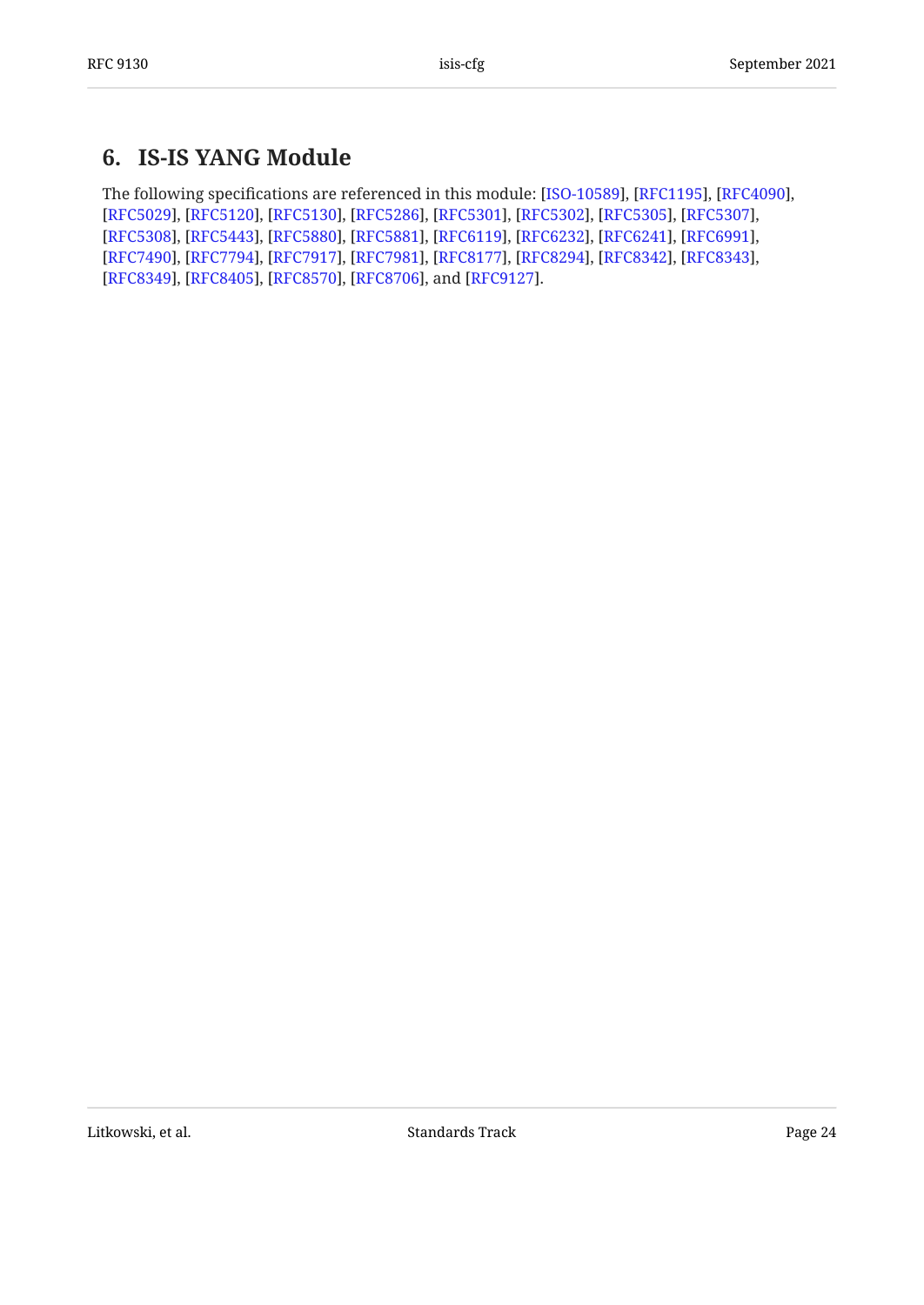```
<CODE BEGINS> file "ietf-isis@2021-08-31.yang"
module ietf-isis {
  yang-version 1.1;
   namespace "urn:ietf:params:xml:ns:yang:ietf-isis";
   prefix isis;
   import ietf-routing {
     prefix "rt";
     reference
       "RFC 8349: A YANG Data Model for Routing Management
        (NMDA Version)";
   }
   import ietf-inet-types {
     prefix inet;
     reference
       "RFC 6991: Common YANG Data Types";
   }
   import ietf-yang-types {
     prefix yang;
     reference
       "RFC 6991: Common YANG Data Types";
   }
   import ietf-interfaces {
     prefix "if";
     reference
       "RFC 8343: A YANG Data Model for Interface Management";
   }
   import ietf-key-chain {
     prefix "key-chain";
     reference
       "RFC 8177: YANG Data Model for Key Chains";
   }
   import ietf-routing-types {
     prefix "rt-types";
     reference
       "RFC 8294: Common YANG Data Types for the Routing Area";
   }
   import iana-routing-types {
     prefix "iana-rt-types";
     reference
       "RFC 8294: Common YANG Data Types for the Routing Area";
   }
   import ietf-bfd-types {
     prefix "bfd-types";
     reference
       "RFC 9127: YANG Data Model for Bidirectional Forwarding
       Detection (BFD)";
   }
```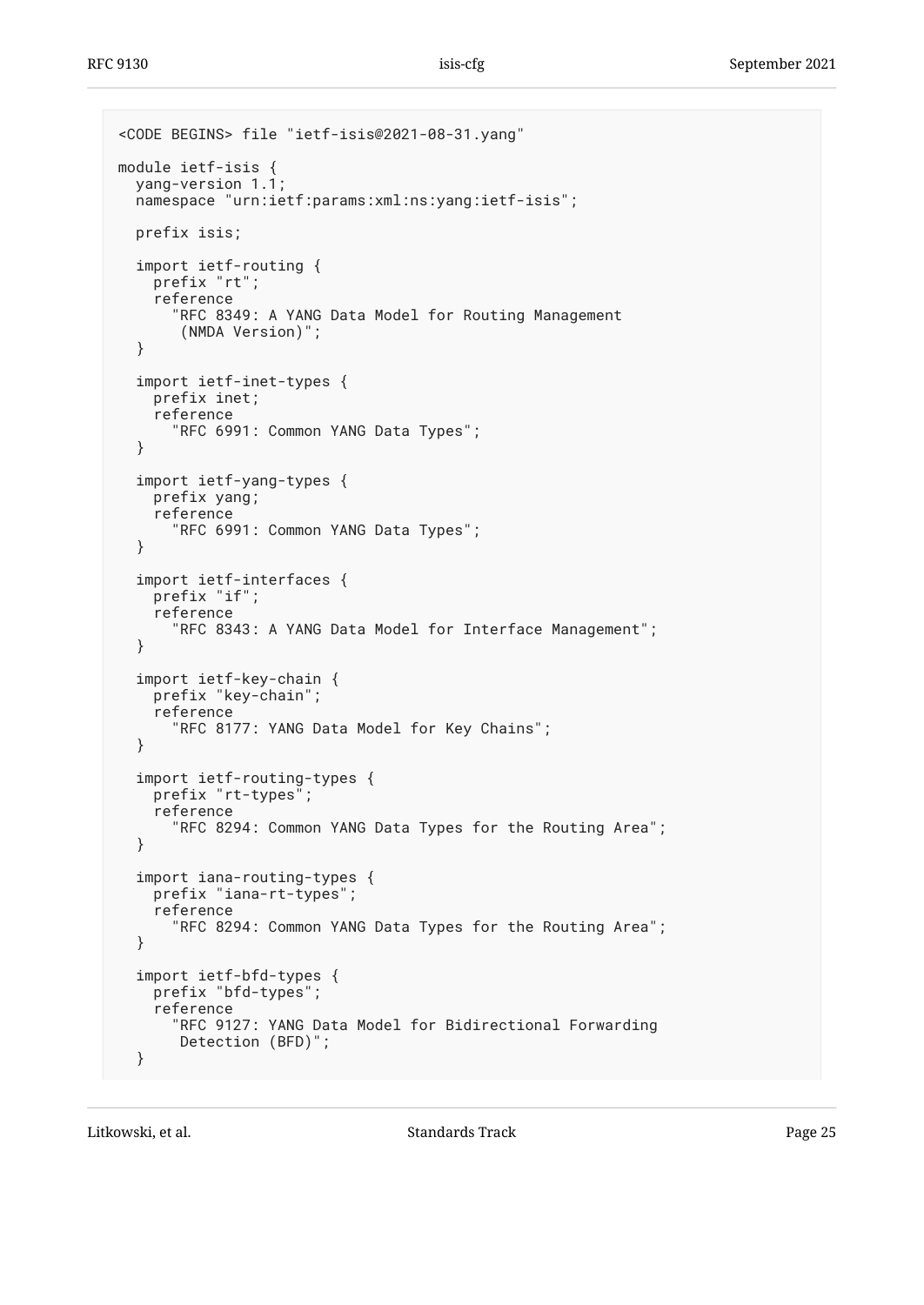| organization<br>"IETF LSR Working Group";                                                                                                                                                                                                                                                                                                           |                                                                                                                                                                                                                                                                                                                                       |  |  |  |  |
|-----------------------------------------------------------------------------------------------------------------------------------------------------------------------------------------------------------------------------------------------------------------------------------------------------------------------------------------------------|---------------------------------------------------------------------------------------------------------------------------------------------------------------------------------------------------------------------------------------------------------------------------------------------------------------------------------------|--|--|--|--|
| contact<br>"WG Web:                                                                                                                                                                                                                                                                                                                                 | <https: datatracker.ietf.org="" lsr="" wg=""></https:><br>WG List: <mailto:lsr@ietf.org></mailto:lsr@ietf.org>                                                                                                                                                                                                                        |  |  |  |  |
| Editor:                                                                                                                                                                                                                                                                                                                                             | Stephane Litkowski<br><mailto:slitkows.ietf@gmail.com></mailto:slitkows.ietf@gmail.com>                                                                                                                                                                                                                                               |  |  |  |  |
|                                                                                                                                                                                                                                                                                                                                                     | Author: Derek Yeung<br><mailto:derek@arrcus.com></mailto:derek@arrcus.com>                                                                                                                                                                                                                                                            |  |  |  |  |
|                                                                                                                                                                                                                                                                                                                                                     | Author: Acee Lindem<br><mailto:acee@cisco.com></mailto:acee@cisco.com>                                                                                                                                                                                                                                                                |  |  |  |  |
| Author:                                                                                                                                                                                                                                                                                                                                             | Jeffrey Zhang<br><mailto:zzhang@juniper.net></mailto:zzhang@juniper.net>                                                                                                                                                                                                                                                              |  |  |  |  |
|                                                                                                                                                                                                                                                                                                                                                     | Author: Ladislav Lhotka<br><mailto:ladislav.lhotka@nic.cz>";</mailto:ladislav.lhotka@nic.cz>                                                                                                                                                                                                                                          |  |  |  |  |
| description<br>"This YANG module defines the generic configuration and<br>operational states for the IS-IS protocol common to all<br>vendor implementations. It is intended that the module<br>will be extended by vendors to define vendor-specific<br>IS-IS configuration parameters and policies -<br>for example, route maps or route policies. |                                                                                                                                                                                                                                                                                                                                       |  |  |  |  |
|                                                                                                                                                                                                                                                                                                                                                     | This YANG data model conforms to the Network Management<br>Datastore Architecture (NMDA) as described in RFC 8342.                                                                                                                                                                                                                    |  |  |  |  |
| The key words 'MUST', 'MUST NOT', 'REQUIRED', 'SHALL', 'SHALL<br>NOT', 'SHOULD', 'SHOULD NOT', 'RECOMMENDED', 'NOT RECOMMENDED',<br>'MAY', and 'OPTIONAL' in this document are to be interpreted as<br>described in BCP 14 (RFC 2119) (RFC 8174) when, and only when,<br>they appear in all capitals, as shown here.                                |                                                                                                                                                                                                                                                                                                                                       |  |  |  |  |
| Copyright (c) 2021 IETF Trust and the persons identified as<br>authors of the code. All rights reserved.                                                                                                                                                                                                                                            |                                                                                                                                                                                                                                                                                                                                       |  |  |  |  |
|                                                                                                                                                                                                                                                                                                                                                     | Redistribution and use in source and binary forms, with or<br>without modification, is permitted pursuant to, and subject to<br>the license terms contained in, the Simplified BSD License set<br>forth in Section 4.c of the IETF Trust's Legal Provisions<br>Relating to IETF Documents<br>(https://trustee.ietf.org/license-info). |  |  |  |  |
| reference                                                                                                                                                                                                                                                                                                                                           | This version of this YANG module is part of RFC 9130; see the<br>RFC itself for full legal notices.";<br>"RFC 8342: Network Management Datastore Architecture (NMDA)";                                                                                                                                                                |  |  |  |  |
| revision 2021-08-31 {<br>description                                                                                                                                                                                                                                                                                                                | "Initial revision.";                                                                                                                                                                                                                                                                                                                  |  |  |  |  |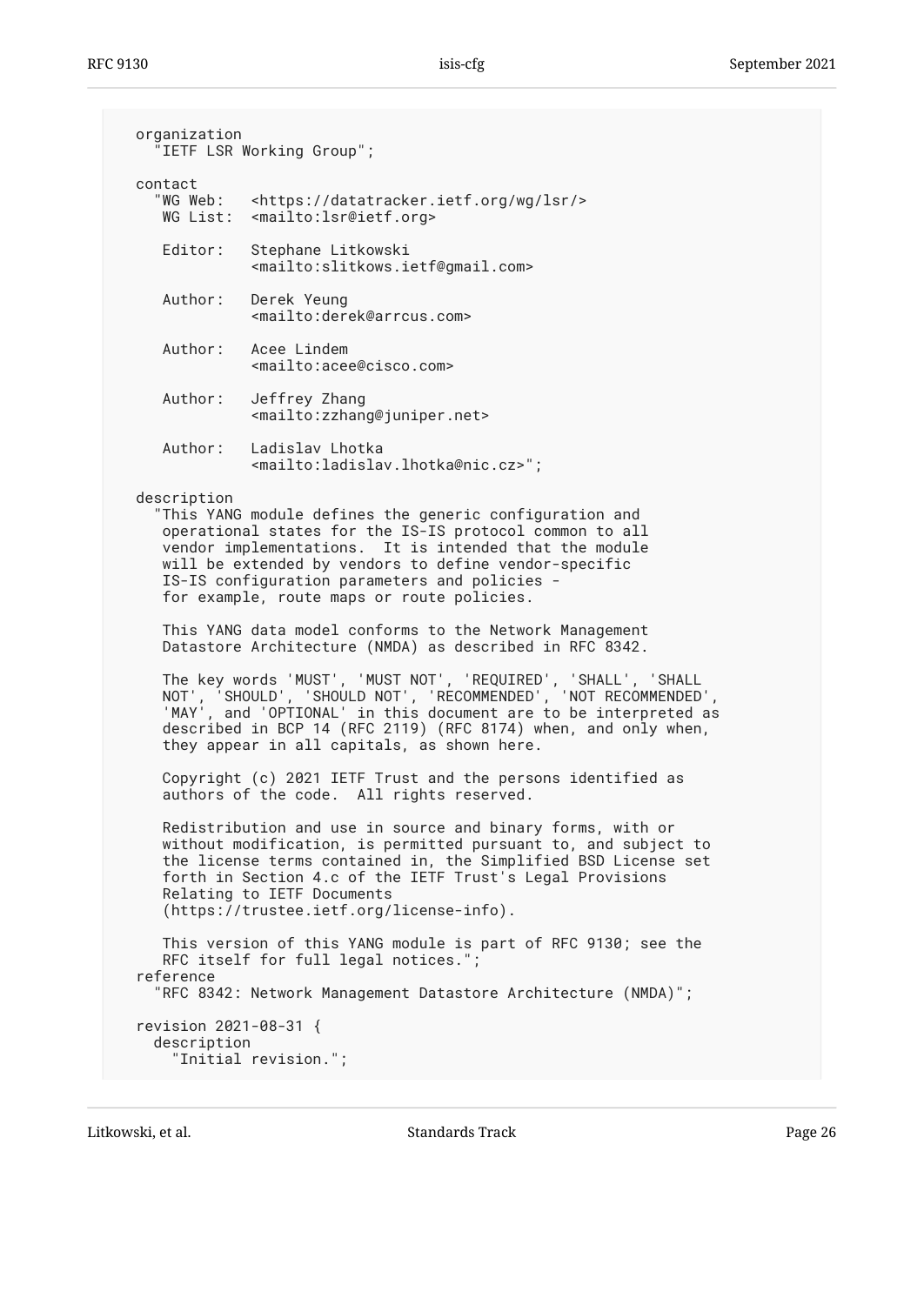```
 reference
       "RFC 9130: YANG Data Model for the IS-IS Protocol";
  }
  /* Identities */
  identity isis {
     base rt:routing-protocol;
     description
       "Identity for the IS-IS routing protocol.";
  }
  identity lsp-log-reason {
     description
       "Base identity for a Link State Packet (LSP)
        change log reason.";
  }
  identity refresh {
    base lsp-log-reason;
     description
       "Identity used when the LSP log reason is that an LSP
        refresh was received.";
  }
  identity content-change {
     base lsp-log-reason;
     description
       "Identity used when the LSP log reason is
        a change in the contents of the LSP.";
  }
  identity frr-protection-method {
    description
       "Base identity for a Fast Reroute protection method.";
 }
  identity frr-protection-method-lfa {
    base frr-protection-method;
    description
       "Loop-Free Alternate as defined in RFC 5286.";
     reference
       "RFC 5286: Basic Specification for IP Fast Reroute:
        Loop-Free Alternates";
 }
  identity frr-protection-method-rlfa {
     base frr-protection-method;
     description
       "Remote Loop-Free Alternate as defined in RFC 7490.";
     reference
       "RFC 7490: Remote Loop-Free Alternate (LFA)
       Fast Reroute (FRR)";
 }
  identity frr-protection-method-rsvpte {
    base frr-protection-method;
    description
       "RSVP-TE as defined in RFC 4090.";
     reference
       "RFC 4090: Fast Reroute Extensions to RSVP-TE for
```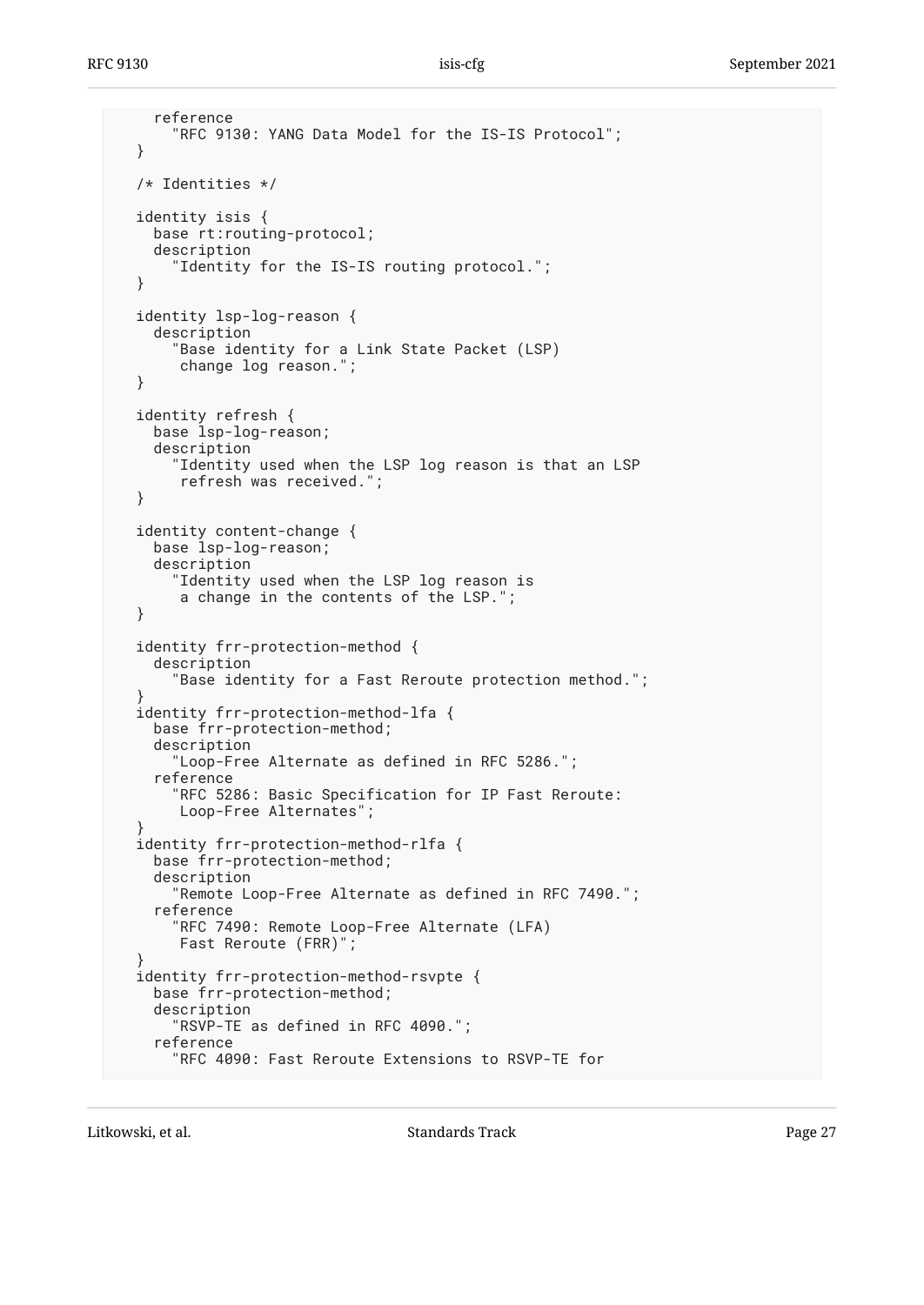LSP Tunnels"; } identity frr-protection-available-type { description "Base identity for Fast Reroute protection types provided by an alternate path."; } identity frr-protection-available-node-type { base frr-protection-available-type; description "Node protection is provided by the alternate."; } identity frr-protection-available-link-type { base frr-protection-available-type; description "Link protection is provided by the alternate."; } identity frr-protection-available-srlg-type { base frr-protection-available-type; description "Shared Risk Link Group (SRLG) protection is provided by the alternate."; } identity frr-protection-available-downstream-type { base frr-protection-available-type; description "The alternate is downstream of the node in the path."; } identity frr-protection-available-other-type { base frr-protection-available-type; description "The level of protection is unknown."; } identity frr-alternate-type { description "Base identity for the IP Fast Reroute alternate type."; } identity frr-alternate-type-equal-cost { base frr-alternate-type; description "ECMP-based alternate."; } identity frr-alternate-type-lfa { base frr-alternate-type; description "LFA-based alternate."; } identity frr-alternate-type-remote-lfa { base frr-alternate-type; description "Remote-LFA-based alternate."; } identity frr-alternate-type-tunnel { base frr-alternate-type; description "Tunnel-based alternate (such as RSVP-TE or GRE).";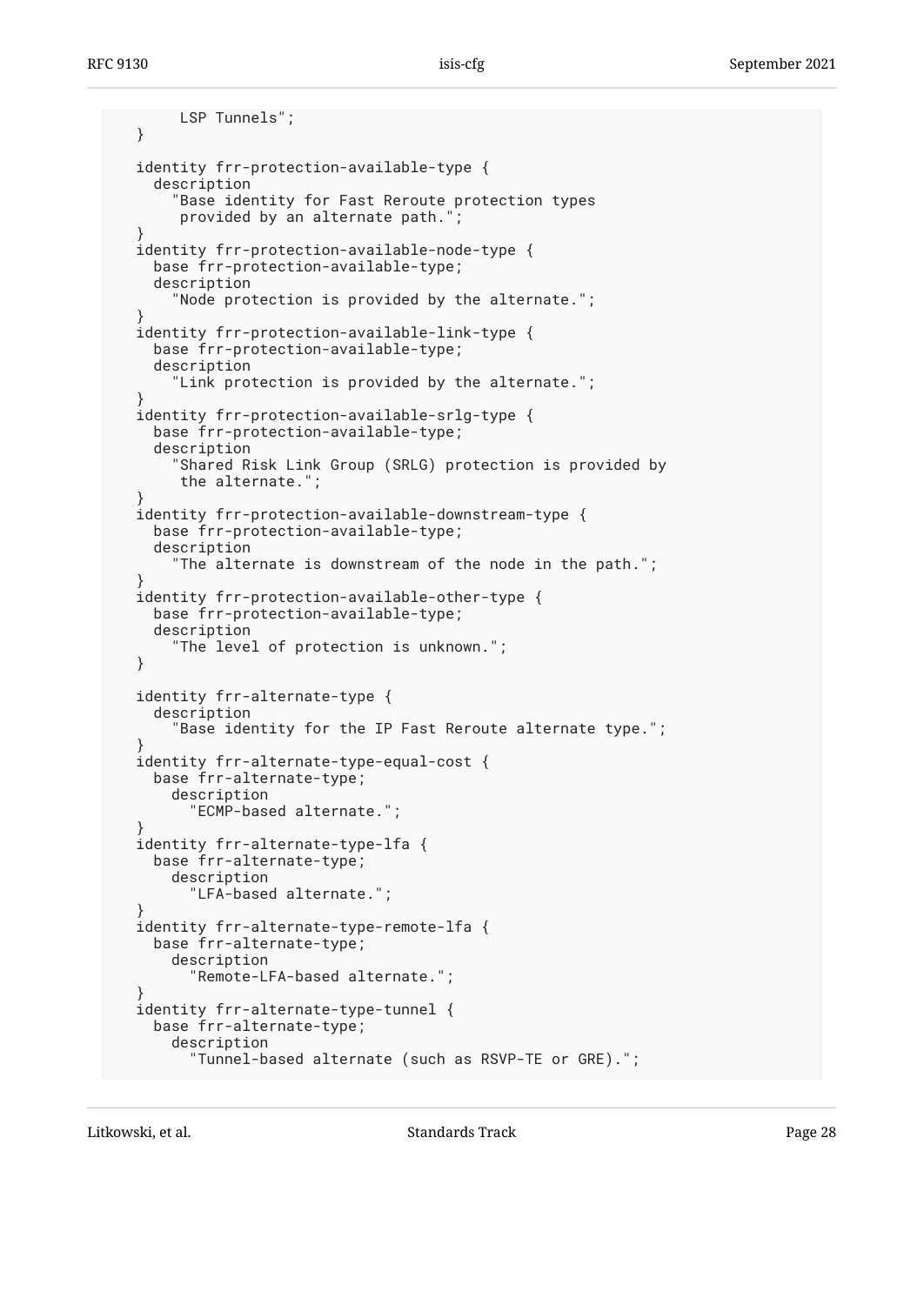```
 }
  identity frr-alternate-mrt {
    base frr-alternate-type;
       description
         "MRT-based alternate.";
 }
  identity frr-alternate-tilfa {
    base frr-alternate-type;
      description
         "TI-LFA-based alternate.";
 }
  identity frr-alternate-other {
    base frr-alternate-type;
      description
         "Other type of alternate.";
  }
  identity unidirectional-link-delay-subtlv-flag {
     description
       "Base identity for the flag corresponding to the
       Unidirectional Link Delay sub-TLV as defined in RFC 8570.";
     reference
       "RFC 8570: IS-IS Traffic Engineering (TE) Metric Extensions";
 }
  identity unidirectional-link-delay-subtlv-a-flag {
     base unidirectional-link-delay-subtlv-flag;
       description
         "The 'A' bit field represents the Anomalous (A) bit.
          The A bit is set when the measured value of
          this parameter exceeds its configured
          maximum threshold.
          The A bit is cleared when the measured value
          falls below its configured reuse threshold.
          If the A bit is clear,
          the value represents steady-state link performance.";
 }
  identity min-max-unidirectional-link-delay-subtlv-flag {
    description
       "Base identity for the flag corresponding to the Min/Max
       Unidirectional Link Delay sub-TLV as defined in RFC 8570.";
     reference
       "RFC 8570: IS-IS Traffic Engineering (TE) Metric Extensions";
 }
  identity min-max-unidirectional-link-delay-subtlv-a-flag {
     base min-max-unidirectional-link-delay-subtlv-flag;
       description
         "The 'A' bit field represents the Anomalous (A) bit.
          The A bit is set when the measured value of
          this parameter exceeds its configured
          maximum threshold.
          The A bit is cleared when the measured value
          falls below its configured reuse threshold.
          If the A bit is clear,
          the value represents steady-state link performance.";
 }
  identity unidirectional-link-loss-subtlv-flag {
     description
```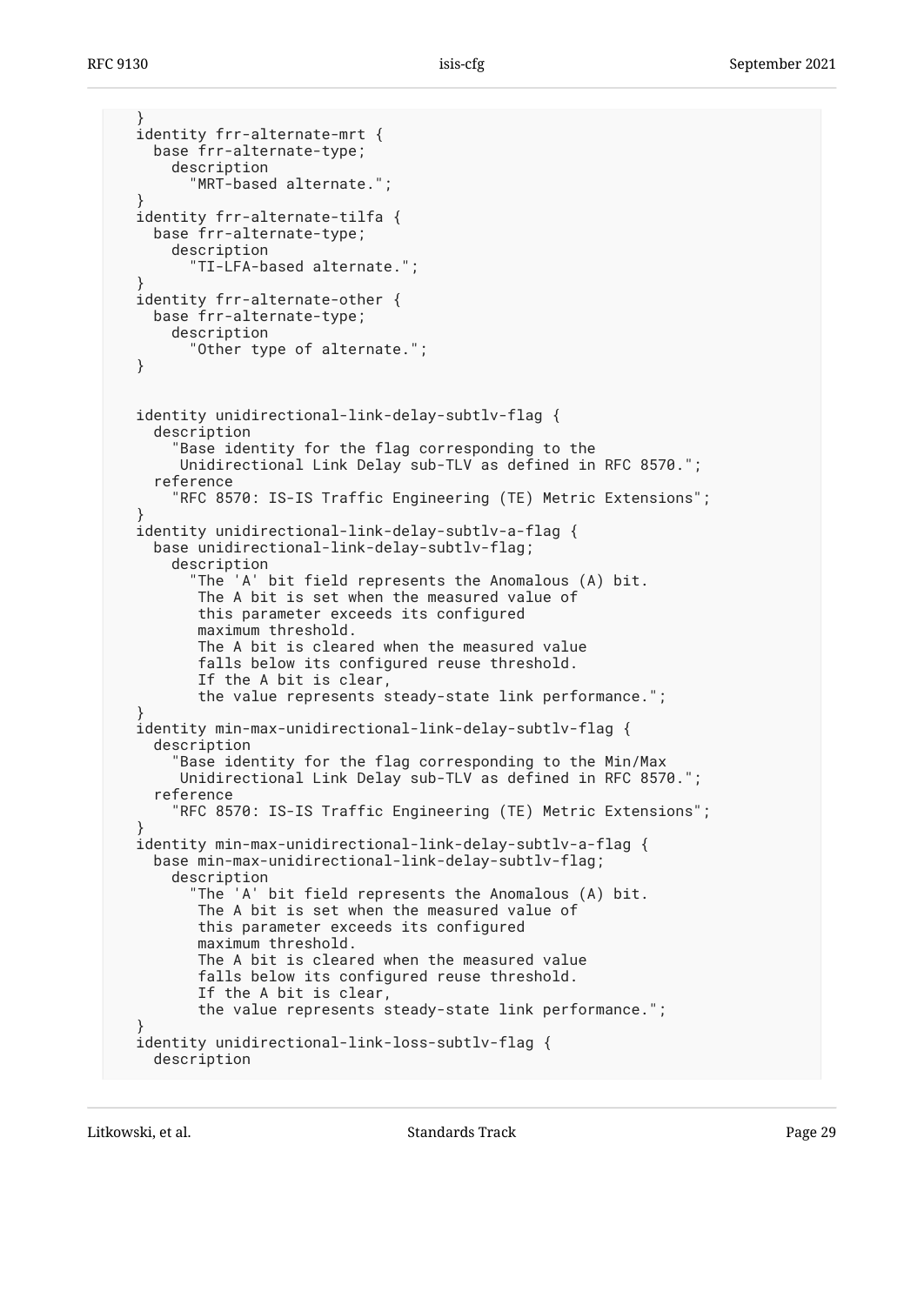```
 "Base identity for the flag corresponding to the
       Unidirectional Link Loss sub-TLV as defined in RFC 8570.";
     reference
       "RFC 8570: IS-IS Traffic Engineering (TE) Metric Extensions";
  }
  identity unidirectional-link-loss-subtlv-a-flag {
     base unidirectional-link-loss-subtlv-flag;
       description
         "The 'A' bit field represents the Anomalous (A) bit.
          The A bit is set when the measured value of
          this parameter exceeds its configured
          maximum threshold.
          The A bit is cleared when the measured value
          falls below its configured reuse threshold.
          If the A bit is clear,
          the value represents steady-state link performance.";
 }
  identity tlv229-flag {
    description
       "Base identity for the flag corresponding to TLV 229
        (M-Topologies) as defined in RFC 5120.";
     reference
       "RFC 5120: M-ISIS: Multi Topology (MT) Routing in
       Intermediate System to Intermediate Systems (IS-ISs)";
 }
  identity tlv229-overload-flag {
     base tlv229-flag;
       description
         "If set, the originator is overloaded
          and must be avoided in the path calculation.";
 }
  identity tlv229-attached-flag {
    base tlv229-flag;
      description
         "If set, the originator is attached to
          another area using the referred metric.";
 }
  identity router-capability-flag {
     description
       "Base identity for the flag corresponding to the
       Router Capability TLV as defined in RFC 7981.";
     reference
       "RFC 7981: IS-IS Extensions for Advertising Router
       Information";
 }
  identity router-capability-flooding-flag {
     base router-capability-flag;
      description
         "Quote from RFC 7981:
          'If the S bit is set(1), the IS-IS Router CAPABILITY TLV
          MUST be flooded across the entire routing domain. If the
          S bit is not set(0), the TLV MUST NOT be leaked between
          levels. This bit MUST NOT be altered during the TLV
          leaking.'.";
 }
  identity router-capability-down-flag {
    base router-capability-flag;
```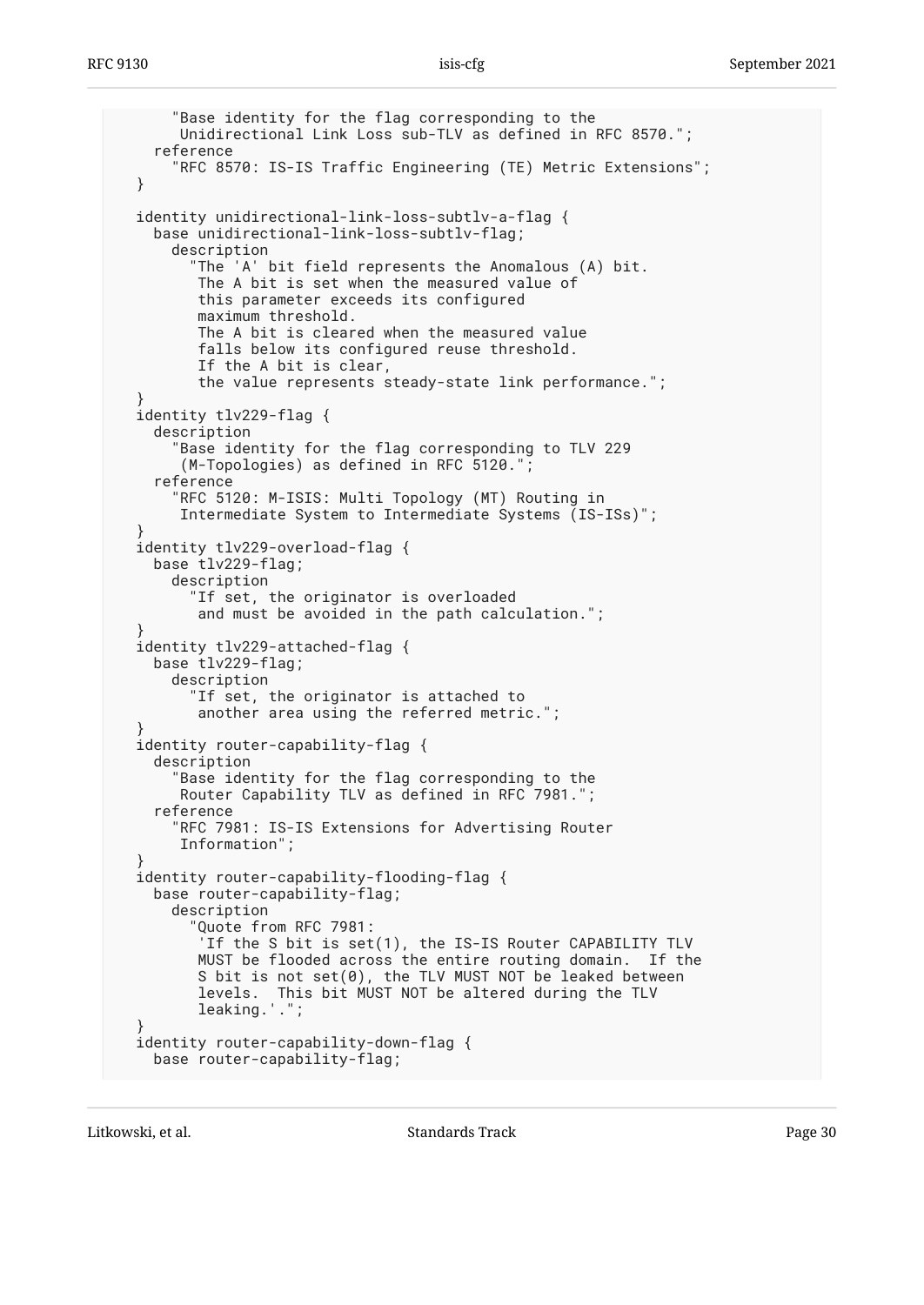```
 description
         Quote from RFC 7981:
          'When the IS-IS Router CAPABILITY TLV is leaked from
          Level 2 (L2) to Level 1 (L1), the D bit MUST be set.
 Otherwise, this bit MUST be clear. IS-IS Router
 CAPABILITY TLVs with the D bit set MUST NOT be leaked from
          Level 1 to Level 2. This is to prevent TLV looping.'.";
  }
  identity lsp-flag {
     description
       "Base identity for LSP attributes as defined in ISO 10589.";
     reference
       "ISO 10589: Intermediate System to Intermediate System
        intra-domain routeing information exchange protocol
        for use in conjunction with the protocol for providing
        the connectionless-mode network service (ISO 8473)";
  }
  identity lsp-partitioned-flag {
    base lsp-flag;
      description
         "Originator partition repair supported.";
 }
  identity lsp-attached-error-metric-flag {
    base lsp-flag;
      description
         "Set when the originator is attached to
         another area using the error metric.'
 }
  identity lsp-attached-delay-metric-flag {
     base lsp-flag;
       description
         "Set when the originator is attached to
          another area using the delay metric.";
 }
  identity lsp-attached-expense-metric-flag {
     base lsp-flag;
      description
         "Set when the originator is attached to
          another area using the expense metric.";
 }
  identity lsp-attached-default-metric-flag {
    base lsp-flag;
      description
        Set when the originator is attached to
          another area using the default metric.";
 }
  identity lsp-overload-flag {
    base lsp-flag;
      description
         "If set, the originator is overloaded
          and must be avoided in the path calculation.";
 }
  identity lsp-l1system-flag {
    base lsp-flag;
      description
         "Set when the Intermediate System has an L1 type.";
  }
```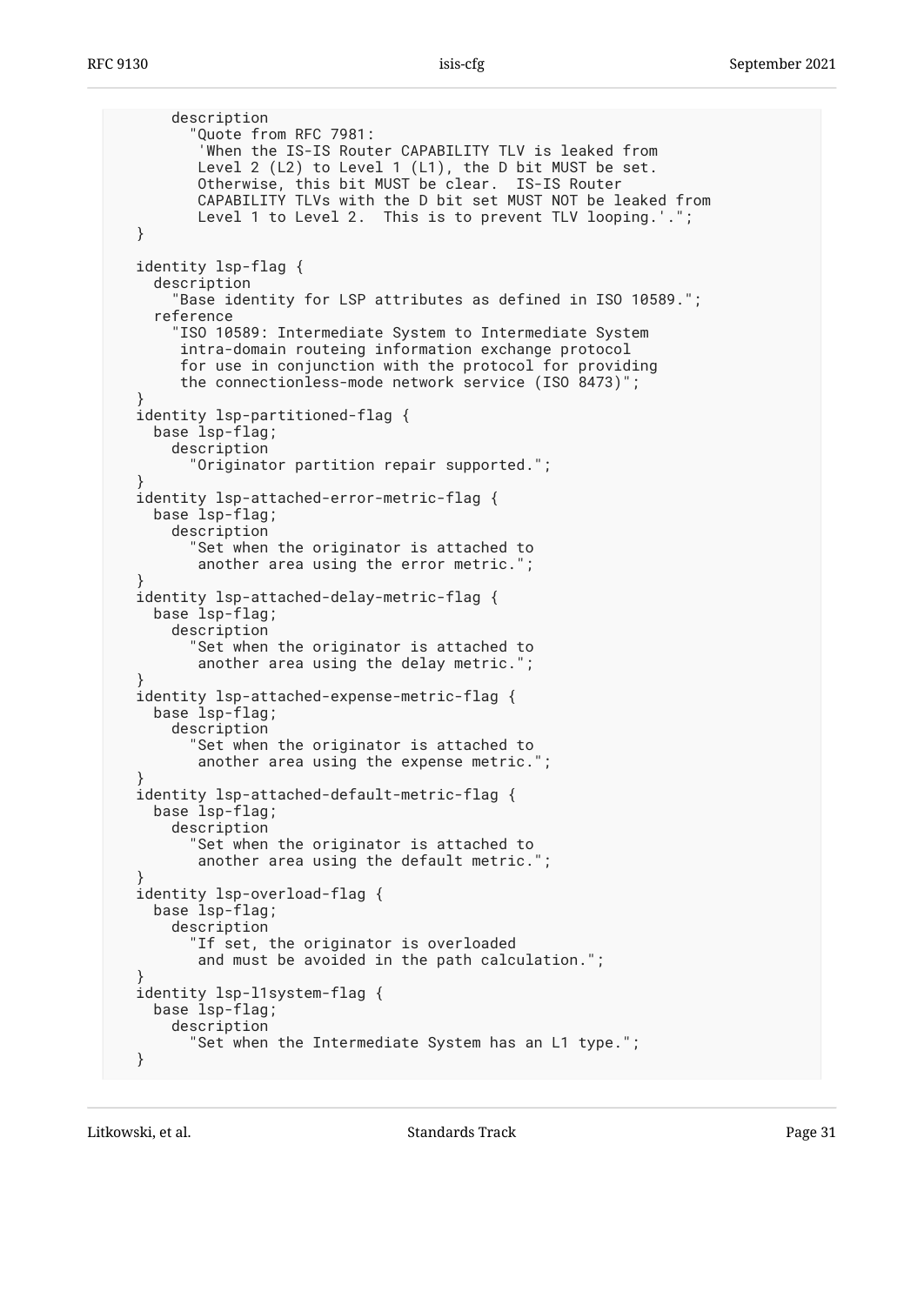```
 identity lsp-l2system-flag {
     base lsp-flag;
       description
         "Set when the Intermediate System has an L2 type.";
  }
  /* Feature definitions */
  feature osi-interface {
     description
       "Support of OSI-specific parameters on an interface.";
 }
  feature poi-tlv {
     description
       "Support of the Purge Originator Identification (POI) TLV.";
     reference
       "RFC 6232: Purge Originator Identification TLV for IS-IS";
 }
  feature ietf-spf-delay {
    description
       "Support for the IETF SPF delay algorithm.";
     reference
       "RFC 8405: Shortest Path First (SPF) Back-Off Delay Algorithm
        for Link-State IGPs";
 }
  feature bfd {
     description
       "Support for detection of IS-IS neighbor reachability
        via BFD.";
     reference
       "RFC 5880: Bidirectional Forwarding Detection (BFD)
        RFC 5881: Bidirectional Forwarding Detection (BFD)
        for IPv4 and IPv6 (Single Hop)";
 }
   feature key-chain {
     description
       "Support of key chains for authentication.";
     reference
       "RFC 8177: YANG Data Model for Key Chains";
 }
   feature node-flag {
     description
       "Support for node flags for IS-IS prefixes.";
     reference
       "RFC 7794: IS-IS Prefix Attributes for Extended IPv4 and IPv6
        Reachability";
 }
  feature node-tag {
     description
       "Support for node administrative tags for IS-IS
        routing instances.";
     reference
       "RFC 7917: Advertising Node Administrative Tags in IS-IS";
 }
  feature ldp-igp-sync {
     description
       "Support for LDP IGP synchronization.";
```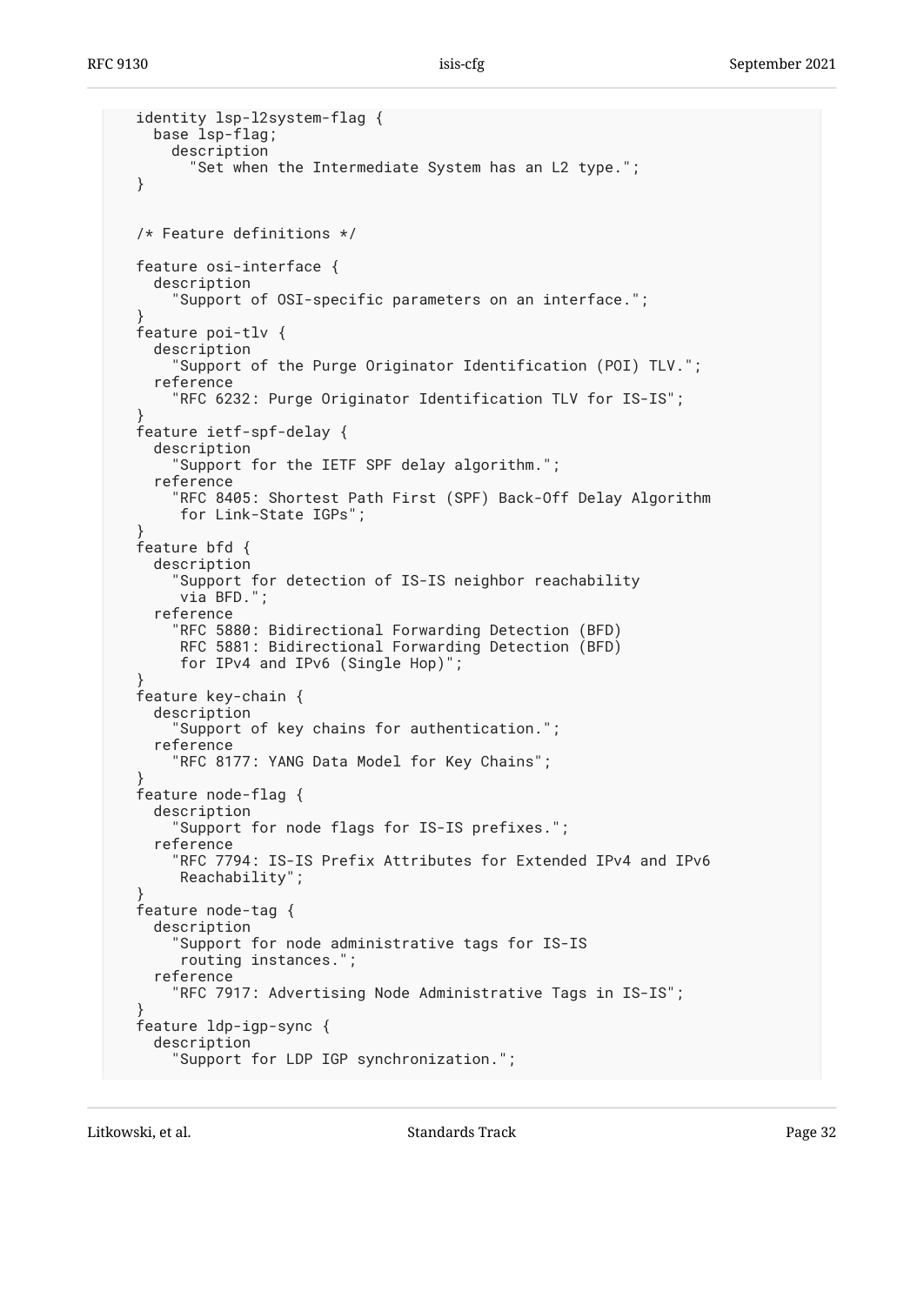```
 reference
       "RFC 5443: LDP IGP Synchronization";
 }
  feature fast-reroute {
    description
       "Support for IP Fast Reroute (IP FRR).";
 }
  feature nsr {
    description
       "Support for Non-Stop-Routing (NSR). The IS-IS NSR feature
       allows a router with redundant control-plane capability
        (e.g., dual Route Processor (RP) cards) to maintain its
       state and adjacencies during planned and unplanned
       IS-IS instance restarts. It differs from graceful restart
       or Non-Stop Forwarding (NSF) in that no protocol signaling
 or assistance from adjacent IS-IS neighbors is required to
 recover control-plane state.";
 }
  feature lfa {
    description
       "Support for Loop-Free Alternates (LFAs).";
    reference
       "RFC 5286: Basic Specification for IP Fast Reroute:
       Loop-Free Alternates";
 }
  feature remote-lfa {
    description
       "Support for remote LFAs (R-LFAs).";
    reference
       "RFC 7490: Remote Loop-Free Alternate (LFA)
       Fast Reroute (FRR)";
  }
  feature overload-max-metric {
    description
 "Support of overload by setting all links to the maximum
 link metric. In IS-IS, the overload bit is usually used to
       signal that a node cannot be used as a transit node. The
        'overload-max-metric' feature provides similar behavior,
       leveraging on setting all the link metrics to MAX_METRIC.";
 }
  feature prefix-tag {
    description
       "Support for 32-bit prefix tags.";
    reference
       "RFC 5130: A Policy Control Mechanism in IS-IS Using
       Administrative Tags";
 }
  feature prefix-tag64 {
    description
       "Support for 64-bit prefix tags.";
     reference
       "RFC 5130: A Policy Control Mechanism in IS-IS Using
       Administrative Tags";
 }
  feature auto-cost {
    description
       "Support for an IS-IS interface metric computation
```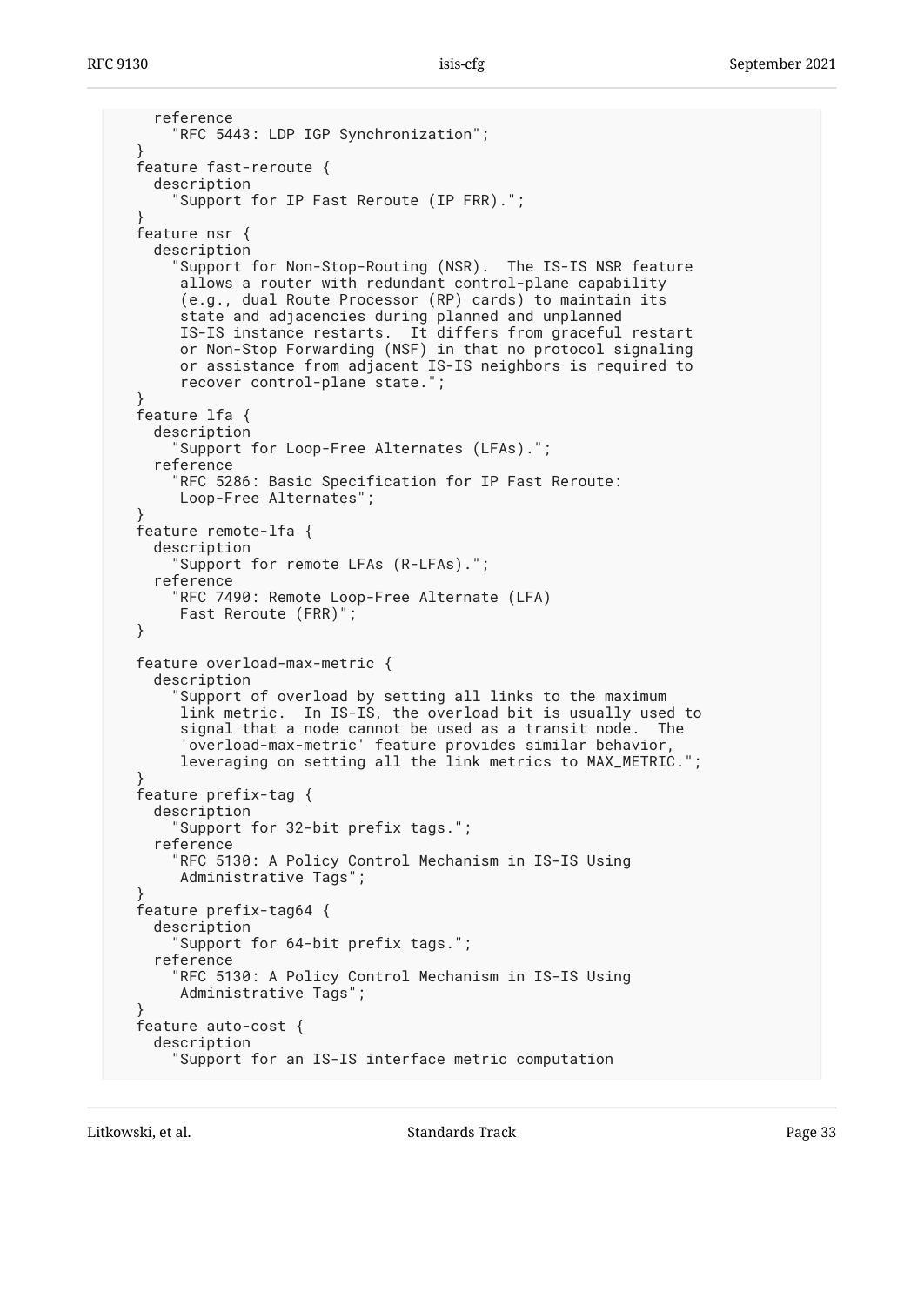```
 according to a reference bandwidth.";
  }
  feature te-rid {
    description
       "Traffic Engineering router ID.";
     reference
       "RFC 5305: IS-IS Extensions for Traffic Engineering
        RFC 6119: IPv6 Traffic Engineering in IS-IS";
 }
  feature max-ecmp {
     description
       "Sets the maximum number of ECMP paths.";
 }
  feature multi-topology {
     description
       "Support for Multi-Topology (MT) Routing.";
     reference
       "RFC 5120: M-ISIS: Multi Topology (MT) Routing in
        Intermediate System to Intermediate Systems (IS-ISs)";
 }
   feature nlpid-control {
     description
       "Support for the advertisement of a Network Layer
        Protocol Identifier within an IS-IS configuration.";
 }
   feature graceful-restart {
     description
       "Support for IS-IS graceful restart.";
     reference
       "RFC 8706: Restart Signaling for IS-IS";
  }
  feature lsp-refresh {
     description
       "Configuration of the LSP refresh interval.";
  }
  feature maximum-area-addresses {
     description
       "Support for 'maximum-area-addresses' configuration.";
  }
  feature admin-control {
     description
       "Administrative control of the protocol state.";
  }
  /* Type definitions */
  typedef circuit-id {
     type uint8;
     description
       "This type defines the circuit ID
        associated with an interface.";
  }
  typedef extended-circuit-id {
```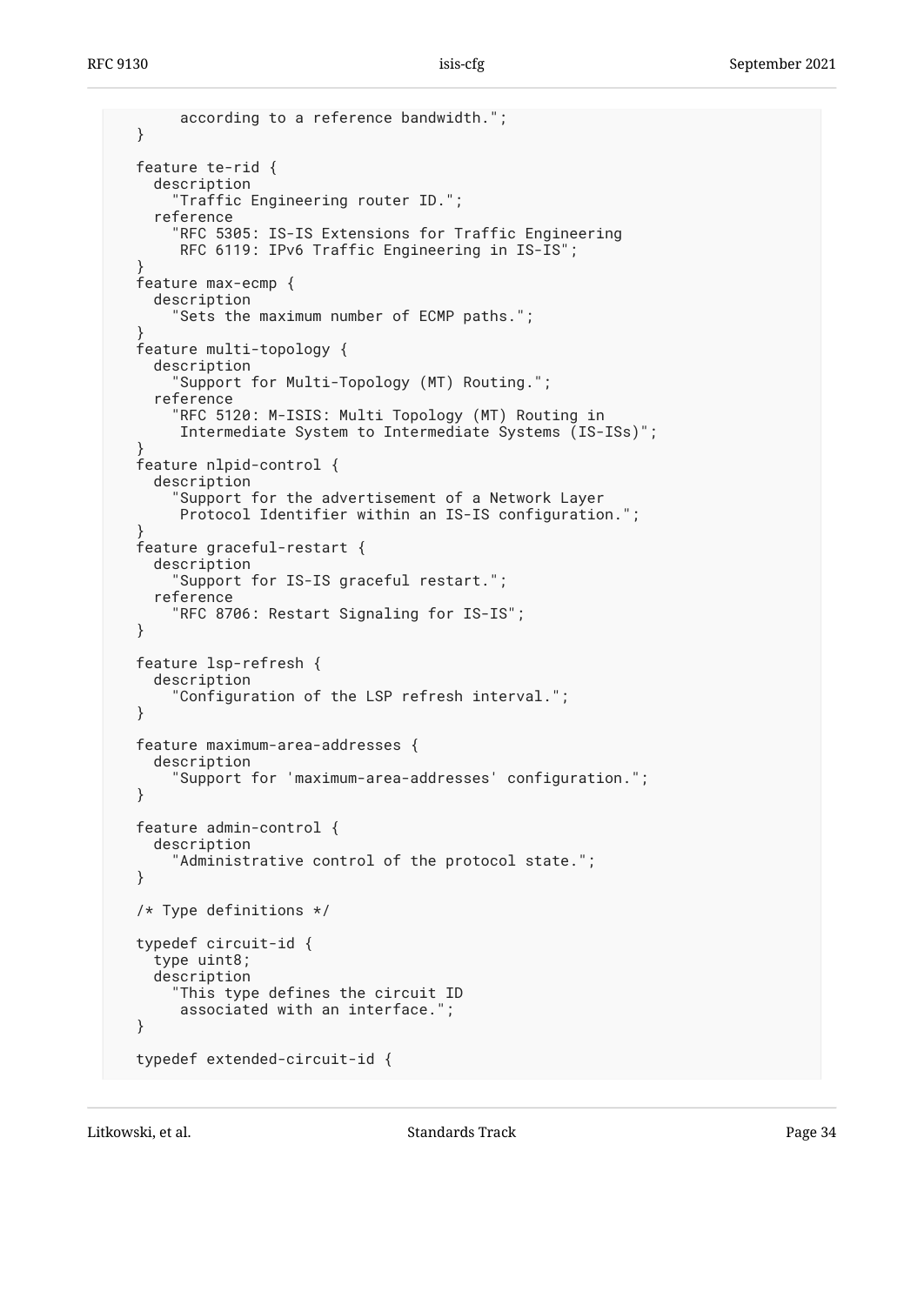```
 type uint32;
   description
     "This type defines the extended circuit ID
      associated with an interface.";
 }
 typedef interface-type {
   type enumeration {
     enum broadcast {
       description
          "Broadcast interface type.";
     }
     enum point-to-point {
       description
         "Point-to-point interface type.";
     }
   }
   description
     "This type defines the type of adjacency
      to be established for the interface.
      'interface-type' determines the type
      of Hello message that is used.";
 }
 typedef level {
   type enumeration {
     enum "level-1" {
       description
          "This enum indicates L1-only capability.";
     }
     enum "level-2" {
       description
         "This enum indicates L2-only capability.";
     }
     enum "level-all" {
       description
         "This enum indicates capability for both levels.";
     }
   }
   default "level-all";
   description
     "This type defines the IS-IS level of an object.";
 }
 typedef adj-state-type {
   type enumeration {
     enum "up" {
       description
          "This state indicates that the adjacency is established.";
     }
     enum "down" {
       description
          "This state indicates that the adjacency is
          NOT established.";
     }
     enum "init" {
```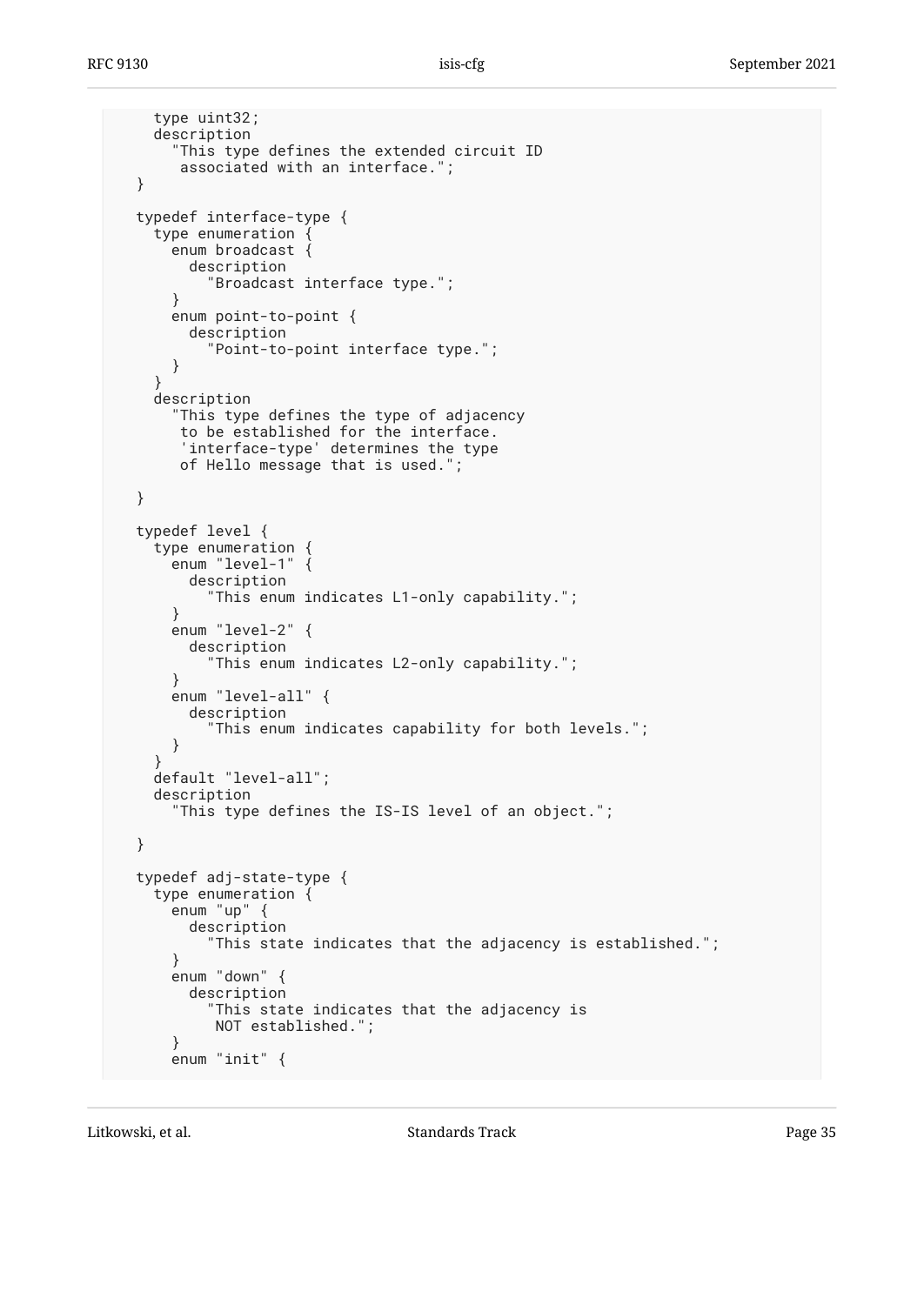```
 description
            "This state indicates that the adjacency is being
            established.";
       }
       enum "failed" {
         description
            "This state indicates that the adjacency has failed.";
       }
     }
     description
       "This type defines the states of an adjacency.";
  }
  typedef if-state-type {
     type enumeration {
       enum "up" {
         description
           "'up' state.";
       }
       enum "down" {
         description
            "'down' state.";
       }
     }
     description
       "This type defines the state of an interface.";
  }
  typedef level-number {
     type uint8 {
       range "1 .. 2";
     }
     description
       "This type defines the current IS-IS level.";
  }
  typedef lsp-id {
     type string {
       pattern
         '[0-9A-Fa-f]{4}\.[0-9A-Fa-f]{4}\.[0-9A-Fa-f]'
         +'{4}\.[0-9][0-9]-[0-9][0-9]';
 }
     description
       "This type defines the IS-IS LSP ID format using a
        pattern. An example LSP ID is '0143.0438.AEF0.02-01'.";
  }
  typedef area-address {
     type string {
      pattern [0-9A-Fa-f]\{2\}(\ldots[0-9A-Fa-f]\{4\})\{0,6\};
 }
    description
       "This type defines the area address format.";
  }
  typedef snpa {
     type string {
```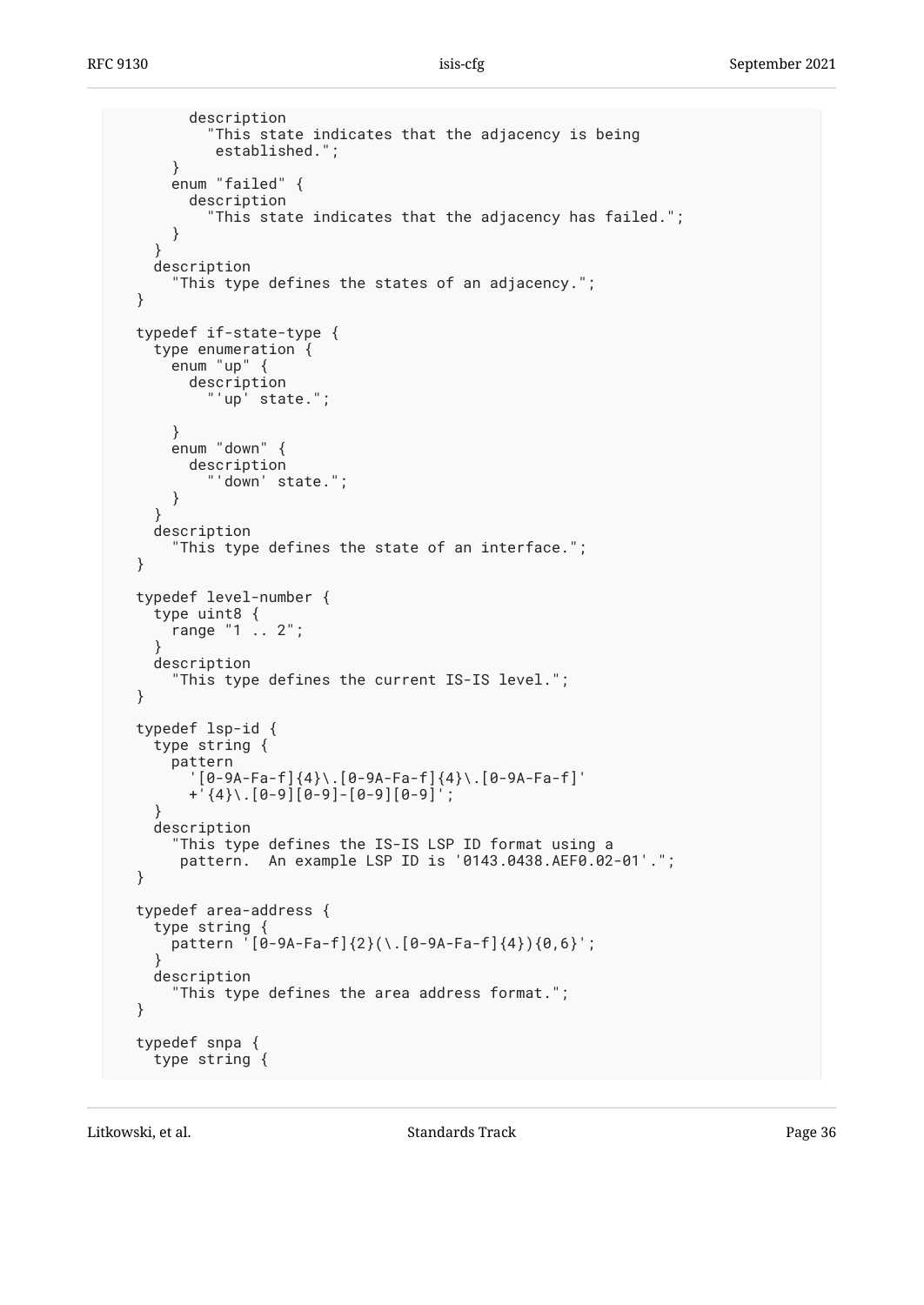```
 length "0 .. 20";
    }
    description
      "This type defines the Subnetwork Point of Attachment (SNPA)
       format. The SNPA should be encoded according to the rules
       specified for the particular type of subnetwork being used.
       As an example, for an Ethernet subnetwork, the SNPA is
       encoded as a Media Access Control (MAC) address, such as
       '00aa.bbcc.ddee'.";
 }
 typedef system-id {
    type string {
      pattern
        [0-9A-Fa-f]\{4\}.[0-9A-Fa-f]\{4\}.[0-9A-Fa-f]\{4\}';
}
    description
      "This type defines the IS-IS system ID by using a pattern.
      An example system ID pattern is '0143.0438.AEF0'.
}
 typedef extended-system-id {
   type string {
      pattern
        '[0-9A-Fa-f]{4}\.[0-9A-Fa-f]{4}\.[0-9A-Fa-f]{4}\.'
        +'[0-9][0-9]';
}
    description
      "This type defines the IS-IS system ID using a pattern.
       'extended-system-id' contains the pseudonode number
       in addition to the system ID.
       An example system ID pattern is '0143.0438.AEF0.00'.";
 }
 typedef wide-metric {
    type uint32 {
      range "0 .. 16777215";
}
    description
      "This type defines the wide-style format of an IS-IS metric.";
 }
 typedef std-metric {
    type uint8 {
      range "0 .. 63";
}
    description
      "This type defines the old-style format of the IS-IS metric.";
 }
 typedef mesh-group-state {
    type enumeration {
      enum "mesh-inactive" {
        description
          "The interface is not part of a mesh group.";
      }
      enum "mesh-set" {
        description
          "The interface is part of a mesh group.";
```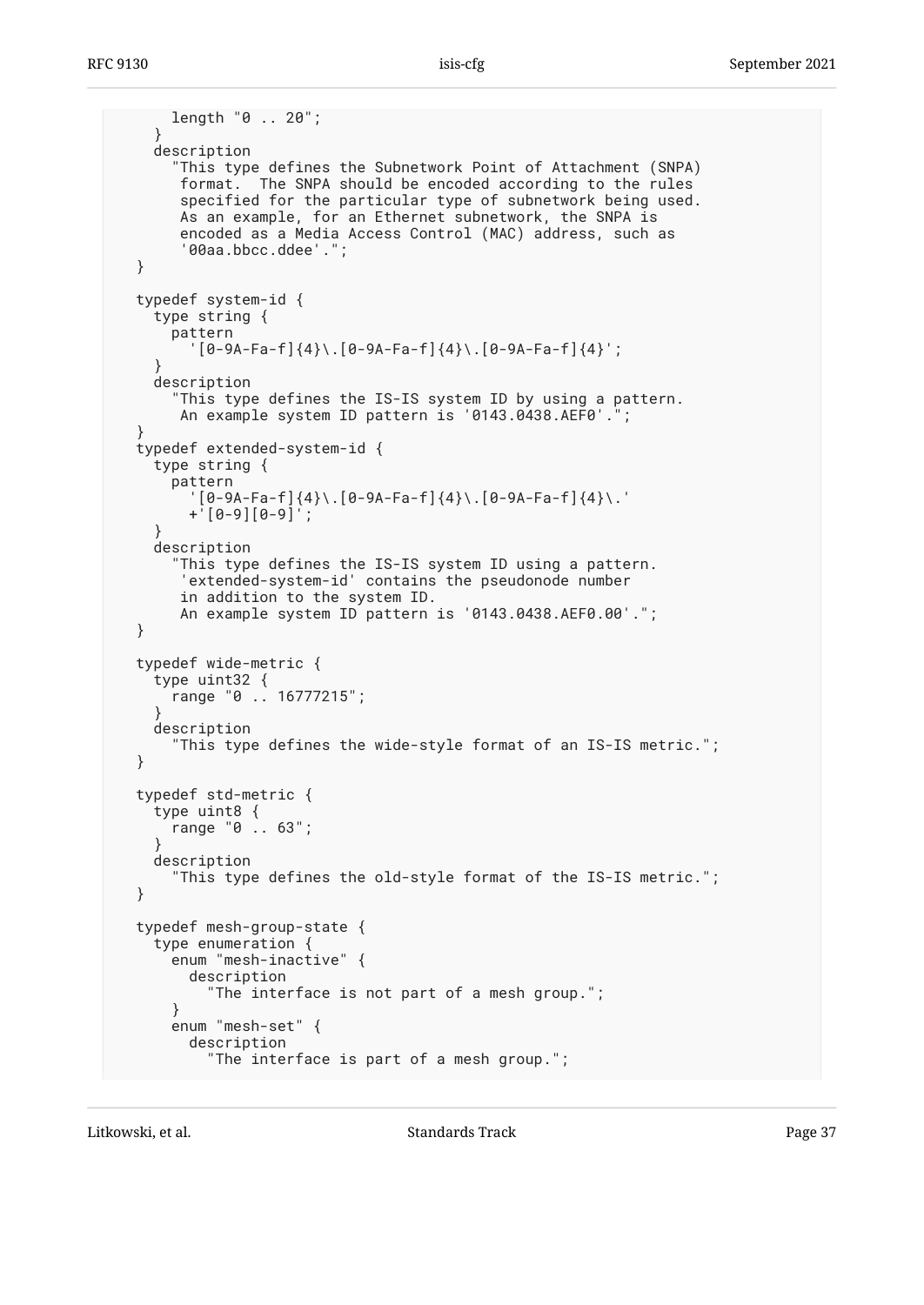```
 }
     enum "mesh-blocked" {
        description
          "LSPs must not be flooded over this interface.";
      }
}
    description
      "This type describes the mesh group state of an interface.";
 }
 /* Grouping for notifications */
 grouping notification-instance-hdr {
    description
      "Instance-specific IS-IS notification data grouping.";
   leaf routing-protocol-name {
     type leafref {
        path "/rt:routing/rt:control-plane-protocols/"
           + "rt:control-plane-protocol/rt:name";
}
     description
        "Name of the IS-IS instance.";
}
    leaf isis-level {
     type level;
     description
        "IS-IS level of the instance.";
    }
 }
 grouping notification-interface-hdr {
    description
      "Interface-specific IS-IS notification data grouping.";
    leaf interface-name {
     type if:interface-ref;
     description
        "IS-IS interface name.";
}
   leaf interface-level {
     type level;
     description
        "IS-IS level of the interface.";
}
    leaf extended-circuit-id {
     type extended-circuit-id;
     description
        "Extended circuit ID of the interface.";
    }
 }
/* Groupings for IP Fast Reroute */
grouping instance-fast-reroute-config {
   description
"This group defines the global configuration of IP
Fast Reroute (FRR).";
    container fast-reroute {
```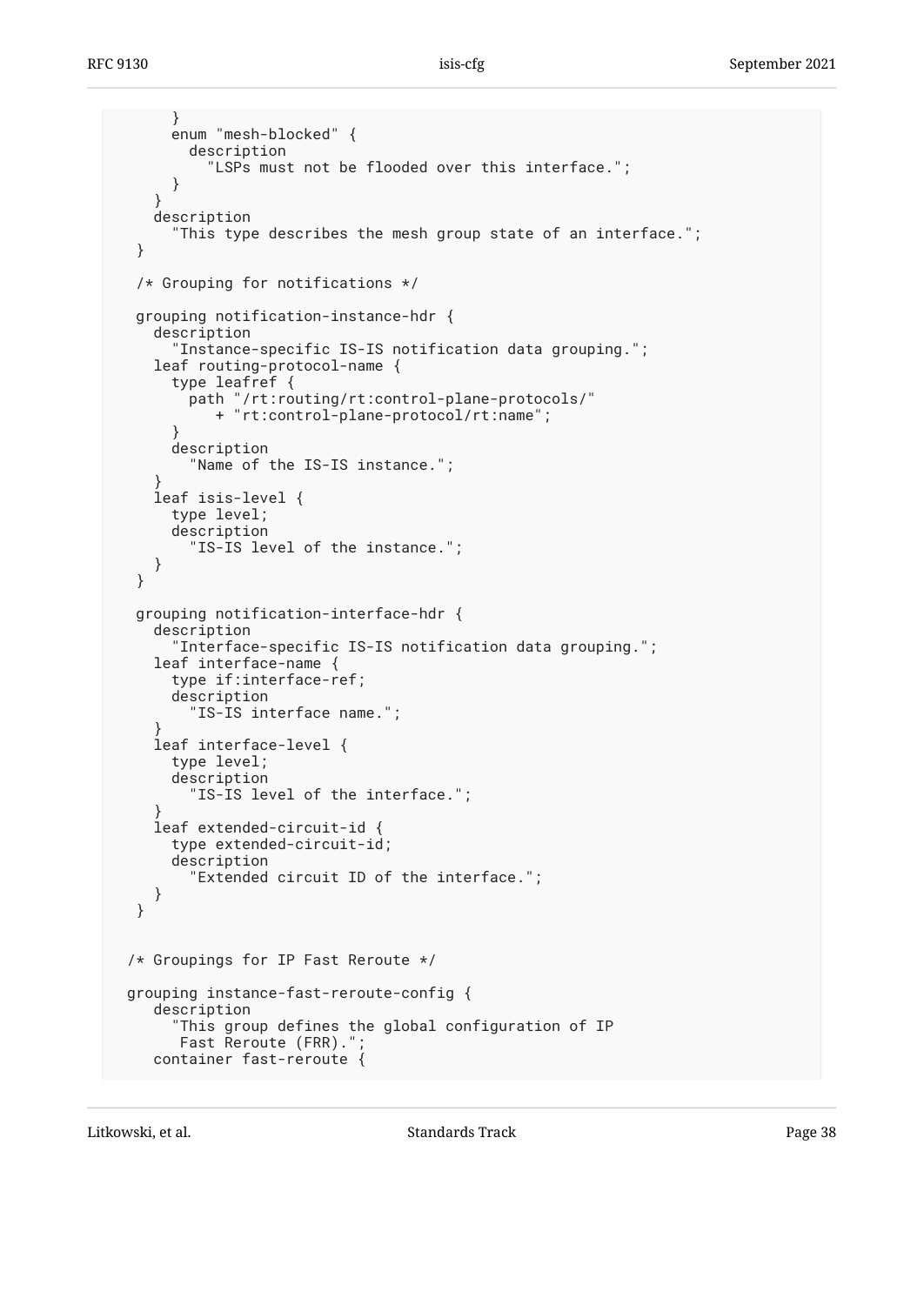```
 if-feature fast-reroute;
      description
        "This container may be augmented with global
         parameters for IP FRR.";
      container lfa {
        if-feature lfa;
        description
          "This container may be augmented with
           global parameters for Loop-Free Alternates (LFAs).
           The creation of this container has no effect on
           LFA activation.";
     }
    }
 }
grouping interface-lfa-config {
    leaf candidate-enable {
      type boolean;
      default "true";
      description
        "Enables the interface to be used as a backup.";
}
    leaf enable {
      type boolean;
      default false;
      description
        'Activates the LFA. Per-prefix LFA computation is assumed.";
    }
    container remote-lfa {
      if-feature remote-lfa;
      leaf enable {
        type boolean;
        default false;
        description
          "Activates the remote LFA (R-LFA).";
      }
      description
        "Remote LFA configuration.";
    }
    description
      "Grouping for LFA interface configuration.";
 }
 grouping interface-fast-reroute-config {
    description
      "This group defines the interface configuration of IP FRR.";
    container fast-reroute {
      if-feature fast-reroute;
      container lfa {
        if-feature lfa;
        uses interface-lfa-config;
        container level-1 {
          uses interface-lfa-config;
          description
            "LFA level-1 configuration.";
        }
        container level-2 {
          uses interface-lfa-config;
          description
```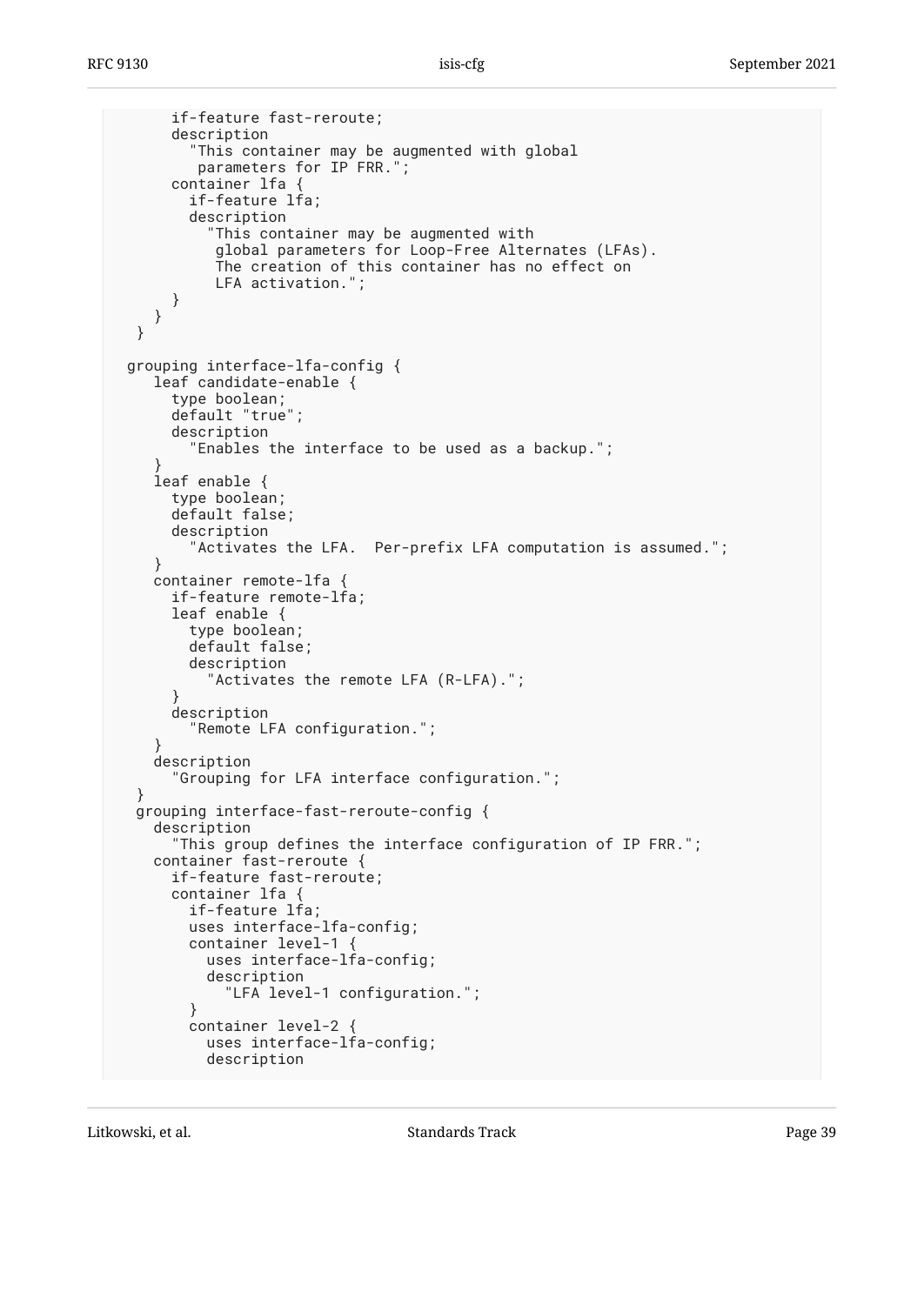"LFA level-2 configuration."; } description "LFA configuration."; } description "Interface IP FRR configuration."; } } grouping instance-fast-reroute-state { description "IP FRR state data grouping."; container protected-routes { config false; list address-family-stats { key "address-family prefix alternate"; leaf address-family { type iana-rt-types:address-family; description "Address family."; } leaf prefix { type inet:ip-prefix; description "Protected prefix."; } leaf alternate { type inet:ip-address; description "Alternate next hop for the prefix."; } leaf alternate-type { type identityref { base frr-alternate-type; } description "Type of alternate."; } leaf best { type boolean; description "Set when the alternate is the preferred alternate; clear otherwise."; } leaf non-best-reason { type string { length "1..255"; } description "Information field that explains why the alternate is not the best alternate. The length should be limited to 255 Unicode characters. The expected format is a single line of text."; } container protection-available { leaf-list protection-types { type identityref {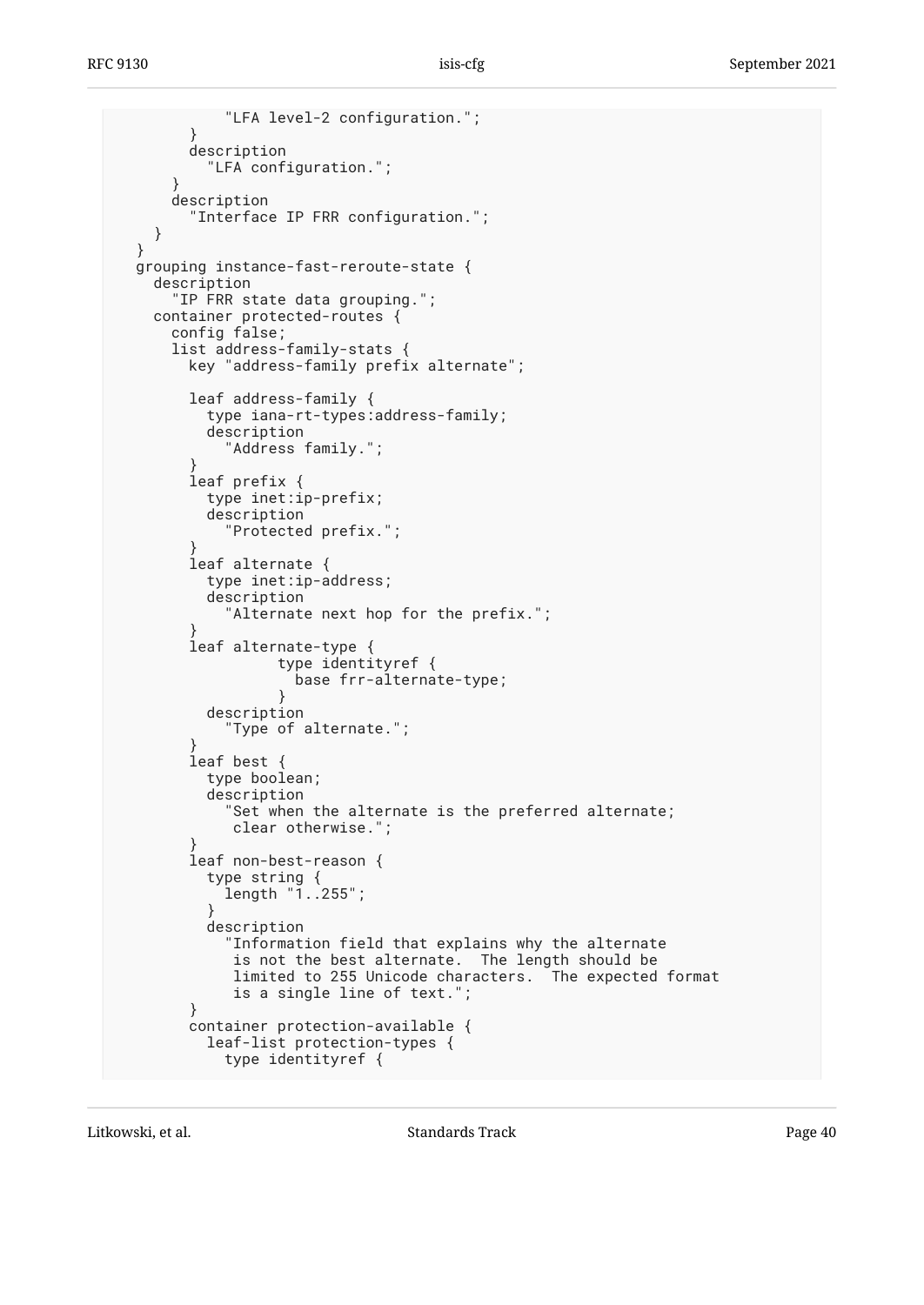```
 base frr-protection-available-type;
}
           description
             "This list contains a set of protection
              types defined as identities.
              An identity must be added for each type of
              protection provided by the alternate.
              As an example, if an alternate provides
SRLG, node, and link protection, three
identities must be added in this list:
              one for SRLG protection, one for node
              protection, and one for link protection.";
}
         description
           "Protection types provided by the alternate.";
}
       leaf alternate-metric1 {
         type uint32;
         description
           "Metric from the Point of Local Repair (PLR) to the
            destination through the alternate path.";
}
       leaf alternate-metric2 {
         type uint32;
         description
            "Metric from the PLR to the alternate node.";
}
       leaf alternate-metric3 {
         type uint32;
         description
           "Metric from the alternate node to the destination.";
}
       description
         "Per-address-family protected prefix statistics.";
}
     description
        "List of prefixes that are protected.";
   }
   container unprotected-routes {
     config false;
     list prefixes {
       key "address-family prefix";
       leaf address-family {
         type iana-rt-types:address-family;
         description
           "Address family.";
}
       leaf prefix {
         type inet:ip-prefix;
         description
           "Unprotected prefix.";
}
       description
          "Per-address-family unprotected prefix statistics.";
}
     description
```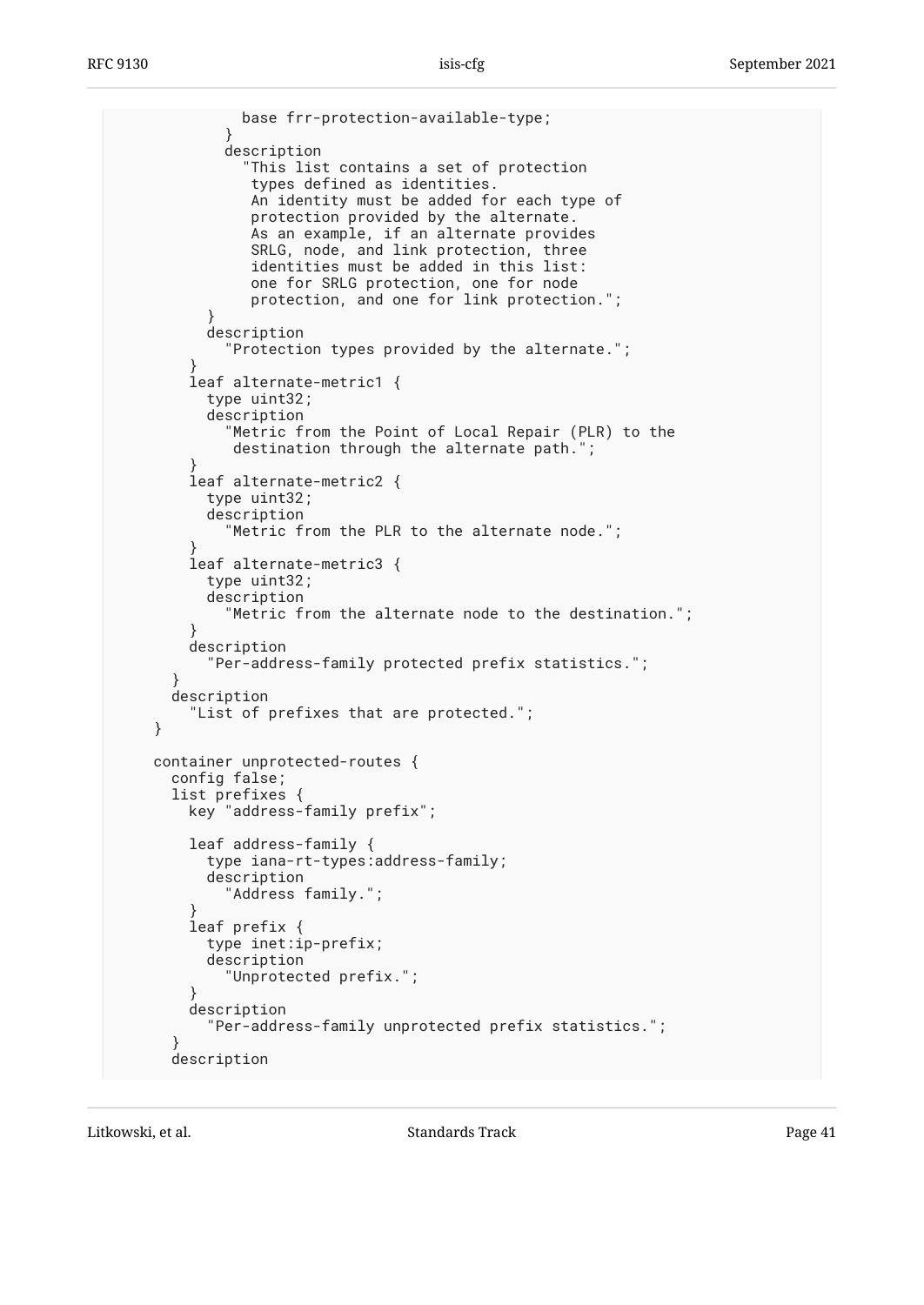```
 "List of prefixes that are not protected.";
   }
   list protection-statistics {
     key frr-protection-method;
      config false;
      leaf frr-protection-method {
        type identityref {
          base frr-protection-method;
}
       description
          "Protection method used.";
}
     list address-family-stats {
       key address-family;
       leaf address-family {
          type iana-rt-types:address-family;
          description
            "Address family.";
}
        leaf total-routes {
         type yang:gauge32;
          description
            "Total prefixes.";
}
        leaf unprotected-routes {
          type yang:gauge32;
          description
            "Total prefixes that are not protected.";
}
       leaf protected-routes {
          type yang:gauge32;
          description
            "Total prefixes that are protected.";
}
        leaf link-protected-routes {
          type yang:gauge32;
          description
            "Total prefixes that are link protected.";
}
       leaf node-protected-routes {
          type yang:gauge32;
          description
            "Total prefixes that are node protected.";
}
       description
          "Per-address-family protected prefix statistics.";
      }
     description
        "Global protection statistics.";
   }
 }
 /* Routing table and local Routing Information Base (RIB)
    groupings */
```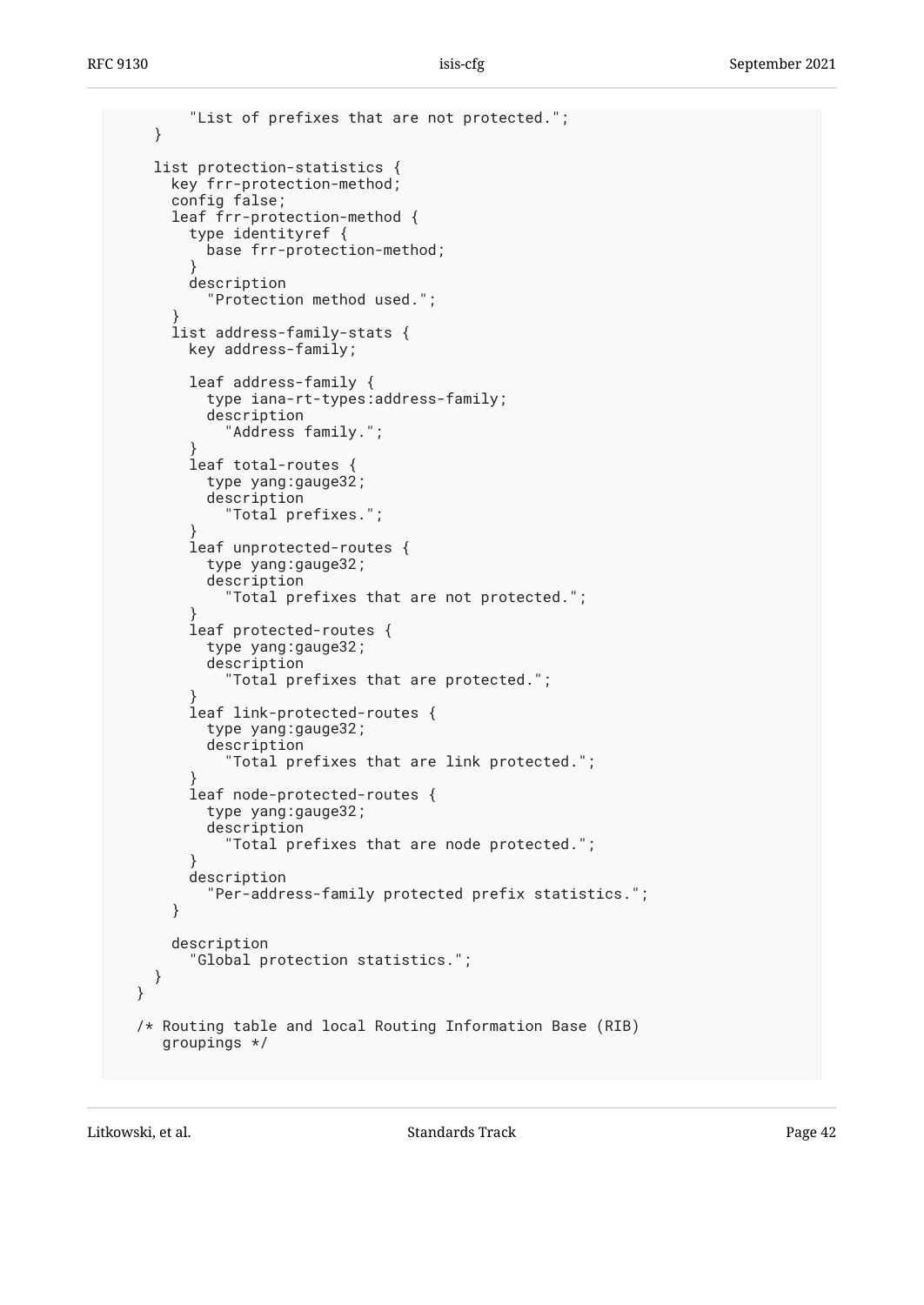```
 grouping local-rib {
    description
      "Local RIB: RIB for routes computed by the local IS-IS
      routing instance.";
    container local-rib {
      config false;
      description
        "Local RIB.";
      list route {
        key "prefix";
        description
          "Routes.";
        leaf prefix {
          type inet:ip-prefix;
          description
            "Destination prefix.";
        }
        container next-hops {
          description
            "Next hops for the route.";
          list next-hop {
            key "next-hop";
            description
              "List of next hops for the route.";
            leaf outgoing-interface {
              type if:interface-ref;
              description
                "Name of the outgoing interface.";
}
            leaf next-hop {
             type inet:ip-address;
             description
               "Next-hop address.";
}
          }
}
        leaf metric {
          type uint32;
          description
            "Metric for this route.";
}
        leaf level {
          type level-number;
          description
            "Level number for this route.";
}
        leaf route-tag {
          type uint32;
          description
            "Route tag for this route.";
       }
     }
   }
 }
 grouping route-content {
    description
      "IS-IS protocol-specific route properties grouping.";
```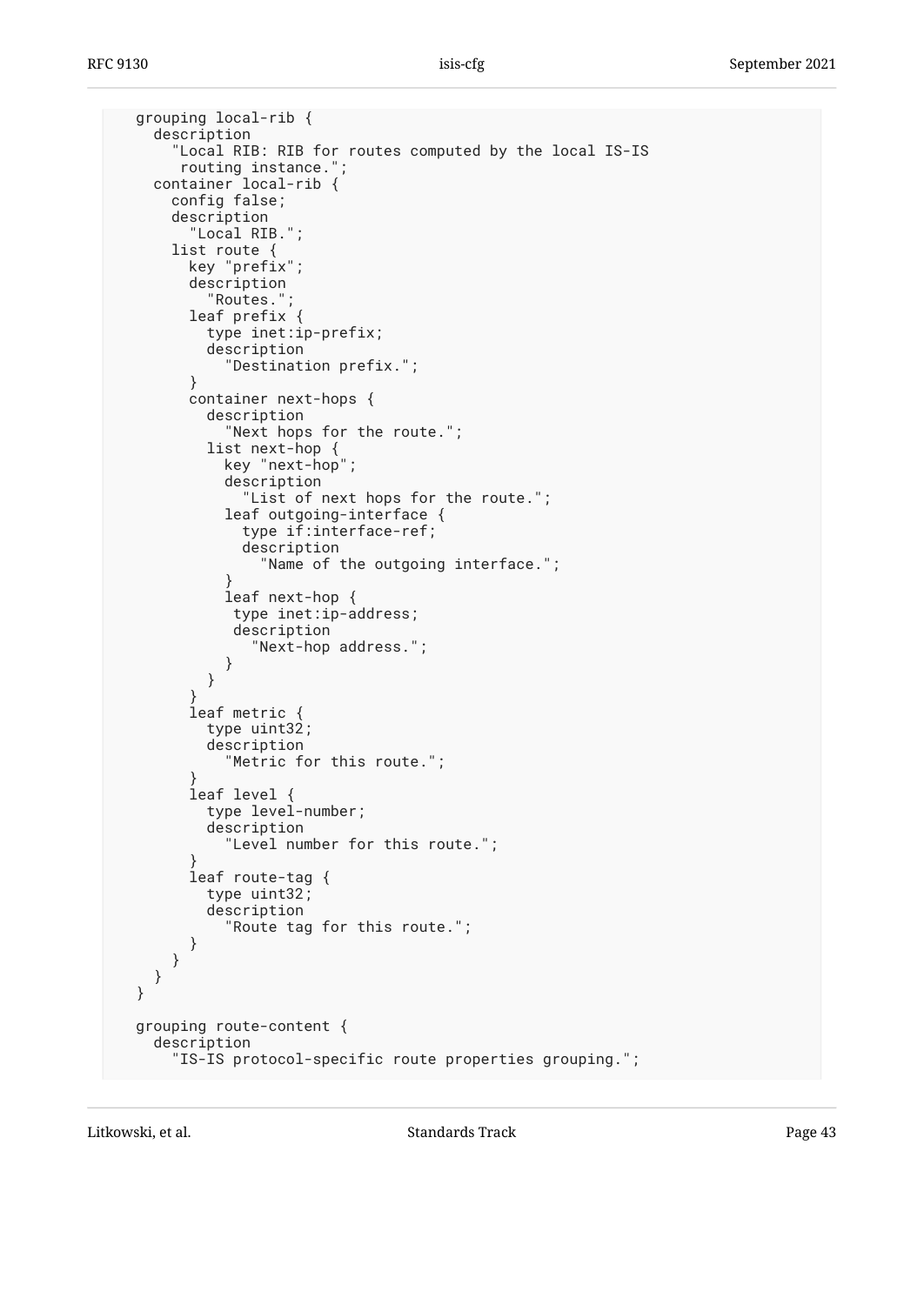```
 leaf metric {
      type uint32;
      description
        "IS-IS metric of a route.";
}
    leaf-list tag {
     type uint64;
      description
        "List of tags associated with the route. This list
         provides a consolidated view of both 32-bit and 64-bit
         tags (RFC 5130) available for the prefix.";
      reference
        "RFC 5130: A Policy Control Mechanism in IS-IS Using
         Administrative Tags";
}
    leaf route-type {
     type enumeration {
        enum l2-intra-area {
          description
            "Level-2 internal route. As per RFC 5302,
             the prefix is directly connected to the
             advertising router. It cannot be
             distinguished from an L1->L2 inter-area
             route.";
          reference
             "RFC 5302: Domain-Wide Prefix Distribution with
             Two-Level IS-IS";
}
        enum l1-intra-area {
          description
            "Level-1 internal route. As per RFC 5302,
             the prefix is directly connected to the
             advertising router.";
        }
        enum l2-external {
          description
            "Level-2 external route. As per RFC 5302,
            such a route is learned from other IGPs.
             It cannot be distinguished from an L1->L2
             inter-area external route.";
        }
        enum l1-external {
          description
            "Level-1 external route. As per RFC 5302,
             such a route is learned from other IGPs.";
}
        enum l1-inter-area {
          description
            "These prefixes are learned via L2 routing.";
}
        enum l1-inter-area-external {
          description
            "These prefixes are learned via L2 routing
             towards a level-2 external route.";
        }
      }
     description
        "IS-IS route type.";
```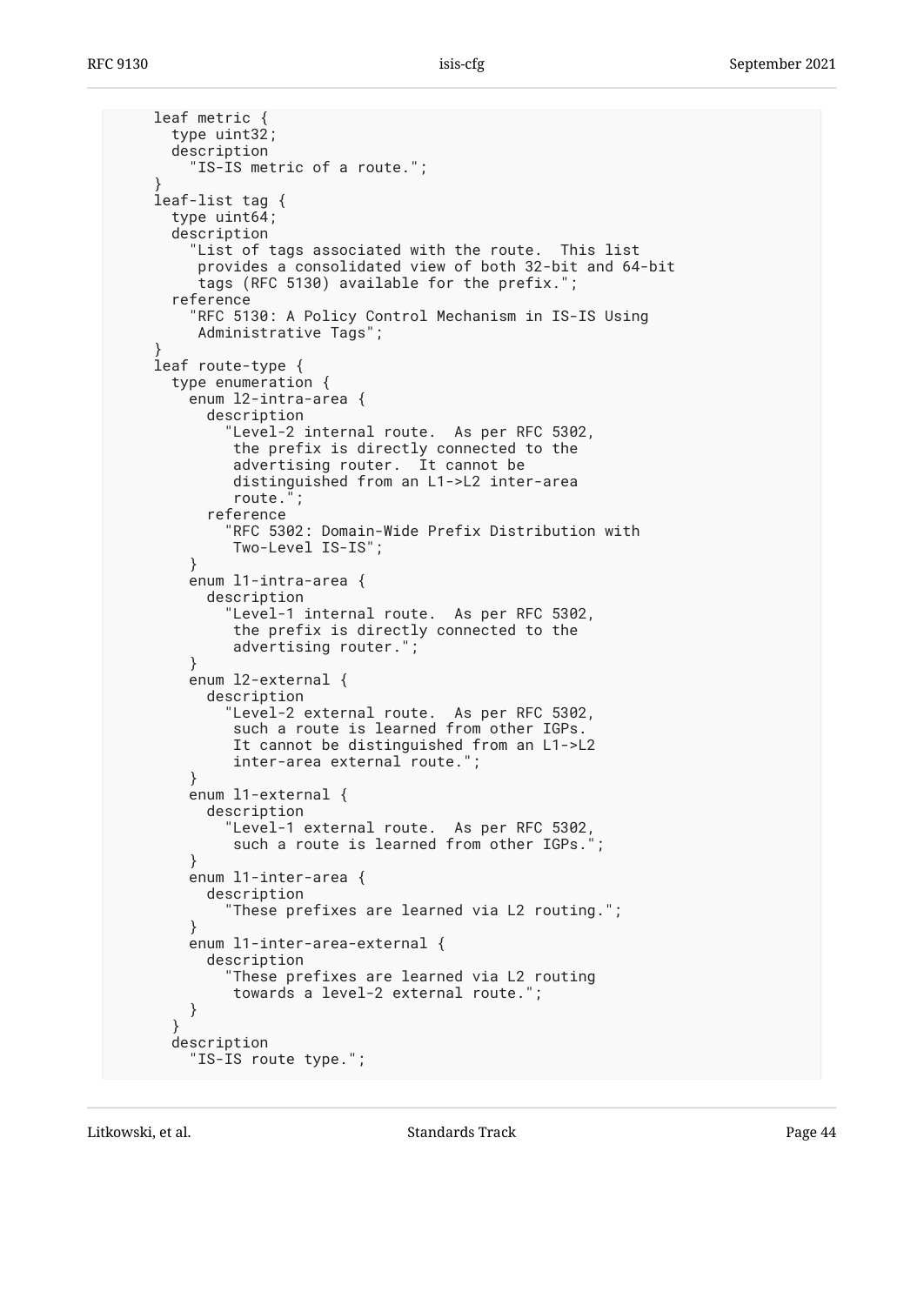```
 }
 }
 /* Grouping definitions for configuration and operational states */
 grouping adjacency-state {
   container adjacencies {
     config false;
     list adjacency {
       leaf neighbor-sys-type {
         type level;
         description
           "Level capability of the neighboring system.";
}
       leaf neighbor-sysid {
         type system-id;
         description
           "The system ID of the neighbor.";
}
       leaf neighbor-extended-circuit-id {
         type extended-circuit-id;
         description
            "The circuit ID of the neighbor.";
}
       leaf neighbor-snpa {
         type snpa;
         description
            "The SNPA of the neighbor.";
}
       leaf usage {
         type level;
         description
            "Defines the level(s) activated for the adjacency.
             On a point-to-point link, this might be level 1 and
             level 2, but on a LAN, the usage will be level 1
             between neighbors at level 1 or level 2 between
       neighbors at level 2.";
}
       leaf hold-timer {
         type rt-types:timer-value-seconds16;
         units seconds;
         description
            "The holding time (in seconds) for this adjacency.
            This value is based on received Hello PDUs and the
            elapsed time since receipt.";
}
       leaf neighbor-priority {
         type uint8 {
           range "0 .. 127";
}
         description
            "Priority of the neighboring IS for becoming the
            Designated Intermediate System (DIS).";
}
       leaf lastuptime {
         type yang:timestamp;
         description
```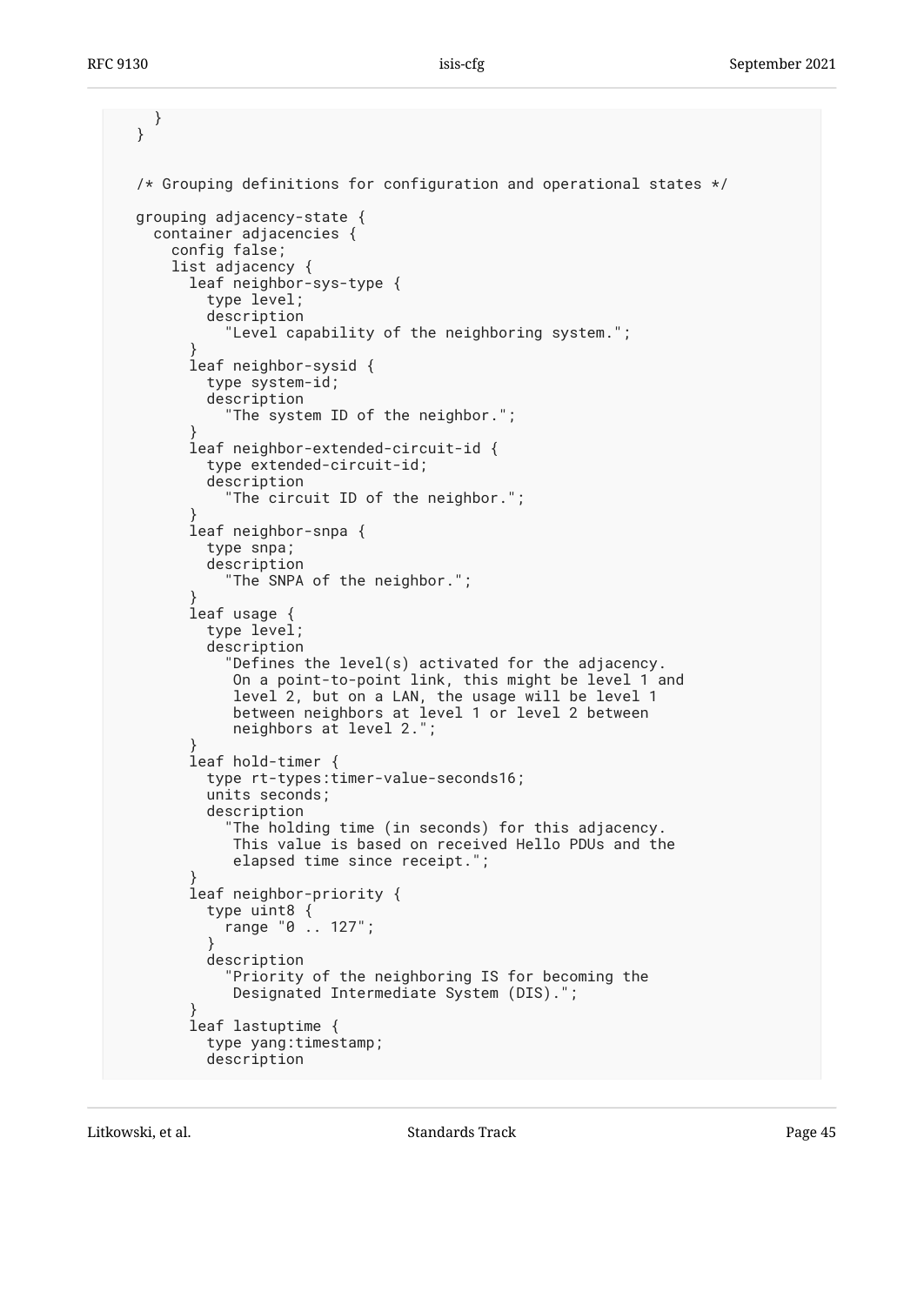```
 "When the adjacency most recently entered the
             'up' state, measured in hundredths of a
             second since the last reinitialization of
             the network management subsystem.
            The value is 0 if the adjacency has never
             been in the 'up' state.";
}
        leaf state {
          type adj-state-type;
          description
            "This leaf describes the state of the interface.";
}
        description
          "List of operational adjacencies.";
}
     description
        "This container lists the adjacencies of
         the local node.";
    }
    description
      "Adjacency state.";
 }
 grouping admin-control {
   leaf enable {
      if-feature admin-control;
     type boolean;
     default "true";
     description
        "Enables or disables the protocol.";
}
    description
      "Grouping for administrative control.";
 }
 grouping ietf-spf-delay {
   leaf initial-delay {
     type rt-types:timer-value-milliseconds;
     units msec;
     description
        "Delay used while in the QUIET state (milliseconds).";
}
    leaf short-delay {
     type rt-types:timer-value-milliseconds;
     units msec;
     description
        "Delay used while in the SHORT_WAIT state (milliseconds).";
}
   leaf long-delay {
     type rt-types:timer-value-milliseconds;
     units msec;
     description
        "Delay used while in the LONG_WAIT state (milliseconds).";
    }
    leaf hold-down {
     type rt-types:timer-value-milliseconds;
```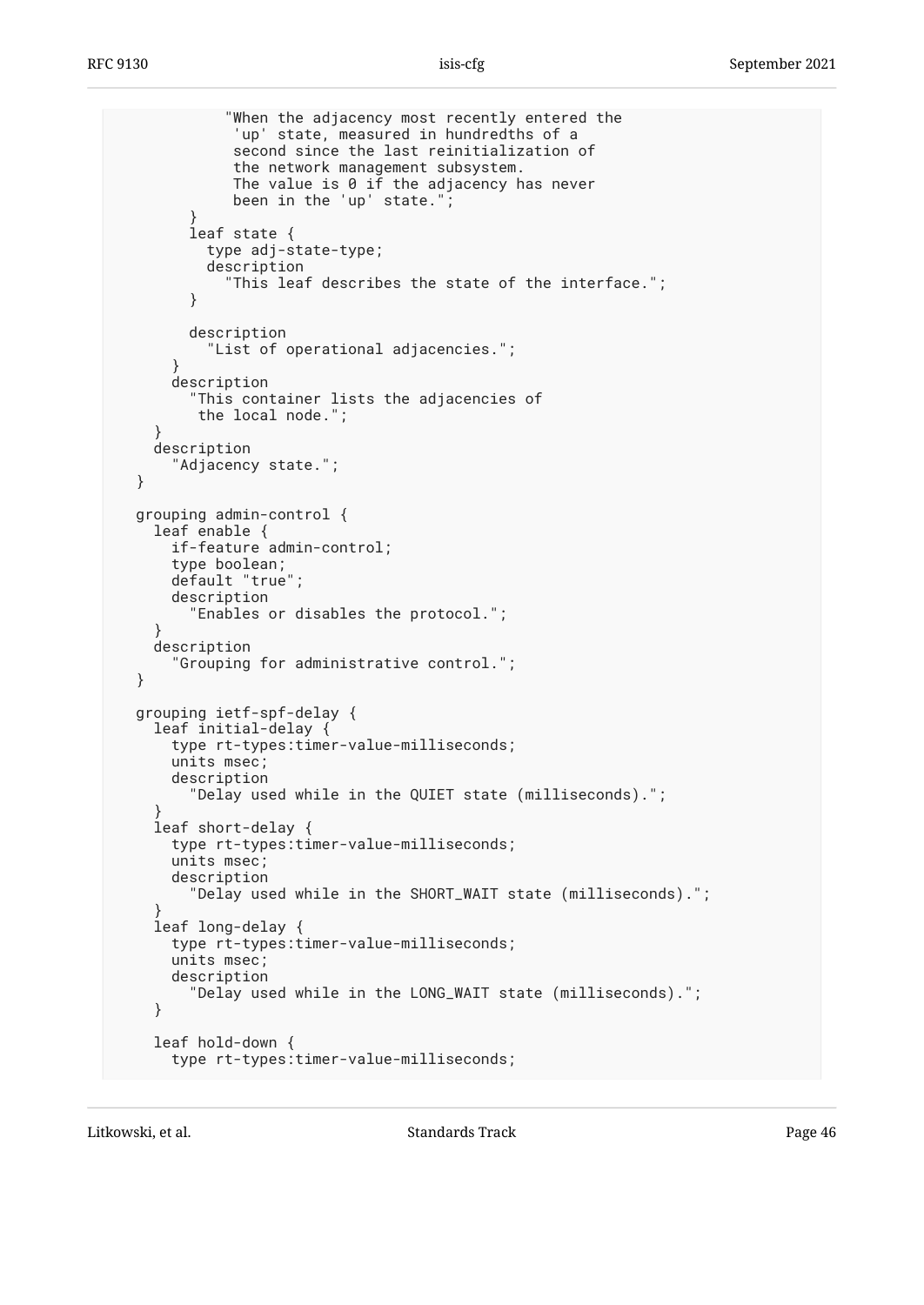```
 units msec;
      description
        "This timer value defines the period without any changes
         for the IGP to be considered stable (in milliseconds).";
}
    leaf time-to-learn {
      type rt-types:timer-value-milliseconds;
      units msec;
      description
        "Duration used to learn all the IGP events
         related to a single component failure (milliseconds).";
}
    leaf current-state {
      type enumeration {
        enum "quiet" {
          description
            "QUIET state.";
        }
        enum "short-wait" {
          description
            "SHORT_WAIT state.";
        }
        enum "long-wait" {
          description
            "LONG_WAIT state.";
        }
      }
      config false;
      description
        "Current SPF Back-Off algorithm state.";
}
    leaf remaining-time-to-learn {
      type rt-types:timer-value-milliseconds;
      units "msec";
      config false;
      description
        "Remaining time until the time-to-learn timer fires.";
}
    leaf remaining-hold-down {
     type rt-types:timer-value-milliseconds;
      units "msec";
      config false;
      description
        "Remaining time until the hold-down timer fires.";
}
    leaf last-event-received {
      type yang:timestamp;
      config false;
     description
        "Time of the last IGP event received.";
}
    leaf next-spf-time {
     type yang:timestamp;
      config false;
      description
         "Time when the next SPF has been scheduled.";
}
    leaf last-spf-time {
```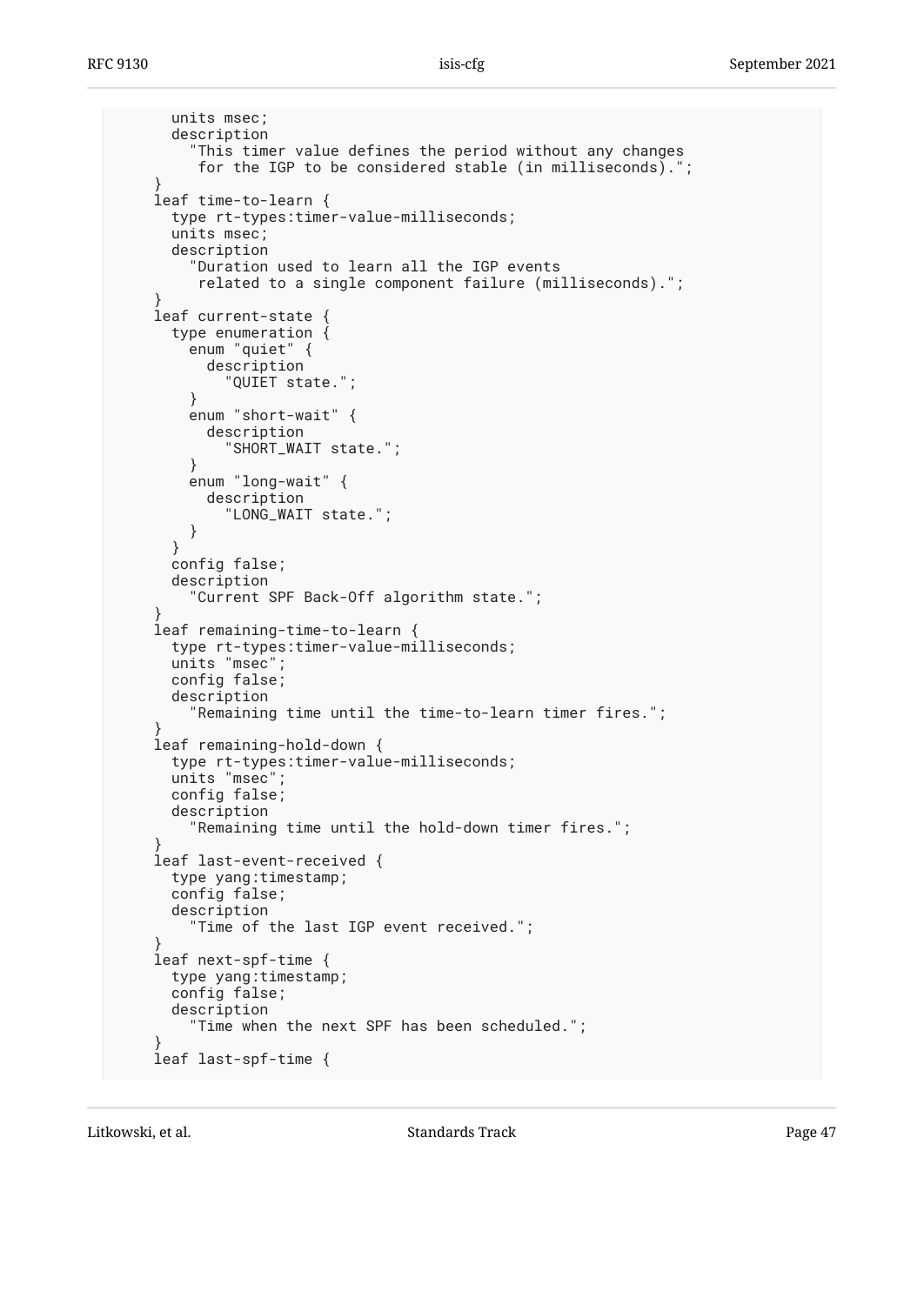```
 type yang:timestamp;
      config false;
      description
        "Time of the last SPF computation.";
    }
   description
      "Grouping for IETF SPF delay configuration and state.";
 }
 grouping node-tag-config {
    description
      "IS-IS node tag configuration state.";
    container node-tags {
      if-feature node-tag;
      list node-tag {
key tag;
leaf tag {
          type uint32;
            description
              "Node tag value.";
        }
        description
          "List of tags.";
}
      description
        "Container for node administrative tags.";
    }
 }
 grouping authentication-global-cfg {
    choice authentication-type {
      case key-chain {
        if-feature key-chain;
        leaf key-chain {
          type key-chain:key-chain-ref;
          description
            "Reference to a key chain.";
        }
      }
      case password {
        leaf key {
          type string;
          description
             "This leaf specifies the authentication key. The
             length of the key may be dependent on the
             cryptographic algorithm.";
}
        leaf crypto-algorithm {
          type identityref {
            base key-chain:crypto-algorithm;
}
          description
            "Cryptographic algorithm associated with a key.";
        }
      }
      description
        "Choice of authentication.";
```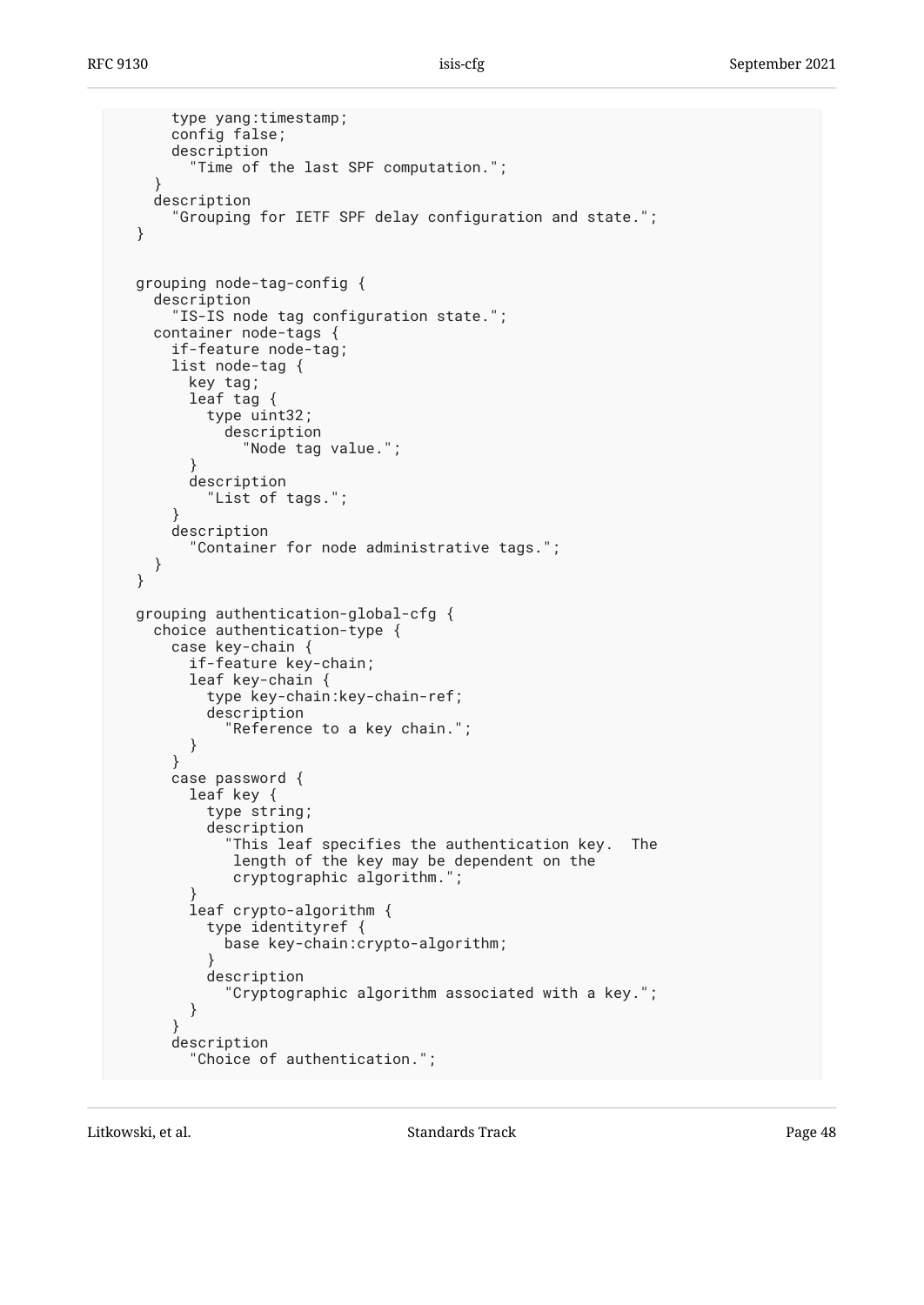```
 }
    description
      "Grouping for global authentication configuration.";
 }
 grouping metric-type-global-cfg {
    leaf value {
      type enumeration {
        enum wide-only {
          description
            "Advertises the new metric style only (RFC 5305).";
          reference
            "RFC 5305: IS-IS Extensions for Traffic Engineering";
        }
        enum old-only {
          description
             "Advertises the old metric style only (RFC 1195).";
          reference
            "RFC 1195: Use of OSI IS-IS for routing in TCP/IP and
             dual environments";
        }
        enum both {
          description
            "Advertises both metric styles.";
        }
}
      description
        "Type of metric to be generated:
          'wide-only' means that only a new metric style
            is generated.
           'old-only' means that only an old metric style
            is generated.
           'both' means that both are advertised.
         This leaf only affects IPv4 metrics.";
}
    description
      "Grouping for global metric style configuration.";
 }
 grouping metric-type-global-cfg-with-default {
    leaf value {
      type enumeration {
        enum wide-only {
          description
            "Advertises the new metric style only (RFC 5305).";
          reference
            "RFC 5305: IS-IS Extensions for Traffic Engineering";
        }
        enum old-only {
          description
            "Advertises the old metric style only (RFC 1195).";
          reference
             "RFC 1195: Use of OSI IS-IS for routing in TCP/IP and
             dual environments";
        }
        enum both {
```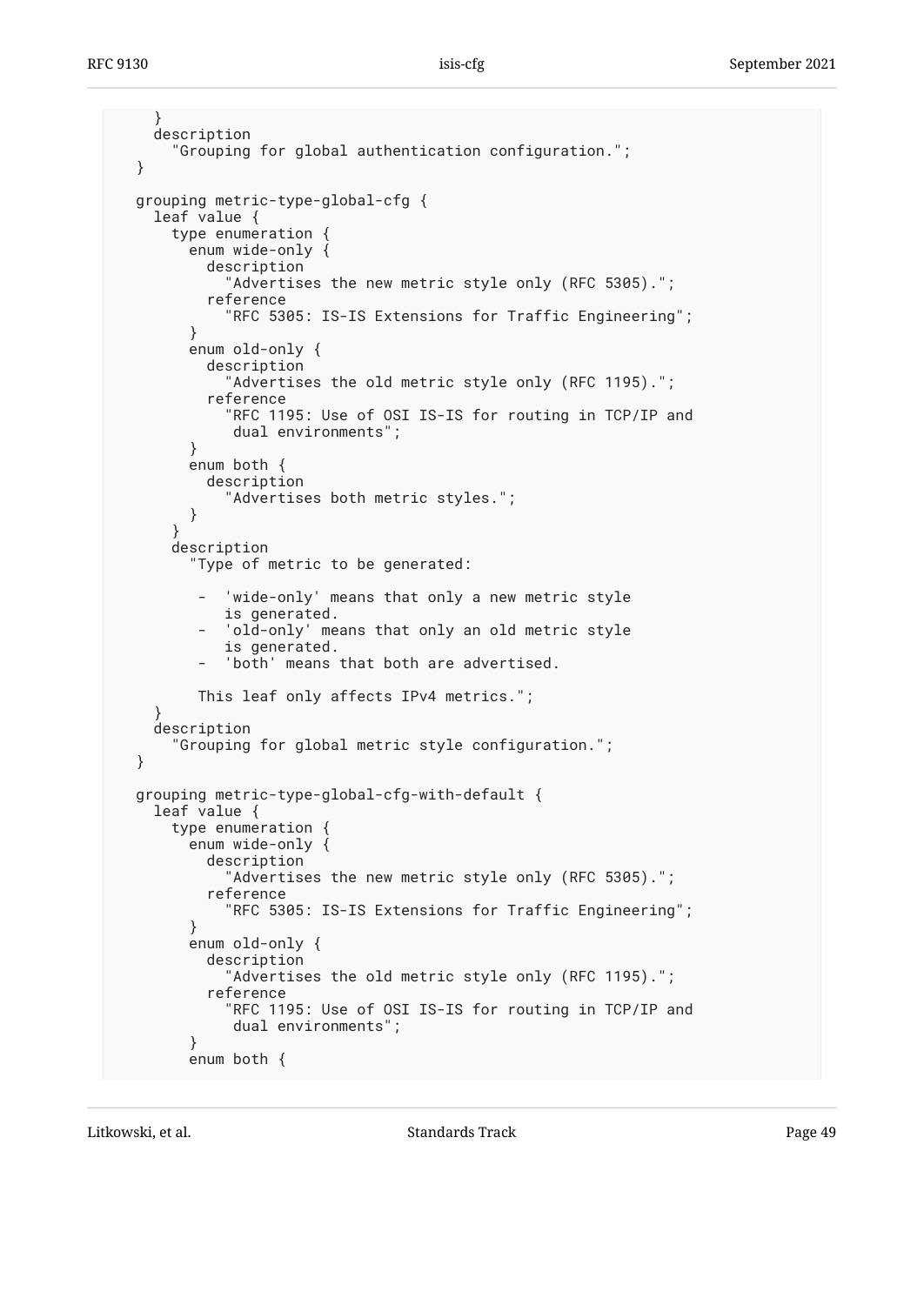```
 description
            "Advertises both metric styles.";
        }
      }
      default wide-only;
      description
        "Type of metric to be generated:
           'wide-only' means that only a new metric style
            is generated.
           'old-only' means that only an old metric style
            is generated.
          'both' means that both are advertised.
         This leaf only affects IPv4 metrics.";
}
   description
      "Grouping for global metric style configuration.";
 }
 grouping default-metric-global-cfg {
    leaf value {
      type wide-metric;
      description
        "Value of the metric.";
}
    description
      "Global default metric configuration grouping.";
}
 grouping default-metric-global-cfg-with-default {
    leaf value {
      type wide-metric;
      default "10";
      description
        "Value of the metric.";
}
   description
      "Global default metric configuration grouping.";
 }
 grouping overload-global-cfg {
   leaf status {
      type boolean;
      default false;
      description
         "This leaf specifies the overload status.";
}
   description
      "Grouping for overload bit configuration.";
 }
 grouping overload-max-metric-global-cfg {
   leaf timeout {
      type rt-types:timer-value-seconds16;
      units "seconds";
      description
        "Timeout (in seconds) of the overload condition.";
```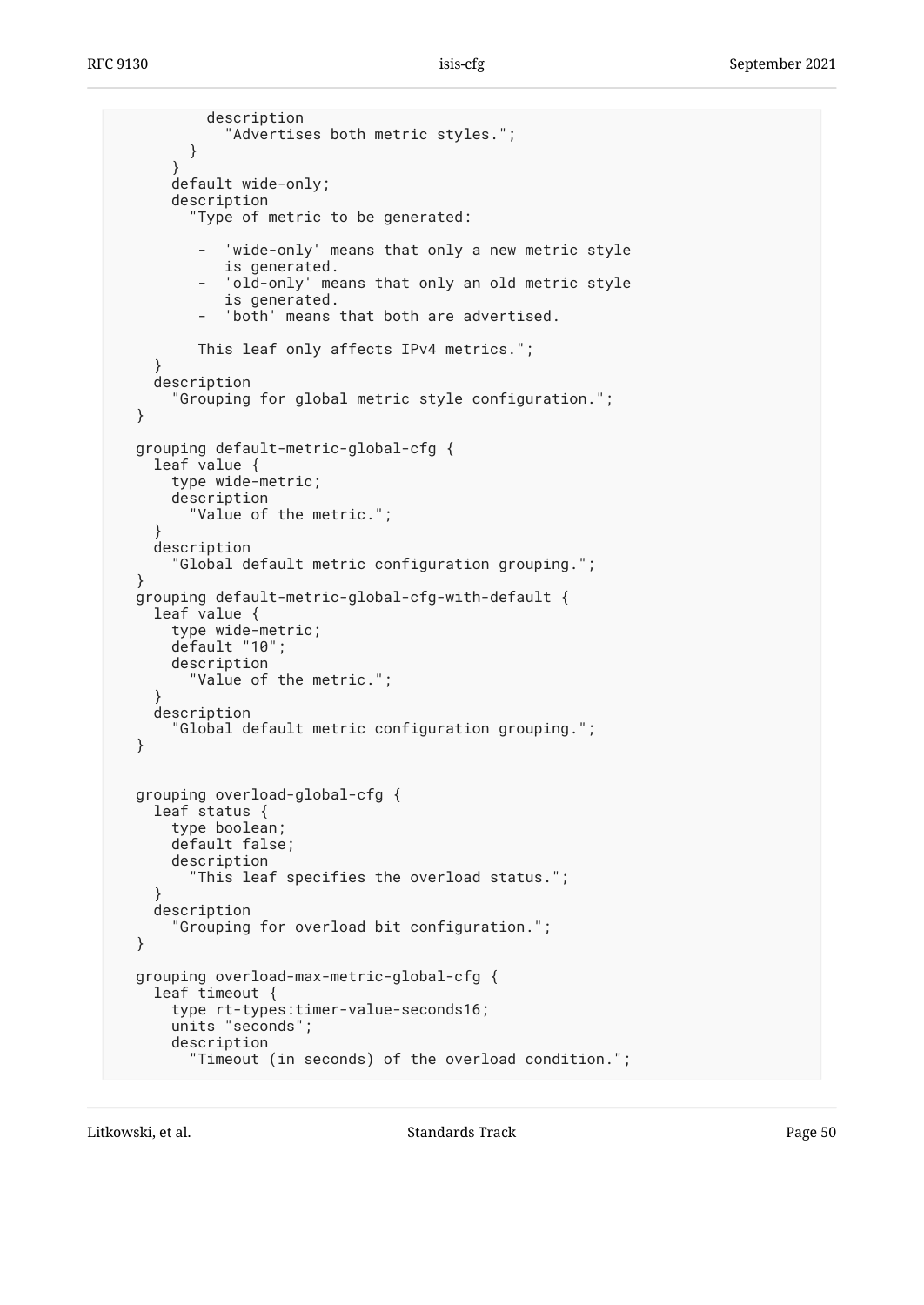```
 }
    description
      "Overload maximum metric configuration grouping.";
 }
 grouping route-preference-global-cfg {
    choice granularity {
      case detail {
        leaf internal {
          type uint8;
          description
            "Protocol preference for internal routes.";
}
        leaf external {
          type uint8;
          description
            "Protocol preference for external routes.";
        }
      }
     case coarse {
        leaf default {
          type uint8;
          description
            "Protocol preference for all IS-IS routes.";
        }
}
      description
        "Choice for implementation of route preference.";
}
   description
      "Global route preference grouping.";
 }
 grouping hello-authentication-cfg {
   choice authentication-type {
      case key-chain {
        if-feature key-chain;
        leaf key-chain {
          type key-chain:key-chain-ref;
          description
            "Reference to a key chain.";
        }
      }
      case password {
        leaf key {
          type string;
          description
            "Authentication key specification. The length of the
             key may be dependent on the cryptographic algorithm.";
}
        leaf crypto-algorithm {
          type identityref {
            base key-chain:crypto-algorithm;
}
          description
            "Cryptographic algorithm associated with a key.";
        }
      }
```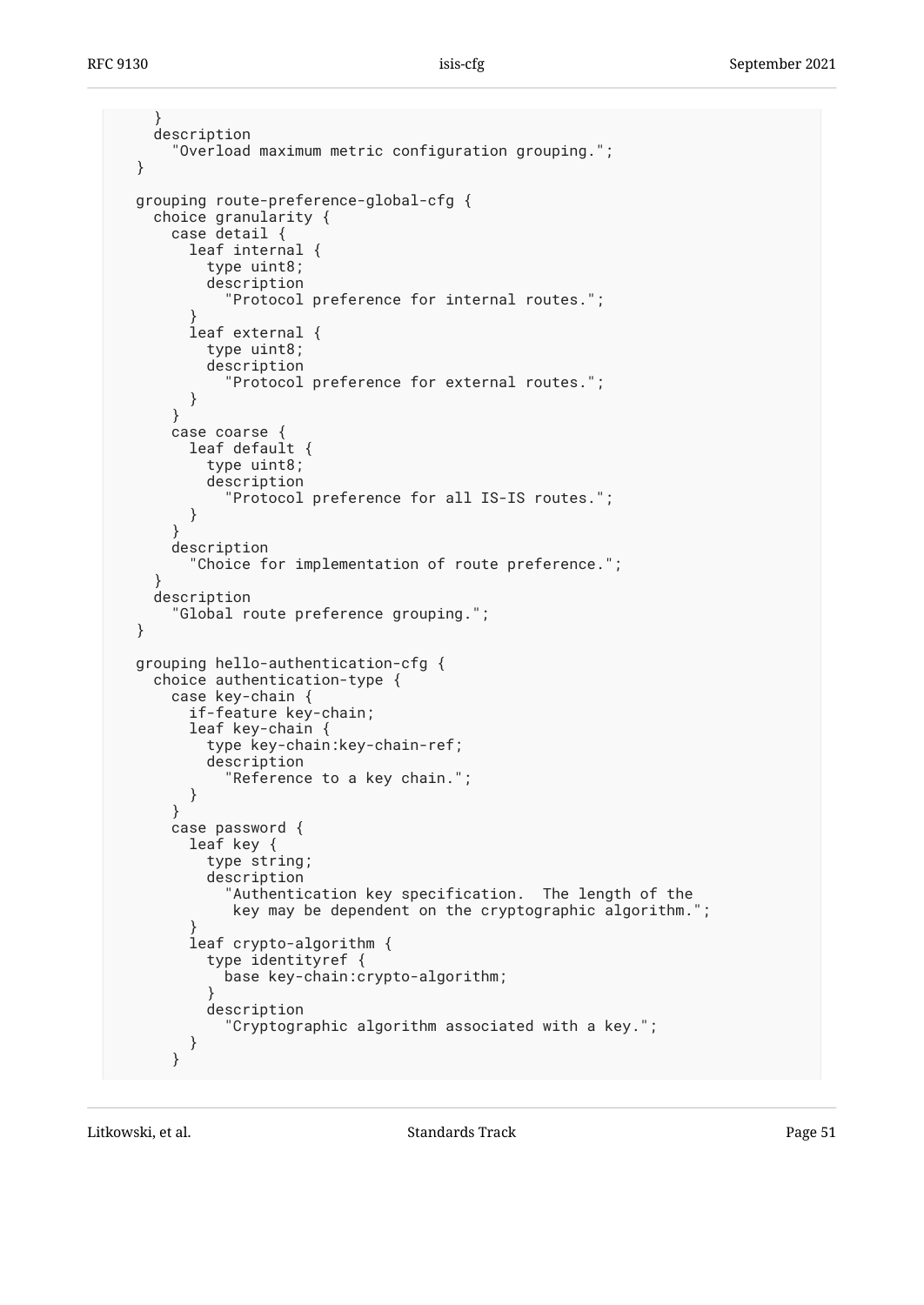```
 description
        "Choice of authentication.";
    }
    description
      "Grouping for Hello authentication.";
 }
 grouping hello-interval-cfg {
    leaf value {
      type rt-types:timer-value-seconds16;
      units "seconds";
      description
        "Interval (in seconds) between successive Hello
         messages.";
    }
    description
      "Interval between Hello messages.";
}
 grouping hello-interval-cfg-with-default {
   leaf value {
      type rt-types:timer-value-seconds16;
      units "seconds";
      default 10;
      description
         "Interval (in seconds) between successive Hello
         messages.";
    }
    description
      "Interval between Hello messages.";
 }
 grouping hello-multiplier-cfg {
    leaf value {
      type uint16;
      description
        "Number of missed Hello messages prior to
         declaring the adjacency down.";
    }
    description
      "Grouping for the number of missed Hello messages prior to
       declaring the adjacency down.";
 }
 grouping hello-multiplier-cfg-with-default {
    leaf value {
      type uint16;
      default 3;
      description
        "Number of missed Hello messages prior to
         declaring the adjacency down.";
}
    description
      "Grouping for the number of missed Hello messages prior to
       declaring the adjacency down.";
 }
 grouping priority-cfg {
```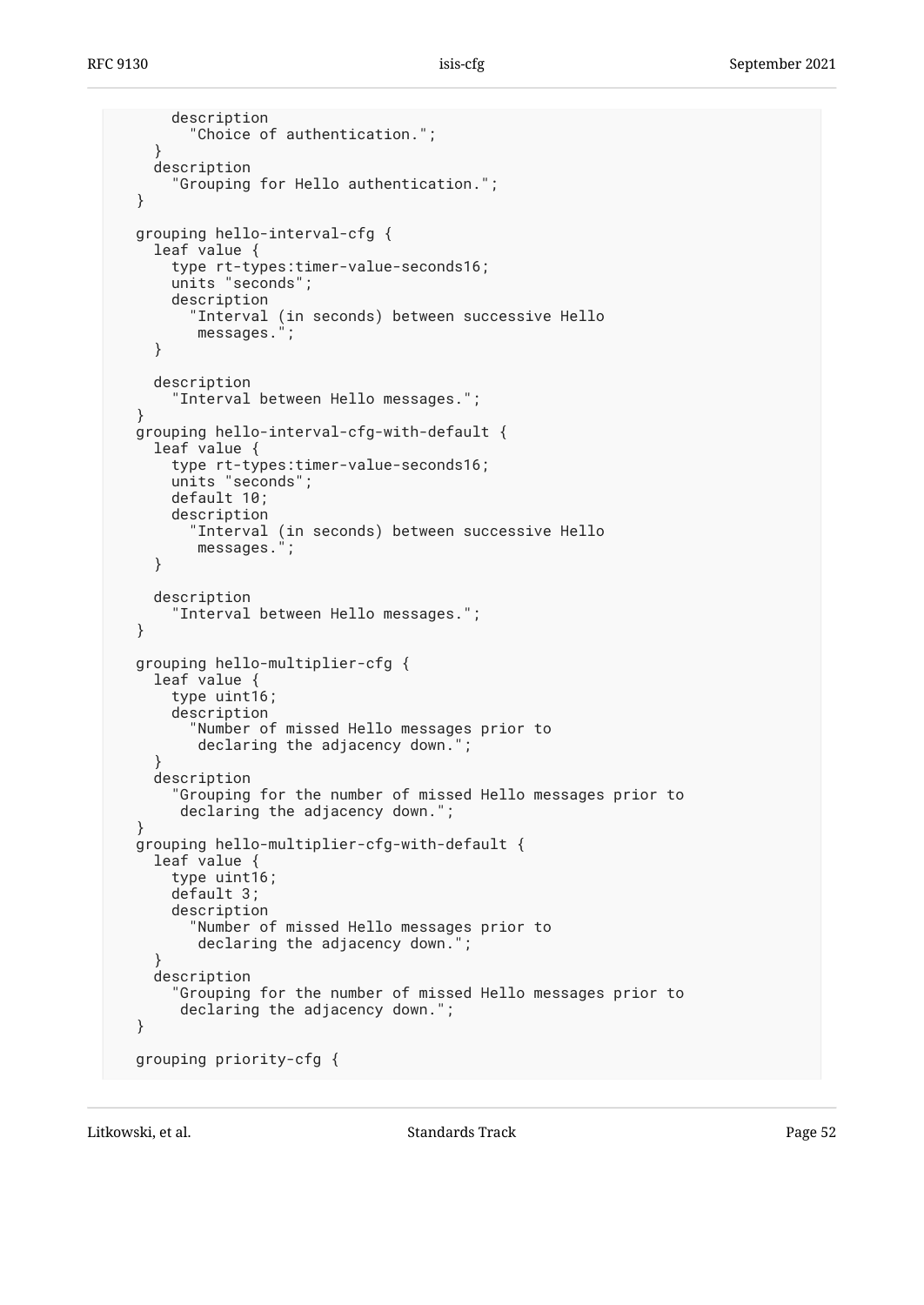```
 leaf value {
      type uint8 {
        range "0 .. 127";
}
      description
        "Priority of the interface for DIS election.";
    }
    description
      "Interface DIS election priority grouping.";
 }
 grouping priority-cfg-with-default {
   leaf value {
      type uint8 {
        range "0 .. 127";
}
      default 64;
      description
        "Priority of the interface for DIS election.";
    }
    description
      "Interface DIS election priority grouping.";
 }
 grouping metric-cfg {
    leaf value {
      type wide-metric;
      description
        "Metric value.";
    }
    description
      "Interface metric grouping.";
 }
 grouping metric-cfg-with-default {
    leaf value {
      type wide-metric;
      default "10";
      description
        "Metric value.";
    }
   description
      "Interface metric grouping.";
 }
 grouping metric-parameters {
    container metric-type {
      uses metric-type-global-cfg-with-default;
      container level-1 {
        uses metric-type-global-cfg;
        description
          "Configuration specific to level 1.";
      }
      container level-2 {
        uses metric-type-global-cfg;
        description
          "Configuration specific to level 2.";
```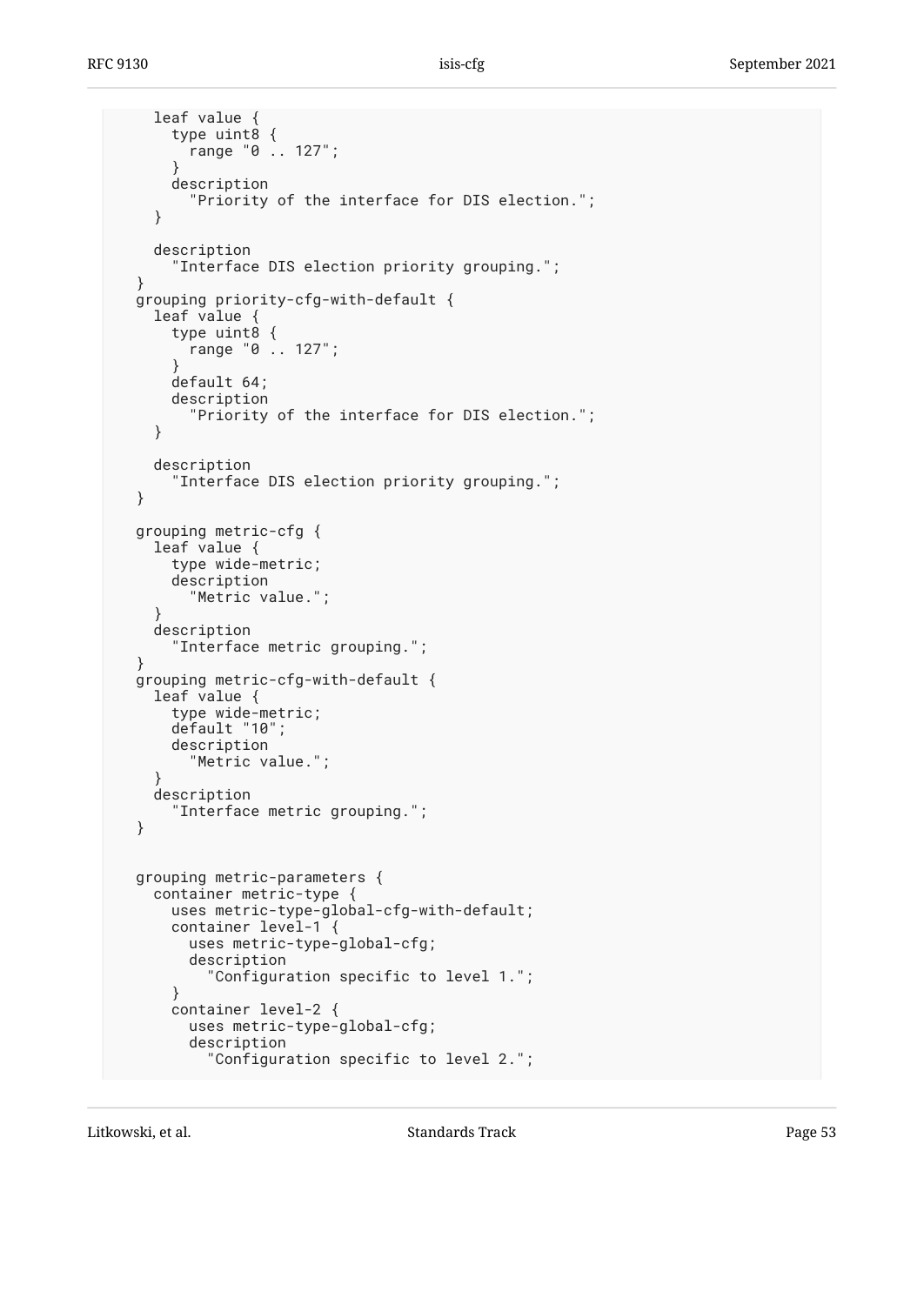```
 }
      description
        "Metric style global configuration.";
    }
    container default-metric {
      uses default-metric-global-cfg-with-default;
      container level-1 {
        uses default-metric-global-cfg;
        description
          "Configuration specific to level 1.";
      }
      container level-2 {
        uses default-metric-global-cfg;
        description
          "Configuration specific to level 2.";
}
      description
        "Default metric global configuration.";
    }
    container auto-cost {
      if-feature auto-cost;
      description
        "Interface auto-cost configuration state.";
      leaf enable {
        type boolean;
        description
          "Enables or disables interface auto-cost.";
}
leaf reference-bandwidth {
when "../enable = 'true'" {
          description
            "Only when auto-cost is enabled.";
}
        type uint32 {
          range "1..4294967";
        }
        units Mbits;
        description
          "Configures the reference bandwidth used to automatically
           determine the interface cost (Mbits). The cost is the
           reference bandwidth divided by the interface speed,
          with 1 being the minimum cost.";
     }
    }
    description
      "Grouping for global metric parameters.";
 }
 grouping high-availability-parameters {
    container graceful-restart {
      if-feature graceful-restart;
      leaf enable {
        type boolean;
        default false;
        description
          "Enables graceful restart.";
```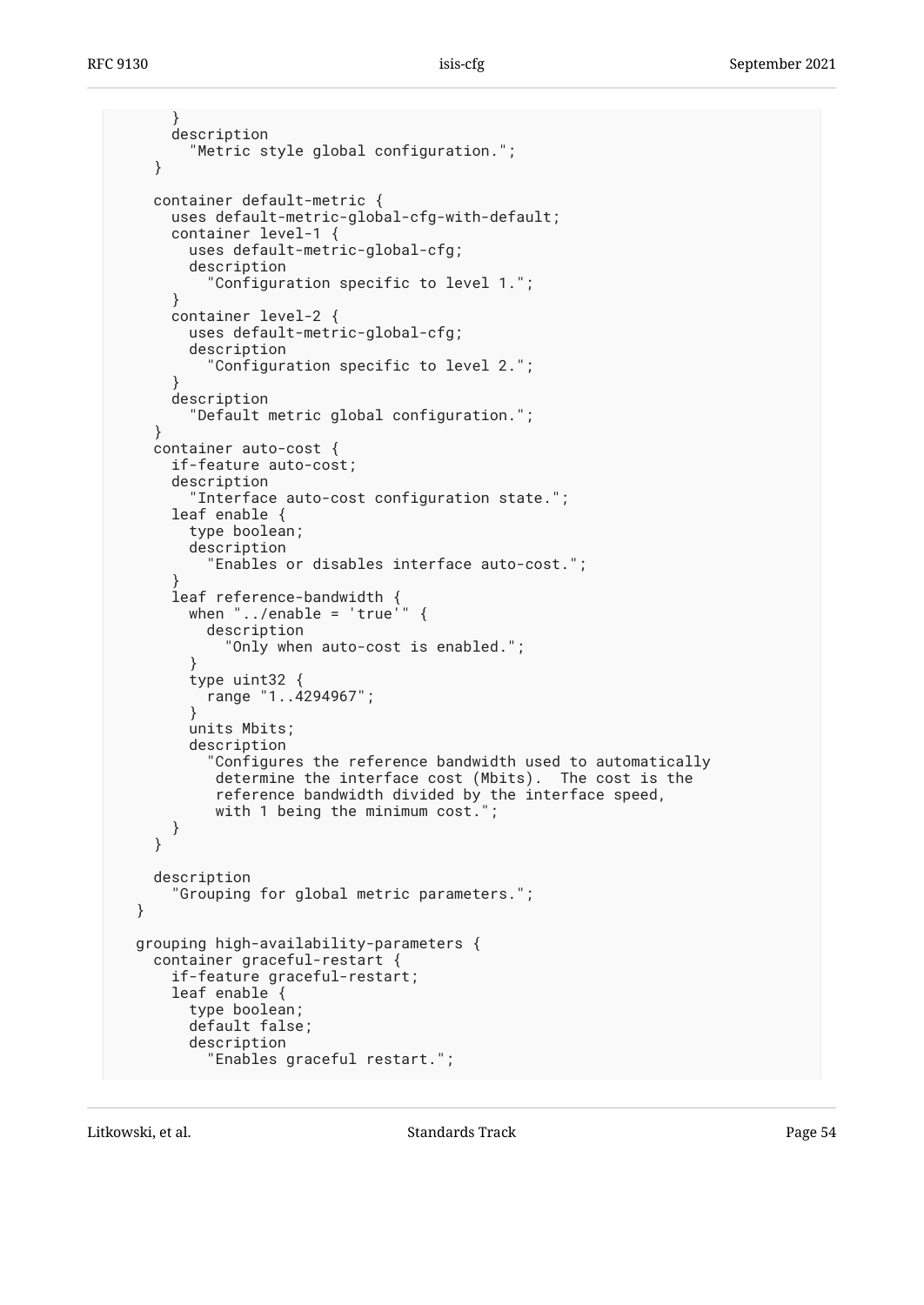```
 }
      leaf restart-interval {
        type rt-types:timer-value-seconds16;
        units "seconds";
        description
           "Interval (in seconds) to attempt graceful restart prior
           to failure.";
}
      leaf helper-enable {
        type boolean;
        default "true";
        description
          "Enables a local IS-IS router as a graceful restart
           helper.";
}
      description
        "Configuration of graceful restart.";
    }
    container nsr {
     if-feature nsr;
      description
        "Non-Stop Routing (NSR) configuration.";
      leaf enable {
        type boolean;
        default false;
        description
          "Enables or disables NSR.";
      }
    }
   description
      "Grouping for high-availability parameters.";
 }
 grouping authentication-parameters {
   container authentication {
     uses authentication-global-cfg;
      container level-1 {
        uses authentication-global-cfg;
        description
          "Configuration specific to level 1.";
      }
     container level-2 {
        uses authentication-global-cfg;
        description
          "Configuration specific to level 2.";
}
      description
        "Authentication global configuration for
         both LSPs and Sequence Number PDUs (SNPs).";
}
    description
      "Grouping for authentication parameters.";
 }
 grouping address-family-parameters {
   container address-families {
      if-feature nlpid-control;
      list address-family-list {
```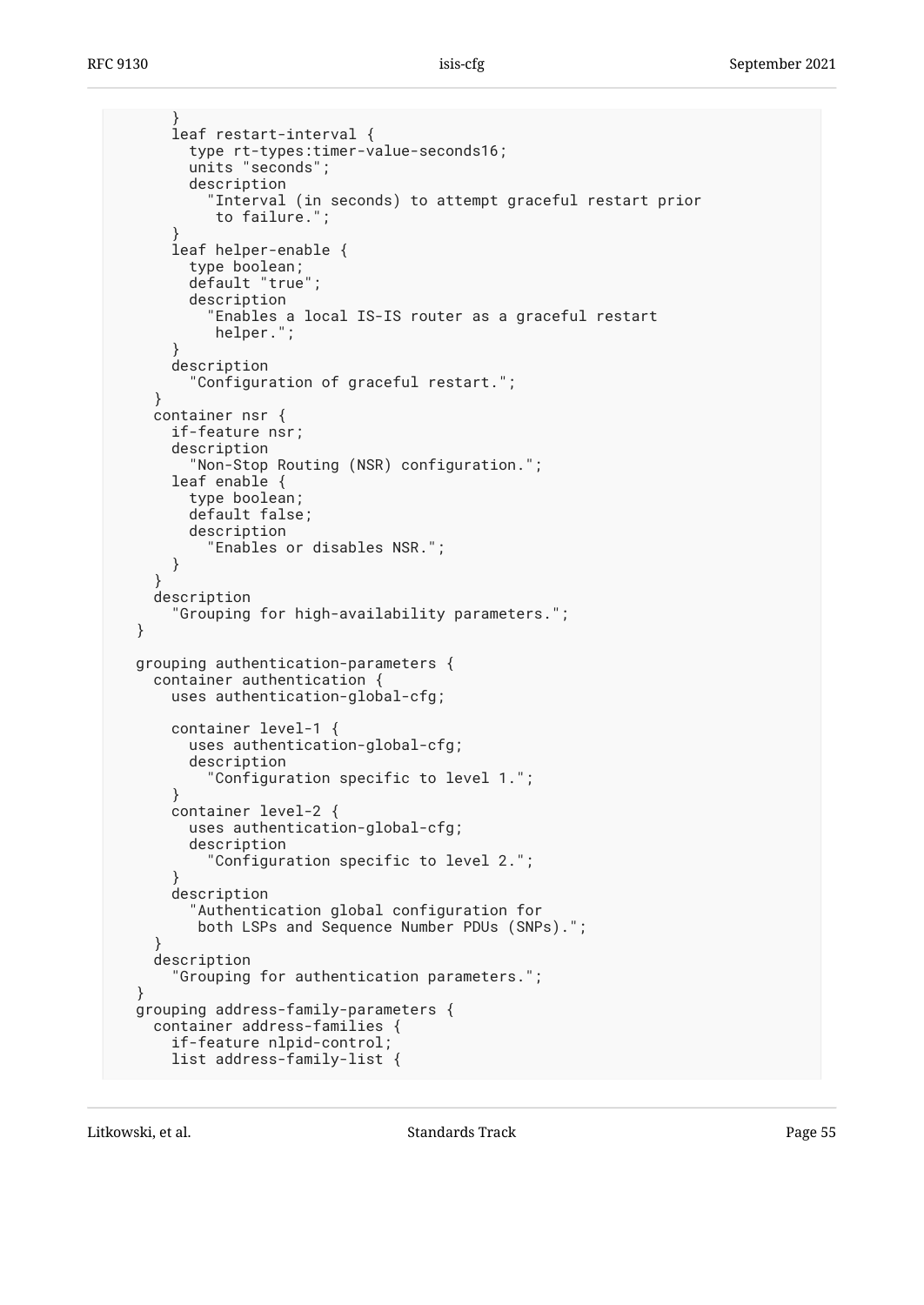```
 key address-family;
        leaf address-family {
          type iana-rt-types:address-family;
          description
            "Address family.";
}
        leaf enable {
          type boolean;
          description
            "Activates the address family.";
}
        description
          "List of address families and whether or not they
          are activated.";
}
     description
        "Address family configuration.";
    }
    description
      "Grouping for address family parameters.";
 }
 grouping mpls-parameters {
    container mpls {
     container te-rid {
        if-feature te-rid;
        description
          "Stable IS-IS router IP address used for Traffic
          Engineering.
        leaf ipv4-router-id {
          type inet:ipv4-address;
          description
            "Router ID value that would be used in TLV 134.";
}
        leaf ipv6-router-id {
          type inet:ipv6-address;
          description
            "Router ID value that would be used in TLV 140.";
        }
      }
     container ldp {
        container igp-sync {
          if-feature ldp-igp-sync;
          description
            "This container may be augmented with global
             parameters for LDP IGP synchronization.";
}
        description
          "LDP configuration.";
}
     description
        "MPLS configuration.";
}
    description
      "Grouping for MPLS global parameters.";
 }
 grouping lsp-parameters {
```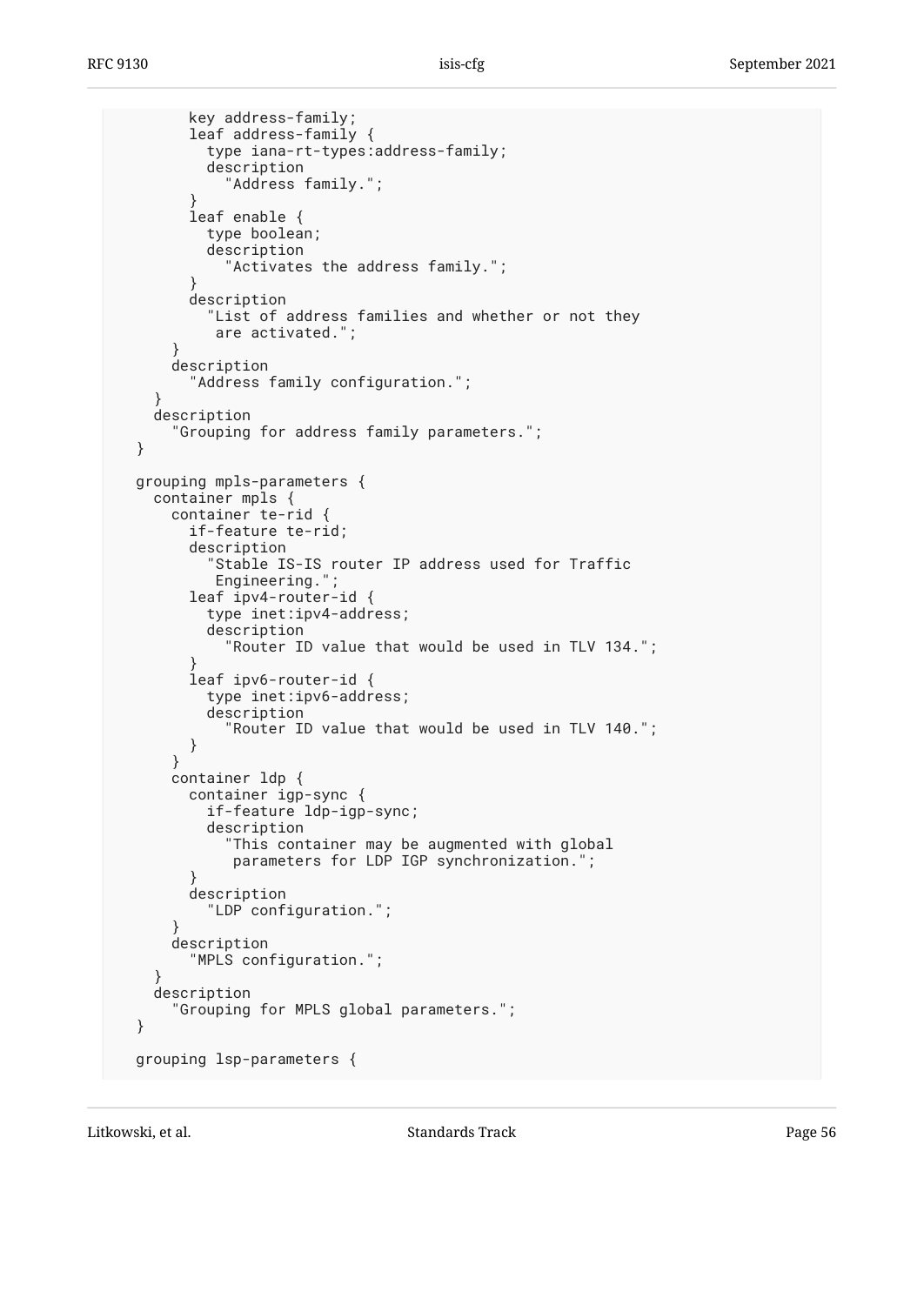leaf lsp-mtu { type uint16; units "bytes"; default 1492; description "Maximum size of an LSP PDU in bytes."; } leaf lsp-lifetime { type uint16 { range "1..65535"; } units "seconds"; description "Lifetime of the router's LSPs in seconds."; } leaf lsp-refresh { if-feature lsp-refresh; type rt-types:timer-value-seconds16; units "seconds"; description "Refresh interval of the router's LSPs in seconds."; } leaf poi-tlv { if-feature poi-tlv; type boolean; default false; description "Enables the advertisement of the IS-IS Purge Originator Identification TLV."; } description "Grouping for LSP global parameters."; } grouping spf-parameters { container spf-control { leaf paths { if-feature max-ecmp; type uint16 { range "1..65535"; } description "Maximum number of Equal-Cost Multi-Path (ECMP) paths."; } container ietf-spf-delay { if-feature ietf-spf-delay; uses ietf-spf-delay; description "IETF SPF delay algorithm configuration."; } description "SPF calculation control."; } description "Grouping for SPF global parameters."; } grouping instance-config { description "IS-IS global configuration grouping.";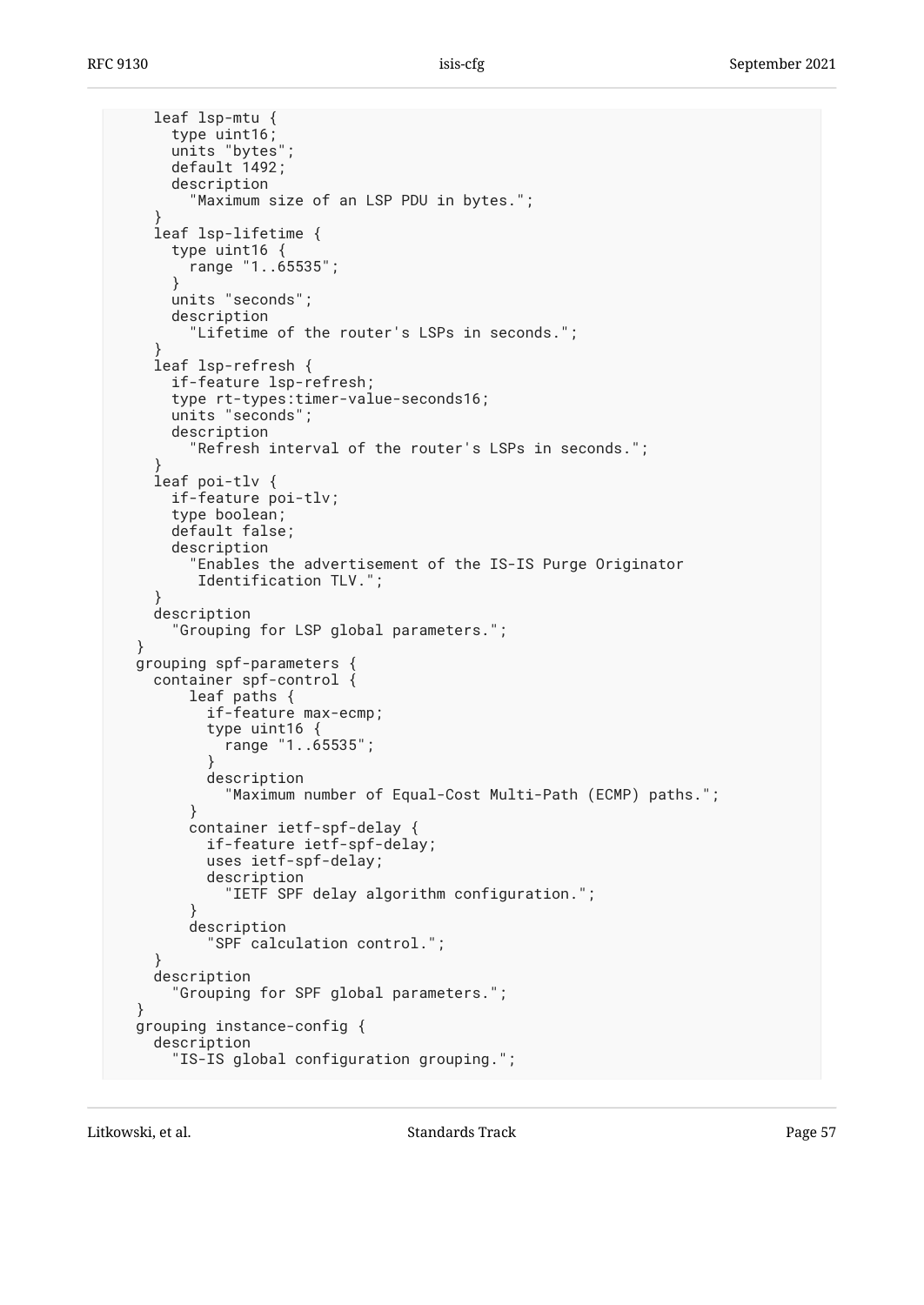```
 uses admin-control;
   leaf level-type {
type level;
default "level-all";
      description
        "Level of an IS-IS node. Can be 'level-1', 'level-2', or
         'level-all'.";
    }
    leaf system-id {
      type system-id;
     description
        "System ID of the node.";
}
    leaf maximum-area-addresses {
     if-feature maximum-area-addresses;
     type uint8;
     default 3;
      description
        "Maximum areas supported.";
    }
    leaf-list area-address {
      type area-address;
      description
        "List of areas supported by the protocol instance.";
    }
   uses lsp-parameters;
   uses high-availability-parameters;
   uses node-tag-config;
   uses metric-parameters;
   uses authentication-parameters;
   uses address-family-parameters;
   uses mpls-parameters;
   uses spf-parameters;
   uses instance-fast-reroute-config;
   container preference {
     uses route-preference-global-cfg;
      description
        "Router preference configuration for IS-IS
         protocol instance route installation.";
    }
   container overload {
     uses overload-global-cfg;
      description
        "Router protocol instance overload state configuration.";
    }
   container overload-max-metric {
     if-feature overload-max-metric;
      uses overload-max-metric-global-cfg;
     description
```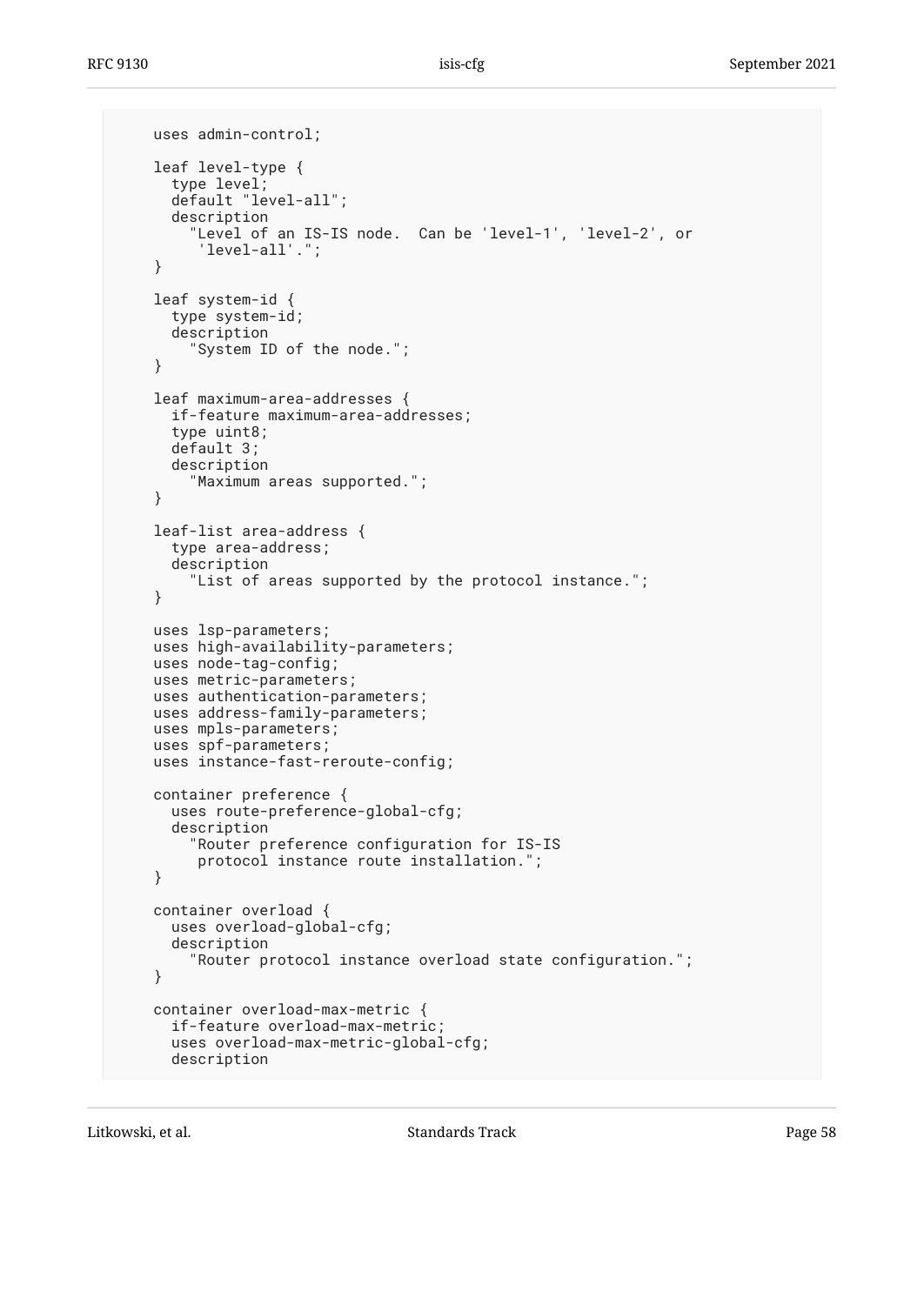```
 "Router protocol instance overload maximum
       metric advertisement configuration.";
  }
}
grouping instance-state {
  description
    "IS-IS instance operational state.";
  uses spf-log;
  uses lsp-log;
  uses hostname-db;
  uses lsdb;
  uses local-rib;
  uses system-counters;
  uses instance-fast-reroute-state;
  leaf discontinuity-time {
    type yang:date-and-time;
    description
      "The time of the most recent occasion at which any one
       or more of this IS-IS instance's counters suffered a
       discontinuity. If no such discontinuities have occurred
       since the IS-IS instance was last reinitialized, then
       this node contains the time the IS-IS instance was
       reinitialized, which normally occurs when it was
       created.";
  }
}
grouping multi-topology-config {
  description
    "Per-topology configuration.";
  container default-metric {
    uses default-metric-global-cfg;
    container level-1 {
      uses default-metric-global-cfg;
      description
        "Configuration specific to level 1.";
    }
    container level-2 {
      uses default-metric-global-cfg;
      description
        "Configuration specific to level 2.";
    }
    description
      "Default metric per-topology configuration.";
  }
  uses node-tag-config;
}
grouping interface-config {
  description
    "Interface configuration grouping.";
  uses admin-control;
  leaf level-type {
    type level;
    default "level-all";
```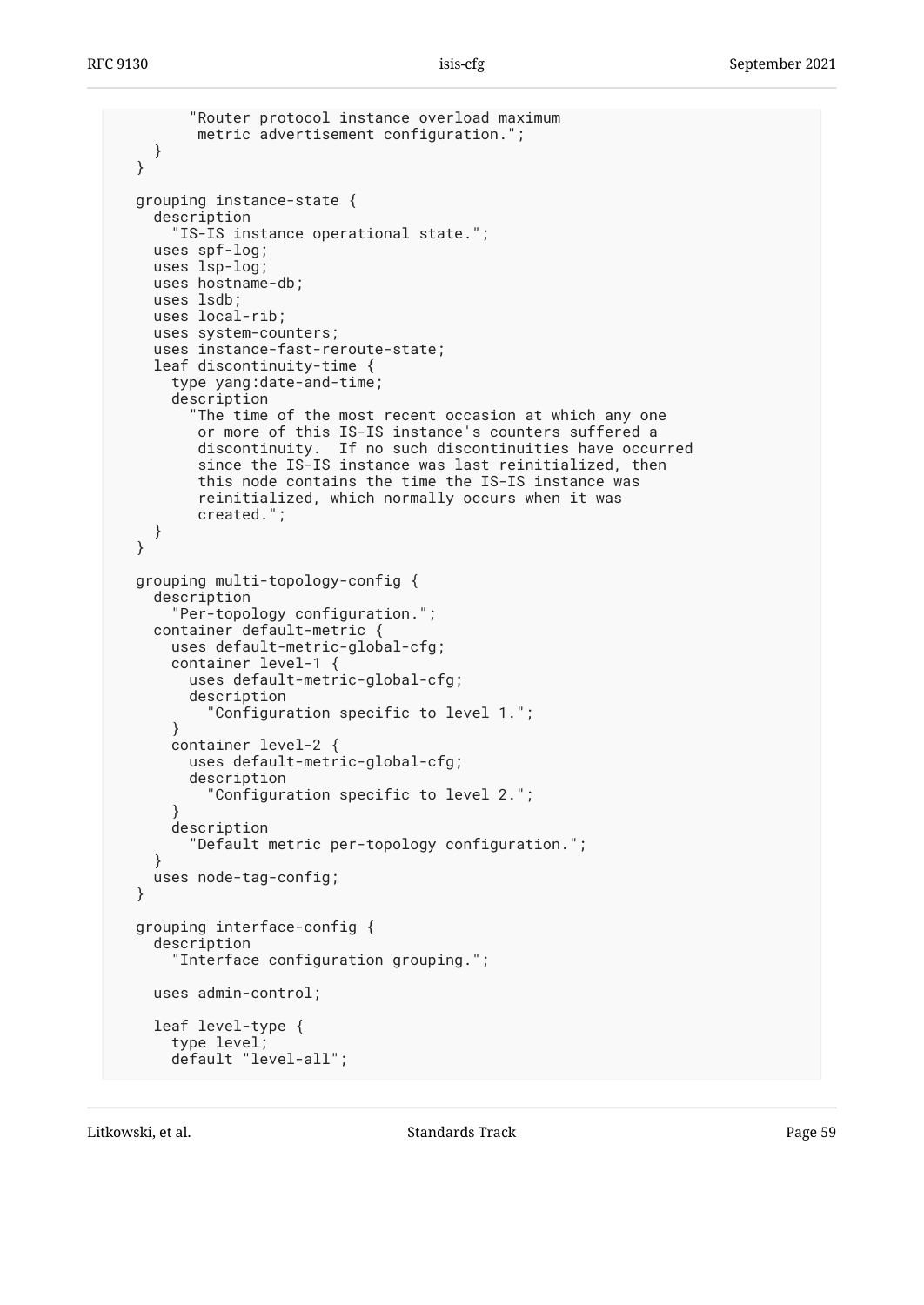```
 description
        "IS-IS level of the interface.";
    }
   leaf lsp-pacing-interval {
     type rt-types:timer-value-milliseconds;
      units "milliseconds";
     default 33;
      description
        "Interval (in milliseconds) between LSP transmissions.";
}
    leaf lsp-retransmit-interval {
      type rt-types:timer-value-seconds16;
      units "seconds";
      description
        "Interval (in seconds) between LSP retransmissions.";
}
    leaf passive {
      type boolean;
      default "false";
     description
        "Indicates whether the interface is in passive mode (IS-IS
         is not running, but the network is advertised).";
}
    leaf csnp-interval {
     type rt-types:timer-value-seconds16;
      units "seconds";
     default 10;
      description
        "Interval (in seconds) between Complete Sequence Number
         Packet (CSNP) messages.";
    }
    container hello-padding {
     leaf enable {
        type boolean;
        default "true";
        description
           "IS-IS Hello padding activation. Enabled by default.";
      }
     description
        "IS-IS Hello padding configuration.";
}
    leaf mesh-group-enable {
     type mesh-group-state;
      description
        "IS-IS interface mesh group state.";
}
    leaf mesh-group {
     when "../mesh-group-enable = 'mesh-set'" {
        description
          "Only valid when 'mesh-group-enable' equals 'mesh-set'.";
      }
      type uint8;
      description
        "IS-IS interface mesh group ID.";
}
    leaf interface-type {
      type interface-type;
     default "broadcast"
```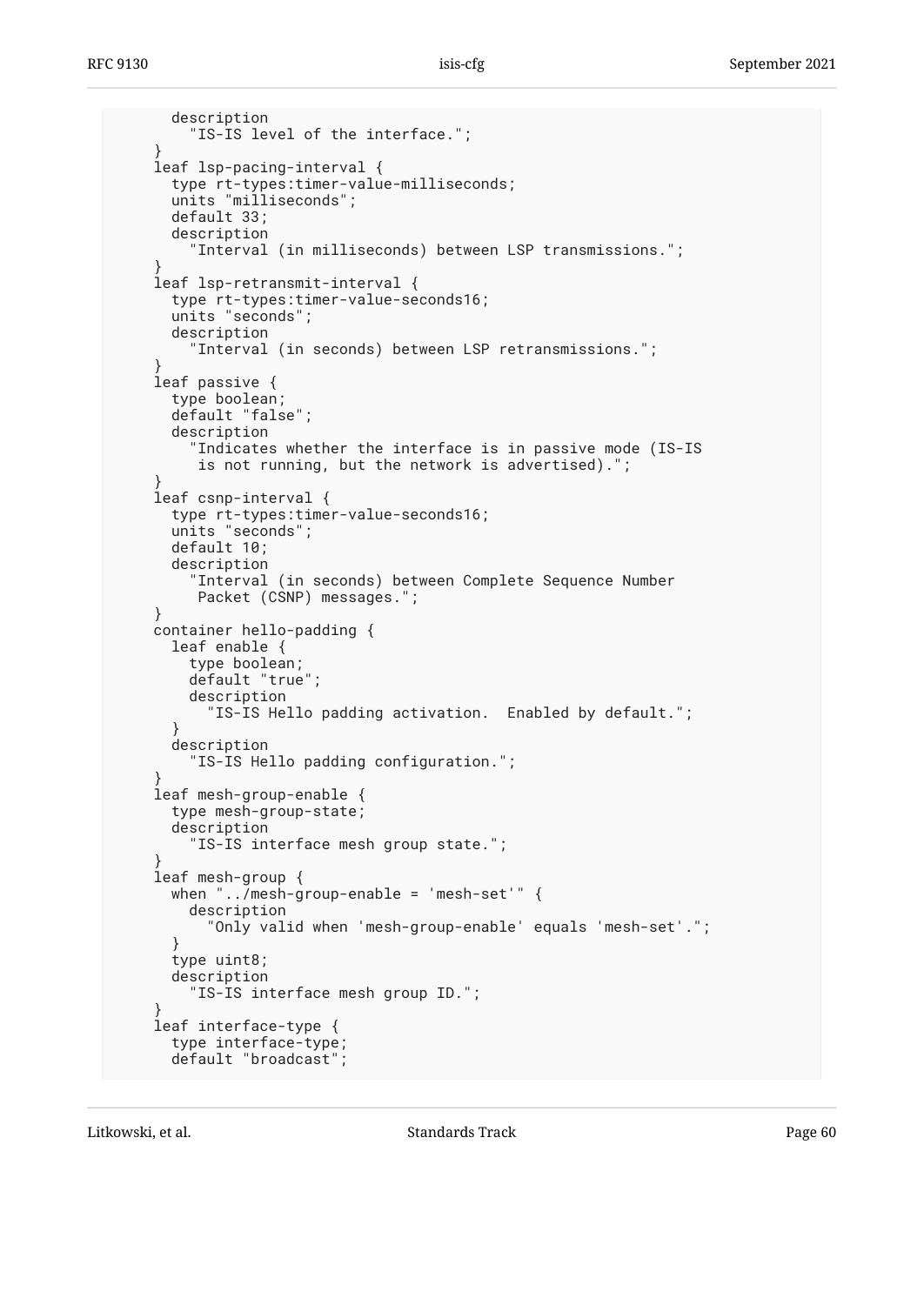```
 description
         "Type of adjacency to be established for the interface.
         This dictates the type of Hello messages that are used.";
    }
    leaf-list tag {
      if-feature prefix-tag;
      type uint32;
      description
        "List of tags associated with the interface.";
}
    leaf-list tag64 {
      if-feature prefix-tag64;
      type uint64;
      description
        "List of 64-bit tags associated with the interface.";
}
   leaf node-flag {
     if-feature node-flag;
     type boolean;
     default false;
      description
        "Sets the prefix as a node representative prefix.";
    }
    container hello-authentication {
      uses hello-authentication-cfg;
      container level-1 {
        uses hello-authentication-cfg;
        description
          "Configuration specific to level 1.";
      }
      container level-2 {
        uses hello-authentication-cfg;
        description
          "Configuration specific to level 2.";
}
      description
        "Authentication type to be used in Hello messages.";
    }
   container hello-interval {
     uses hello-interval-cfg-with-default;
      container level-1 {
        uses hello-interval-cfg;
        description
          "Configuration specific to level 1.";
      }
      container level-2 {
        uses hello-interval-cfg;
        description
          "Configuration specific to level 2.";
      }
      description
        "Interval between Hello messages.";
    }
    container hello-multiplier {
     uses hello-multiplier-cfg-with-default;
      container level-1 {
        uses hello-multiplier-cfg;
```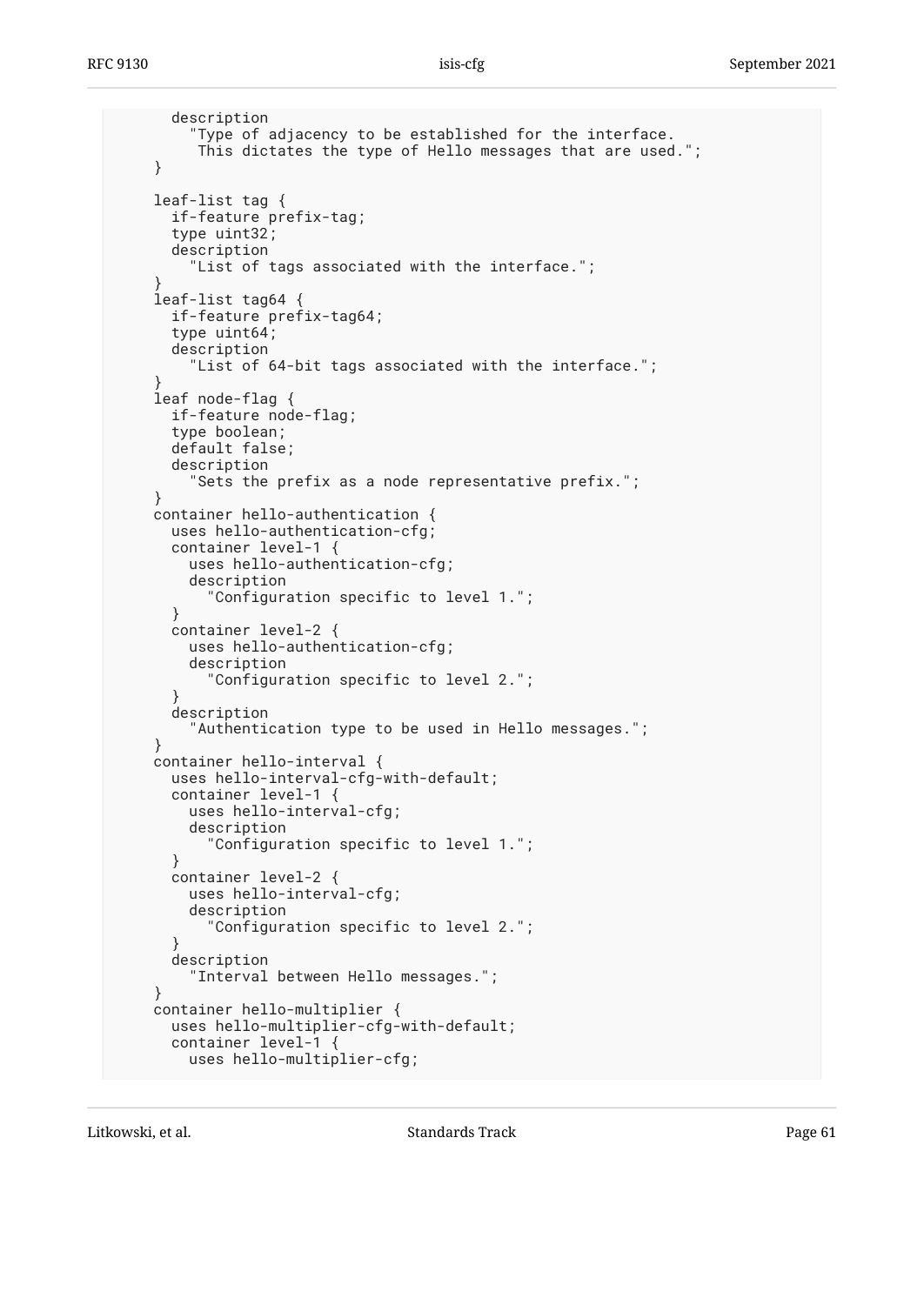```
 description
          "Configuration specific to level 1.";
      }
      container level-2 {
        uses hello-multiplier-cfg;
        description
          "Configuration specific to level 2.";
}
      description
        "Hello multiplier configuration.";
    }
    container priority {
     must '../interface-type = "broadcast"' {
        error-message
          "Priority only applies to broadcast interfaces.";
        description
          "Checks for a broadcast interface.";
      }
      uses priority-cfg-with-default;
     container level-1 {
        uses priority-cfg;
        description
          "Configuration specific to level 1.";
      }
     container level-2 {
        uses priority-cfg;
        description
          "Configuration specific to level 2.";
}
      description
        "Priority for DIS election.";
    }
    container metric {
     uses metric-cfg-with-default;
     container level-1 {
        uses metric-cfg;
        description
          "Configuration specific to level 1.";
      }
     container level-2 {
        uses metric-cfg;
        description
          "Configuration specific to level 2.";
      }
      description
        "Metric configuration.";
}
    container bfd {
     if-feature bfd;
      description
        "BFD client configuration.";
      uses bfd-types:client-cfg-parms;
      reference
        "RFC 9127: YANG Data Model for Bidirectional Forwarding
         Detection (BFD)";
}
    container address-families {
```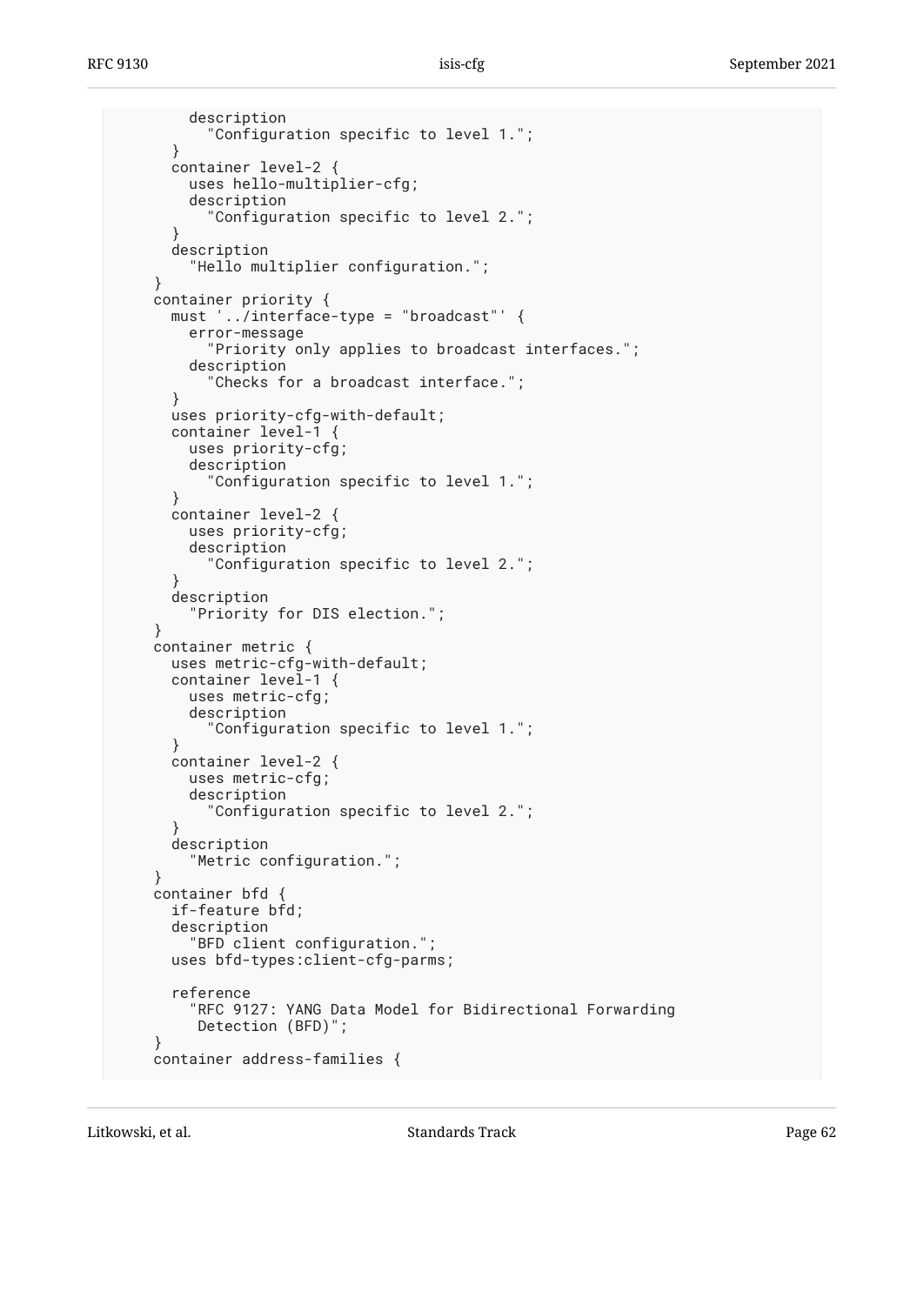```
 if-feature nlpid-control;
      list address-family-list {
        key address-family;
        leaf address-family {
          type iana-rt-types:address-family;
          description
            "Address family.";
}
        description
          "List of address families.";
}
      description
        "Interface address families.";
}
    container mpls {
      container ldp {
        leaf igp-sync {
          if-feature ldp-igp-sync;
          type boolean;
          default false;
          description
            "Enables IGP/LDP synchronization.";
}
        description
          "Configuration related to LDP.";
}
      description
        "MPLS configuration for IS-IS interfaces.";
}
   uses interface-fast-reroute-config;
 }
 grouping multi-topology-interface-config {
   description
      "IS-IS interface topology configuration.";
    container metric {
      uses metric-cfg;
     container level-1 {
        uses metric-cfg;
        description
          "Configuration specific to level 1.";
      }
     container level-2 {
        uses metric-cfg;
        description
          "Configuration specific to level 2.";
}
      description
        "Metric IS-IS interface configuration.";
   }
 }
 grouping interface-state {
   description
      "IS-IS interface operational state.";
    uses adjacency-state;
    uses event-counters;
    uses packet-counters;
   leaf discontinuity-time {
```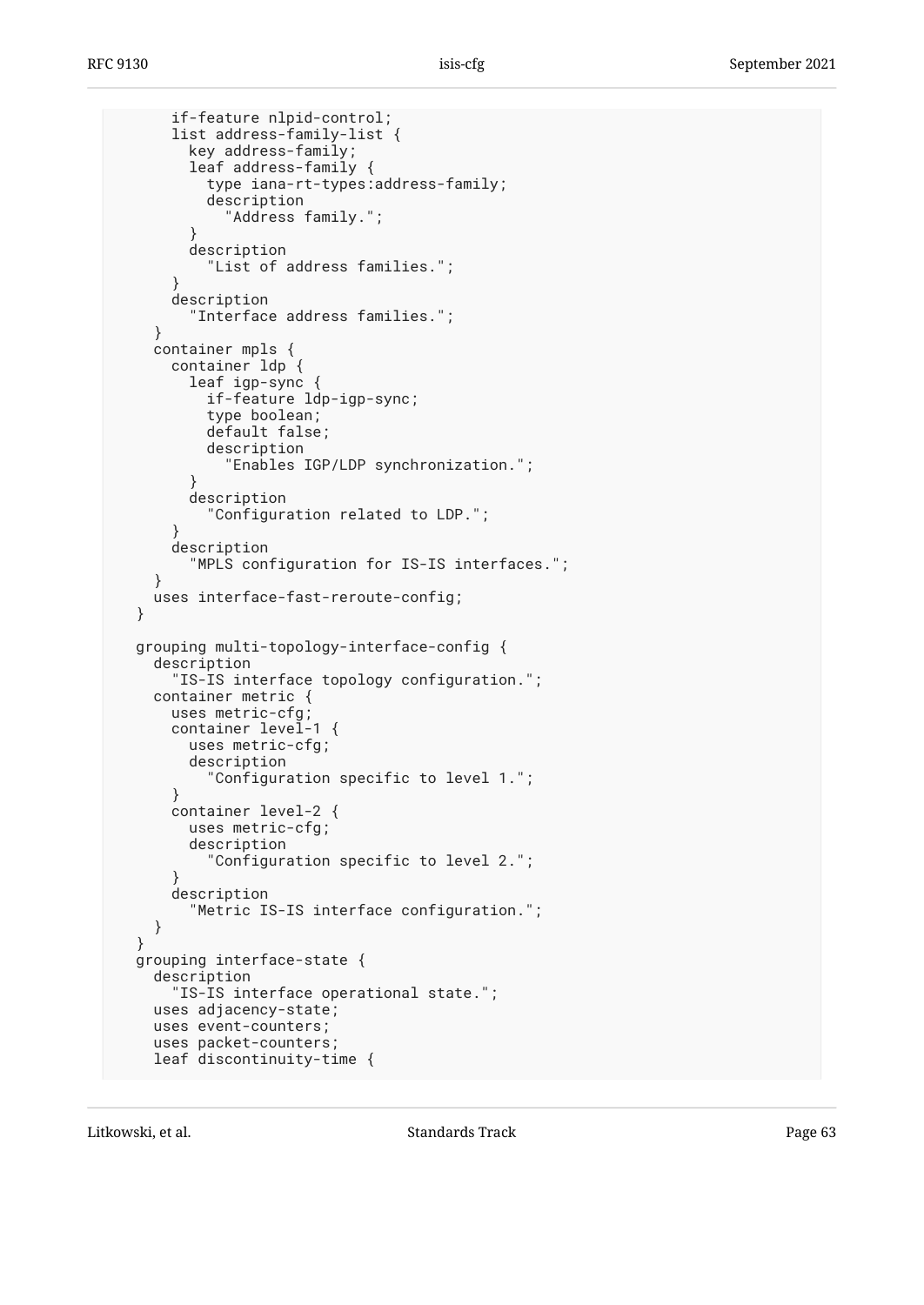```
 type yang:date-and-time;
      description
        "The time of the most recent occasion at which any one
         or more of this IS-IS interface's counters suffered a
discontinuity. If no such discontinuities have occurred
since the IS-IS interface was last reinitialized, then
         this node contains the time the IS-IS interface was
         reinitialized, which normally occurs when it was
         created.";
      }
 }
 /* Grouping for the hostname database */
 grouping hostname-db {
    container hostnames {
      config false;
      list hostname {
        key system-id;
      leaf system-id ·
          type system-id;
          description
            "System ID associated with the hostname.";
}
        leaf hostname {
          type string {
            length "1..255";
}
          description
            "Hostname associated with the system ID
            as defined in RFC 5301.";
          reference
            "RFC 5301: Dynamic Hostname Exchange Mechanism
            for IS-IS";
}
       description
          "List of system ID / hostname associations.";
}
     description
        "Hostname-to-system-ID mapping database.";
    }
   description
      "Grouping for hostname-to-system-ID mapping database.";
 }
 /* Groupings for counters */
 grouping system-counters {
    container system-counters {
      config false;
      list level {
       key level;
       leaf level {
          type level-number;
          description
            "IS-IS level.";
        }
```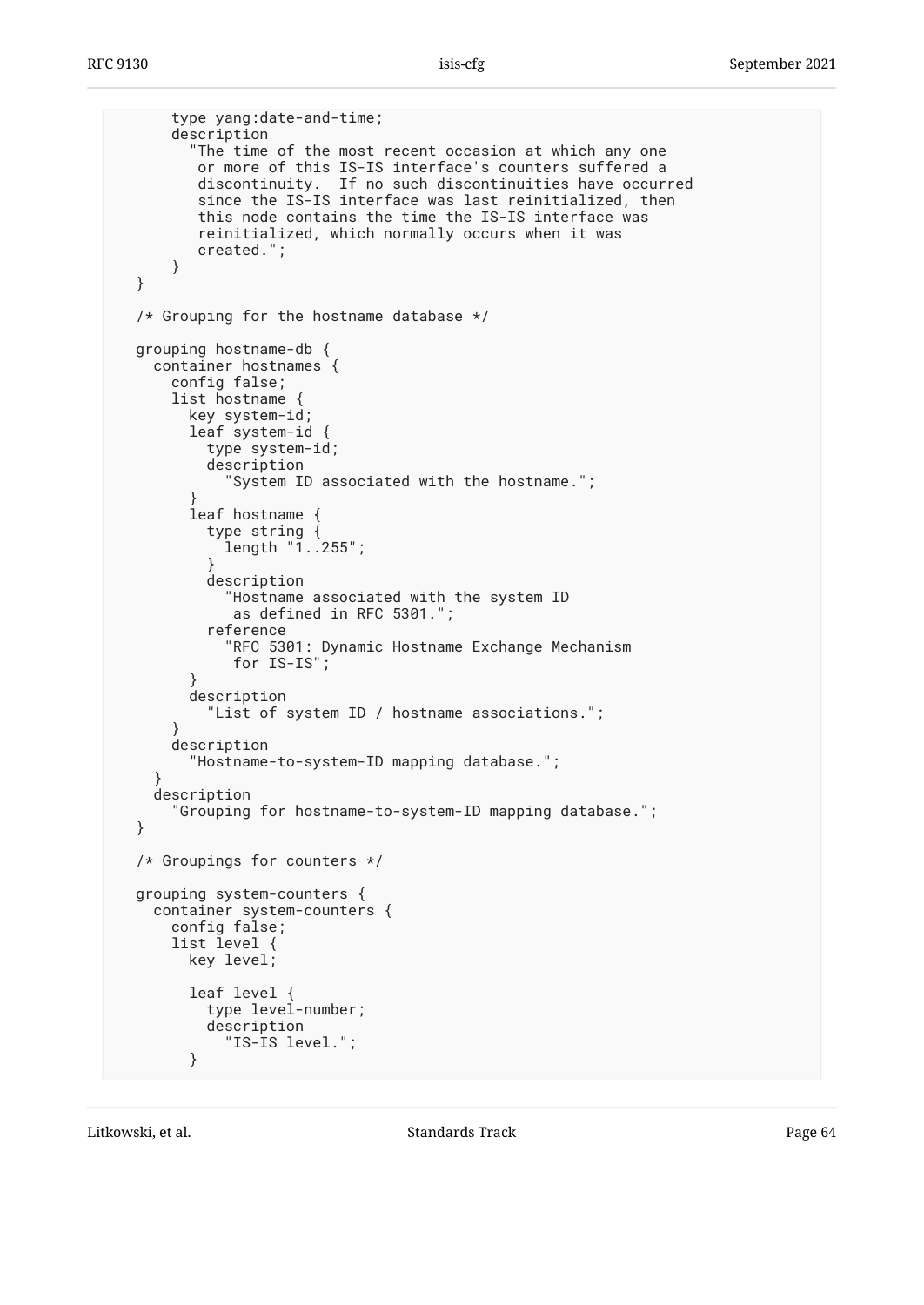leaf corrupted-lsps { type uint32; description "Number of corrupted in-memory LSPs detected. LSPs received from the wire with a bad checksum are silently dropped and not counted. LSPs received from the wire with parse errors are counted by 'lsp-errors'."; } leaf authentication-type-fails { type uint32; description "Number of authentication type mismatches."; } leaf authentication-fails { type uint32; description "Number of authentication key failures."; } leaf database-overload { type uint32; description "Number of times the database has become overloaded."; } leaf own-lsp-purge { type uint32; description "Number of times a zero-aged copy of the system's own LSP is received from some other IS-IS node."; } leaf manual-address-drop-from-area { type uint32; description "Number of times a manual address has been dropped from the area."; } leaf max-sequence { type uint32; description "Number of times the system has attempted to exceed the maximum sequence number."; } leaf sequence-number-skipped { type uint32; description "Number of times a sequence number skip has occurred."; } leaf id-len-mismatch { type uint32; description "Number of times a PDU is received with a different value for the ID field length than that of the receiving system."; } leaf partition-changes { type uint32;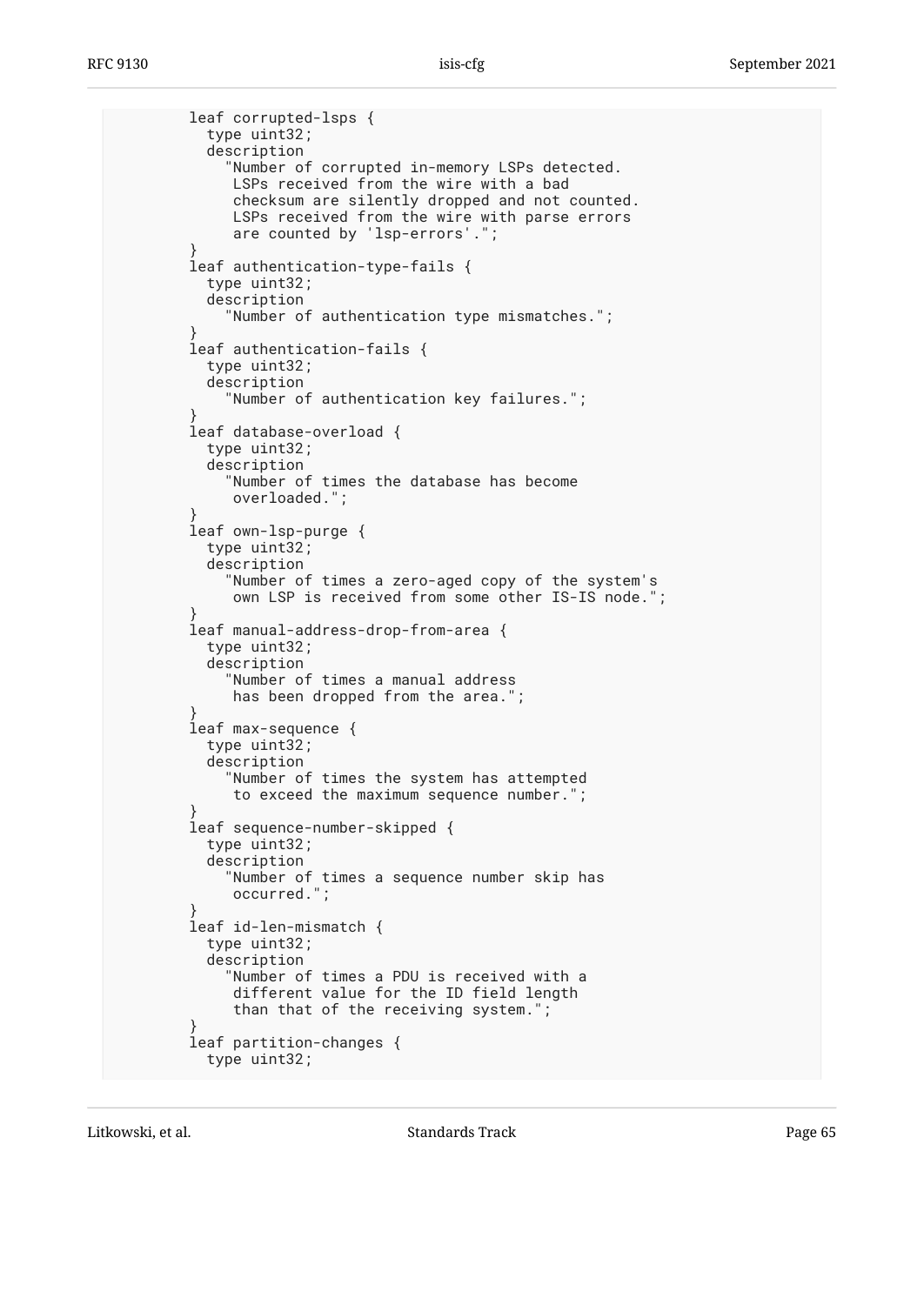```
 description
            "Number of partition changes detected.";
}
       leaf lsp-errors {
          type uint32;
          description
            "Number of LSPs received with errors.";
}
       leaf spf-runs {
          type uint32;
          description
            "Number of times we ran SPF at this level.";
}
       description
          "List of supported levels.";
}
     description
        "List of counters for the IS-IS protocol instance.";
}
   description
      "Grouping for IS-IS system counters.";
 }
 grouping event-counters {
   container event-counters {
      config false;
      leaf adjacency-changes {
       type uint32;
       description
          "The number of times an adjacency state change has
           occurred on this interface.";
}
      leaf adjacency-number {
       type uint32;
       description
          "The number of adjacencies on this interface.";
}
      leaf init-fails {
       type uint32;
       description
          "The number of times initialization of this interface has
          failed. This counts events such as Point-to-Point
           Protocol (PPP) Network Control Protocol (NCP) failures.
           Failures to form an adjacency are counted by
           'adjacency-rejects'.";
}
      leaf adjacency-rejects {
       type uint32;
       description
          "The number of times an adjacency has been
           rejected on this interface.";
}
      leaf id-len-mismatch {
       type uint32;
       description
          "The number of times an IS-IS PDU with an ID
           field length different from that for this
           system has been received on this interface.";
```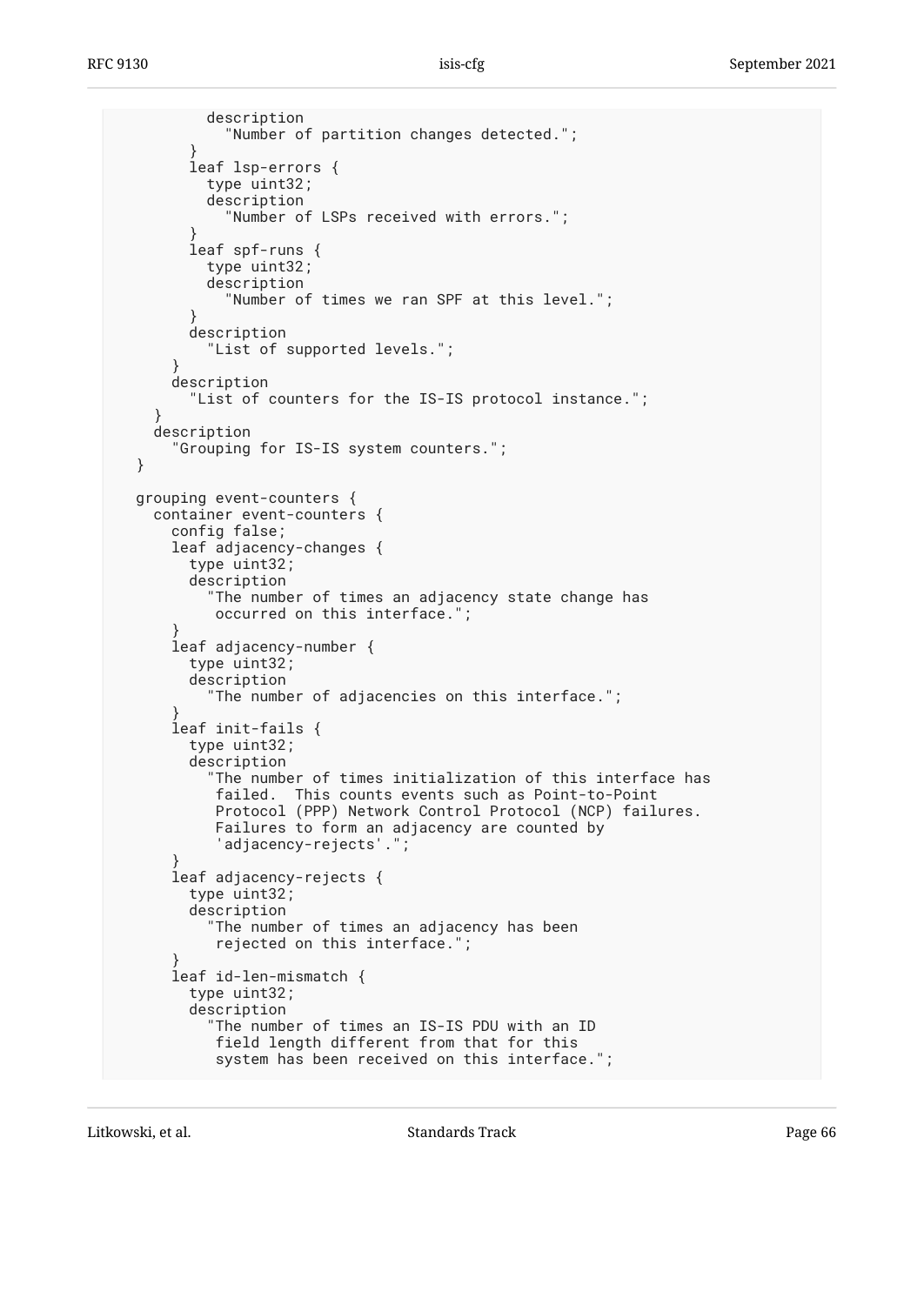```
 }
      leaf max-area-addresses-mismatch {
       type uint32;
        description
          "The number of times an IS-IS PDU has been
           received on this interface with the
           max area address field differing from that of
           this system.";
}
      leaf authentication-type-fails {
       type uint32;
       description
          "Number of authentication type mismatches.";
}
      leaf authentication-fails {
       type uint32;
        description
          "Number of authentication key failures.";
}
     leaf lan-dis-changes {
       type uint32;
        description
          "The number of times the DIS has changed on this
           interface at this level. If the interface type is
           'point-to-point', the count is zero.";
}
     description
        "IS-IS interface event counters.";
}
   description
      "Grouping for IS-IS interface event counters.";
 }
 grouping packet-counters {
   container packet-counters {
     config false;
      list level {
       key level;
       leaf level {
          type level-number;
          description
            "IS-IS level.";
        }
       container iih {
          leaf in {
            type uint32;
            description
              "Received IS-IS Hello (IIH) PDUs.";
}
          leaf out {
            type uint32;
            description
              "Sent IIH PDUs.";
}
          description
            "Number of IIH PDUs received/sent.";
        }
```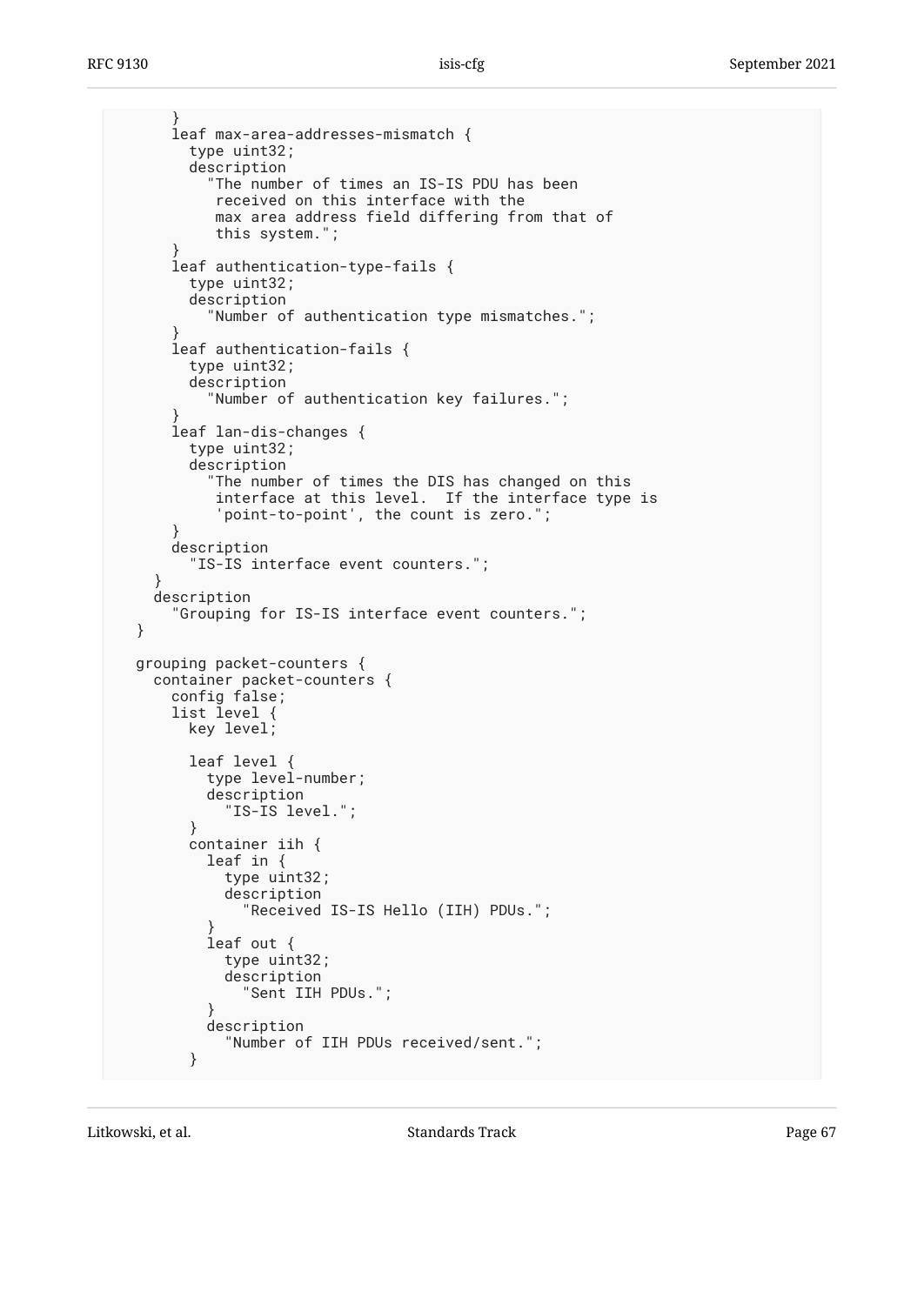container ish { leaf in { type uint32; description "Received Intermediate System Hello (ISH) PDUs."; } leaf out { type uint32; description "Sent ISH PDUs."; } description "ISH PDUs received/sent."; } container esh { leaf in { type uint32; description "Received End System Hello (ESH) PDUs."; } leaf out { type uint32; description "Sent ESH PDUs."; } description "Number of ESH PDUs received/sent."; } container lsp { leaf in { type uint32; description "Received LSP PDUs."; } leaf out { type uint32; description "Sent LSP PDUs."; } description "Number of LSP PDUs received/sent."; } container psnp { leaf in { type uint32; description "Received Partial Sequence Number Packet (PSNP) PDUs."; } leaf out { type uint32; description "Sent PSNP PDUs."; } description "Number of PSNP PDUs received/sent."; } container csnp {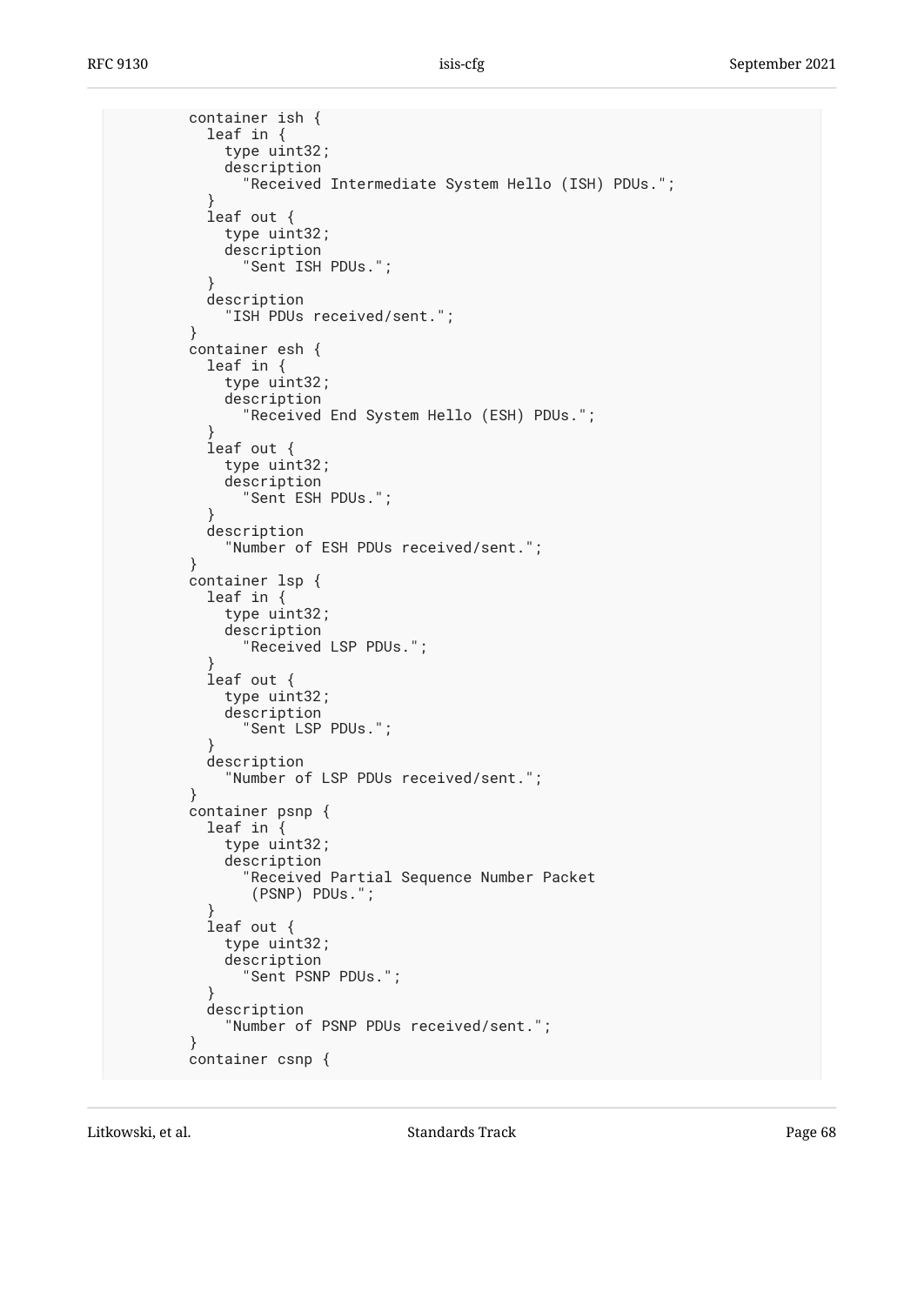```
 leaf in {
           type uint32;
           description
              "Received CSNP PDUs.";
}
         leaf out {
           type uint32;
           description
              "Sent CSNP PDUs.";
}
         description
            "Number of CSNP PDUs received/sent.";
       }
       container unknown {
         leaf in {
           type uint32;
           description
              "Received unknown PDUs.";
}
         description
           "Number of unknown PDUs received.";
}
       description
         "List of packet counters for supported levels.";
}
     description
        "Packet counters per IS-IS level.";
   }
   description
      "Grouping for packet counters per IS-IS level.";
 }
 /* Groupings for various log buffers */
 grouping spf-log {
   container spf-log {
     config false;
     list event {
       key id;
       leaf id {
         type yang:counter32;
         description
            "Event identifier. A purely internal value.
            The most recent events are expected to have a bigger
            ID number.";
}
       leaf spf-type {
         type enumeration {
           enum full {
             description
                "Full SPF computation.";
}
           enum route-only {
             description
                "SPF computation indicating route reachability
                only.";
}
}
```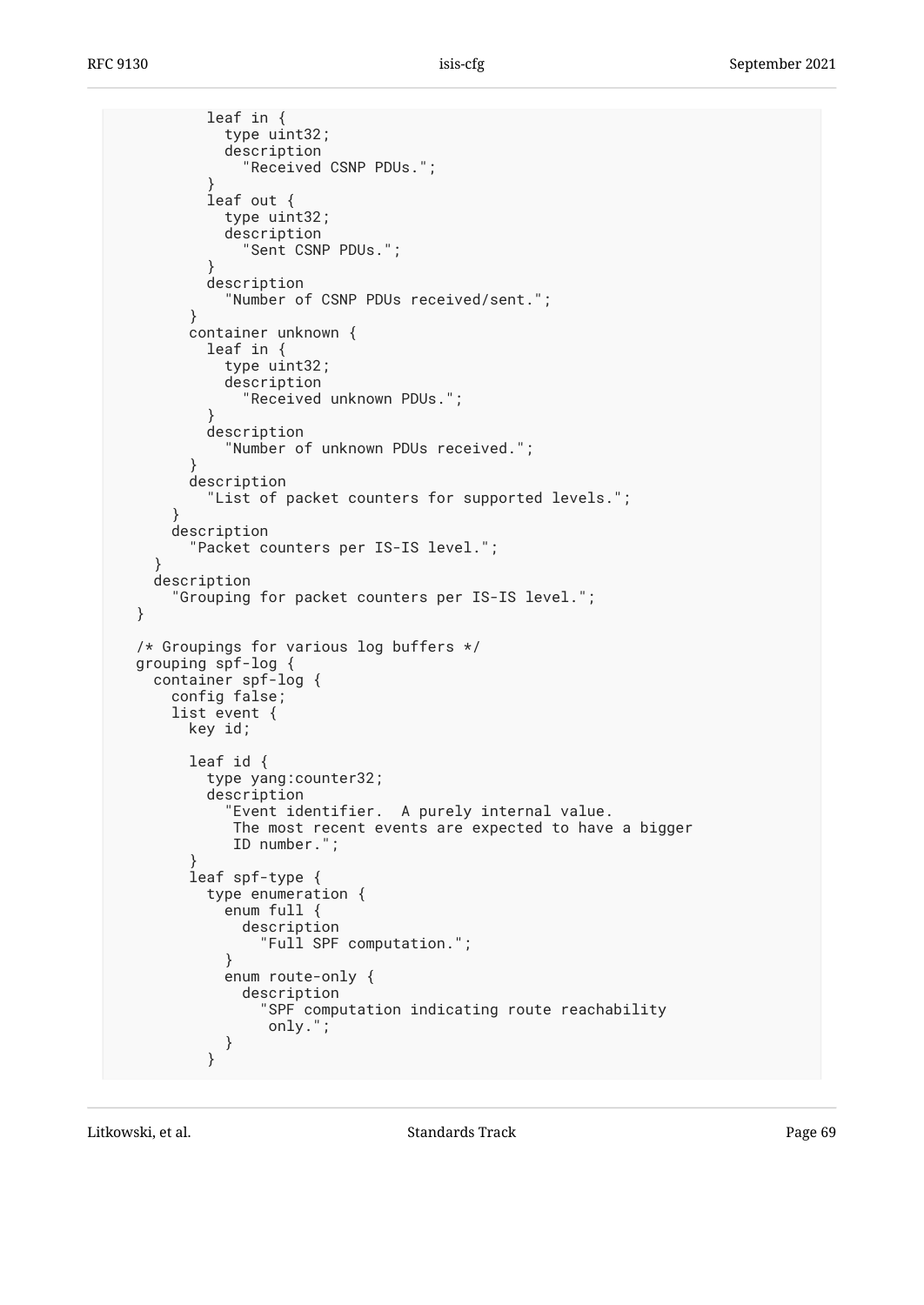```
 description
            "Type of SPF computation performed.";
}
       leaf level {
         type level-number;
         description
            "IS-IS level number for the SPF computation.";
}
       leaf schedule-timestamp {
         type yang:timestamp;
         description
            "Timestamp of when the SPF computation was
            scheduled.";
}
       leaf start-timestamp {
         type yang:timestamp;
         description
           "Timestamp of when the SPF computation started.";
}
       leaf end-timestamp {
         type yang:timestamp;
         description
            "Timestamp of when the SPF computation ended.";
}
list trigger-lsp {
key "lsp";
leaf lsp {
           type lsp-id;
           description
             "LSP ID of the LSP that triggered the SPF
              computation.";
}
         leaf sequence {
           type uint32;
           description
              "Sequence number of the LSP that triggered the SPF
              computation.";
}
         description
           "This list includes the LSPs that triggered the
            SPF computation.";
       }
       description
          "List of computation events. Implemented as a
          wrapping buffer.";
     }
     description
        "This container lists the SPF computation events.";
}
   description
     "Grouping for SPF log events.";
grouping lsp-log {
container lsp-log {
     config false;
     list event {
```
}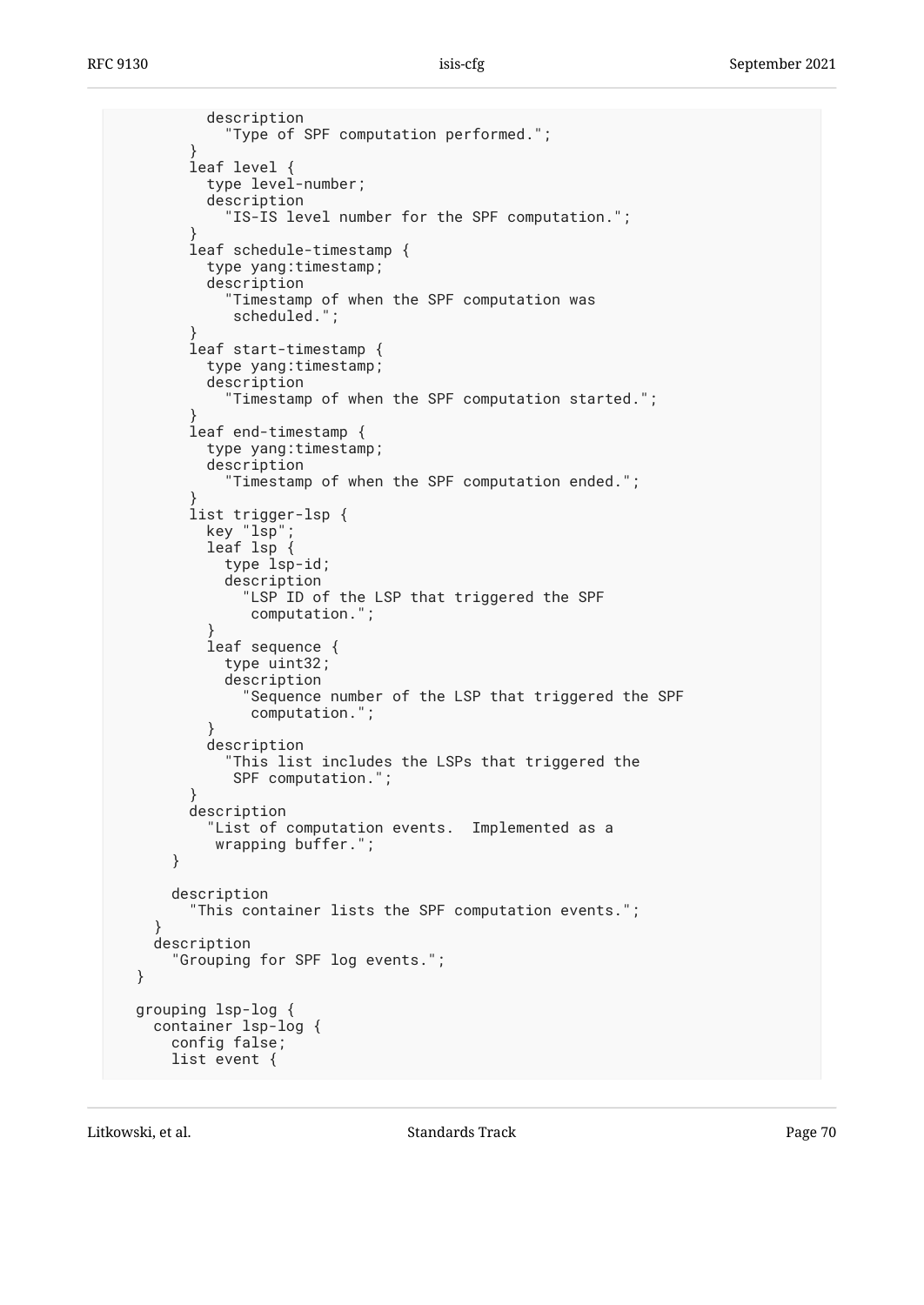```
 key id;
        leaf id {
          type yang:counter32;
          description
            Event identifier. A purely internal value.
             The most recent events are expected to have a bigger
             ID number.";
}
        leaf level {
          type level-number;
          description
            "IS-IS level number for the LSP.";
        }
        container lsp {
          leaf lsp {
            type lsp-id;
            description
              "LSP ID of the LSP.";
}
          leaf sequence {
            type uint32;
            description
              "Sequence number of the LSP.";
}
          description
           "LSP identification container for either the received
             LSP or the locally generated LSP.";
        }
        leaf received-timestamp {
          type yang:timestamp;
          description
            "This is the timestamp when the LSP was received.
             In the case of a local LSP update, the timestamp refers
             to the LSP origination time.";
        }
        leaf reason {
          type identityref {
            base lsp-log-reason;
}
          description
            "Type of LSP change.";
        }
        description
          "List of LSP events. Implemented as a wrapping buffer.";
      }
      description
        "This container lists the LSP log.
         Local LSP modifications are also included in the list.";
    } description
        "Grouping for the LSP log.";
```
}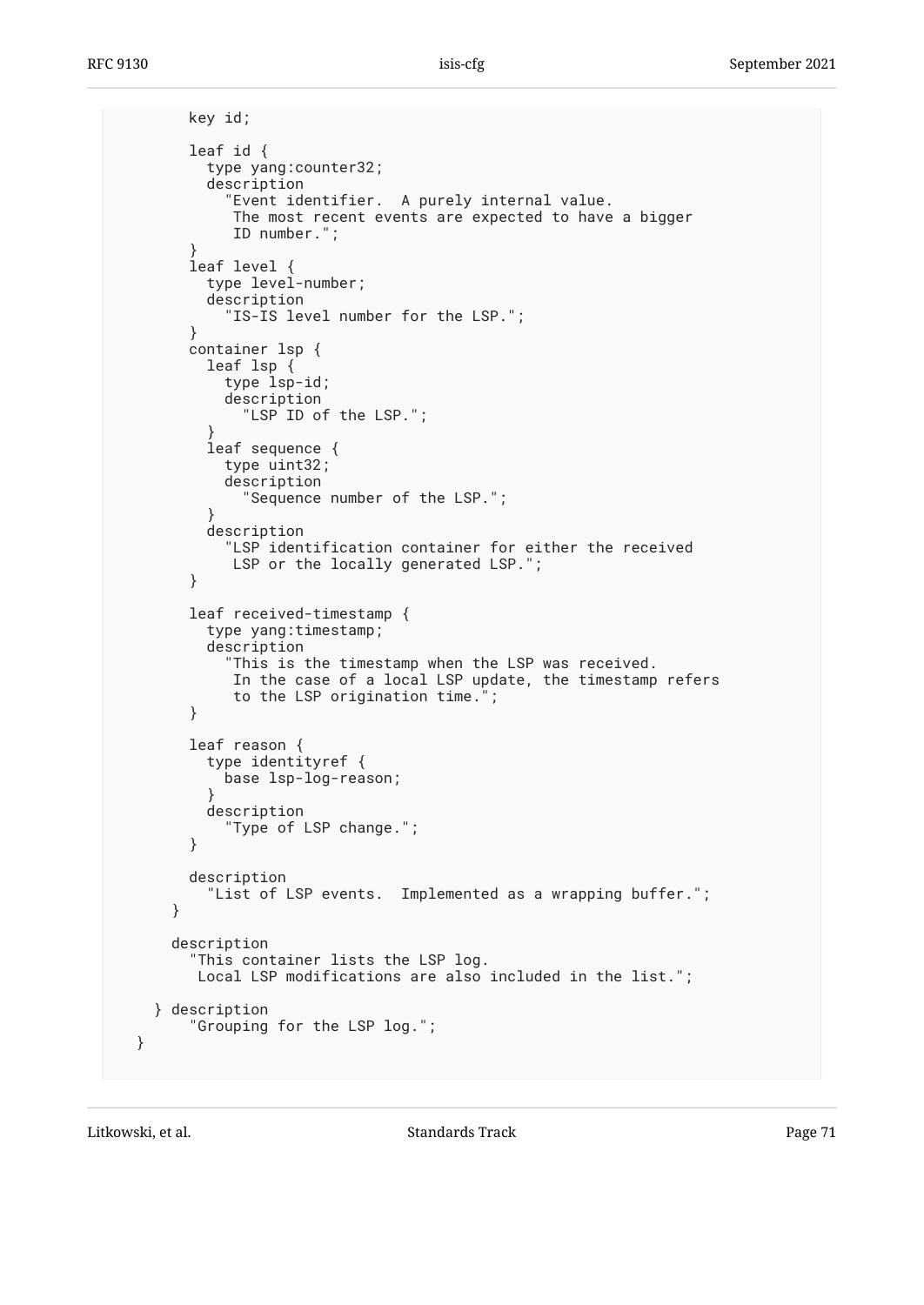```
 /* Groupings for the Link State Database (LSDB) descriptions */
 /* Unknown TLV and sub-TLV descriptions */
 grouping tlv {
description
"Type-Length-Value (TLV).";
    leaf type {
      type uint16;
      description
        "TLV type.";
}
    leaf length {
      type uint16;
      description
        "TLV length (octets).";
}
    leaf value {
      type yang:hex-string;
      description
        "TLV value.";
    }
 }
 grouping unknown-tlvs {
   description<br>"Unknown TLVs grouping.
                                Used for unknown TLVs or
      unknown sub-TLVs.
    container unknown-tlvs {
      description
        "All unknown TLVs.";
      list unknown-tlv {
        description
          "Unknown TLV.";
        uses tlv;
      }
    }
 }
 /* TLVs and sub-TLVs for prefixes */
 grouping prefix-reachability-attributes {
    description
      "Grouping for extended reachability attributes of an
       IPv4 or IPv6 prefix.";
    leaf external-prefix-flag {
      type boolean;
      description
        "External prefix flag.";
}
    leaf readvertisement-flag {
      type boolean;
      description
        "Re-advertisement flag.";
}
    leaf node-flag {
      type boolean;
```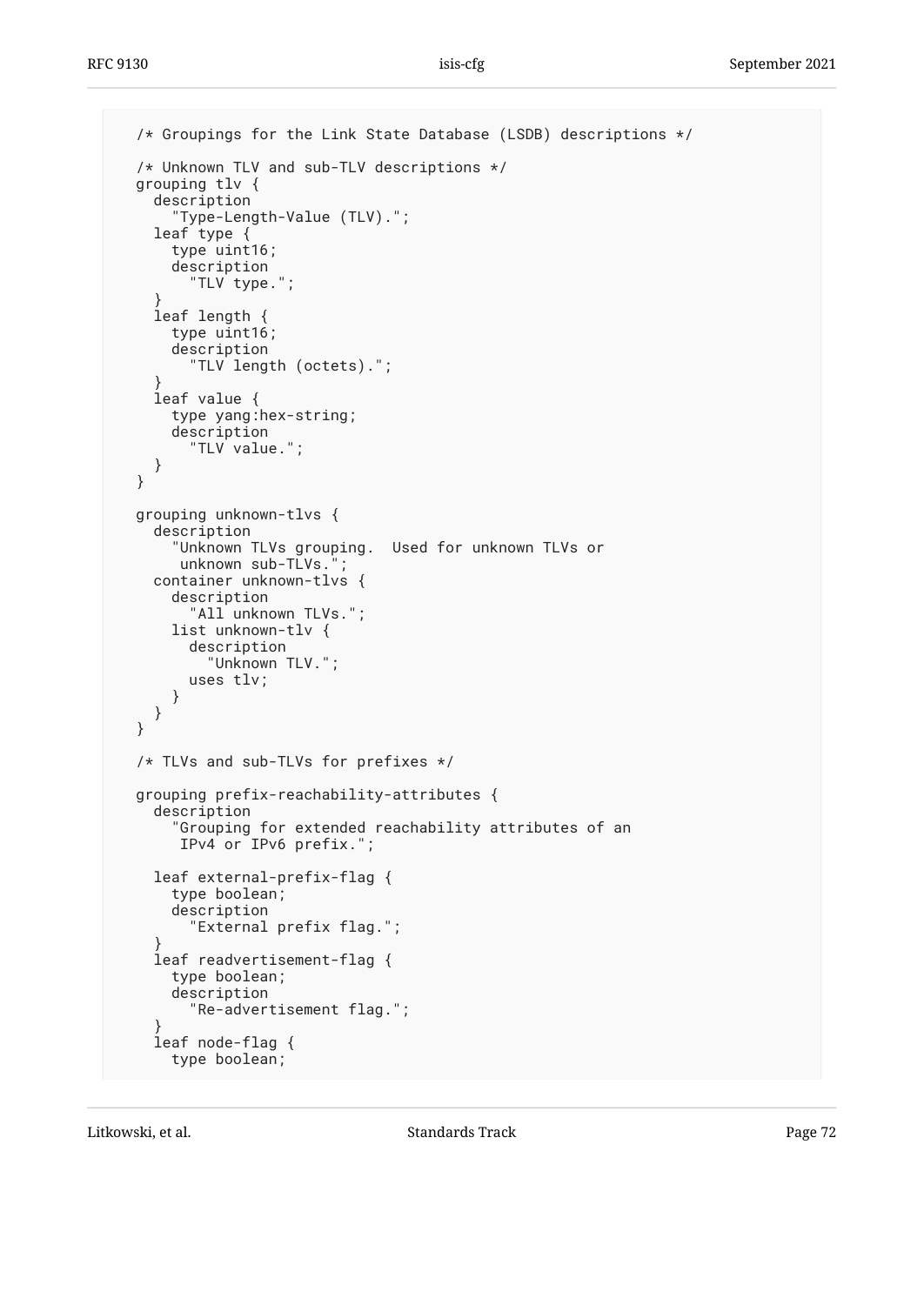```
 description
         "Node flag.";
     }
  }
  grouping prefix-ipv4-source-router-id {
     description
       "Grouping for the IPv4 source router ID of a prefix
        advertisement.";
     leaf ipv4-source-router-id {
       type inet:ipv4-address;
       description
         "IPv4 source router ID address.";
     }
  }
  grouping prefix-ipv6-source-router-id {
     description
       "Grouping for the IPv6 source router ID of a prefix
        advertisement.";
     leaf ipv6-source-router-id {
       type inet:ipv6-address;
       description
          "IPv6 source router ID address.";
     }
  }
  grouping prefix-attributes-extension {
     description
       "Prefix extended attributes as defined in RFC 7794.";
     reference
       "RFC 7794: IS-IS Prefix Attributes for Extended IPv4 and IPv6
        Reachability";
     uses prefix-reachability-attributes;
    uses prefix-ipv4-source-router-id;
    uses prefix-ipv6-source-router-id;
  }
  grouping prefix-ipv4-std {
     description
       "Grouping for attributes of an IPv4 standard prefix
        as defined in RFC 1195.";
     reference
       "RFC 1195: Use of OSI IS-IS for routing in TCP/IP and
        dual environments";
     leaf ip-prefix {
       type inet:ipv4-address;
       description
         "IPv4 prefix address.";
 }
     leaf prefix-len {
       type uint8;
       description
         "IPv4 prefix length (in bits).";
     }
```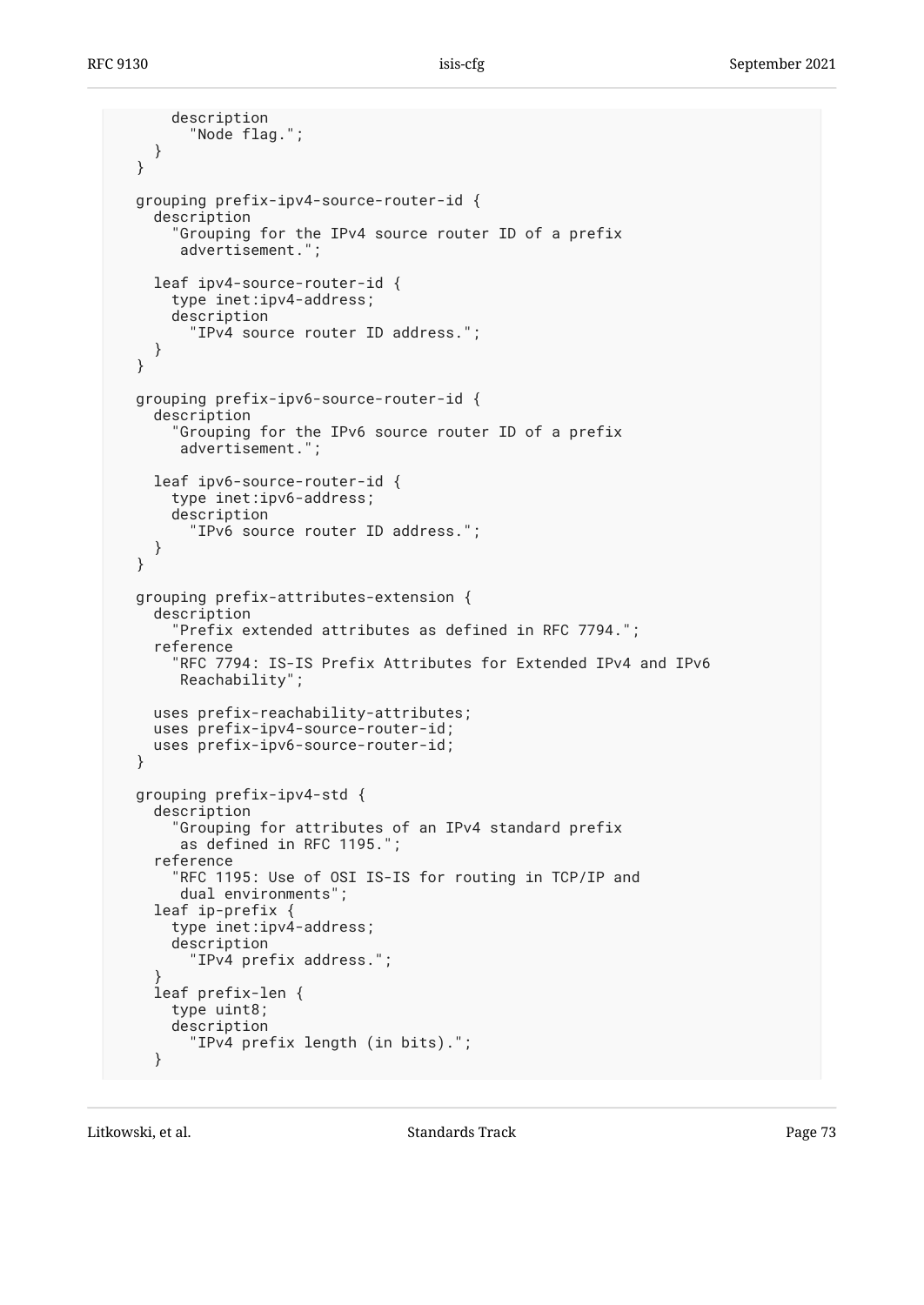```
 leaf i-e {
       type boolean;
       description
         "Internal or external (I/E) metric bit value.
          Set to 'false' to indicate an internal metric.";
 }
     container default-metric {
       leaf metric {
         type std-metric;
         description
           "Default IS-IS metric for the IPv4 prefix.";
 }
       description
         "IS-IS default metric container.";
     }
     container delay-metric {
       leaf metric {
         type std-metric;
         description
           "IS-IS delay metric for the IPv4 prefix.";
 }
       leaf supported {
         type boolean;
         default "false";
         description
            "Indicates whether the IS-IS delay metric is supported.";
 }
       description
         "IS-IS delay metric container.";
     }
     container expense-metric {
       leaf metric {
         type std-metric;
         description
           "IS-IS expense metric for the IPv4 prefix.";
 }
       leaf supported {
        type boolean;
        default "false";
         description
           "Indicates whether the IS-IS expense metric is supported.";
       }
       description
         "IS-IS expense metric container.";
     }
    container error-metric {
       leaf metric {
         type std-metric;
         description
           "This leaf describes the IS-IS error metric value.";
 }
       leaf supported {
         type boolean;
         default "false";
         description
            "Indicates whether the IS-IS error metric is supported.";
 }
       description
```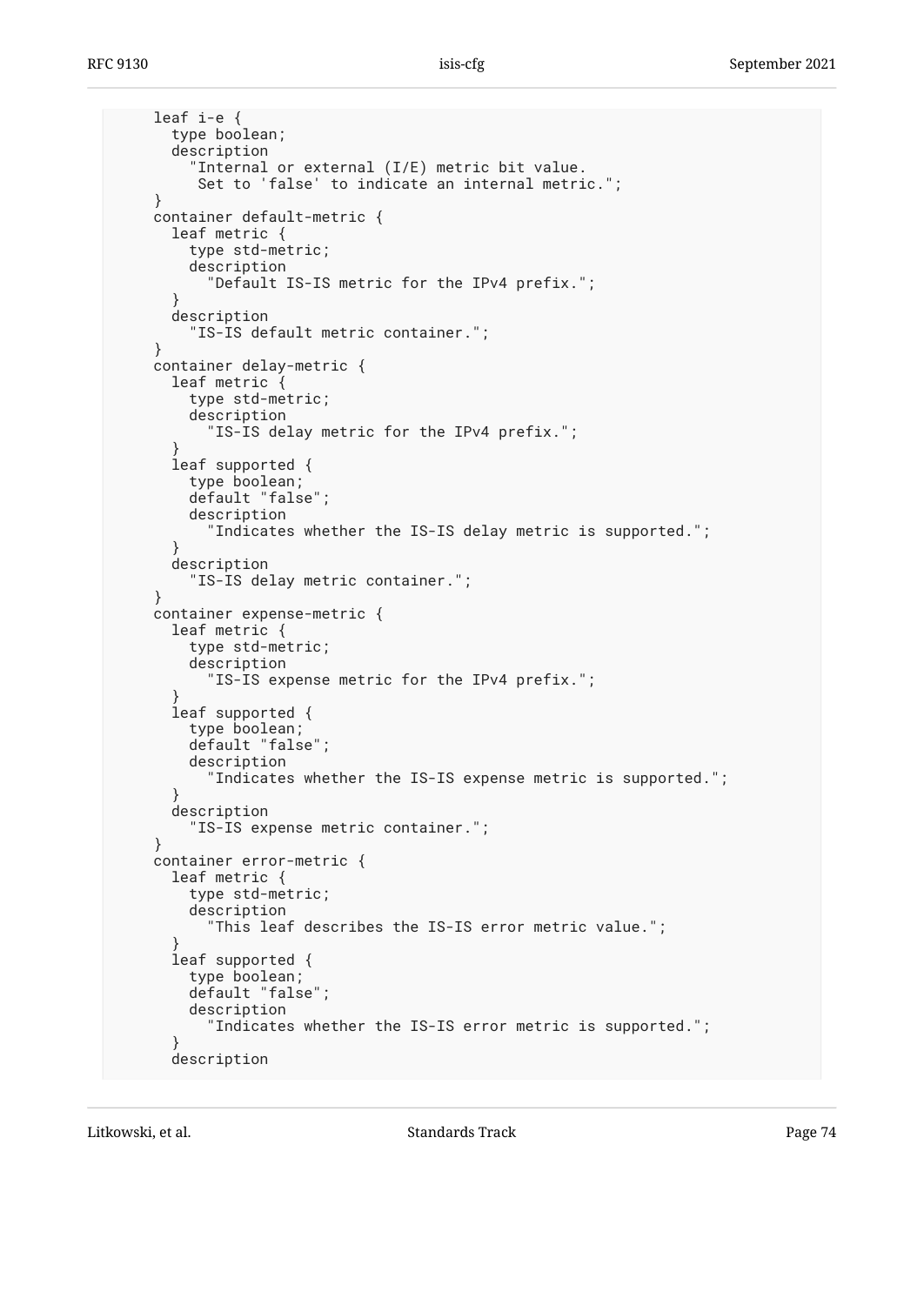```
 "IS-IS error metric container.";
    }
  }
  grouping prefix-ipv4-extended {
     description
       "Grouping for attributes of an IPv4 extended prefix
        as defined in RFC 5305.";
     reference
       "RFC 5305: IS-IS Extensions for Traffic Engineering";
     leaf up-down {
       type boolean;
       description
         "Value of the up/down bit.
          Set to 'true' when the prefix has been advertised down
          the hierarchy.";
 }
     leaf ip-prefix {
      type inet:ipv4-address;
       description
         "IPv4 prefix address.";
 }
     leaf prefix-len {
      type uint8;
       description
          "IPv4 prefix length (in bits).";
 }
     leaf metric {
       type wide-metric;
       description
         "IS-IS wide metric value.";
 }
     leaf-list tag {
      type uint32;
       description
         "List of 32-bit tags associated with the IPv4 prefix.";
 }
     leaf-list tag64 {
      type uint64;
       description
         "List of 64-bit tags associated with the IPv4 prefix.";
     }
    uses prefix-attributes-extension;
  }
  grouping prefix-ipv6-extended {
     description
       "Grouping for attributes of an IPv6 prefix
        as defined in RFC 5308.";
     reference
       "RFC 5308: Routing IPv6 with IS-IS";
     leaf up-down {
       type boolean;
       description
         "Value of the up/down bit.
          Set to 'true' when the prefix has been advertised down
          the hierarchy.";
     }
```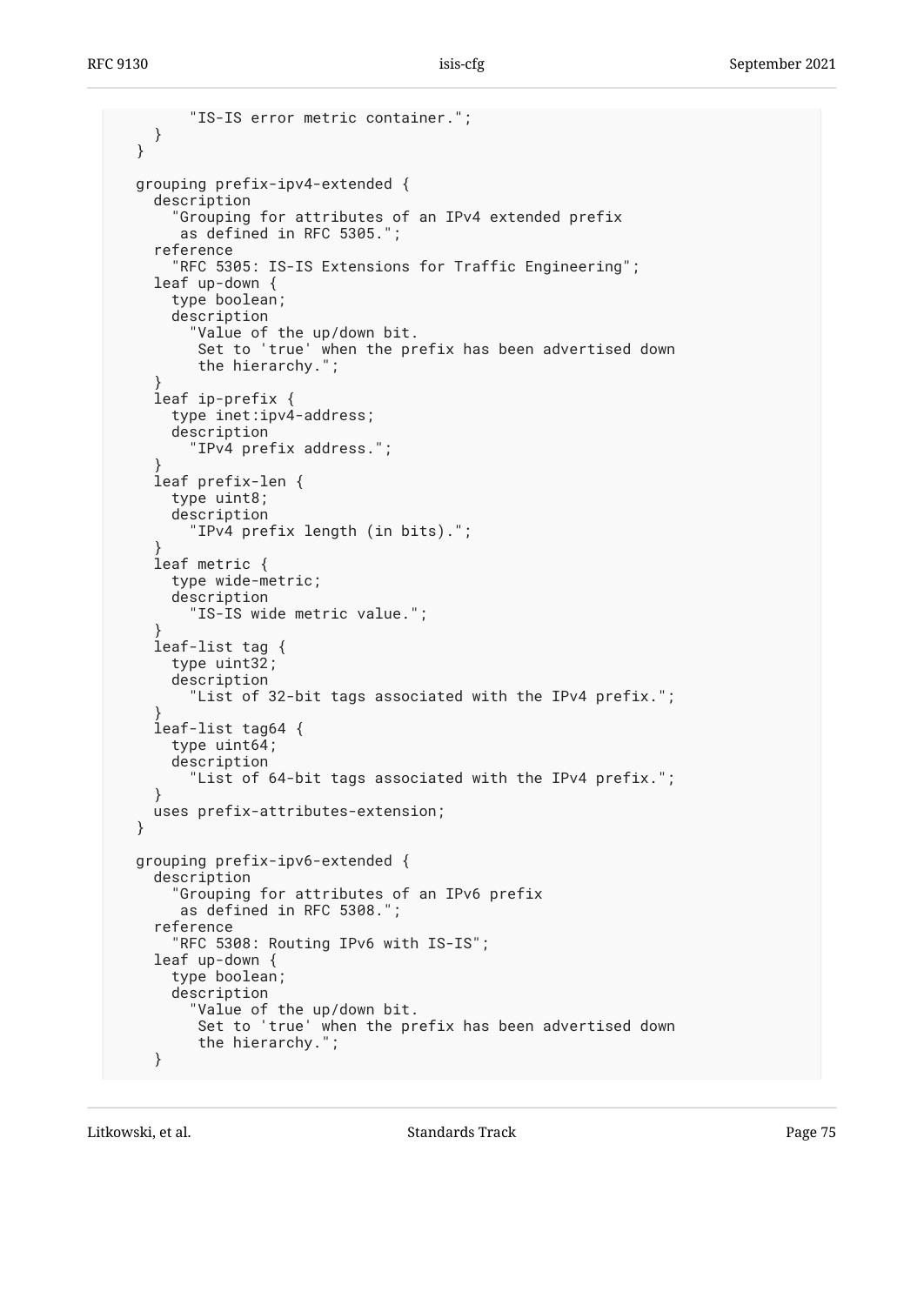```
 leaf ip-prefix {
       type inet:ipv6-address;
       description
         "IPv6 prefix address.";
 }
     leaf prefix-len {
       type uint8;
       description
         "IPv6 prefix length (in bits).";
 }
     leaf metric {
       type wide-metric;
       description
         "IS-IS wide metric value.";
 }
     leaf-list tag {
       type uint32;
       description
         "List of 32-bit tags associated with the IPv6 prefix.";
 }
     leaf-list tag64 {
       type uint64;
       description
         "List of 64-bit tags associated with the IPv6 prefix.";
 }
    uses prefix-attributes-extension;
  }
  /* TLVs and sub-TLVs for neighbors */
  grouping neighbor-link-attributes {
     description
       "Grouping for link attributes as defined
        in RFC 5029.";
     reference
       "RFC 5029: Definition of an IS-IS Link Attribute Sub-TLV";
     leaf link-attributes-flags {
       type uint16;
      description
         "Flags for the link attributes.";
    }
  }
  grouping neighbor-gmpls-extensions {
    description
       "Grouping for GMPLS attributes of a neighbor as defined
        in RFC 5307.";
     reference
       "RFC 5307: IS-IS Extensions in Support of Generalized
        Multi-Protocol Label Switching (GMPLS)";
     leaf link-local-id {
       type uint32;
       description
         "Local identifier of the link.";
 }
     leaf remote-local-id {
      type uint32;
       description
         "Remote identifier of the link.";
```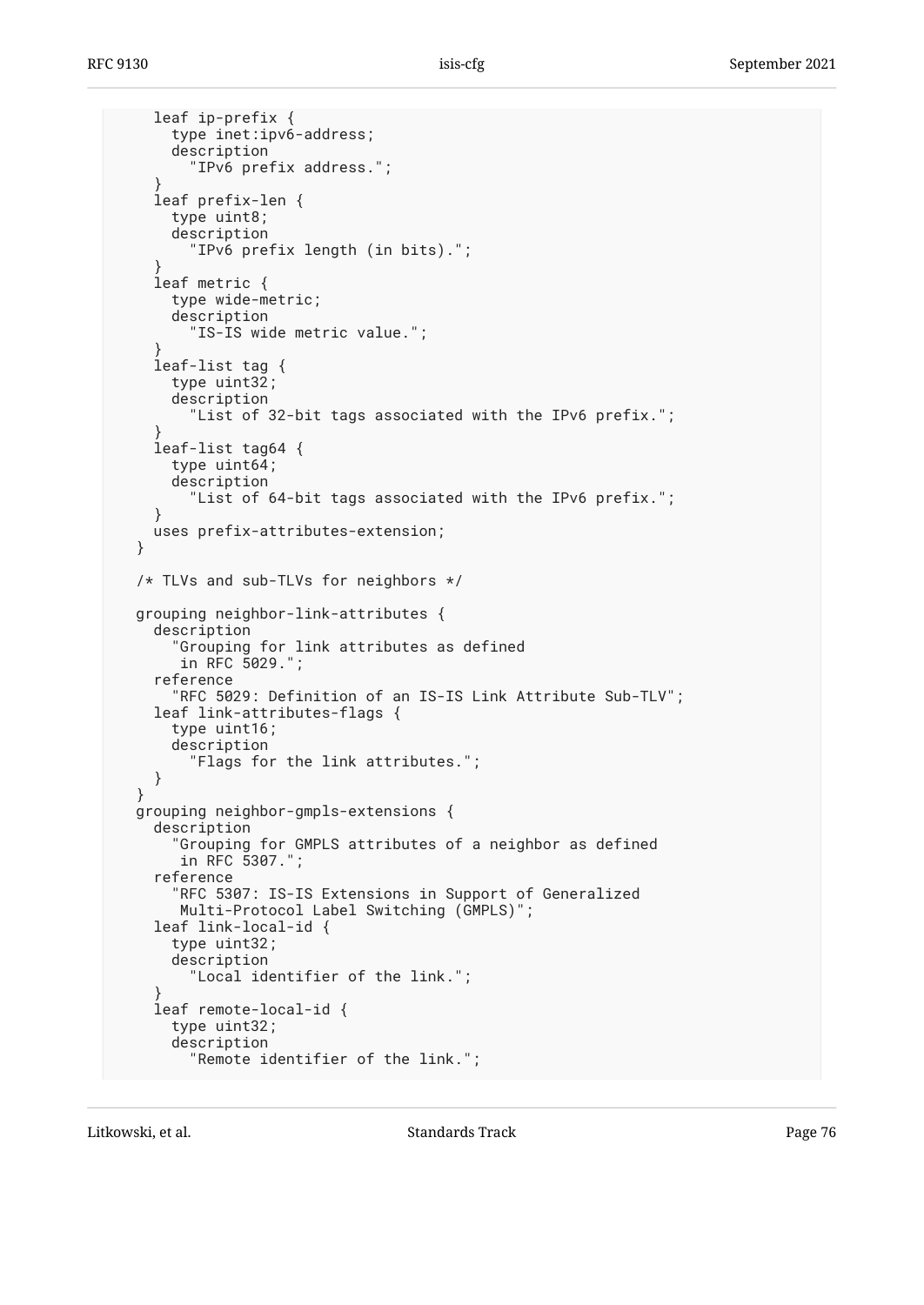```
 }
    leaf protection-capability {
      type uint8;
      description
         "Describes the protection capabilities
         of the link. This is the value of the
         first octet of the sub-TLV type 20 value.";
 }
    container interface-switching-capability {
      description
         "Interface switching capabilities of the link.";
      leaf switching-capability {
        type uint8;
        description
           "Switching capability of the link.";
 }
      leaf encoding {
        type uint8;
        description
           "Type of encoding of the LSP being used.";
      }
      container max-lsp-bandwidths {
        description
           "Per-priority maximum LSP bandwidths.";
        list max-lsp-bandwidth {
 leaf priority {
 type uint8 {
               range "0 .. 7";
 }
            description
               "Priority from 0 to 7.";
 }
          leaf bandwidth {
            type rt-types:bandwidth-ieee-float32;
            description
               "Maximum LSP bandwidth.";
 }
          description
             "List of maximum LSP bandwidths for different
             priorities.";
        }
      }
      container tdm-specific {
        when "../switching-capability = 100";
        description
          Switching-capability-specific information applicable
           when the switching type is Time-Division Multiplexing
            (TDM).";
        leaf minimum-lsp-bandwidth {
          type rt-types:bandwidth-ieee-float32;
          description
             "Minimum LSP bandwidth.";
 }
        leaf indication {
          type uint8;
          description
             "Indicates whether the interface supports Standard
```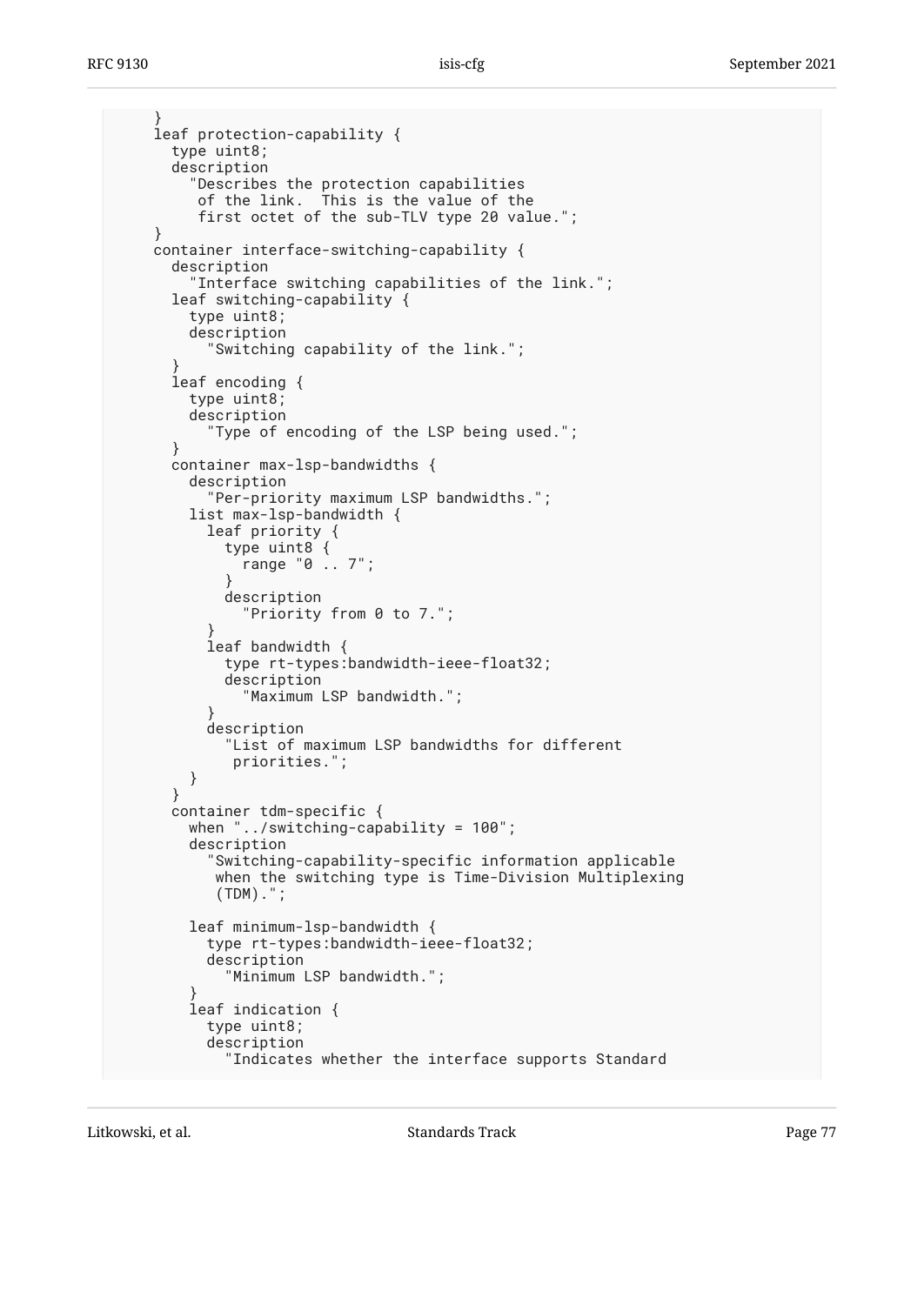```
 or Arbitrary SONET/SDH (Synchronous Optical Network /
              Synchronous Digital Hierarchy).";
         }
       }
      container psc-specific {
        when "../switching-capability >= 1 and
               ../switching-capability <= 4";
         description
           "Switching-capability-specific information applicable
 when the switching type is PSC1, PSC2, PSC3, or PSC4
 ('PSC' stands for 'Packet Switching Capability').";
        leaf minimum-lsp-bandwidth {
           type rt-types:bandwidth-ieee-float32;
           description
             "Minimum LSP bandwidth.";
 }
        leaf mtu {
          type uint16;
           units bytes;
           description
             "Interface MTU.";
        }
      }
    }
  }
  grouping neighbor-extended-te-extensions {
    description
       "Grouping for TE attributes of a neighbor as defined
       in RFC 8570.";
    reference
       "RFC 8570: IS-IS Traffic Engineering (TE) Metric Extensions";
    container unidirectional-link-delay {
      description
         "Container for the average delay
         from the local neighbor to the remote neighbor.";
      container flags {
        leaf-list unidirectional-link-delay-subtlv-flags {
           type identityref {
             base unidirectional-link-delay-subtlv-flag;
 }
           description
             "This list contains identities for the bits that
             are set.";
 }
        description
           "Unidirectional Link Delay sub-TLV flags.";
 }
       leaf value {
        type uint32;
        units usec;
        description
           "Delay value expressed in microseconds.";
       }
    }
    container min-max-unidirectional-link-delay {
```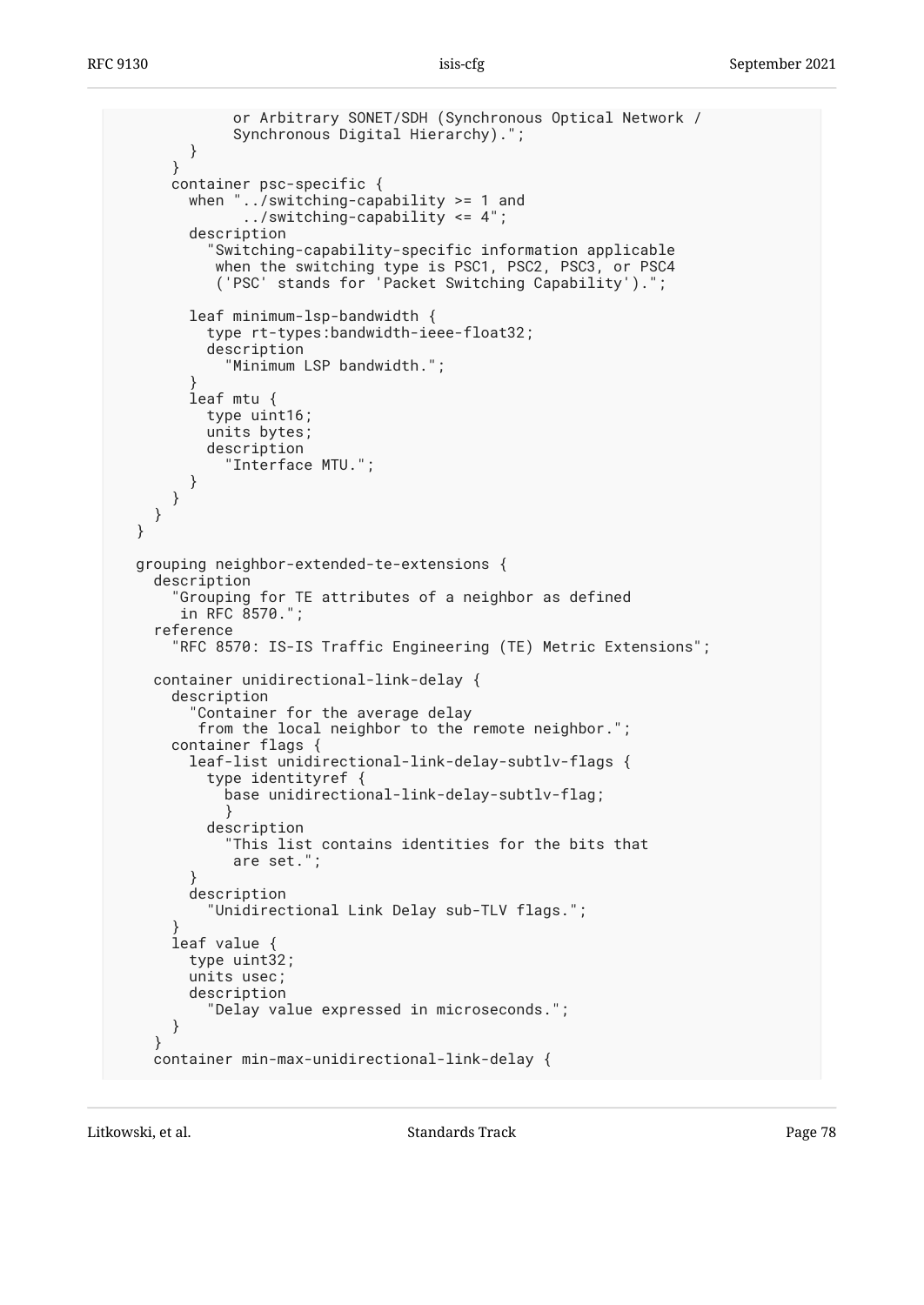```
 description
         "Container for the minimum and maximum delay
          from the local neighbor to the remote neighbor.";
       container flags {
         leaf-list min-max-unidirectional-link-delay-subtlv-flags {
           type identityref {
             base min-max-unidirectional-link-delay-subtlv-flag;
 }
             description
               "This list contains identities for the bits that
                are set.";
 }
        description
           "Min/Max Unidirectional Link Delay sub-TLV flags.";
 }
       leaf min-value {
        type uint32;
        units usec;
        description
           "Minimum delay value expressed in microseconds.";
 }
      leaf max-value {
        type uint32;
        units usec;
        description
           "Maximum delay value expressed in microseconds.";
      }
    }
    container unidirectional-link-delay-variation {
      description
         "Container for the average delay variation
          from the local neighbor to the remote neighbor.";
      leaf value {
        type uint32;
        units usec;
        description
           "Delay variation value expressed in microseconds.";
       }
    }
    container unidirectional-link-loss {
      description
         "Container for packet loss from the local neighbor to the
          remote neighbor.";
      container flags {
        leaf-list unidirectional-link-loss-subtlv-flags {
           type identityref {
             base unidirectional-link-loss-subtlv-flag;
 }
             description
               "This list contains identities for the bits that
                are set.";
 }
        description
           "Unidirectional Link Loss sub-TLV flags.";
 }
       leaf value {
        type uint32;
        units percent;
```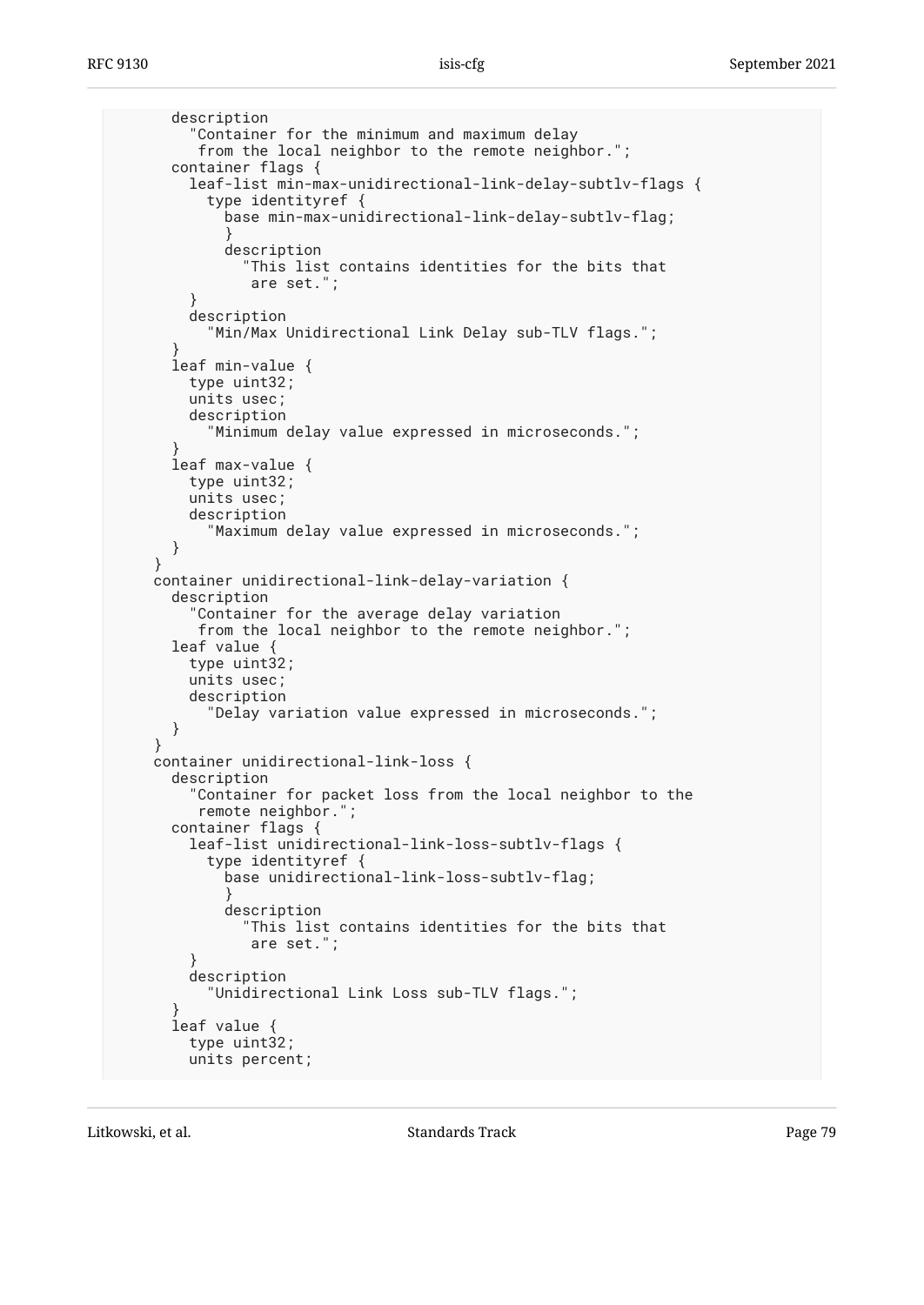```
 description
          "Link packet loss expressed as a percentage of
          the total traffic sent over a configurable interval.";
     }
   }
   container unidirectional-link-residual-bandwidth {
     description
        "Container for the residual bandwidth
        from the local neighbor to the remote neighbor.";
     leaf value {
       type rt-types:bandwidth-ieee-float32;
       units Bps;
       description
         "Residual bandwidth.";
     }
   }
   container unidirectional-link-available-bandwidth {
     description
       "Container for the available bandwidth
        from the local neighbor to the remote neighbor.";
     leaf value {
       type rt-types:bandwidth-ieee-float32;
       units Bps;
       description
          "Available bandwidth.";
     }
   }
   container unidirectional-link-utilized-bandwidth {
     description
       "Container for the utilized bandwidth
        from the local neighbor to the remote neighbor.";
     leaf value {
       type rt-types:bandwidth-ieee-float32;
       units Bps;
       description
          "Utilized bandwidth.";
     }
   }
 }
 grouping neighbor-te-extensions {
   description
     "Grouping for TE attributes of a neighbor as defined
      in RFC 5305.";
   reference
     "RFC 5305: IS-IS Extensions for Traffic Engineering";
   leaf admin-group {
     type uint32;
     description
       "Administrative Group / Resource Class/Color.";
   }
   container local-if-ipv4-addrs {
     description
       "All local interface IPv4 addresses.";
     leaf-list local-if-ipv4-addr {
       type inet:ipv4-address;
       description
         "List of local interface IPv4 addresses.";
```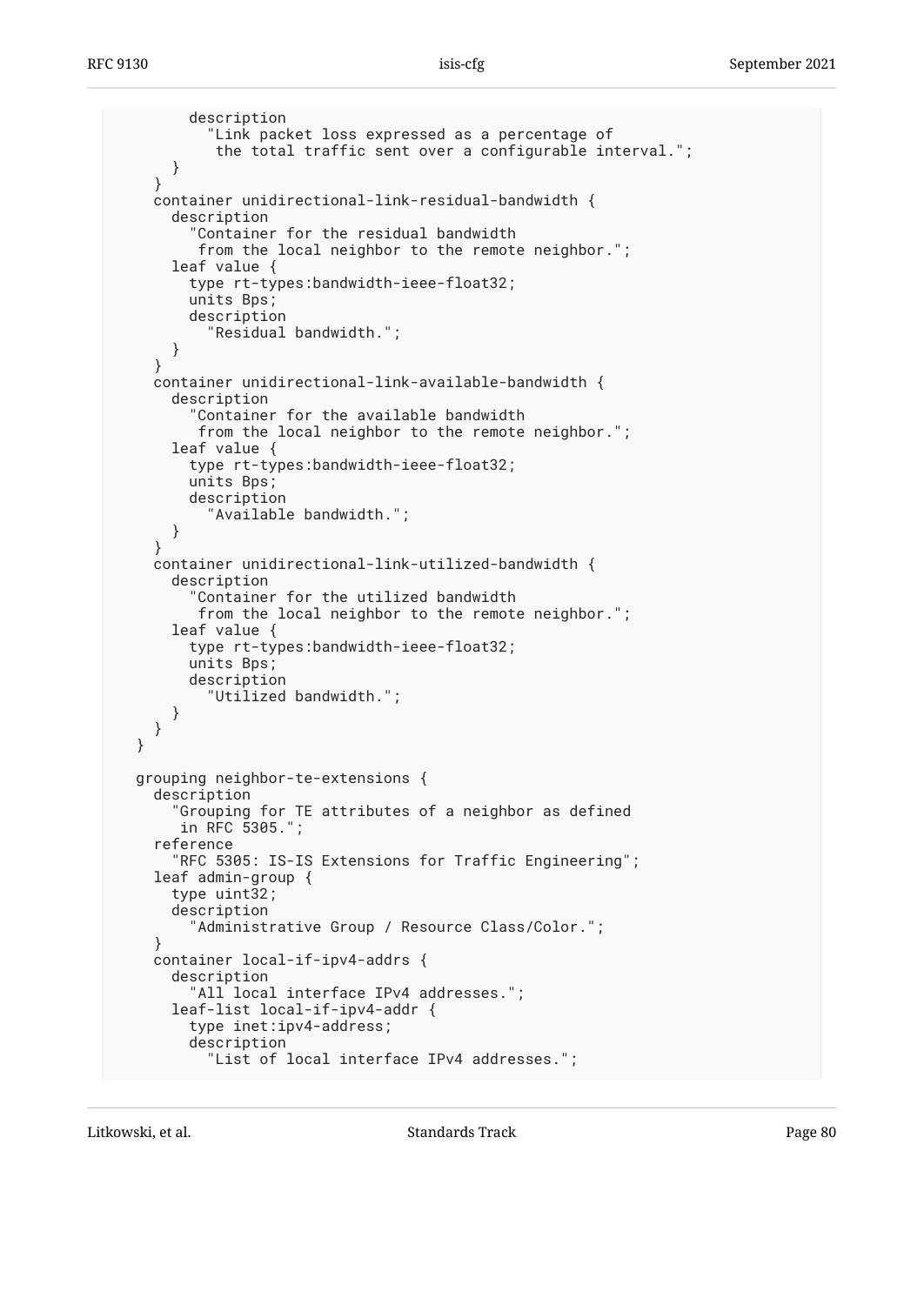```
 }
     }
     container remote-if-ipv4-addrs {
       description
         "All remote interface IPv4 addresses.";
      leaf-list remote-if-ipv4-addr {
         type inet:ipv4-address;
         description
           "List of remote interface IPv4 addresses.";
       }
 }
     leaf te-metric {
      type uint32;
      description
         "TE metric.";
 }
     leaf max-bandwidth {
      type rt-types:bandwidth-ieee-float32;
      description
         "Maximum bandwidth.";
 }
     leaf max-reservable-bandwidth {
      type rt-types:bandwidth-ieee-float32;
      description
         "Maximum reservable bandwidth.";
 }
     container unreserved-bandwidths {
       description
         "All unreserved bandwidths.";
      list unreserved-bandwidth {
         leaf priority {
           type uint8 {
             range "0 .. 7";
 }
           description
             "Priority from 0 to 7.";
 }
         leaf unreserved-bandwidth {
           type rt-types:bandwidth-ieee-float32;
           description
             "Unreserved bandwidth.";
 }
         description
           "List of unreserved bandwidths for different
            priorities.";
      }
    }
  }
  grouping neighbor-extended {
    description
       "Grouping for attributes of an IS-IS extended neighbor.";
     leaf neighbor-id {
      type extended-system-id;
      description
         "System ID of the extended neighbor.";
 }
   container instances {
```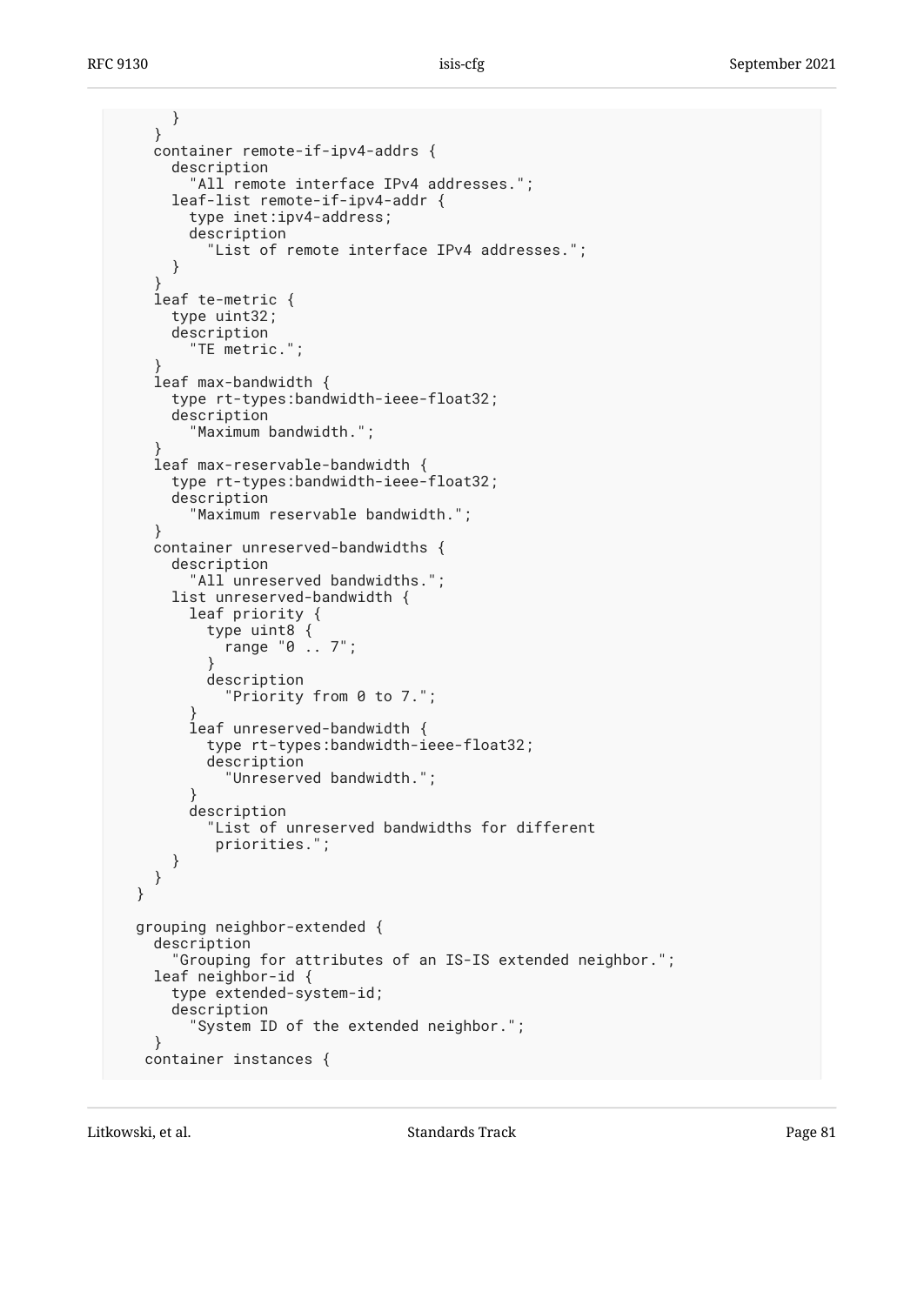```
 description
         "List of all adjacencies between the local
          system and the neighbor system ID.";
       list instance {
         key id;
         leaf id {
           type uint32;
           description
             "Unique identifier of an instance of a
              particular neighbor.";
 }
         leaf metric {
           type wide-metric;
           description
             "IS-IS wide metric for the extended neighbor.";
         }
         uses neighbor-gmpls-extensions;
         uses neighbor-te-extensions;
         uses neighbor-extended-te-extensions;
         uses neighbor-link-attributes;
         uses unknown-tlvs;
         description
           "Instance of a particular adjacency.";
      }
     }
  }
  grouping neighbor {
     description
       "IS-IS standard neighbor grouping.";
     leaf neighbor-id {
       type extended-system-id;
       description
         "IS-IS neighbor system ID.";
     }
    container instances {
       description
         "List of all adjacencies between the local
          system and the neighbor system ID.";
       list instance {
         key id;
         leaf id {
           type uint32;
           description
             "Unique identifier of an instance of a
              particular neighbor.";
 }
         leaf i-e {
           type boolean;
           description
             "Internal or external (I/E) metric bit value.
              Set to 'false' to indicate an internal metric.";
         }
         container default-metric {
           leaf metric {
             type std-metric;
```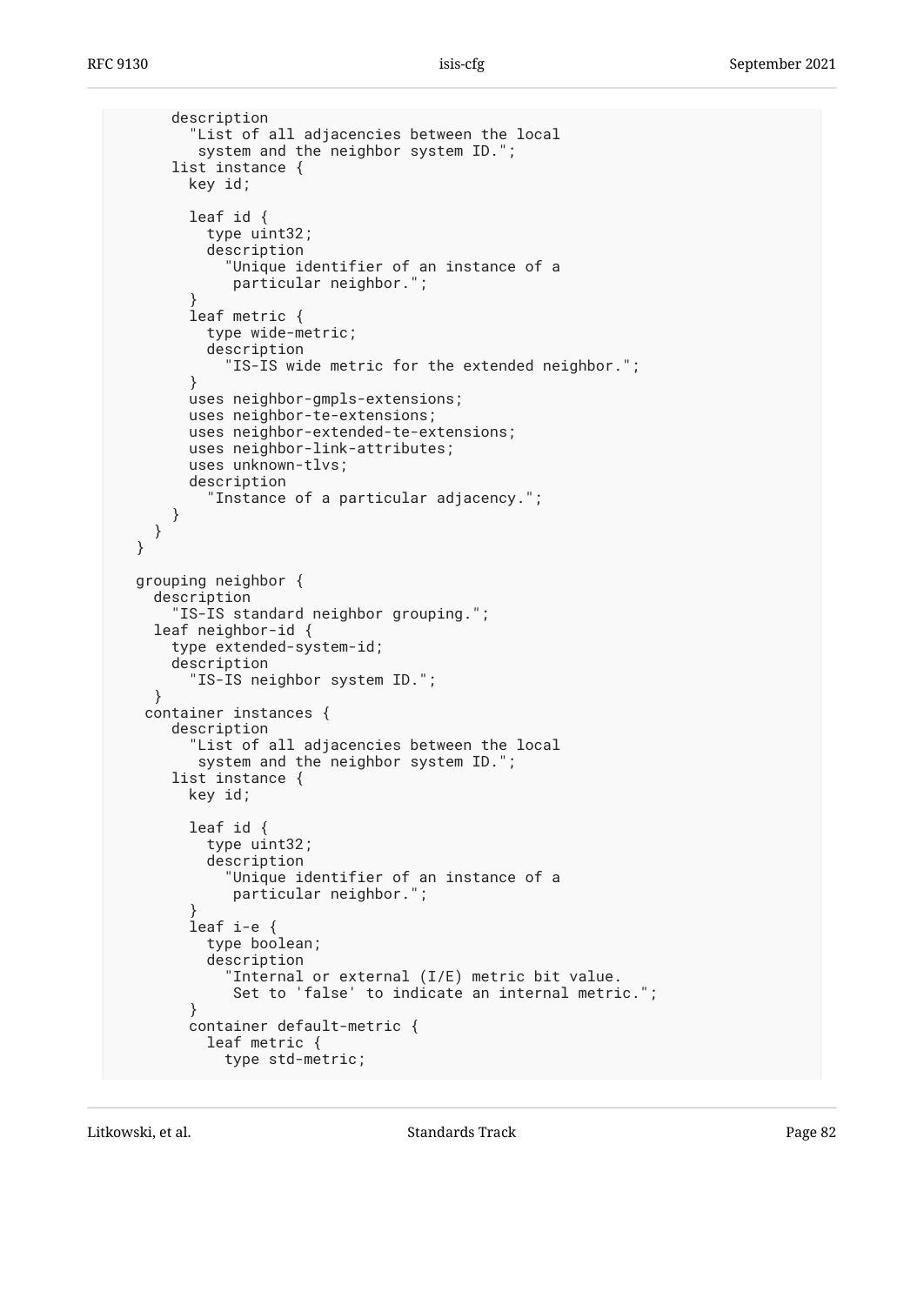description "IS-IS default metric value."; } description "IS-IS default metric container."; } container delay-metric { leaf metric { type std-metric; description "IS-IS delay metric value."; } leaf supported { type boolean; default "false"; description "IS-IS delay metric supported."; } description "IS-IS delay metric container."; } container expense-metric { leaf metric { type std-metric; description "IS-IS expense metric value."; } leaf supported { type boolean; default "false"; description "IS-IS expense metric supported."; } description "IS-IS expense metric container."; } container error-metric { leaf metric { type std-metric; description "IS-IS error metric value."; } leaf supported { type boolean; default "false"; description "IS-IS error metric supported."; } description "IS-IS error metric container."; } description "Instance of a particular adjacency as defined in ISO 10589."; reference "ISO 10589: Intermediate System to Intermediate System intra-domain routeing information exchange protocol for use in conjunction with the protocol for providing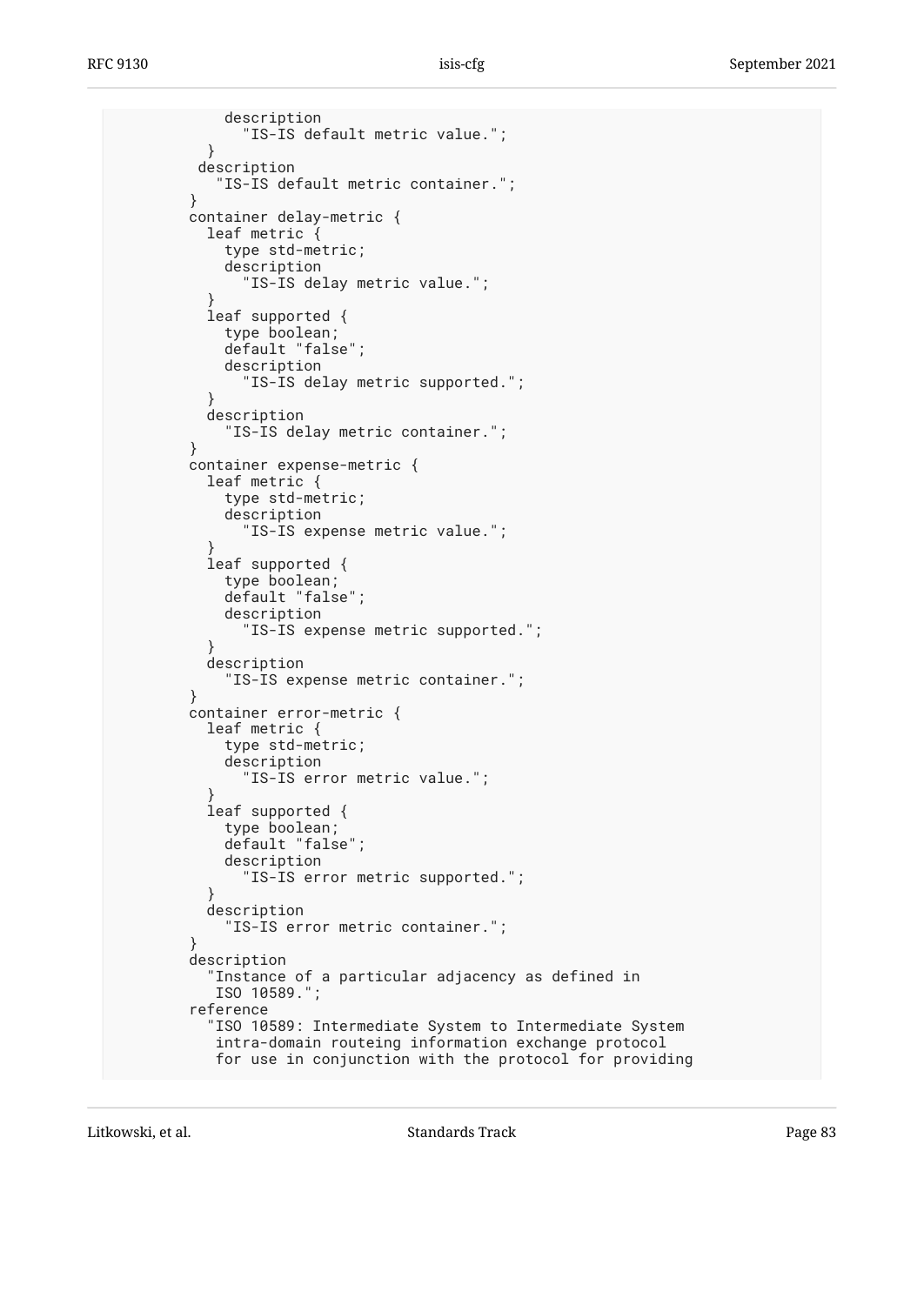```
 the connectionless-mode network service (ISO 8473)";
      }
     }
  }
  /* Top-level TLVs */
  grouping tlv132-ipv4-addresses {
     leaf-list ipv4-addresses {
       type inet:ipv4-address;
       description
         "List of IPv4 addresses of the IS-IS node. The IS-IS
          reference is TLV 132.";
 }
     description
       "Grouping for TLV 132.";
 }
  grouping tlv232-ipv6-addresses {
    leaf-list ipv6-addresses {
      type inet:ipv6-address;
       description
         "List of IPv6 addresses of the IS-IS node. The IS-IS
          reference is TLV 232.";
 }
     description
       "Grouping for TLV 232.";
 }
  grouping tlv134-ipv4-te-rid {
     leaf ipv4-te-routerid {
       type inet:ipv4-address;
       description
         "IPv4 Traffic Engineering router ID of the IS-IS node.
          The IS-IS reference is TLV 134.";
 }
     description
       "Grouping for TLV 134.";
 }
  grouping tlv140-ipv6-te-rid {
    leaf ipv6-te-routerid {
       type inet:ipv6-address;
       description
         "IPv6 Traffic Engineering router ID of the IS-IS node.
          The IS-IS reference is TLV 140.";
     }
     description
       "Grouping for TLV 140.";
 }
  grouping tlv129-protocols {
     leaf-list protocol-supported {
       type uint8;
       description
       "List of supported protocols of the IS-IS node.
        The IS-IS reference is TLV 129.";
 }
    description
       "Grouping for TLV 129.";
 }
  grouping tlv137-hostname {
```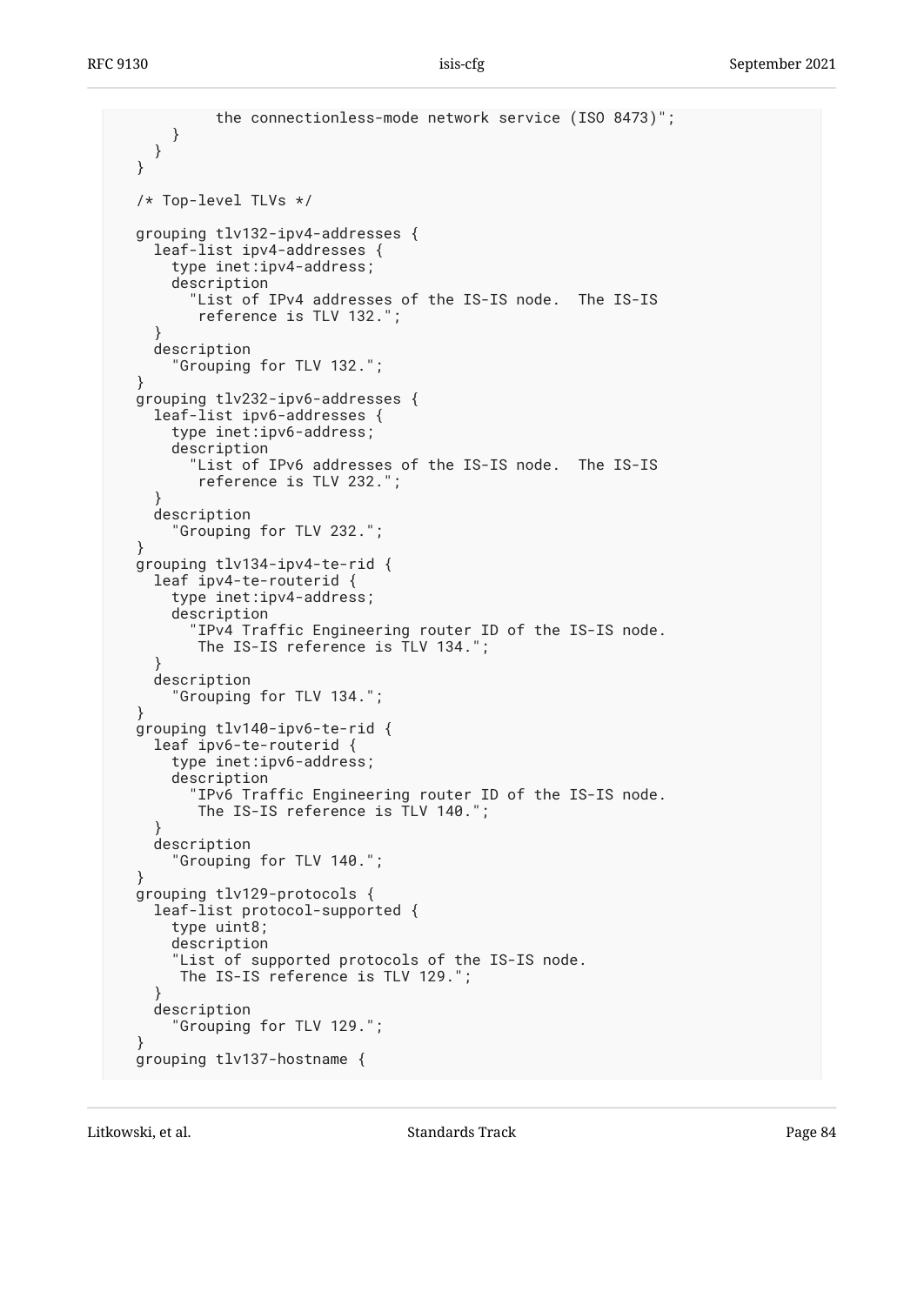```
 leaf dynamic-hostname {
      type string;
      description
         "Hostname of the IS-IS node. The IS-IS reference
         is TLV 137.";
 }
    description
       "Grouping for TLV 137.";
 }
  grouping tlv10-authentication {
    container authentication {
      leaf authentication-type {
         type identityref {
            base key-chain:crypto-algorithm;
 }
        description
           "Authentication type to be used with an IS-IS node.";
 }
      leaf authentication-key {
        type string;
        description
           "Authentication key to be used. For security reasons,
           the authentication key MUST NOT be presented in
            a cleartext format in response to any request
            (e.g., via get or get-config).";
 }
      description
         "IS-IS node authentication information container. The
         IS-IS reference is TLV 10.";
 }
    description
       "Grouping for TLV 10.";
  }
  grouping tlv229-mt {
    container mt-entries {
      list topology {
        description
           "List of topologies supported.";
        leaf mt-id {
           type uint16 {
            range "0 .. 4095";
 }
           description
             "Multi-Topology (MT) identifier of the topology.";
         }
         container attributes {
             leaf-list flags {
                 type identityref {
                     base tlv229-flag;
 }
                 description
                   "This list contains identities for the bits that
                    are set.";
 }
             description
               "TLV 229 flags.";
         }
```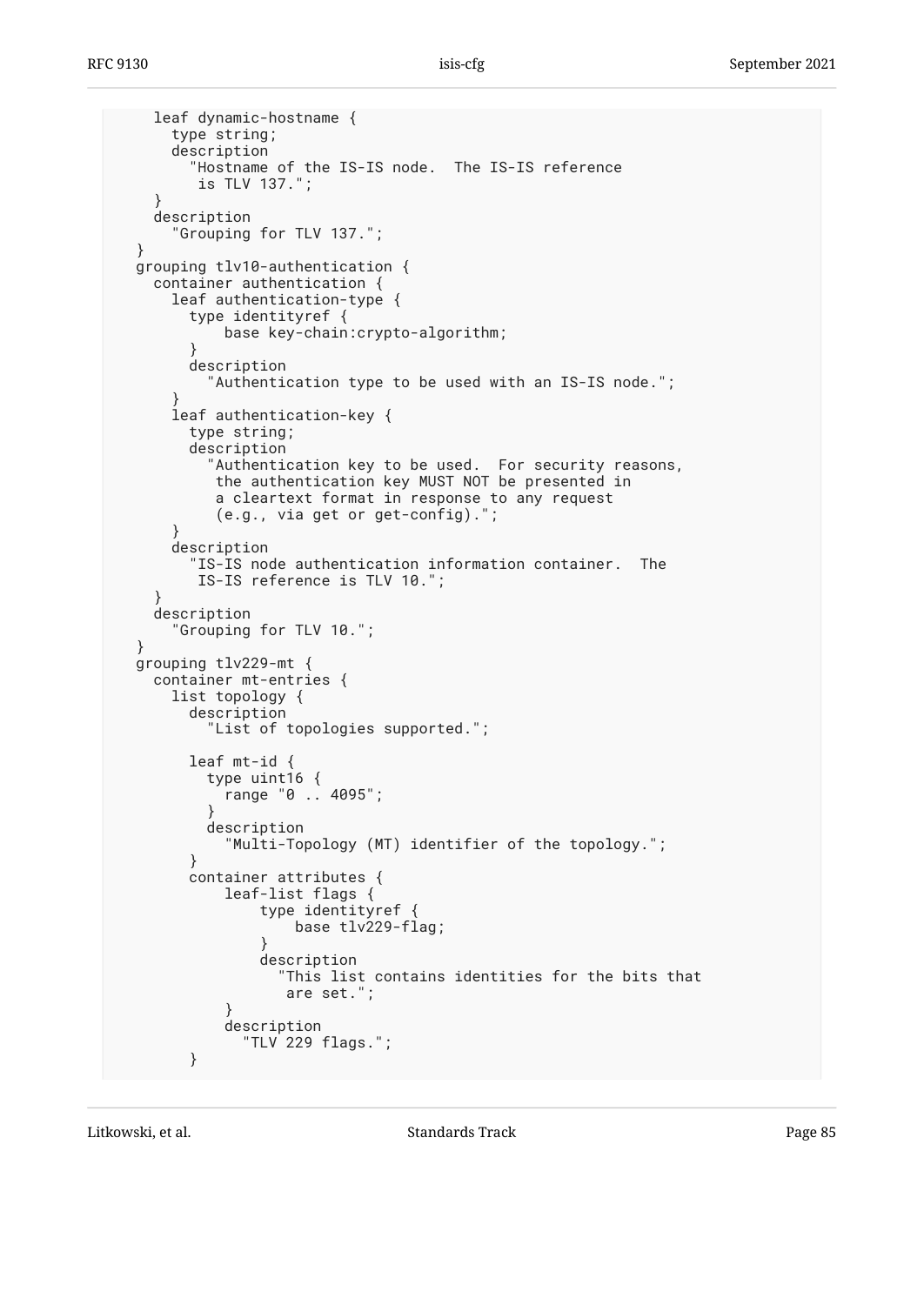```
 }
      description
         "IS-IS node topology information container. The
         IS-IS reference is TLV 229.";
 }
    description
       "Grouping for TLV 229.";
  }
  grouping tlv242-router-capabilities {
    container router-capabilities {
      list router-capability {
          container flags {
            leaf-list router-capability-flags {
                type identityref {
                    base router-capability-flag;
 }
                description
                  "This list contains identities for the bits that
                   are set.";
 }
            description
              "Router Capability flags.";
 }
          container node-tags {
            if-feature node-tag;
            list node-tag {
              leaf tag {
                type uint32;
                description
                  "Node tag value.";
 }
              description
                "List of tags.";
 }
            description
          "Container for node administrative tags.";
 }
          uses unknown-tlvs;
          description
             "IS-IS node capabilities. This list element may
             be extended with detailed information. The IS-IS
             reference is TLV 242.";
 }
        description
          "List of Router Capability TLVs.";
      }
      description
         "Grouping for TLV 242.";
  }
  grouping tlv138-srlg {
    description
      "Grouping for TLV 138.";
   container links-srlgs {
      list links {
```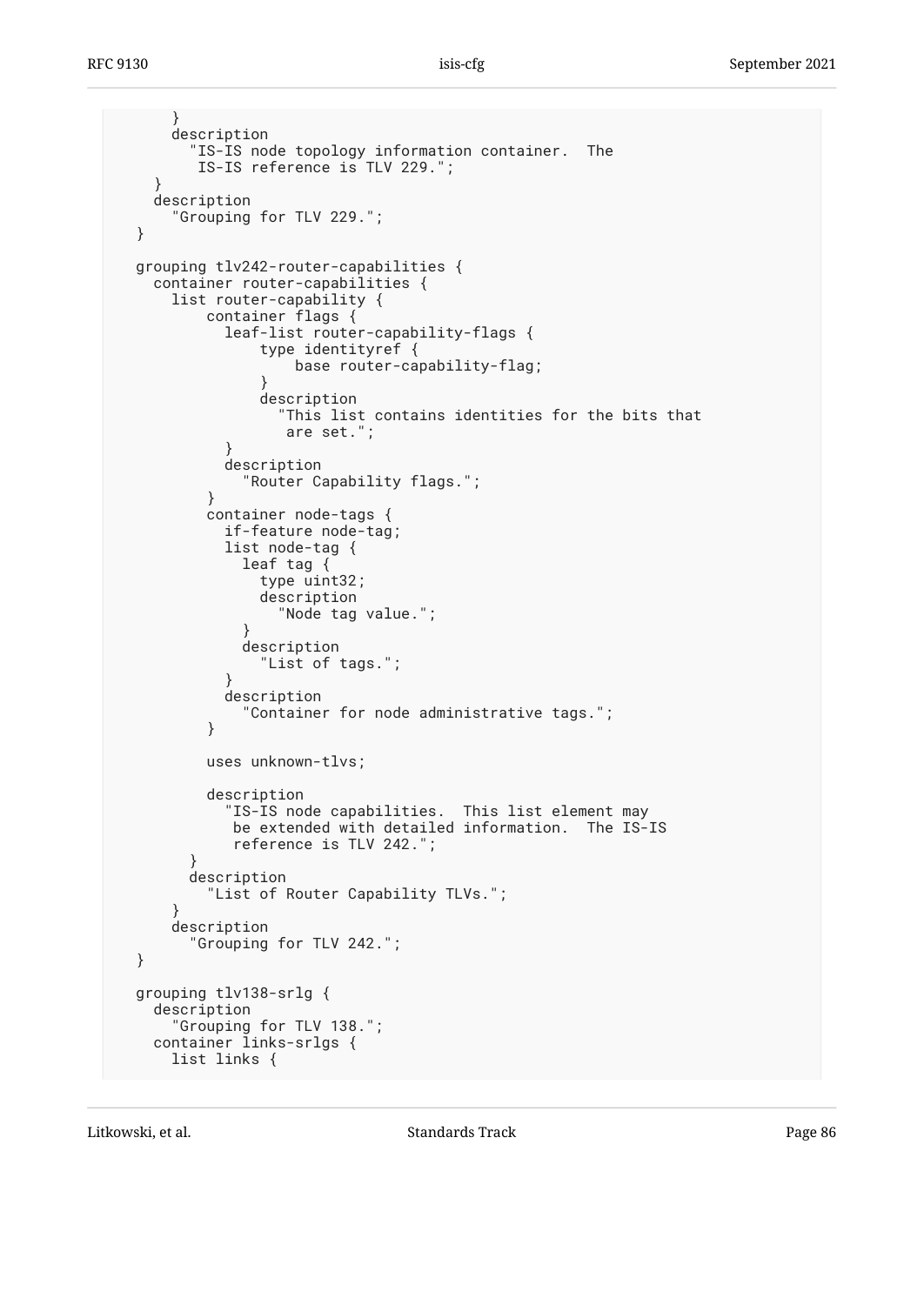```
 leaf neighbor-id {
           type extended-system-id;
           description
             "System ID of the extended neighbor.";
 }
         leaf flags {
           type uint8;
           description
             "Flags associated with the link.";
 }
        leaf link-local-id {
           type union {
            type inet:ip-address;
             type uint32;
 }
           description
             "Local identifier of the link.
              It could be an IPv4 address or a local identifier.";
 }
        leaf link-remote-id {
           type union {
            type inet:ip-address;
             type uint32;
 }
           description
             "Remote identifier of the link.
              It could be an IPv4 address or a remotely learned
              identifier.";
         }
        container srlgs {
           description
             "List of SRLGs.";
           leaf-list srlg {
             type uint32;
             description
               "SRLG value of the link.";
 }
         }
        description
           "SRLG attribute of a link.";
       }
      description
         "List of links with SRLGs.";
     }
  /* Grouping for LSDB descriptions */
  grouping lsp-entry {
     description
       "IS-IS LSP database entry grouping.";
     leaf decoded-completed {
      type boolean;
      description
         "The IS-IS LSP body has been fully decoded.";
 }
     leaf raw-data {
```
}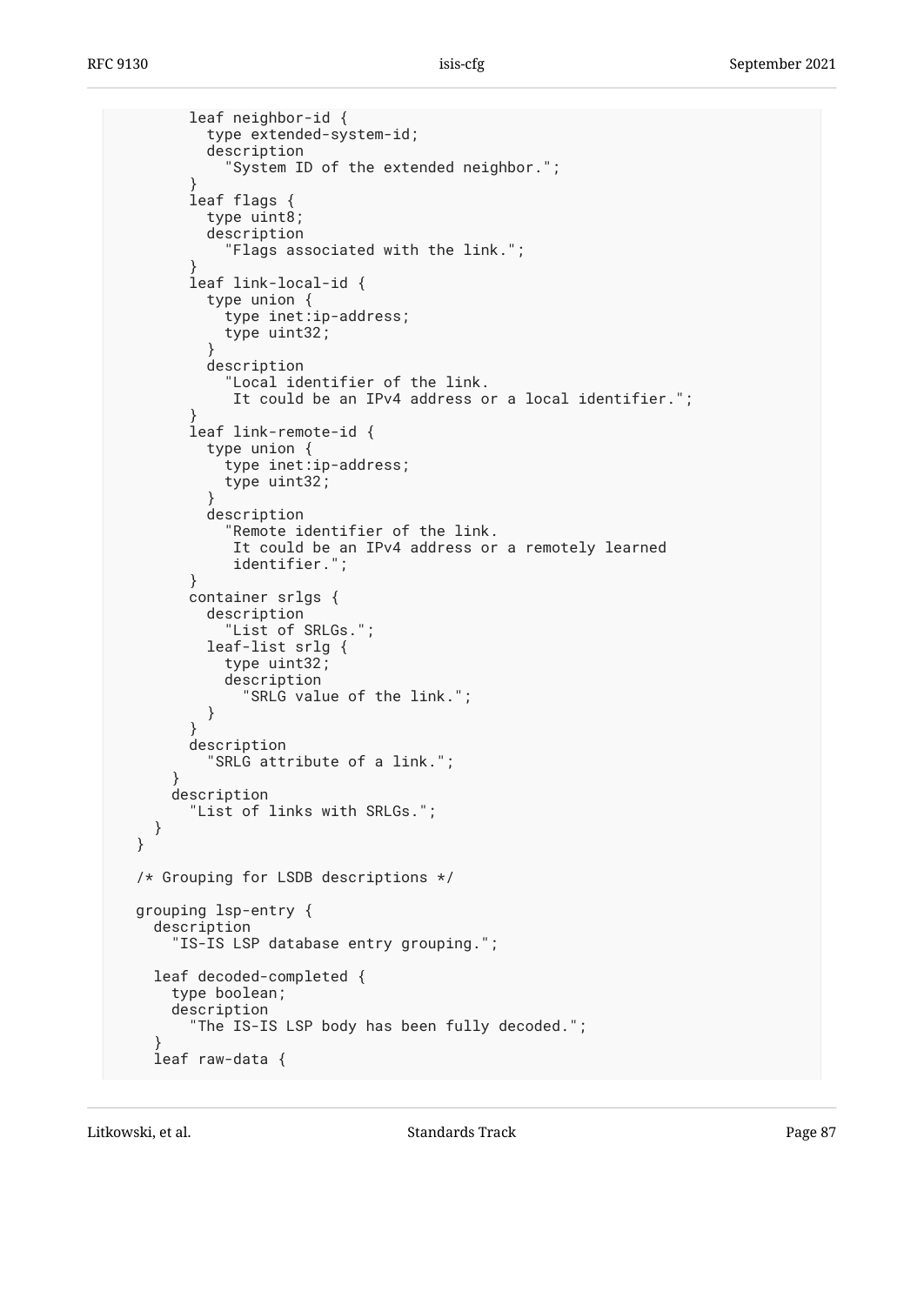```
 type yang:hex-string;
       description
         "The hexadecimal representation of the complete LSP
          as received or originated, in network byte order.";
 }
     leaf lsp-id {
      type lsp-id;
       description
        "LSP ID of the LSP.";
 }
     leaf checksum {
       type uint16;
       description
         "LSP checksum.";
 }
     leaf remaining-lifetime {
      type uint16;
       units "seconds";
       description
         "Remaining lifetime (in seconds) until LSP expiration.";
 }
     leaf sequence {
      type uint32;
       description
         "This leaf describes the sequence number of the LSP.";
     }
     container attributes {
         leaf-list lsp-flags {
             type identityref {
                 base lsp-flag;
 }
             description
               "This list contains identities for the bits that
                are set.";
 }
         description
           "LSP attributes.";
     }
    uses tlv132-ipv4-addresses;
    uses tlv232-ipv6-addresses;
    uses tlv134-ipv4-te-rid;
    uses tlv140-ipv6-te-rid;
    uses tlv129-protocols;
    uses tlv137-hostname;
    uses tlv10-authentication;
    uses tlv229-mt;
    uses tlv242-router-capabilities;
    uses tlv138-srlg;
    uses unknown-tlvs;
     container is-neighbor {
       list neighbor {
         key neighbor-id;
         uses neighbor;
         description
           "List of neighbors.";
```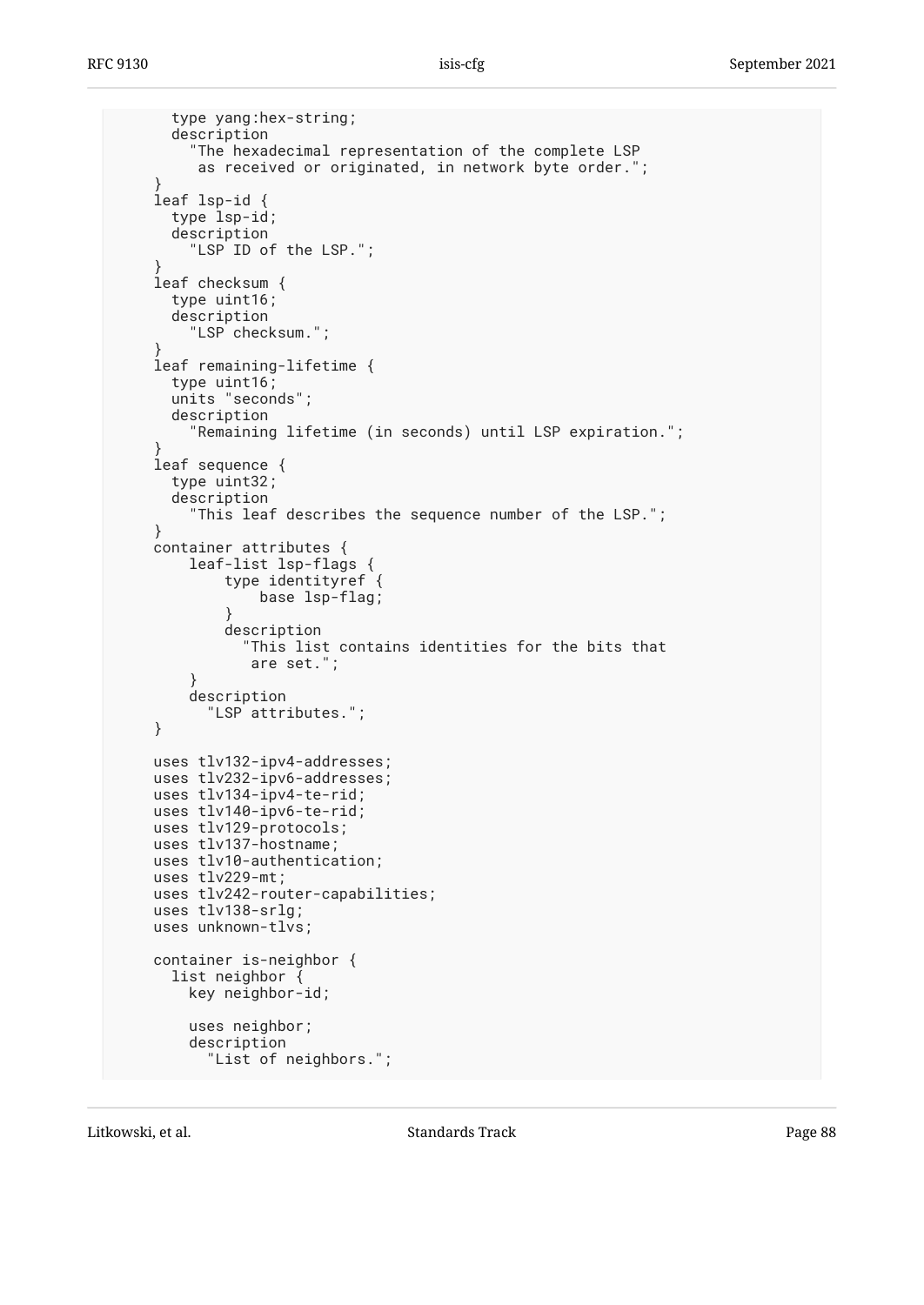```
 }
       description
         "Standard IS neighbors container. The IS-IS reference is
         TLV 2.";
     }
     container extended-is-neighbor {
       list neighbor {
         key neighbor-id;
         uses neighbor-extended;
         description
           "List of extended IS neighbors.";
 }
       description
         "Standard IS extended neighbors container. The IS-IS
          reference is TLV 22.";
     }
     container ipv4-internal-reachability {
       list prefixes {
         uses prefix-ipv4-std;
         description
           "List of prefixes.";
       }
       description
 "IPv4 internal reachability information container.
 The IS-IS reference is TLV 128.";
     }
     container ipv4-external-reachability {
       list prefixes {
         uses prefix-ipv4-std;
         description
           "List of prefixes.";
       }
       description
         "IPv4 external reachability information container. The
         IS-IS reference is TLV 130.";
     }
     container extended-ipv4-reachability {
       list prefixes {
         uses prefix-ipv4-extended;
         uses unknown-tlvs;
         description
           "List of prefixes.";
       }
       description
         "IPv4 extended reachability information container. The
          IS-IS reference is TLV 135.";
     }
     container mt-is-neighbor {
      list neighbor {
         leaf mt-id {
           type uint16 {
             range "0 .. 4095";
```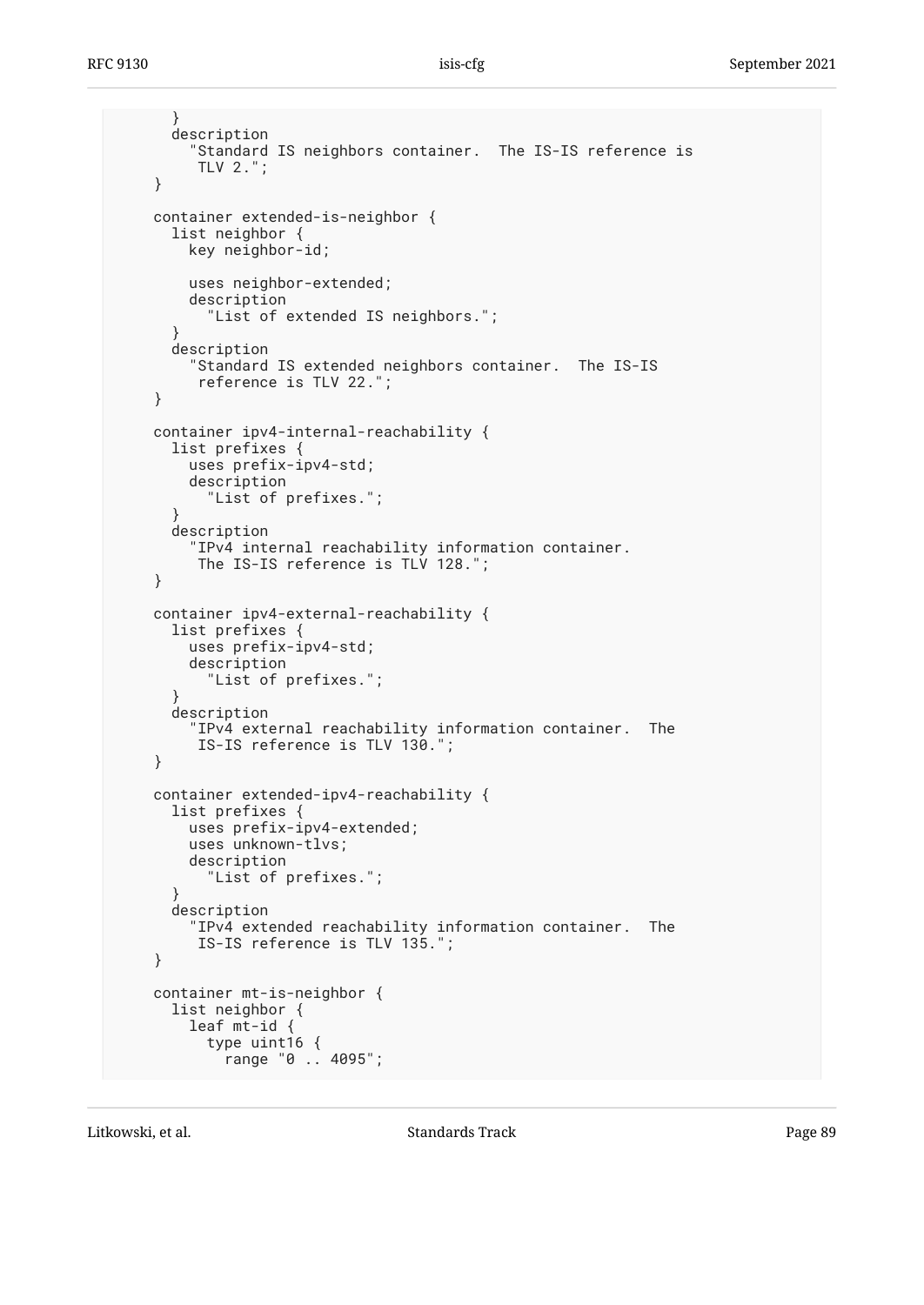```
 }
           description
             "Multi-Topology (MT) identifier.";
         }
         uses neighbor-extended;
         description
           "List of neighbors.";
       }
       description
         "IS-IS MT neighbor container. The IS-IS reference is
          TLV 223.";
     }
     container mt-extended-ipv4-reachability {
       list prefixes {
         leaf mt-id {
           type uint16 {
             range "0 .. 4095";
 }
           description
             "MT identifier.";
         }
         uses prefix-ipv4-extended;
         uses unknown-tlvs;
         description
           "List of extended prefixes.";
 }
       description
         "IPv4 MT extended reachability information container.
          The IS-IS reference is TLV 235.";
       reference
         "RFC 5120: M-ISIS: Multi Topology (MT) Routing in
          Intermediate System to Intermediate Systems (IS-ISs)";
     }
     container mt-ipv6-reachability {
       list prefixes {
         leaf MT-ID {
           type uint16 {
             range "0 .. 4095";
 }
           description
             "MT identifier.";
         }
         uses prefix-ipv6-extended;
         uses unknown-tlvs;
         description
           "List of IPv6 extended prefixes.";
       }
      description
         "IPv6 MT extended reachability information container.
          The IS-IS reference is TLV 237.";
       reference
         "RFC 5120: M-ISIS: Multi Topology (MT) Routing in
          Intermediate System to Intermediate Systems (IS-ISs)";
     }
     container ipv6-reachability {
```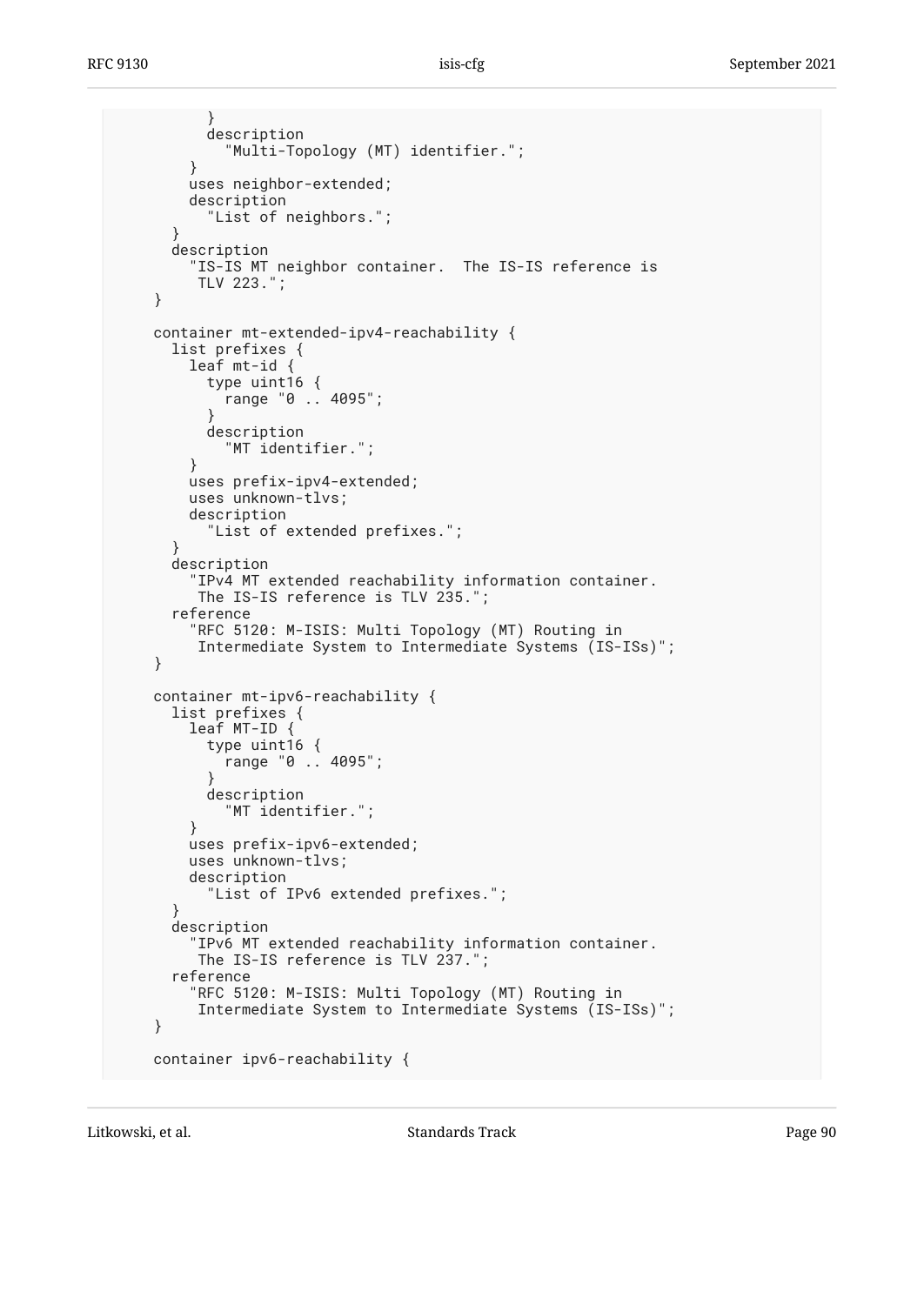```
 list prefixes {
         uses prefix-ipv6-extended;
         uses unknown-tlvs;
         description
           "List of IPv6 prefixes.";
 }
       description
         "IPv6 reachability information container. The IS-IS
          reference is TLV 236.";
     }
  }
  grouping lsdb {
     description
       "Link State Database (LSDB) grouping.";
    container database {
       config false;
       list levels {
         key level;
         leaf level {
           type level-number;
           description
             "LSDB level number (1 or 2).";
 }
         list lsp {
           key lsp-id;
          uses lsp-entry;
           description
             "List of LSPs in the LSDB.";
 }
         description
           "List of LSPs for the LSDB-level container.";
 }
      description
         "IS-IS LSDB container.";
    }
  }
  /* Augmentations */
  augment "/rt:routing/"
     +"rt:ribs/rt:rib/rt:routes/rt:route" {
   when "derived-from-or-self(rt:source-protocol, 'isis:isis')" {
       description
         "IS-IS-specific route attributes.";
     }
    uses route-content;
    description
       "This augments the route object in the Routing Information
        Base (RIB) with IS-IS-specific attributes.";
  }
  augment "/if:interfaces/if:interface" {
     leaf clns-mtu {
      if-feature osi-interface;
```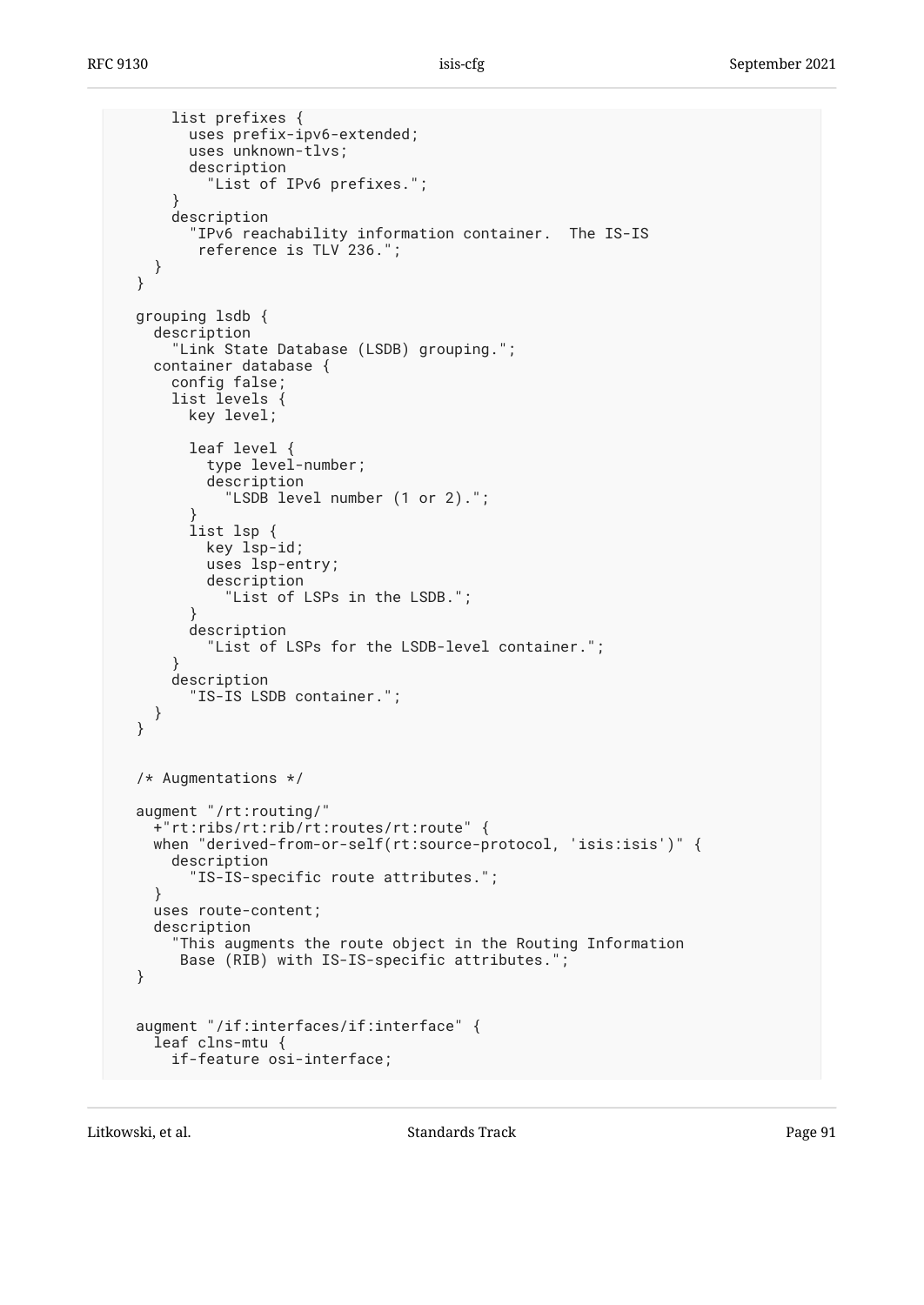```
 type uint16;
       description
         "Connectionless-mode Network Service (CLNS) MTU of the
          interface.";
     }
     description
       "ISO-specific interface parameters.";
  }
  augment "/rt:routing/rt:control-plane-protocols/"
     +"rt:control-plane-protocol" {
    when "derived-from-or-self(rt:type, 'isis:isis')" {
      description
         "This augmentation is only valid when the routing protocol
          instance type is 'isis'.";
 }
     description
       "This augments a routing protocol instance with IS-IS-specific
      parameters."
     container isis {
      must "count(area-address) > 0" {
        error-message
           "At least one area address must be configured.";
        description
           "Enforces the configuration of at least one area.";
       }
      uses instance-config;
      uses instance-state;
      container topologies {
        if-feature multi-topology;
        list topology {
           key "name";
           leaf enable {
             type boolean;
             description
               "Enables the topology configuration.";
 }
           leaf name {
             type leafref {
              path "../../../../../../rt:ribs/rt:rib/rt:name";
 }
             description
               "RIB corresponding to the topology.";
 }
           uses multi-topology-config;
           description
             "List of topologies.";
 }
        description
           "MT container.";
       }
      container interfaces {
        list interface {
           key "name";
```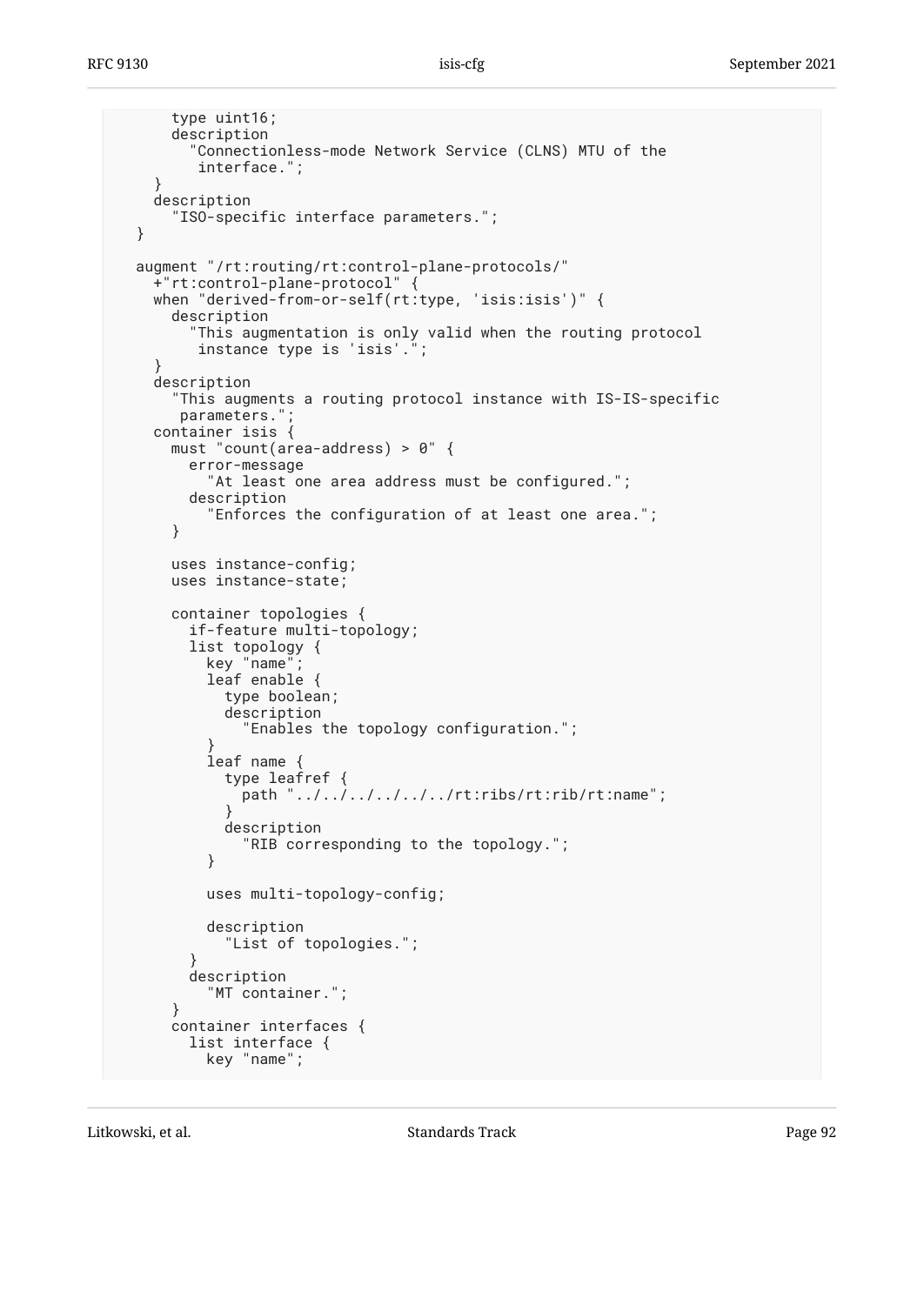```
 leaf name {
            type if:interface-ref;
            description
               "Reference to the interface within
               the routing instance.";
 }
          uses interface-config;
          uses interface-state;
          container topologies {
            if-feature multi-topology;
            list topology {
              key name;
              leaf name {
                type leafref {
                  path "../../../../../../../../"+
                     "rt:ribs/rt:rib/rt:name";
 }
                description
                   "RIB corresponding to the topology.";
 }
              uses multi-topology-interface-config;
              description
                 "List of interface topologies.";
 }
            description
               "MT container.";
 }
          description
         "List of IS-IS interfaces.";
 }
        description
           "Configuration container specific to IS-IS interfaces.";
      }
      description
         "IS-IS configuration/state top-level container.";
    }
  }
  /* RPC methods */
  rpc clear-adjacency {
    description
       "This RPC request clears a particular set of IS-IS
       adjacencies. If the operation fails for an internal
       reason, then the 'error-tag' and 'error-app-tag' should be
      set indicating the reason for the failure.";
    reference
      "RFC 6241: Network Configuration Protocol (NETCONF)";
    input {
      leaf routing-protocol-instance-name {
        type leafref {
          path "/rt:routing/rt:control-plane-protocols/"
```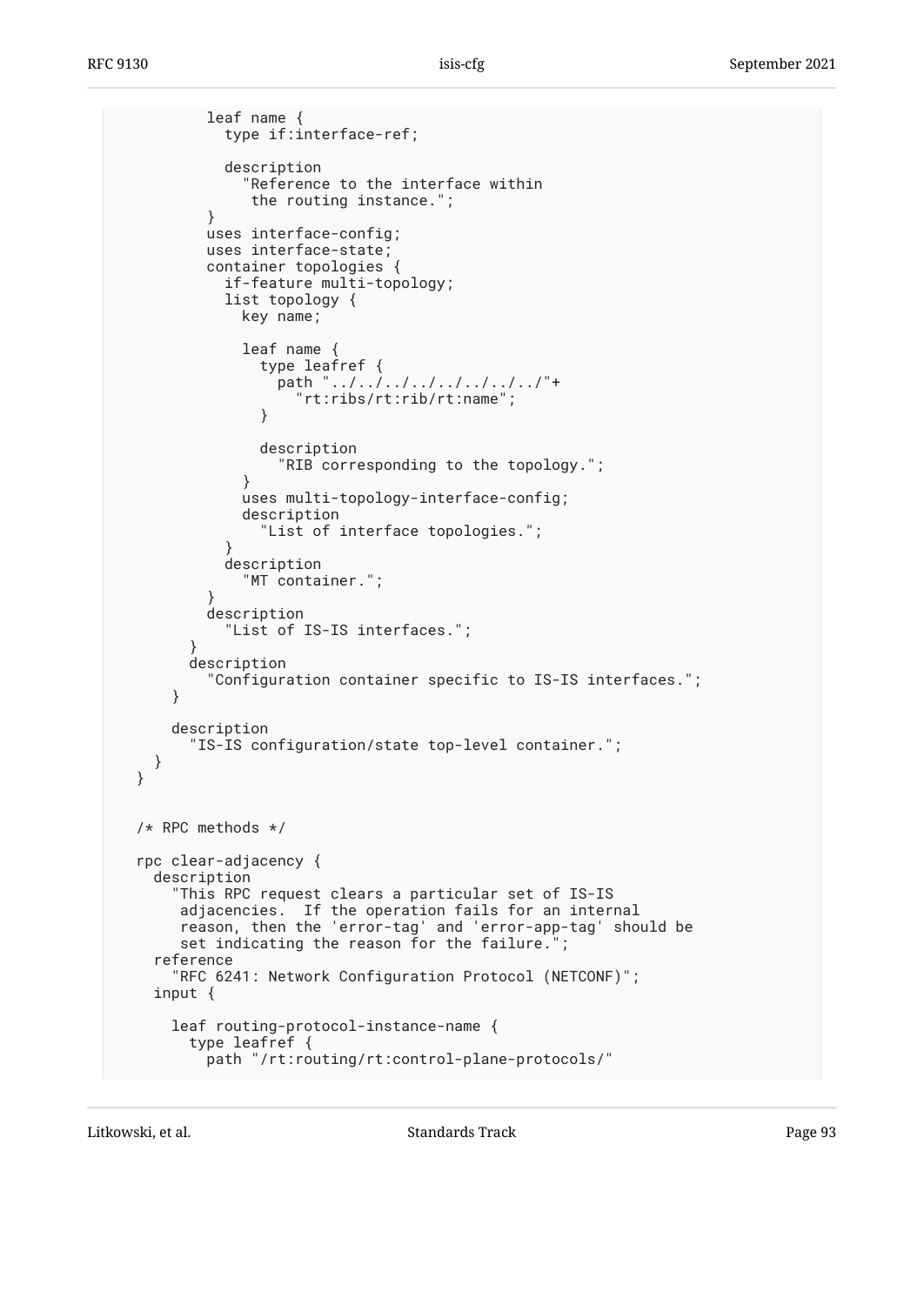```
 + "rt:control-plane-protocol/rt:name";
        }
        mandatory "true";
        description
           "Name of the IS-IS protocol instance whose IS-IS
           adjacency is being cleared.
           If the corresponding IS-IS instance doesn't exist,
 then the operation will fail with an 'error-tag' of
 'data-missing' and an 'error-app-tag' of
 'routing-protocol-instance-not-found'.";
 }
      leaf level {
        type level;
        description
 "IS-IS level of the adjacency to be cleared. If the
 IS-IS level is 'level-all', level-1 and level-2
           adjacencies would both be cleared.
           If the value provided is different from the value
           authorized in the enum type, then the operation
           SHALL fail with an 'error-tag' of 'data-missing' and
           an 'error-app-tag' of 'bad-isis-level'.";
 }
      leaf interface {
        type if:interface-ref;
        description
          "IS-IS interface name.
           If the corresponding IS-IS interface doesn't exist,
           then the operation SHALL fail with an 'error-tag' of
           'data-missing' and an 'error-app-tag' of
           'isis-interface-not-found'.";
      }
    }
  }
  rpc clear-database {
    description
      "This RPC request clears a particular IS-IS database. If
       the operation fails for an IS-IS internal reason, then
       the 'error-tag' and 'error-app-tag' should be set
      indicating the reason for the failure.";
    input {
      leaf routing-protocol-instance-name {
        type leafref {
          path "/rt:routing/rt:control-plane-protocols/"
             + "rt:control-plane-protocol/rt:name";
        }
        mandatory "true";
        description
           "Name of the IS-IS protocol instance whose IS-IS
           database or databases are being cleared.
           If the corresponding IS-IS instance doesn't exist,
 then the operation will fail with an 'error-tag' of
 'data-missing' and an 'error-app-tag' of
 'routing-protocol-instance-not-found'.";
```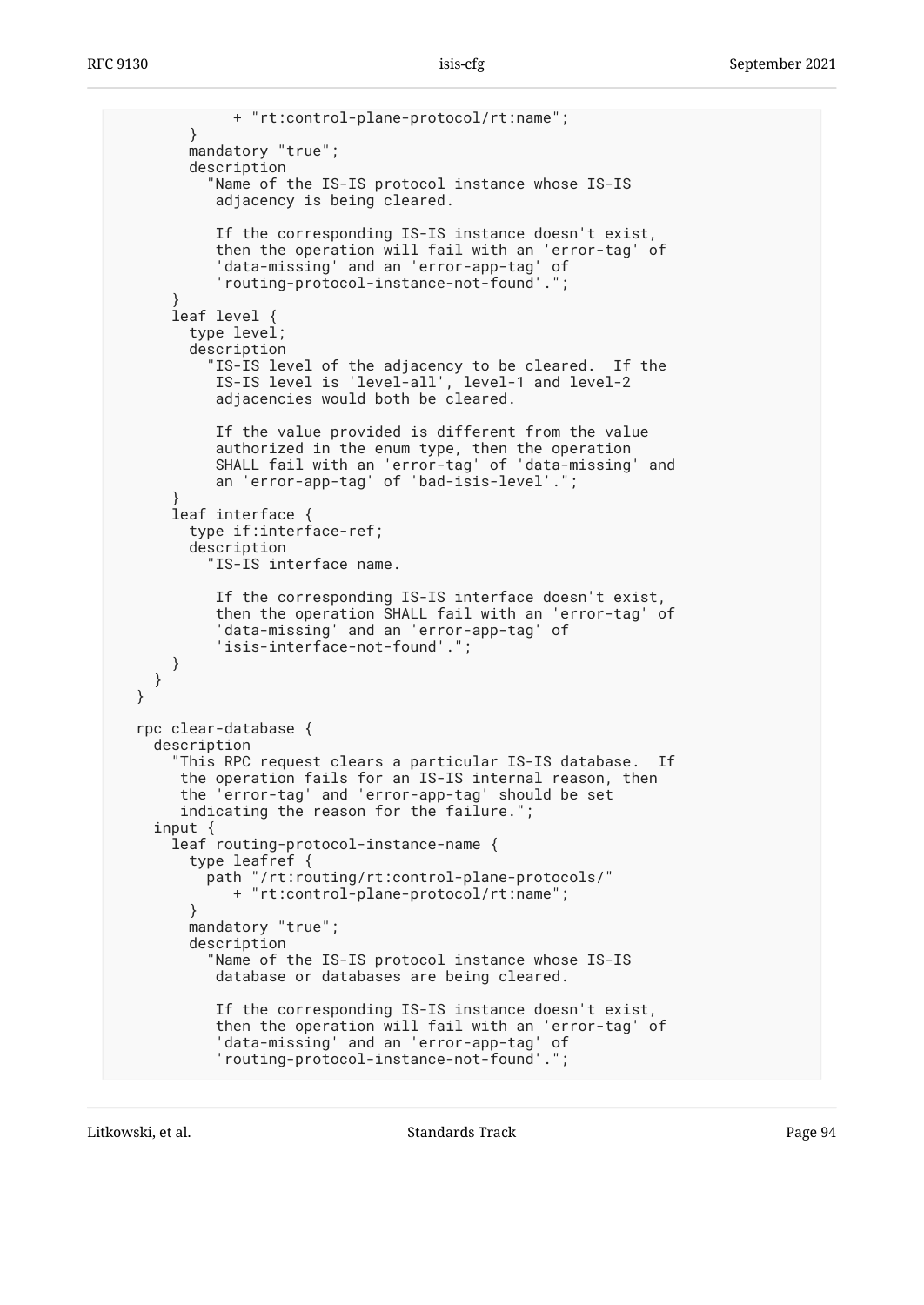```
 }
       leaf level {
         type level;
         description
           "IS-IS level of the adjacency to be cleared. If the
 IS-IS level is 'level-all', the databases for both
 level 1 and level 2 would be cleared.
            If the value provided is different from the value
            authorized in the enum type, then the operation
            SHALL fail with an 'error-tag' of 'data-missing' and
            an 'error-app-tag' of 'bad-isis-level'.";
      }
    }
  }
  /* Notifications */
  notification database-overload {
    uses notification-instance-hdr;
    leaf overload {
      type enumeration {
         enum off {
           description
             "Indicates that the IS-IS instance has left the
              overload state.";
         }
         enum on {
           description
             "Indicates that the IS-IS instance has entered the
              overload state.";
         }
       }
      description
         "New overload state of the IS-IS instance.";
     }
     description
       "This notification is sent when an IS-IS instance
       overload state changes.";
  }
  notification lsp-too-large {
     uses notification-instance-hdr;
    uses notification-interface-hdr;
     leaf pdu-size {
      type uint32;
      description
         "Size of the LSP PDU.";
 }
     leaf lsp-id {
      type lsp-id;
      description
         "LSP ID.";
     }
```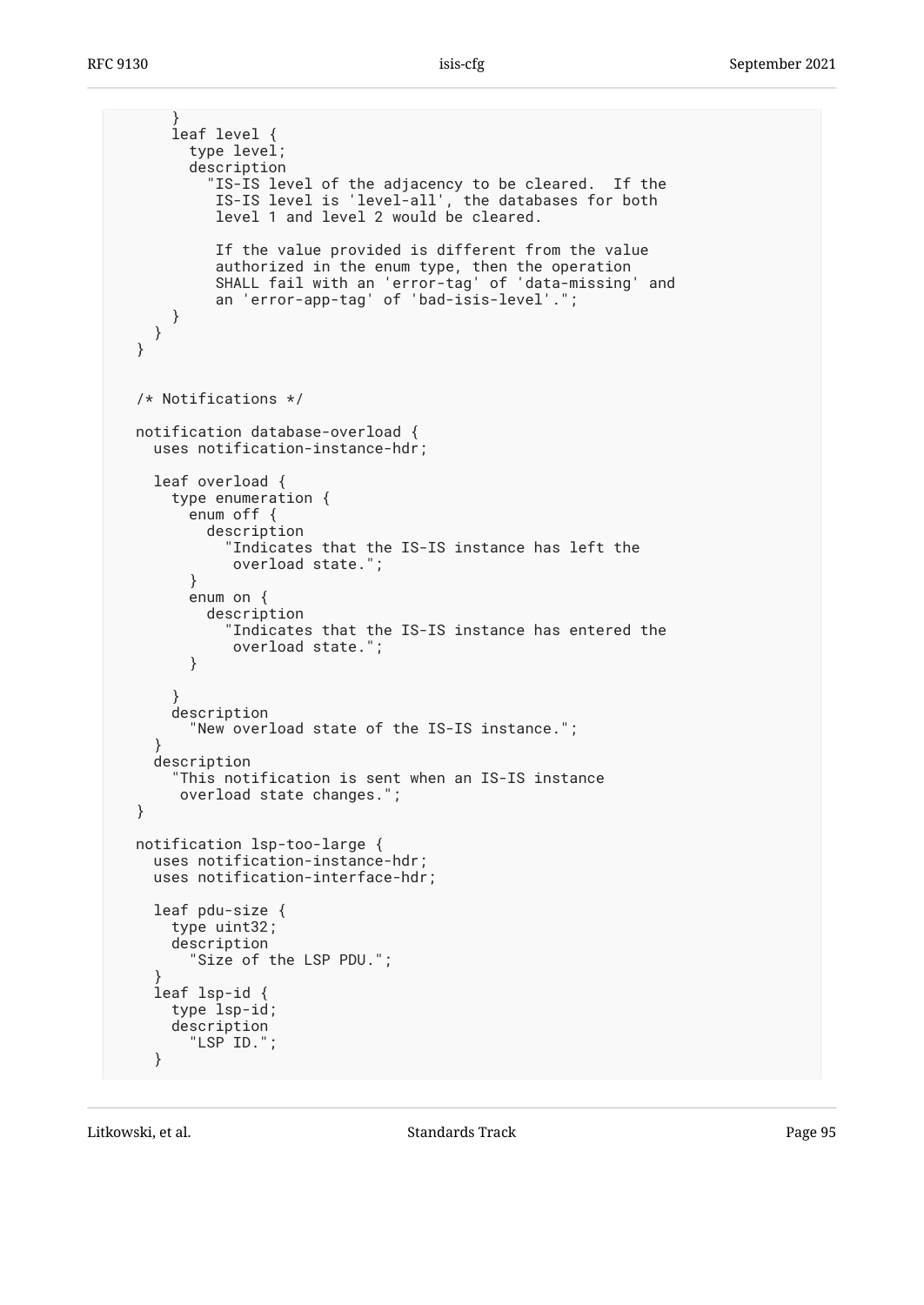```
 description
       "This notification is sent when we attempt to propagate
        an LSP that is larger than the dataLinkBlockSize (ISO 10589)
        for the circuit. The generation of the notification must be
        throttled with at least 5 seconds between successive
        notifications.";
     reference
       "ISO 10589: Intermediate System to Intermediate System
        intra-domain routeing information exchange protocol
        for use in conjunction with the protocol for providing
        the connectionless-mode network service (ISO 8473)";
  }
  notification if-state-change {
    uses notification-instance-hdr;
    uses notification-interface-hdr;
    leaf state {
       type if-state-type;
       description
         "Interface state.";
 }
     description
       "This notification is sent when an interface
        state change is detected.";
  }
  notification corrupted-lsp-detected {
     uses notification-instance-hdr;
     leaf lsp-id {
       type lsp-id;
       description
        "LSP ID.";
 }
     description
       "This notification is sent when we find that
        an LSP that was stored in memory has become
        corrupted.";
  }
  notification attempt-to-exceed-max-sequence {
     uses notification-instance-hdr;
     leaf lsp-id {
       type lsp-id;
       description
         "LSP ID.";
 }
     description
       "This notification is sent when the system
        wraps the 32-bit sequence counter of an LSP.";
  }
  notification id-len-mismatch {
    uses notification-instance-hdr;
    uses notification-interface-hdr;
     leaf pdu-field-len {
      type uint8;
```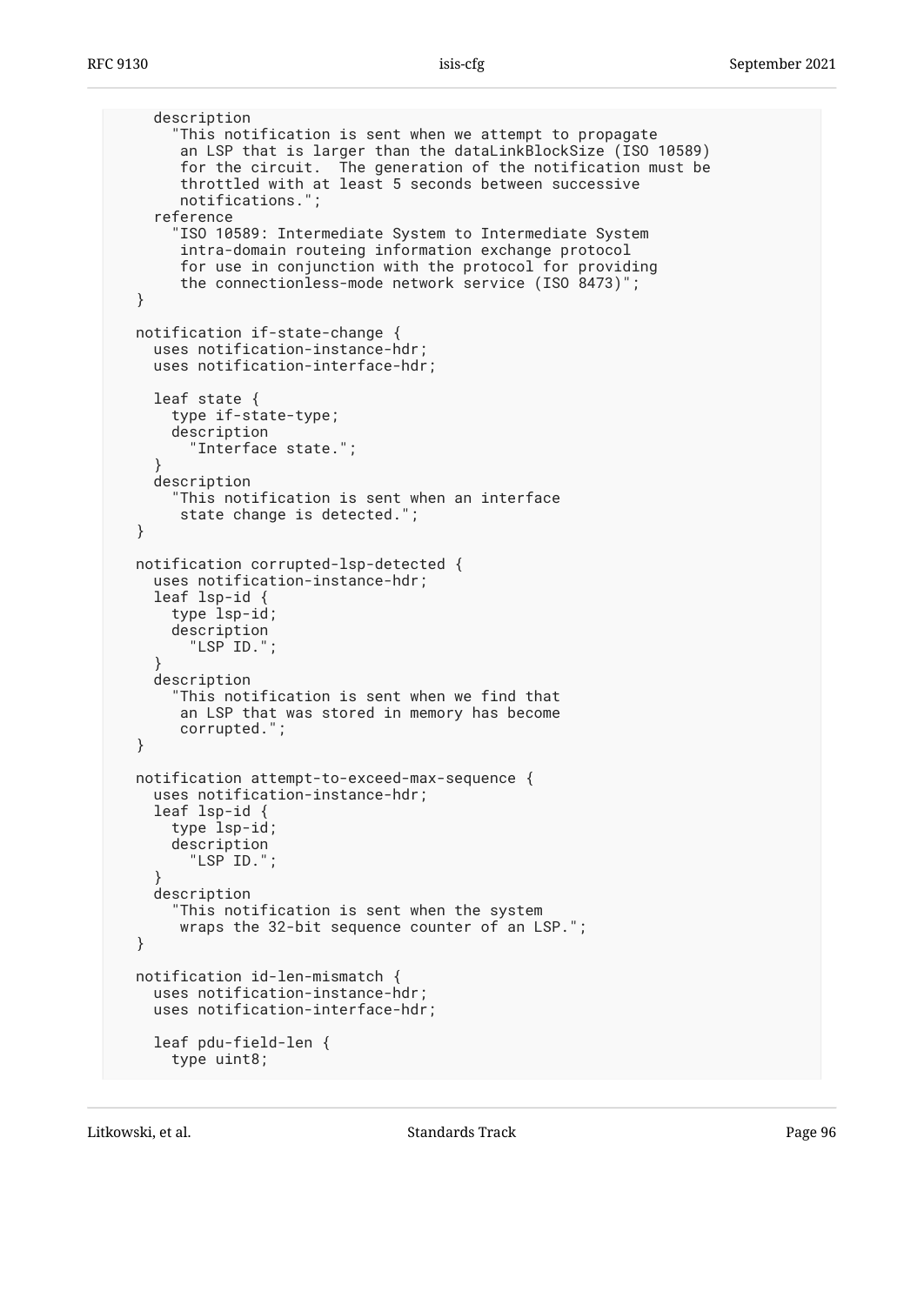```
 description
         "Value for the system ID length in the received PDU.";
     }
     leaf raw-pdu {
      type binary;
       description
         "Received raw PDU.";
 }
     description
       "This notification is sent when we receive a PDU
        with a different value for the system ID length.
        The generation of the notification must be throttled
        with at least 5 seconds between successive
        notifications.";
  }
  notification max-area-addresses-mismatch {
    uses notification-instance-hdr;
     uses notification-interface-hdr;
    leaf max-area-addresses {
       type uint8;
       description
         "Received number of supported areas.";
 }
     leaf raw-pdu {
       type binary;
       description
         "Received raw PDU.";
 }
     description
       "This notification is sent when we receive a PDU
        with a different value for the Maximum Area Addresses.
        The generation of the notification must be throttled
        with at least 5 seconds between successive
        notifications.";
  }
  notification own-lsp-purge {
    uses notification-instance-hdr;
    uses notification-interface-hdr;
    leaf lsp-id {
       type lsp-id;
       description
         "LSP ID.";
 }
     description
       "This notification is sent when the system receives
       a PDU with its own system ID and zero age.";
  }
  notification sequence-number-skipped {
    uses notification-instance-hdr;
     uses notification-interface-hdr;
     leaf lsp-id {
       type lsp-id;
       description
         "LSP ID.";
```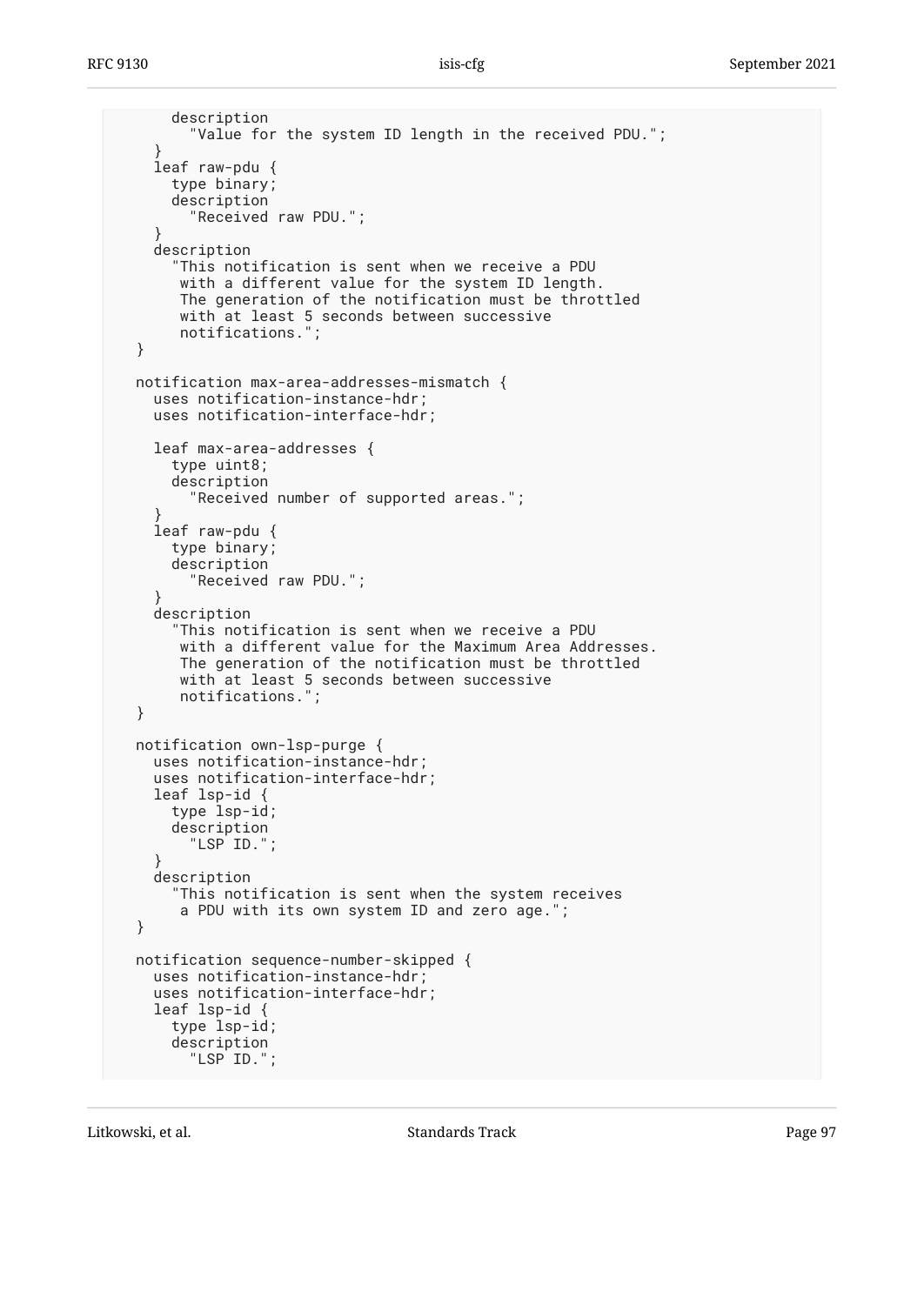```
 }
     description
       "This notification is sent when the system receives a
       PDU with its own system ID and different contents. The
        system has to originate the LSP with a higher sequence
       number.";
  }
  notification authentication-type-failure {
    uses notification-instance-hdr;
     uses notification-interface-hdr;
     leaf raw-pdu {
       type binary;
       description
         "Received raw PDU.";
 }
     description
       "This notification is sent when the system receives a
       PDU with the wrong authentication type field.
       The generation of the notification must be throttled
      with at least 5 seconds between successive
       notifications.";
  }
  notification authentication-failure {
     uses notification-instance-hdr;
     uses notification-interface-hdr;
    leaf raw-pdu {
       type binary;
       description
         "Received raw PDU.";
 }
     description
       "This notification is sent when the system receives
       a PDU with the wrong authentication information.
       The generation of the notification must be throttled
       with at least 5 seconds between successive
       notifications.";
  }
  notification version-skew {
     uses notification-instance-hdr;
     uses notification-interface-hdr;
     leaf protocol-version {
       type uint8;
       description
         "Protocol version received in the PDU.";
 }
     leaf raw-pdu {
       type binary;
       description
         "Received raw PDU.";
 }
     description
       "This notification is sent when the system receives a
       PDU with a different protocol version number.
       The generation of the notification must be throttled
       with at least 5 seconds between successive
```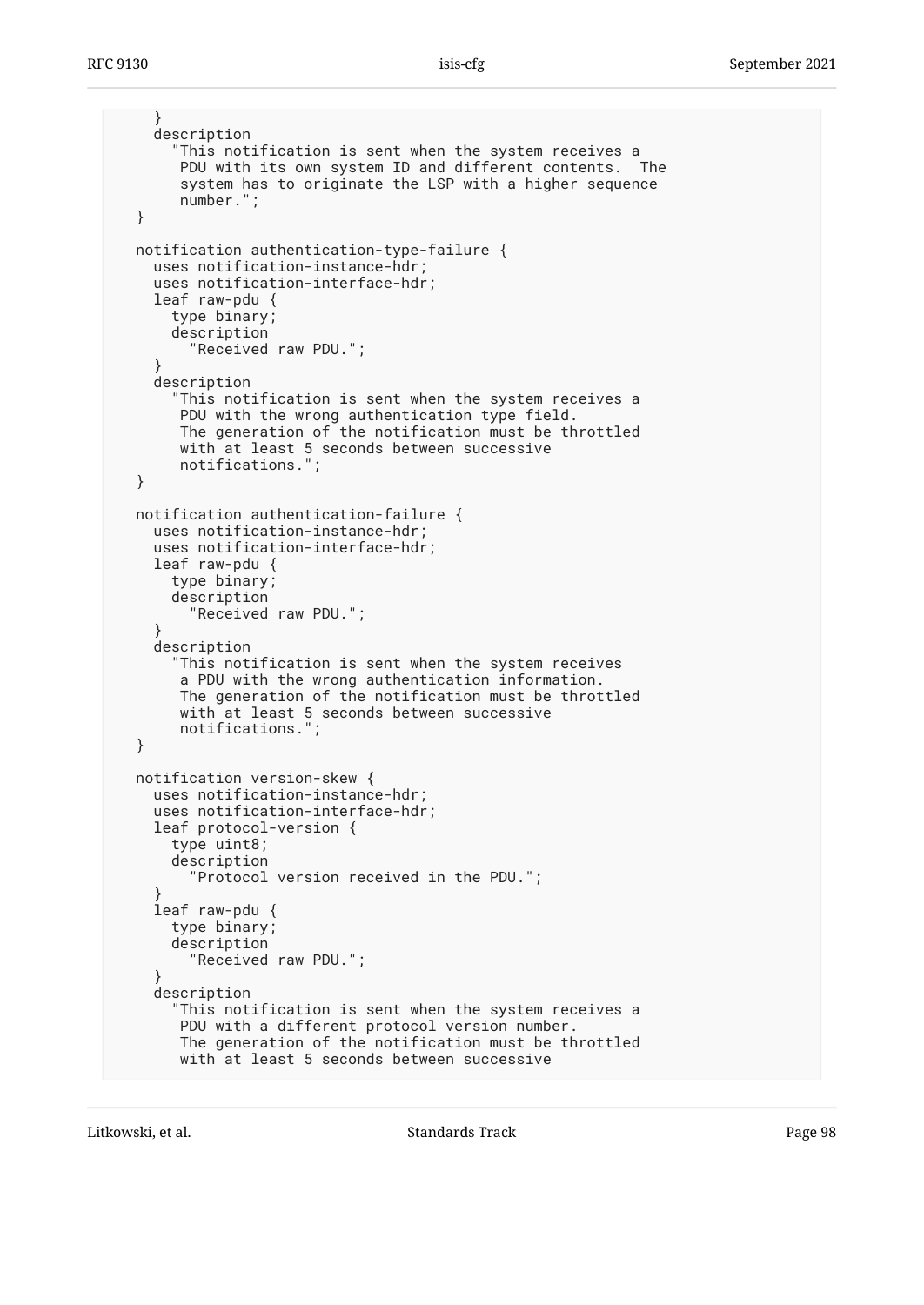```
 notifications.";
  }
  notification area-mismatch {
    uses notification-instance-hdr;
     uses notification-interface-hdr;
     leaf raw-pdu {
       type binary;
       description
         "Received raw PDU.";
 }
     description
       "This notification is sent when the system receives a
       Hello PDU from an IS that does not share any area
        address. The generation of the notification must be
        throttled with at least 5 seconds between successive
       notifications.";
  }
  notification rejected-adjacency {
    uses notification-instance-hdr;
     uses notification-interface-hdr;
    leaf raw-pdu {
      type binary;
       description
         "Received raw PDU.";
 }
     leaf reason {
       type string {
         length "0..255";
 }
       description
         "The system may provide a reason to reject the
          adjacency. If the reason is not available,
          the reason string will not be returned.
          The expected format is a single line of text.";
 }
     description
       "This notification is sent when the system receives a
       Hello PDU from an IS but does not establish an adjacency
       for some reason. The generation of the notification
       must be throttled with at least 5 seconds between
       successive notifications.";
  }
  notification protocols-supported-mismatch {
    uses notification-instance-hdr;
    uses notification-interface-hdr;
     leaf raw-pdu {
       type binary;
       description
         "Received raw PDU.";
 }
     leaf-list protocols {
       type uint8;
       description
         "List of protocols supported by the remote system.";
```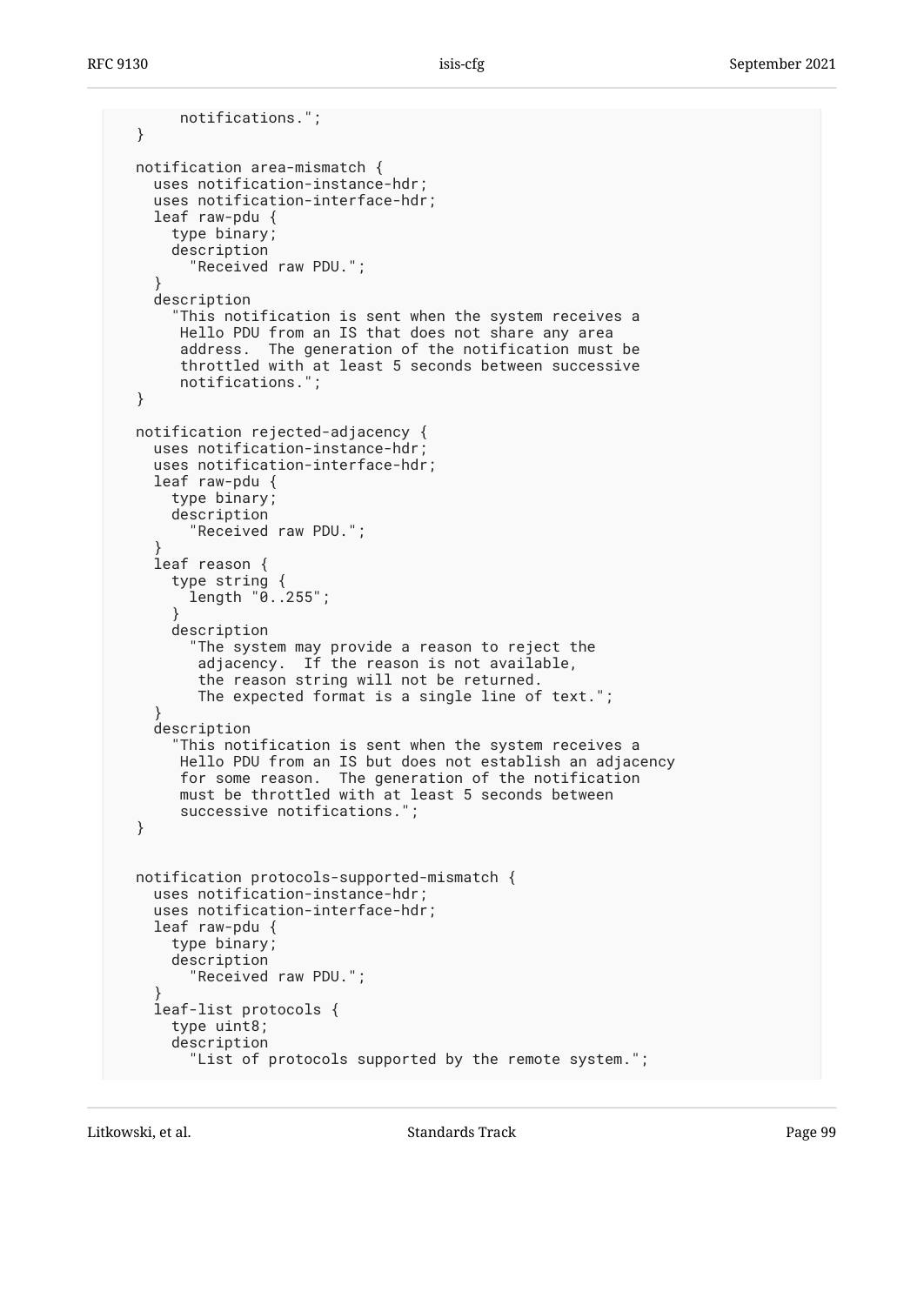```
 }
     description
       "This notification is sent when the system receives a
       non-pseudonode LSP that has no matching protocols
        supported. The generation of the notification must be
        throttled with at least 5 seconds between successive
       notifications.";
  }
  notification lsp-error-detected {
    uses notification-instance-hdr;
     uses notification-interface-hdr;
     leaf lsp-id {
      type lsp-id;
      description
         "LSP ID.";
 }
     leaf raw-pdu {
      type binary;
      description
         "Received raw PDU.";
 }
     leaf error-offset {
      type uint32;
       description
         "If the problem is a malformed TLV, the error offset
 points to the start of the TLV. If the problem is with
 the LSP header, the error offset points to the errant
          byte.";
 }
     leaf tlv-type {
       type uint8;
      description
         "If the problem is a malformed TLV, the TLV type is set
          to the type value of the suspicious TLV. Otherwise,
          this leaf is not present.";
 }
     description
       "This notification is sent when the system receives an
       LSP with a parse error. The generation of the notification
       must be throttled with at least 5 seconds between
        successive notifications.";
  }
  notification adjacency-state-change {
     uses notification-instance-hdr;
     uses notification-interface-hdr;
     leaf neighbor {
       type string {
        length "1..255";
       }
       description
         "Name of the neighbor. It corresponds to the hostname
          associated with the system ID of the neighbor in the
          mapping database (RFC 5301). If the name of the neighbor
          is not available, it is not returned.";
       reference
         "RFC 5301: Dynamic Hostname Exchange Mechanism for IS-IS";
```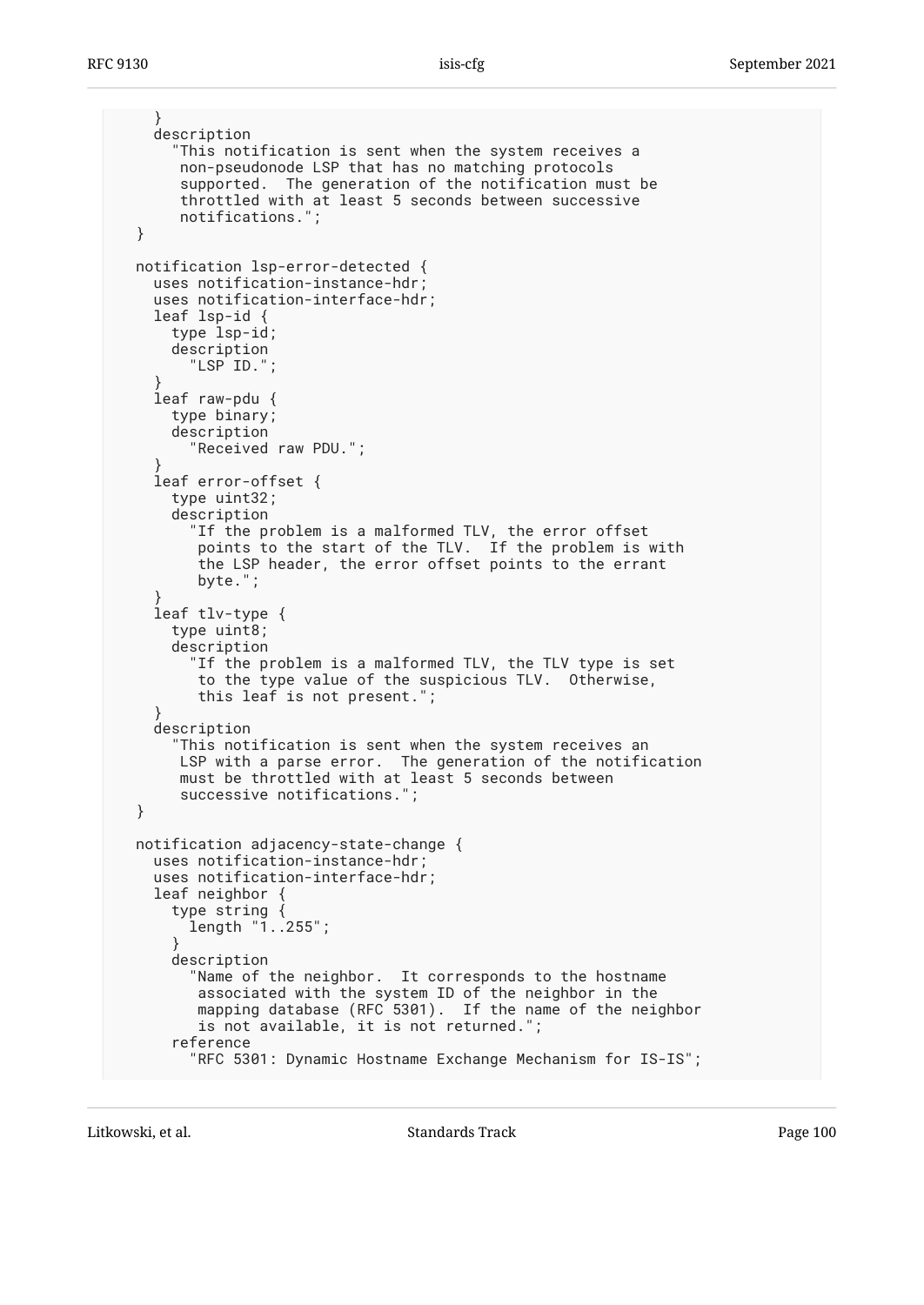```
 }
     leaf neighbor-system-id {
      type system-id;
       description
         "Neighbor system ID.";
 }
     leaf state {
      type adj-state-type;
      description
         "New state of the IS-IS adjacency.";
 }
     leaf reason {
      type string {
         length "1..255";
 }
      description
         "If the adjacency is going to the 'down' state, this leaf
          provides a reason for the adjacency going down. The reason
          is provided as text. If the adjacency is going to the 'up'
          state, no reason is provided. The expected format is a
          single line of text.";
     }
     description
       "This notification is sent when an IS-IS adjacency
       moves to the 'up' state or the 'down' state.";
  }
  notification lsp-received {
    uses notification-instance-hdr;
    uses notification-interface-hdr;
     leaf lsp-id {
      type lsp-id;
      description
         "LSP ID.";
 }
     leaf sequence {
      type uint32;
      description
         "Sequence number of the received LSP.";
 }
     leaf received-timestamp {
      type yang:timestamp;
      description
         "Timestamp when the LSP was received.";
 }
     leaf neighbor-system-id {
      type system-id;
      description
         "Neighbor system ID of the LSP sender.";
 }
     description
       "This notification is sent when an LSP is received.
       The generation of the notification must be throttled with
       at least 5 seconds between successive notifications.";
   }
```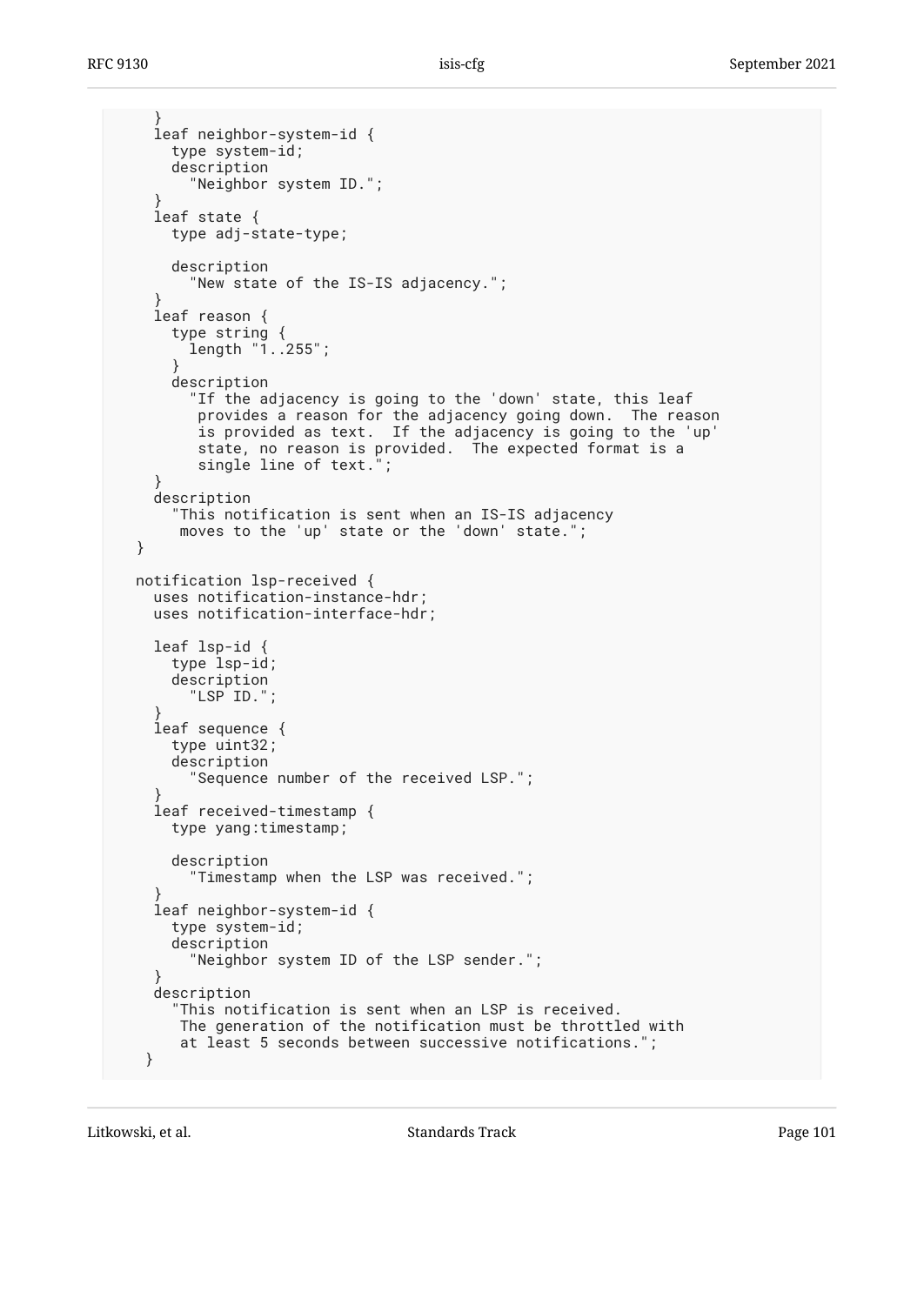```
 notification lsp-generation {
     uses notification-instance-hdr;
     leaf lsp-id {
       type lsp-id;
       description
         "LSP ID.";
 }
     leaf sequence {
       type uint32;
       description
         "Sequence number of the received LSP.";
 }
     leaf send-timestamp {
       type yang:timestamp;
       description
         "Timestamp when the LSP was regenerated.";
     }
     description
       "This notification is sent when an LSP is regenerated.
        The generation of the notification must be throttled with
        at least 5 seconds between successive notifications.";
   }
}
<CODE ENDS>
```
# <span id="page-101-0"></span>**[7. Security Considerations](#page-101-0)**

The YANG module specified in this document defines a schema for data that is designed to be accessed via network management protocols such as NETCONF [[RFC6241\]](#page-105-0) or RESTCONF [[RFC8040\]](#page-105-1). The lowest NETCONF layer is the secure transport layer, and the mandatory-to-implement secure transport is Secure Shell (SSH) [[RFC6242\]](#page-105-2). The lowest RESTCONF layer is HTTPS, and the mandatory-to-implement secure transport is TLS [[RFC8446\]](#page-106-0).

The Network Configuration Access Control Model (NACM) [[RFC8341\]](#page-106-1) provides the means to restrict access for particular NETCONF or RESTCONF users to a preconfigured subset of all available NETCONF or RESTCONF protocol operations and content.

There are a number of data nodes defined in this YANG module that are writable/creatable/ deletable (i.e., config true, which is the default). These data nodes may be considered sensitive or vulnerable in some network environments. Write operations (e.g., edit-config) to these data nodes without proper protection can have a negative effect on network operations. These are the subtrees and data nodes and their sensitivity/vulnerability:

/isis

/isis/interfaces/interface[name]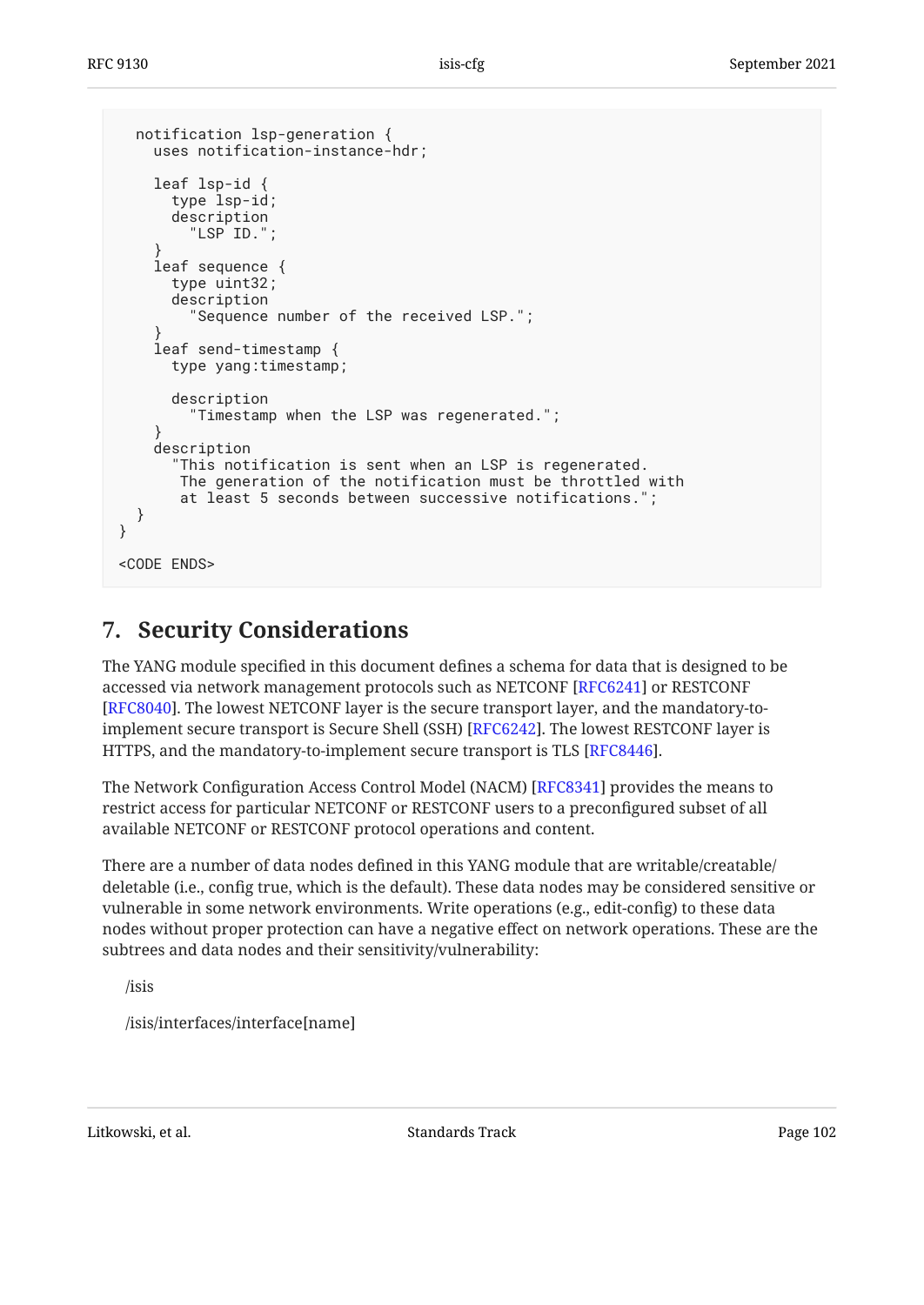For IS-IS, the ability to modify IS-IS configuration will allow the entire IS-IS domain to be compromised, including forming adjacencies with unauthorized routers to misroute traffic or mount a massive Denial-of-Service (DoS) attack. For example, adding IS-IS on any unprotected interface could allow an IS-IS adjacency to be formed with an unauthorized and malicious neighbor. Once an adjacency is formed, traffic could be hijacked. As a simpler example, a DoS attack could be mounted by changing the cost of an IS-IS interface to be asymmetric, such that a hard routing loop ensues. In general, unauthorized modification of most IS-IS features will pose its own set of security risks; therefore, the Security Considerations sections in the respective reference RFCs should be consulted.

Some of the readable data nodes in this YANG module may be considered sensitive or vulnerable in some network environments. It is thus important to control read access (e.g., via get, getconfig, or notification) to these data nodes. These are the subtrees and data nodes and their sensitivity/vulnerability:

/isis/database

/isis/local-rib

Exposure of the Link State Database (LSDB) will reveal the detailed topology of the network. Similarly, the IS-IS local RIB exposes the reachable prefixes in the IS-IS routing domain. Exposure of the LSDB and local RIB may also reveal information beyond the scope of the IS-IS router; this may be undesirable, since such exposure may facilitate other attacks. Additionally, the complete IP network topology -- and, if deployed, the TE topology of the IS-IS domain -- can be reconstructed from the LSDB. Though not as straightforward, the IS-IS local RIB can also be exploited to discover topological information. Network operators may consider their topologies to be sensitive confidential data.

For IS-IS authentication, configuration is supported via the specification of a key chain [\[RFC8177](#page-105-3)] or the direct specification of a key and authentication algorithm. Hence, authentication configuration using the "key-chain" case in the "authentication-type" container inherits the security considerations of [RFC8177]. This includes considerations with respect to the local storage and handling of authentication keys.

Some of the RPC operations in this YANG module may be considered sensitive or vulnerable in some network environments. It is thus important to control access to these operations. These are the operations and their sensitivity/vulnerability:

The IS-IS YANG module supports the "clear-adjacency" and "clear-database" RPCs. If access to either of these is compromised, they can be exploited to mount DoS attacks due to the resultant network outages.

The actual authentication key data (whether locally specified or part of a key chain) is sensitive and needs to be kept secret from unauthorized parties; compromise of the key data would allow an attacker to forge IS-IS traffic that would be accepted as authentic, potentially compromising the entire IS-IS domain.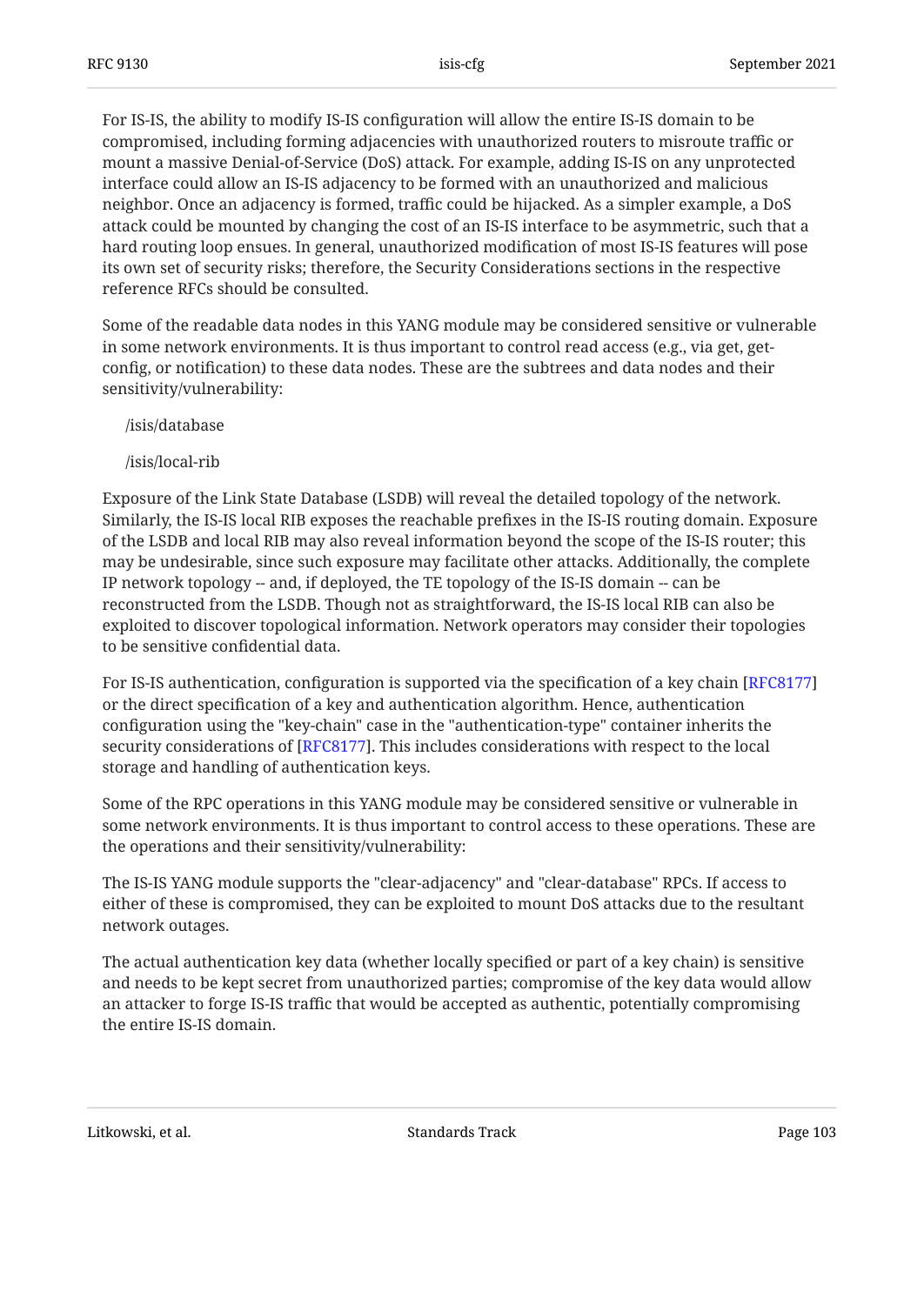The model describes several notifications. Implementations must rate-limit the generation of these notifications to avoid creating significant notification load. Otherwise, this notification load may negatively affect system stability and may be exploited as an attack vector.

## <span id="page-103-0"></span>**[8. IANA Considerations](#page-103-0)**

The IANA has assigned the following URI in the "IETF XML Registry" [RFC3688].  $\,$ 

URI: urn:ietf:params:xml:ns:yang:ietf-isis Registrant Contact: The IESG XML: N/A; the requested URI is an XML namespace.

This document also adds the following YANG module name in the "YANG Module Names" registry : [[RFC6020\]](#page-104-0)

Name: ietf-isis Maintained by IANA? N Namespace: urn:ietf:params:xml:ns:yang:ietf-isis Prefix: isis Reference: RFC 9130

### <span id="page-103-3"></span><span id="page-103-2"></span>**[9. References](#page-103-2)**

#### **[9.1. Normative References](#page-103-3)**

- **[ISO-10589]** ISO, "Intermediate System to Intermediate System intra- domain routeing providing the connectionless-mode network service (ISO 8473)", International Standard 10589: 2002, Second Edition, 2002, [<https://www.iso.org/](https://www.iso.org/standard/30932.html) . [standard/30932.html](https://www.iso.org/standard/30932.html)> information exchange protocol for use in conjunction with the protocol for
	- **[RFC1195]** Callon, R., "Use of OSI IS-IS for routing in TCP/IP and dual environments", RFC 1195, DOI 10.17487/RFC1195, December 1990, [<https://www.rfc-editor.org/info/](https://www.rfc-editor.org/info/rfc1195) . [rfc1195>](https://www.rfc-editor.org/info/rfc1195)
	- **[RFC2119]** Bradner, S., "Key words for use in RFCs to Indicate Requirement Levels", BCP 14, RFC 2119, DOI 10.17487/RFC2119, March 1997, <[https://www.rfc-editor.org/info/](https://www.rfc-editor.org/info/rfc2119) . [rfc2119>](https://www.rfc-editor.org/info/rfc2119)
- <span id="page-103-1"></span>**[RFC3688]** Mealling, M., "The IETF XML Registry", BCP 81, RFC 3688, DOI 10.17487/RFC3688, January 2004, <[https://www.rfc-editor.org/info/rfc3688>](https://www.rfc-editor.org/info/rfc3688).
- **[RFC4090]** Pan, P., Ed., Swallow, G., Ed., and A. Atlas, Ed., "Fast Reroute Extensions to RSVPTE for LSP Tunnels", RFC 4090, DOI 10.17487/RFC4090, May 2005, <[https://](https://www.rfc-editor.org/info/rfc4090) . [www.rfc-editor.org/info/rfc4090>](https://www.rfc-editor.org/info/rfc4090)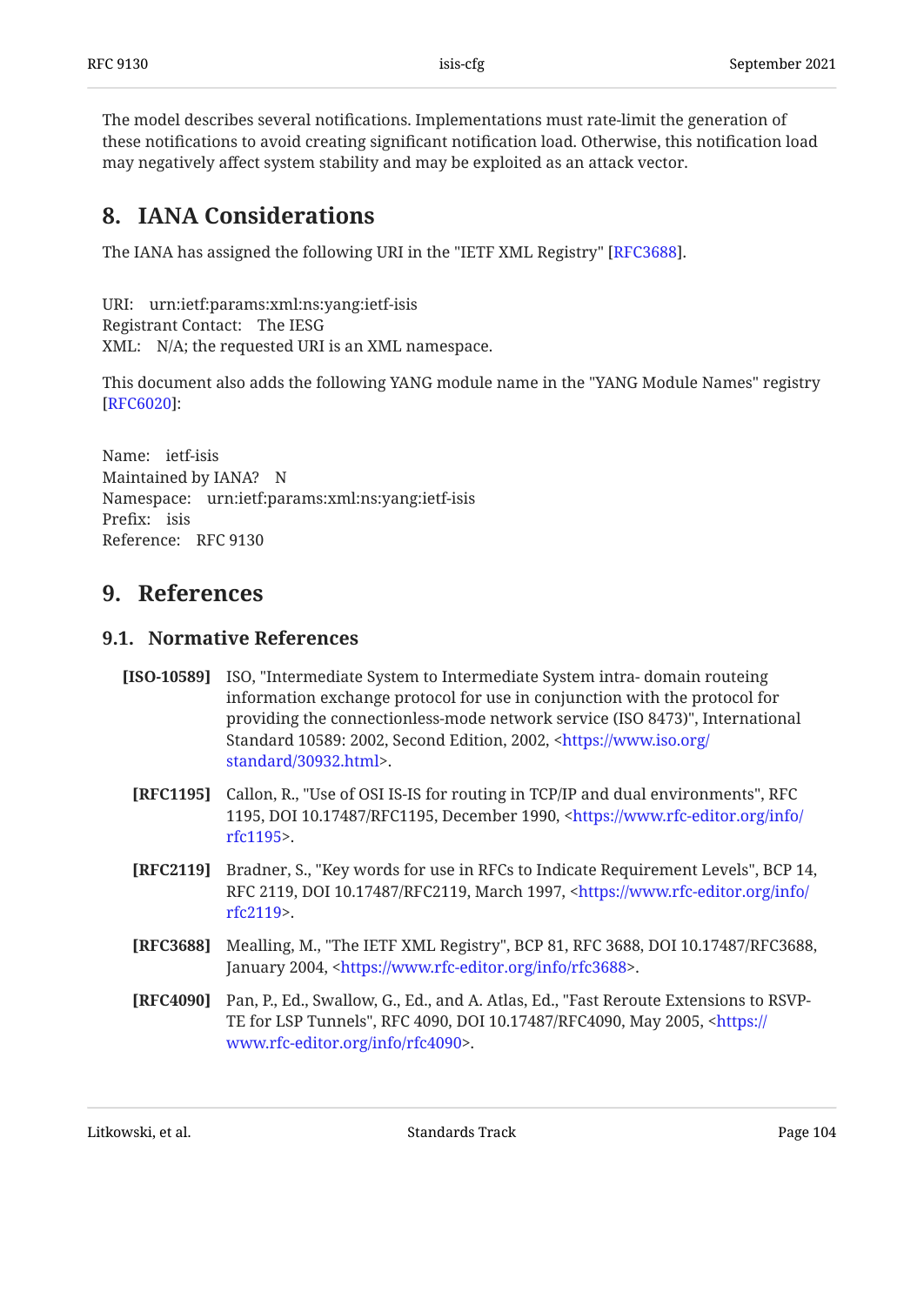| [RFC5029] | Vasseur, JP. and S. Previdi, "Definition of an IS-IS Link Attribute Sub-TLV", RFC<br>5029, DOI 10.17487/RFC5029, September 2007, <https: <br="" info="" www.rfc-editor.org="">rfc5029&gt;.</https:>                                                      |
|-----------|----------------------------------------------------------------------------------------------------------------------------------------------------------------------------------------------------------------------------------------------------------|
| [RFC5120] | Przygienda, T., Shen, N., and N. Sheth, "M-ISIS: Multi Topology (MT) Routing in<br>Intermediate System to Intermediate Systems (IS-ISs)", RFC 5120, DOI 10.17487/<br>RFC5120, February 2008, <https: info="" rfc5120="" www.rfc-editor.org="">.</https:> |
| [RFC5130] | Previdi, S., Shand, M., Ed., and C. Martin, "A Policy Control Mechanism in IS-IS<br>Using Administrative Tags", RFC 5130, DOI 10.17487/RFC5130, February 2008,<br><https: info="" rfc5130="" www.rfc-editor.org="">.</https:>                            |
| [RFC5286] | Atlas, A., Ed. and A. Zinin, Ed., "Basic Specification for IP Fast Reroute: Loop-Free<br>Alternates", RFC 5286, DOI 10.17487/RFC5286, September 2008, <https: www.rfc-<br="">editor.org/info/rfc5286&gt;.</https:>                                       |
| [RFC5301] | McPherson, D. and N. Shen, "Dynamic Hostname Exchange Mechanism for IS-<br>IS", RFC 5301, DOI 10.17487/RFC5301, October 2008, <https: <br="" www.rfc-editor.org="">info/rfc5301&gt;.</https:>                                                            |
| [RFC5302] | Li, T., Smit, H., and T. Przygienda, "Domain-Wide Prefix Distribution with Two-<br>Level IS-IS", RFC 5302, DOI 10.17487/RFC5302, October 2008, <https: www.rfc-<br="">editor.org/info/rfc5302&gt;.</https:>                                              |
| [RFC5305] | Li, T. and H. Smit, "IS-IS Extensions for Traffic Engineering", RFC 5305, DOI<br>10.17487/RFC5305, October 2008, <https: info="" rfc5305="" www.rfc-editor.org="">.</https:>                                                                             |
| [RFC5307] | Kompella, K., Ed. and Y. Rekhter, Ed., "IS-IS Extensions in Support of Generalized<br>Multi-Protocol Label Switching (GMPLS)", RFC 5307, DOI 10.17487/RFC5307,<br>October 2008, <https: info="" rfc5307="" www.rfc-editor.org="">.</https:>              |
| [RFC5308] | Hopps, C., "Routing IPv6 with IS-IS", RFC 5308, DOI 10.17487/RFC5308, October<br>2008, <https: info="" rfc5308="" www.rfc-editor.org="">.</https:>                                                                                                       |
| [RFC5443] | Jork, M., Atlas, A., and L. Fang, "LDP IGP Synchronization", RFC 5443, DOI<br>10.17487/RFC5443, March 2009, <https: info="" rfc5443="" www.rfc-editor.org="">.</https:>                                                                                  |
| [RFC5880] | Katz, D. and D. Ward, "Bidirectional Forwarding Detection (BFD)", RFC 5880, DOI<br>10.17487/RFC5880, June 2010, <https: info="" rfc5880="" www.rfc-editor.org="">.</https:>                                                                              |
| [RFC5881] | Katz, D. and D. Ward, "Bidirectional Forwarding Detection (BFD) for IPv4 and<br>IPv6 (Single Hop)", RFC 5881, DOI 10.17487/RFC5881, June 2010, <https: <br="">www.rfc-editor.org/info/rfc5881&gt;.</https:>                                              |

- <span id="page-104-0"></span>**[RFC6020]** , Bjorklund, M., Ed. "YANG - A Data Modeling Language for the Network Configuration Protocol (NETCONF)", RFC 6020, DOI 10.17487/RFC6020, October 2010, <https://www.rfc-editor.org/info/rfc6020>.
- **[RFC6119]** Harrison, J., Berger, J., and M. Bartlett, "IPv6 Traffic Engineering in IS-IS", RFC 6119, DOI 10.17487/RFC6119, February 2011, <[https://www.rfc-editor.org/info/](https://www.rfc-editor.org/info/rfc6119) . [rfc6119>](https://www.rfc-editor.org/info/rfc6119)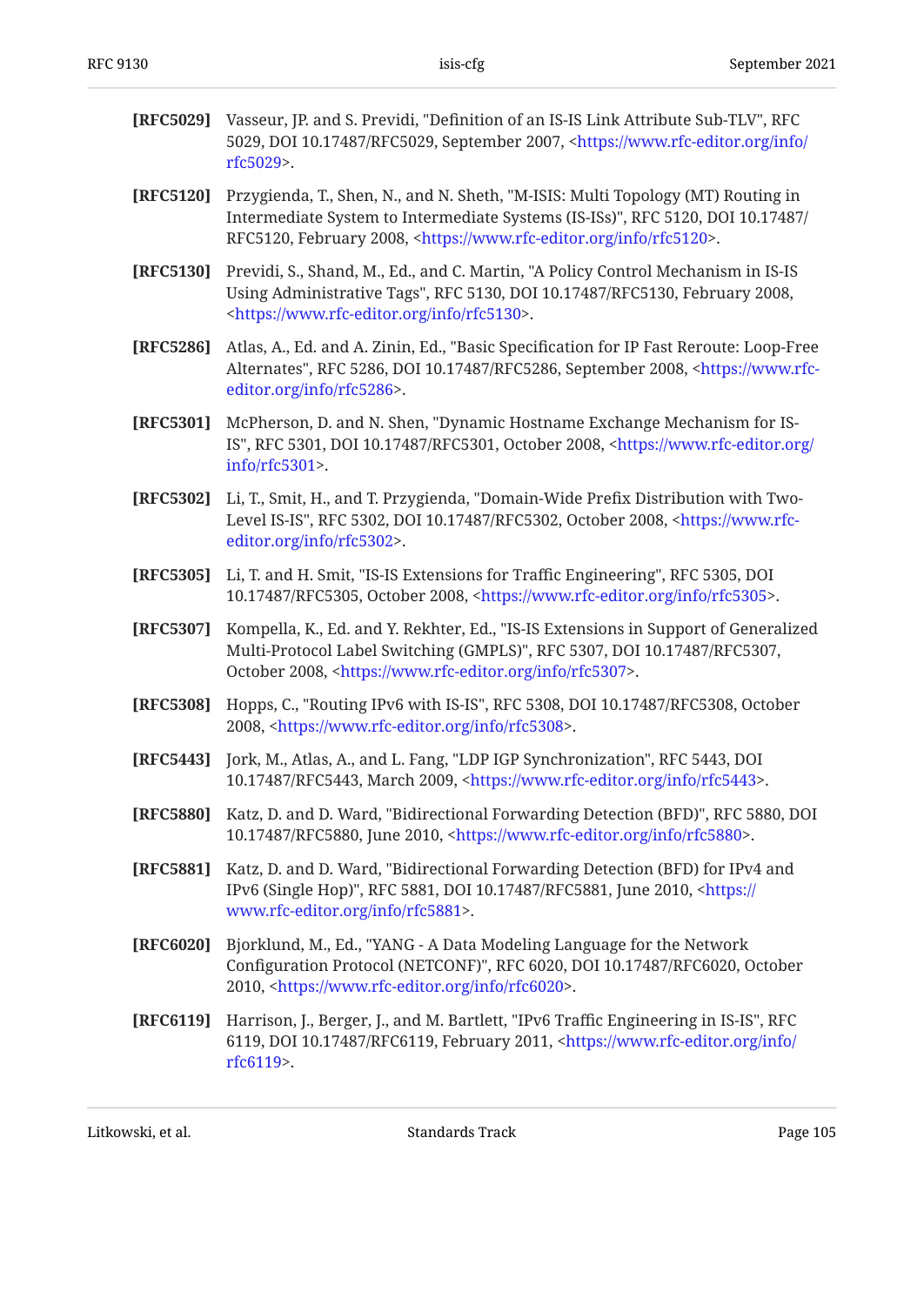<span id="page-105-2"></span><span id="page-105-0"></span>

| [RFC6232] | Wei, F., Qin, Y., Li, Z., Li, T., and J. Dong, "Purge Originator Identification TLV for<br>IS-IS", RFC 6232, DOI 10.17487/RFC6232, May 2011, <https: <br="" www.rfc-editor.org=""><math>info/rfc6232</math>.</https:>                                    |
|-----------|----------------------------------------------------------------------------------------------------------------------------------------------------------------------------------------------------------------------------------------------------------|
| [RFC6241] | Enns, R., Ed., Bjorklund, M., Ed., Schoenwaelder, J., Ed., and A. Bierman, Ed.,<br>"Network Configuration Protocol (NETCONF)", RFC 6241, DOI 10.17487/RFC6241,<br>June 2011, <https: info="" rfc6241="" www.rfc-editor.org="">.</https:>                 |
| [RFC6242] | Wasserman, M., "Using the NETCONF Protocol over Secure Shell (SSH)", RFC<br>6242, DOI 10.17487/RFC6242, June 2011, <https: <br="" info="" www.rfc-editor.org="">rfc6242&gt;.</https:>                                                                    |
| [RFC6991] | Schoenwaelder, J., Ed., "Common YANG Data Types", RFC 6991, DOI 10.17487/<br>RFC6991, July 2013, <https: info="" rfc6991="" www.rfc-editor.org="">.</https:>                                                                                             |
| [RFC7490] | Bryant, S., Filsfils, C., Previdi, S., Shand, M., and N. So, "Remote Loop-Free<br>Alternate (LFA) Fast Reroute (FRR)", RFC 7490, DOI 10.17487/RFC7490, April<br>2015, <https: info="" rfc7490="" www.rfc-editor.org="">.</https:>                        |
| [RFC7794] | Ginsberg, L., Ed., Decraene, B., Previdi, S., Xu, X., and U. Chunduri, "IS-IS Prefix<br>Attributes for Extended IPv4 and IPv6 Reachability", RFC 7794, DOI 10.17487/<br>RFC7794, March 2016, <https: info="" rfc7794="" www.rfc-editor.org="">.</https:> |
| [RFC7917] | Sarkar, P., Ed., Gredler, H., Hegde, S., Litkowski, S., and B. Decraene, "Advertising<br>Node Administrative Tags in IS-IS", RFC 7917, DOI 10.17487/RFC7917, July 2016,<br><https: info="" rfc7917="" www.rfc-editor.org="">.</https:>                   |
| [RFC7950] | Bjorklund, M., Ed., "The YANG 1.1 Data Modeling Language", RFC 7950, DOI<br>10.17487/RFC7950, August 2016, <https: info="" rfc7950="" www.rfc-editor.org="">.</https:>                                                                                   |
| [RFC7981] | Ginsberg, L., Previdi, S., and M. Chen, "IS-IS Extensions for Advertising Router<br>Information", RFC 7981, DOI 10.17487/RFC7981, October 2016, <https: www.rfc-<br="">editor.org/info/rfc7981&gt;.</https:>                                             |
| [RFC8040] | Bierman, A., Bjorklund, M., and K. Watsen, "RESTCONF Protocol", RFC 8040, DOI<br>10.17487/RFC8040, January 2017, <https: info="" rfc8040="" www.rfc-editor.org="">.</https:>                                                                             |
|           | [RFC8174] Leiba, B., "Ambiguity of Uppercase vs Lowercase in RFC 2119 Key Words", BCP<br>14, RFC 8174, DOI 10.17487/RFC8174, May 2017, <https: <br="" info="" www.rfc-editor.org="">rfc8174&gt;.</https:>                                                |
| [RFC8177] | Lindem, A., Ed., Qu, Y., Yeung, D., Chen, I., and J. Zhang, "YANG Data Model for<br>Key Chains", RFC 8177, DOI 10.17487/RFC8177, June 2017, <https: www.rfc-<br="">editor.org/info/rfc8177&gt;.</https:>                                                 |
| [RFC8294] | Liu, X., Qu, Y., Lindem, A., Hopps, C., and L. Berger, "Common YANG Data Types<br>for the Routing Area", RFC 8294, DOI 10.17487/RFC8294, December 2017, <https: <br="">www.rfc-editor.org/info/rfc8294&gt;.</https:>                                     |

<span id="page-105-3"></span><span id="page-105-1"></span>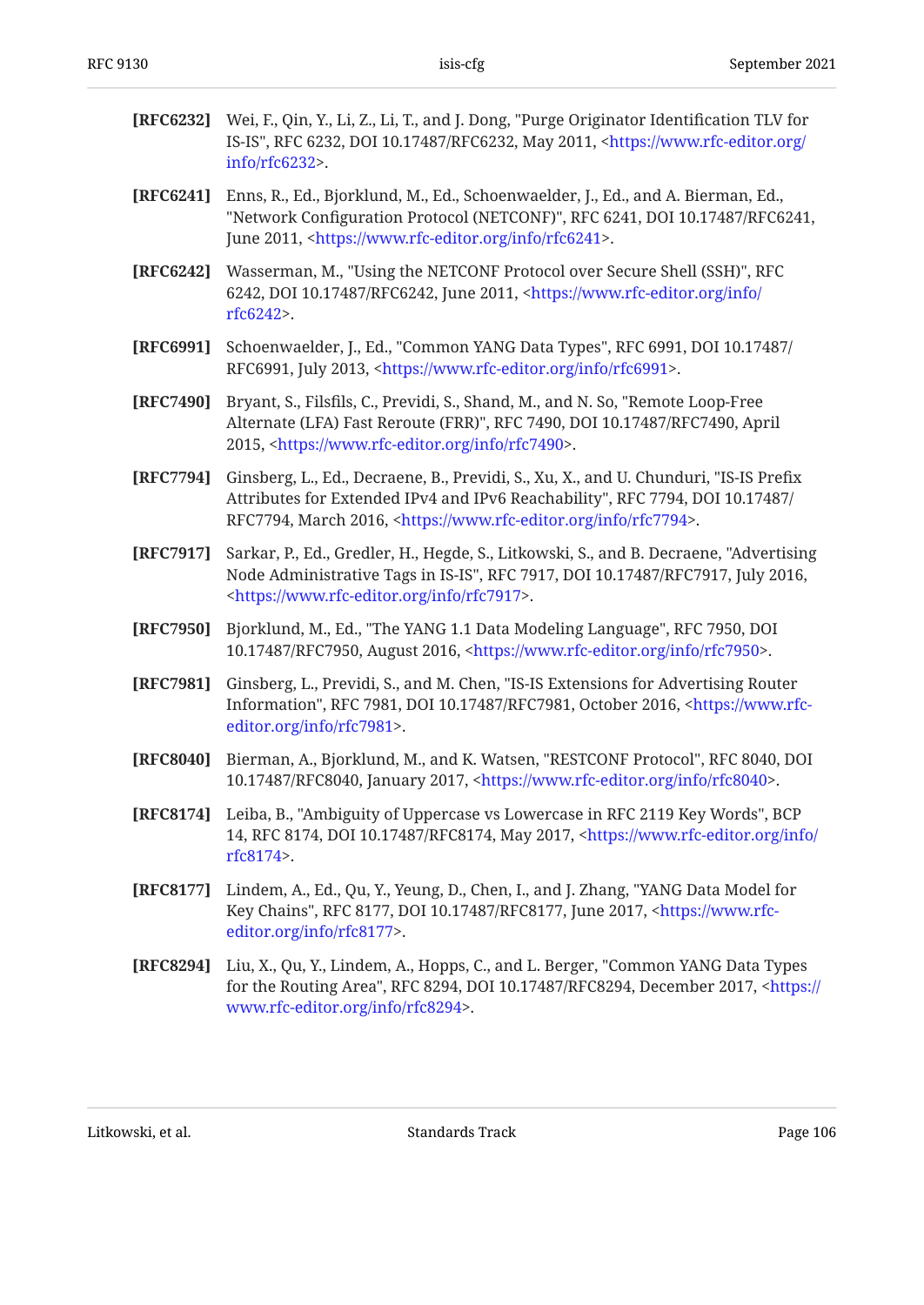<span id="page-106-1"></span>

| [RFC8341] Bierman, A. and M. Bjorklund, "Network Configuration Access Control Model",    |
|------------------------------------------------------------------------------------------|
| STD 91, RFC 8341, DOI 10.17487/RFC8341, March 2018, <https: th="" www.rfc-<=""></https:> |
| editor.org/info/rfc8341>.                                                                |

- **[RFC8342]** Bjorklund, M., Schoenwaelder, J., Shafer, P., Watsen, K., and R. Wilton, "Network Management Datastore Architecture (NMDA)", RFC 8342, DOI 10.17487/RFC8342, March 2018, <https://www.rfc-editor.org/info/rfc8342>.
- **[RFC8343]** Bjorklund, M., "A YANG Data Model for Interface Management", RFC 8343, DOI 10.17487/RFC8343, March 2018, <https://www.rfc-editor.org/info/rfc8343>.
- **[RFC8349]** Lhotka, L., Lindem, A., and Y. Qu, "A YANG Data Model for Routing Management (NMDA Version)", RFC 8349, DOI 10.17487/RFC8349, March 2018, <[https://](https://www.rfc-editor.org/info/rfc8349) . [www.rfc-editor.org/info/rfc8349>](https://www.rfc-editor.org/info/rfc8349)
- **[RFC8405]** Decraene, B., Litkowski, S., Gredler, H., Lindem, A., Francois, P., and C. Bowers, "Shortest Path First (SPF) Back-Off Delay Algorithm for Link-State IGPs", RFC 8405, DOI 10.17487/RFC8405, June 2018, [<https://www.rfc-editor.org/info/](https://www.rfc-editor.org/info/rfc8405) . [rfc8405>](https://www.rfc-editor.org/info/rfc8405)
- <span id="page-106-0"></span>**[RFC8446]** Rescorla, E., "The Transport Layer Security (TLS) Protocol Version 1.3", RFC 8446, DOI 10.17487/RFC8446, August 2018, <https://www.rfc-editor.org/info/rfc8446>.
- **[RFC8570]** Ginsberg, L., Ed., Previdi, S., Ed., Giacalone, S., Ward, D., Drake, J., and Q. Wu, "IS-IS Traffic Engineering (TE) Metric Extensions", RFC 8570, DOI 10.17487/RFC8570, March 2019, <https://www.rfc-editor.org/info/rfc8570>.
- **[RFC8706]** Ginsberg, L. and P. Wells, "Restart Signaling for IS-IS", RFC 8706, DOI 10.17487/ RFC8706, February 2020, <https://www.rfc-editor.org/info/rfc8706>.
- **[RFC9127]** Raham, R., Ed., Zheng, L., Ed., Jethanandani, M., Ed., Pallagatti, S., and G. Mirsky, "YANG Data Model for Bidirectional Forwarding Detection (BFD)", RFC 9127, DOI 10.17487/RFC9127, September 2021, <https://www.rfc-editor.org/info/rfc9127>.
- **[W3C.REC-xml-20081126]** Bray, T., Paoli, J., Sperberg-McQueen, M., Maler, E., and F. Yergeau, "Extensible Markup Language (XML) 1.0 (Fifth Edition)", World Wide Web Consortium Recommendation REC-xml-20081126, November 2008, [<https://](https://www.w3.org/TR/2008/REC-xml-20081126) . [www.w3.org/TR/2008/REC-xml-20081126](https://www.w3.org/TR/2008/REC-xml-20081126)>

### <span id="page-106-2"></span>**[9.2. Informative References](#page-106-2)**

- **[RFC7812]** Atlas, A., Bowers, C., and G. Enyedi, "An Architecture for IP/LDP Fast Reroute Using Maximally Redundant Trees (MRT-FRR)", RFC 7812, DOI 10.17487/ RFC7812, June 2016, <https://www.rfc-editor.org/info/rfc7812>.
- **[RFC8340]** Bjorklund, M. and L. Berger, Ed., "YANG Tree Diagrams", BCP 215, RFC 8340, DOI 10.17487/RFC8340, March 2018, <https://www.rfc-editor.org/info/rfc8340>.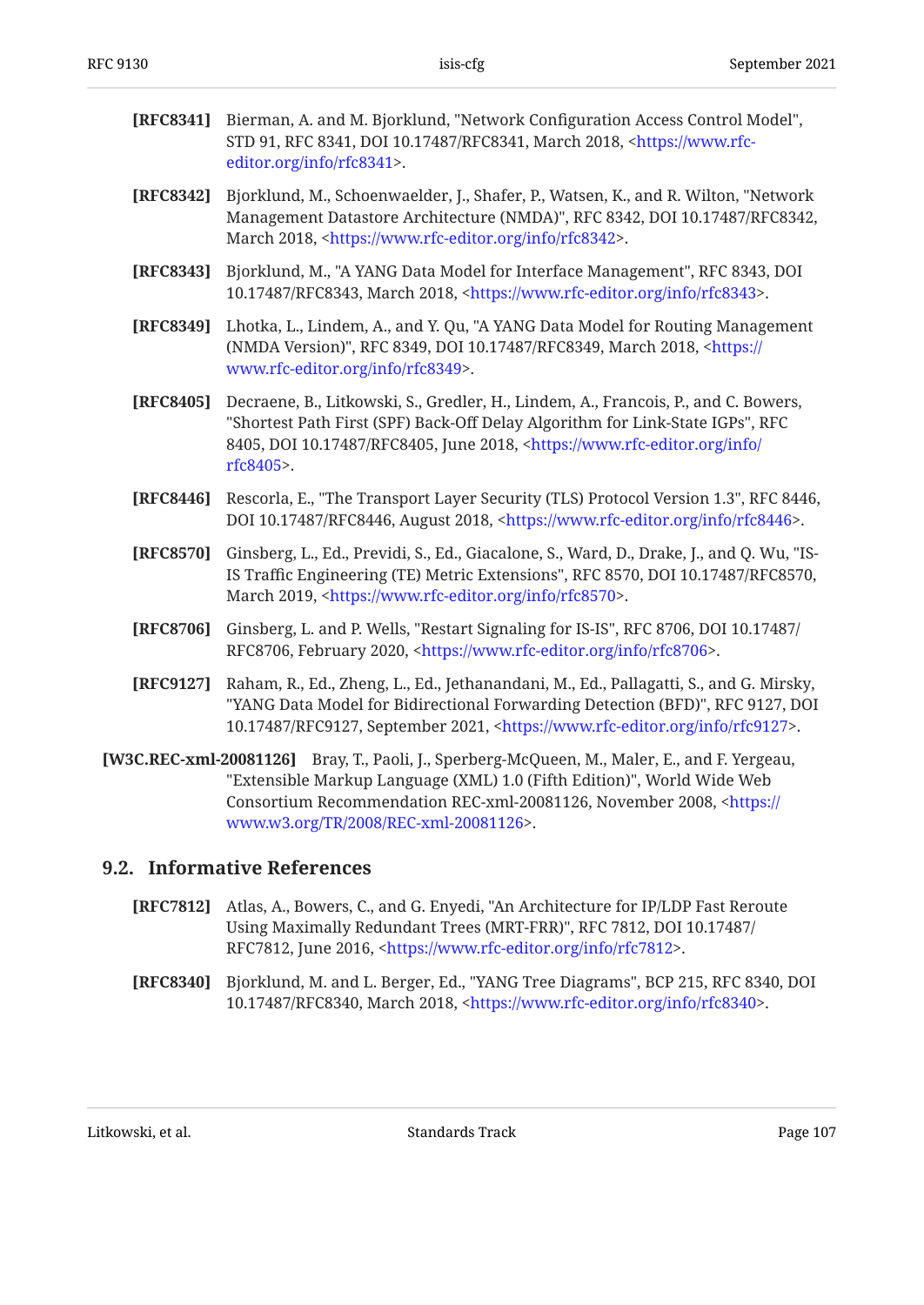[SR-TI-LFA] Litkowski, S., Bashandy, A., Filsfils, C., Francois, P., Decraene, B., and D. Voyer, "Topology Independent Fast Reroute using Segment Routing", Work in Progress, Internet-Draft, draft-ietf-rtgwg-segment-routing-ti-lfa-07, 29 June 2021, [<https://](https://datatracker.ietf.org/doc/html/draft-ietf-rtgwg-segment-routing-ti-lfa-07) . [datatracker.ietf.org/doc/html/draft-ietf-rtgwg-segment-routing-ti-lfa-07>](https://datatracker.ietf.org/doc/html/draft-ietf-rtgwg-segment-routing-ti-lfa-07)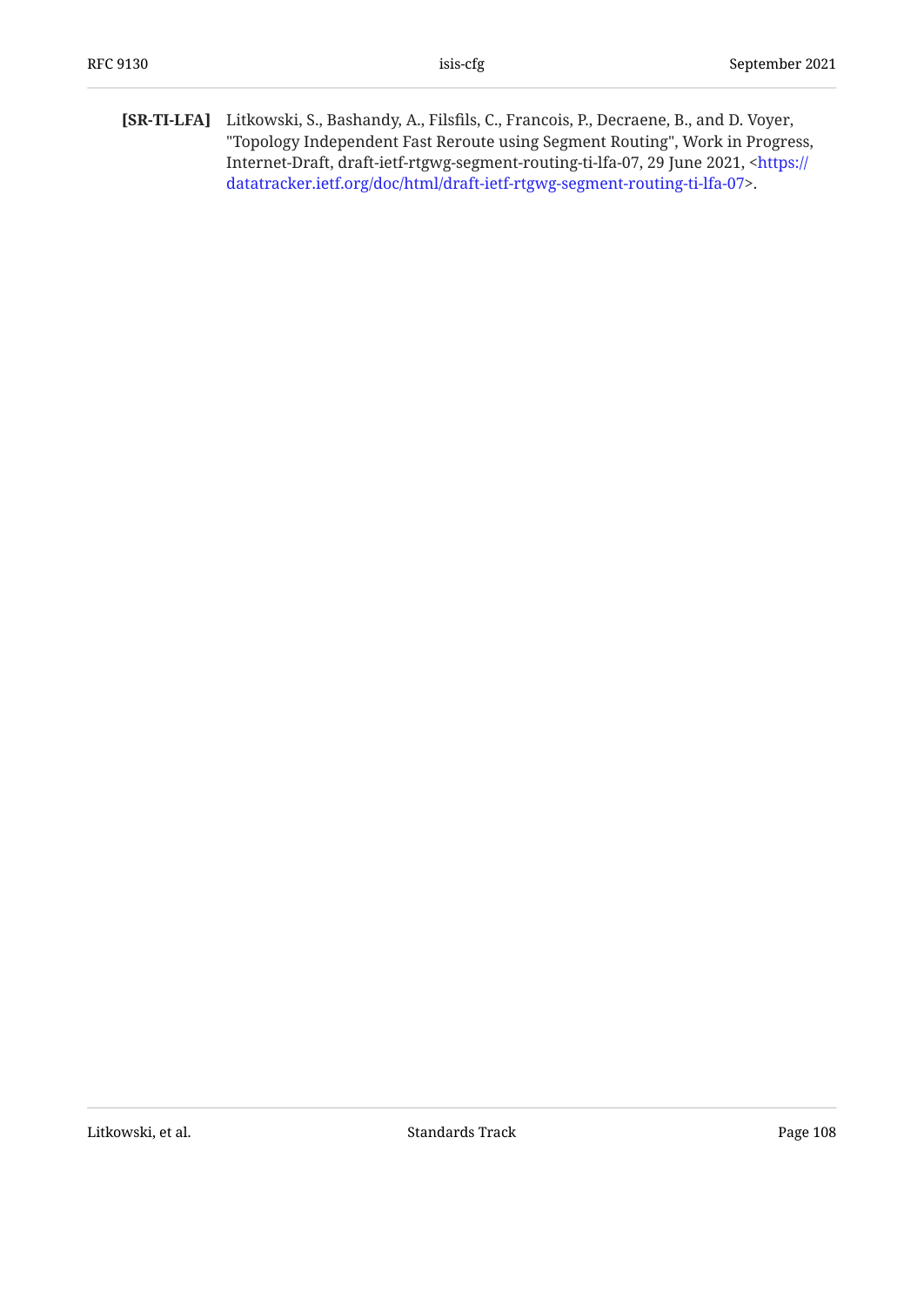## <span id="page-108-0"></span>[Appendix A. Example of IS-IS Con](#page-108-0)figuration in XML

This appendix gives an example of the configuration of an IS-IS instance on a device. The example is written in XML [\[W3C.REC-xml-20081126](#page-106-0)].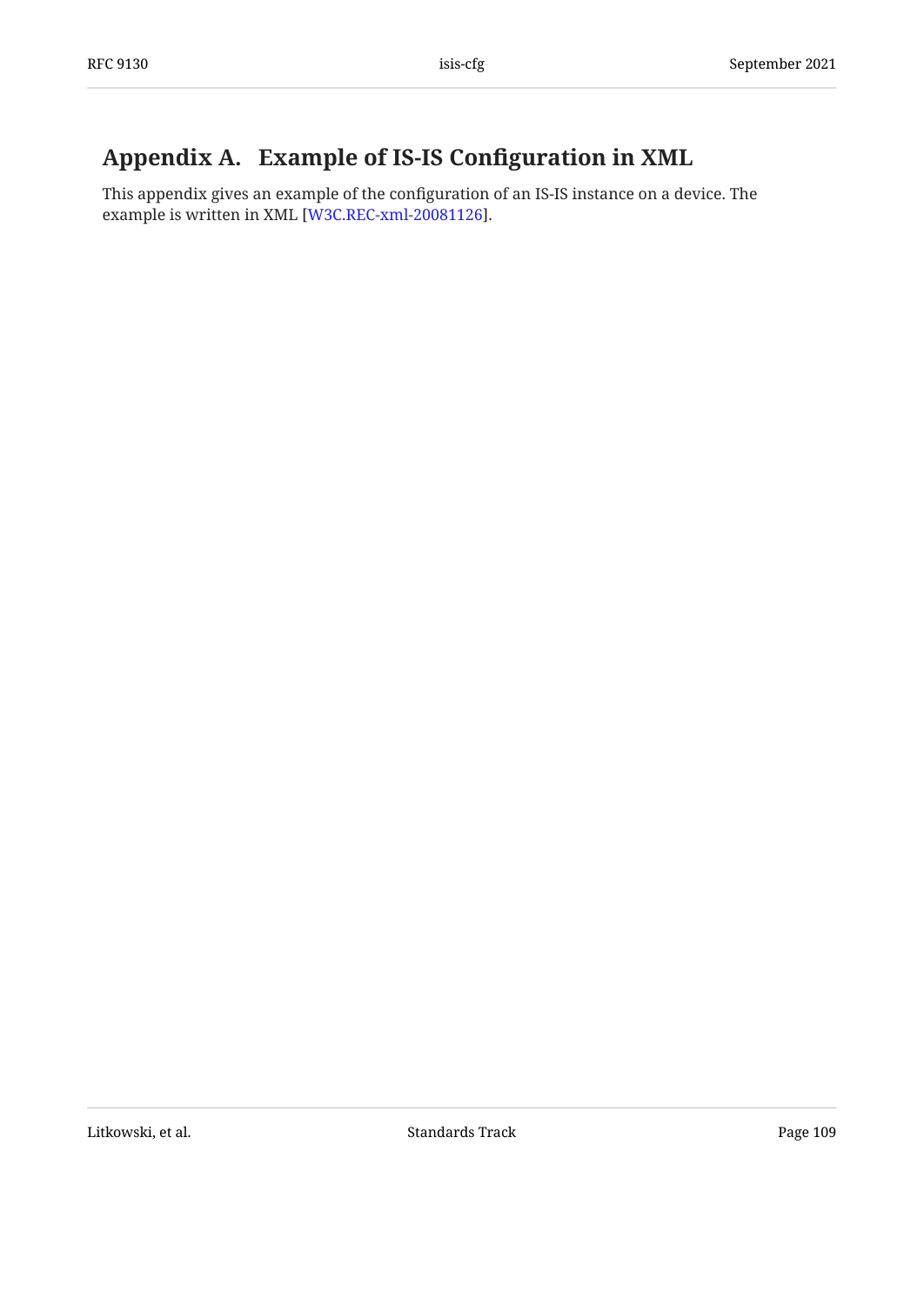```
<?xml version="1.0" encoding="utf-8"?>
<data xmlns="urn:ietf:params:xml:ns:netconf:base:1.0">
   <routing xmlns="urn:ietf:params:xml:ns:yang:ietf-routing">
       <name>SLI</name>
       <router-id>192.0.2.1</router-id>
       <control-plane-protocols>
         <control-plane-protocol>
           <name>IS-IS-example</name>
           <description/>
           <type>
              <type xmlns:isis="urn:ietf:params:xml:ns:yang:ietf-isis">
              isis:isis
              </type>
           </type>
            <isis xmlns="urn:ietf:params:xml:ns:yang:ietf-isis">
                <enable>true</enable>
                <level-type>level-2</level-type>
                <system-id>87FC.FCDF.4432</system-id>
                <area-address>49.0001</area-address>
                <mpls>
                  <te-rid>
                    <ipv4-router-id>192.0.2.1</ipv4-router-id>
                  </te-rid>
               </mpls>
                <lsp-lifetime>65535</lsp-lifetime>
                <lsp-refresh>65000</lsp-refresh>
                <metric-type>
                  <value>wide-only</value>
                </metric-type>
                <default-metric>
                  <value>111111</value>
                </default-metric>
                <address-families>
                  <address-family-list>
                    <address-family>ipv4</address-family>
                    <enable>true</enable>
                  </address-family-list>
                  <address-family-list>
                    <address-family>ipv6</address-family>
                    <enable>true</enable>
                  </address-family-list>
                </address-families>
                <interfaces>
                  <interface>
                    <name>Loopback0</name>
                    <tag>200</tag>
                    <metric>
                      <value>0</value>
                    </metric>
                    <passive>true</passive>
                  </interface>
                  <interface>
                    <name>Eth1</name>
                    <level-type>level-2</level-type>
                    <interface-type>point-to-point</interface-type>
                    <metric>
                      <value>167890</value>
```
Litkowski, et al. Standards Track Page 110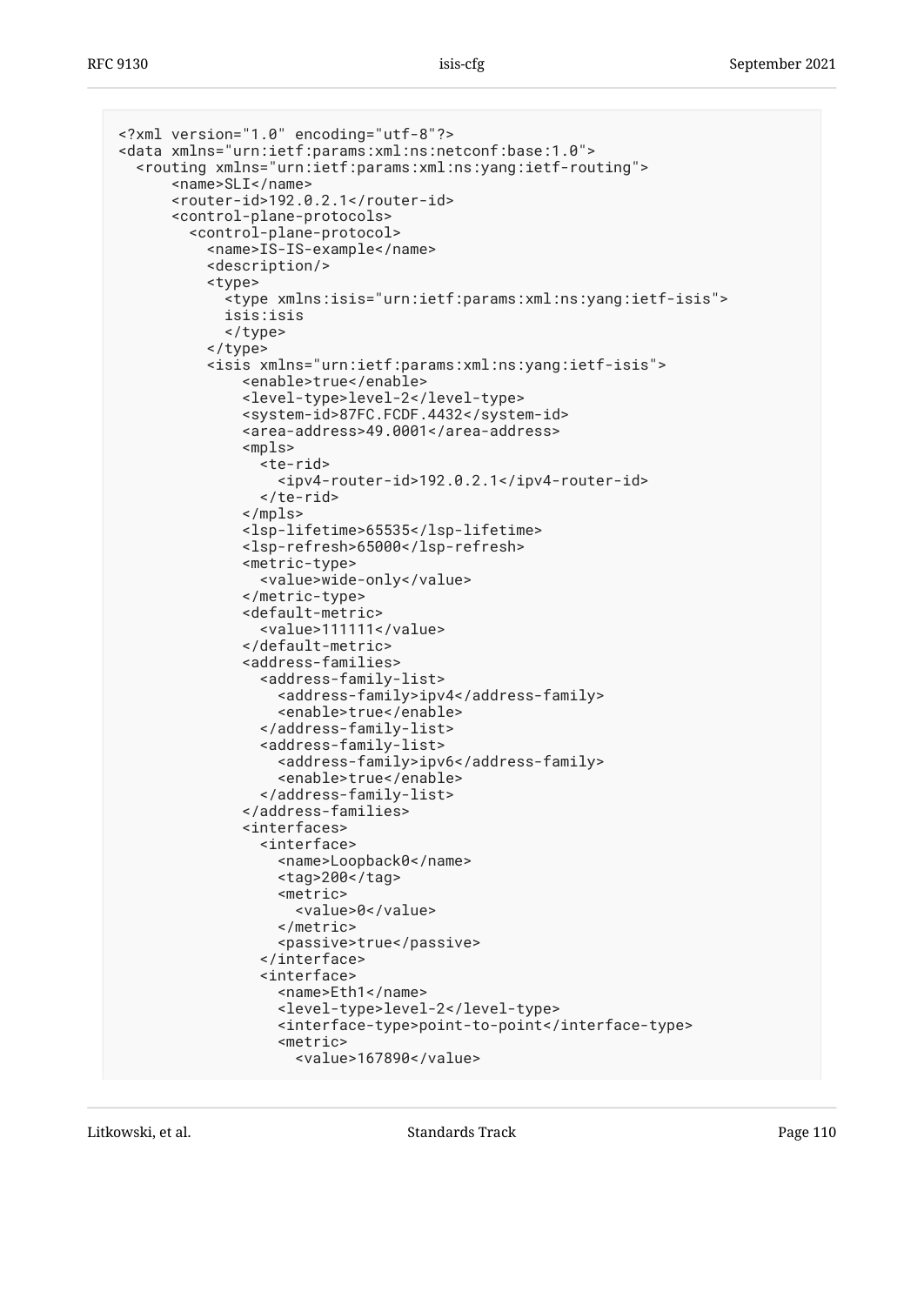```
 </metric>
                  </interface>
                </interfaces>
           </isis>
         </control-plane-protocol>
       </control-plane-protocols>
   </routing>
   <interfaces xmlns="urn:ietf:params:xml:ns:yang:ietf-interfaces">
     <interface>
       <name>Loopback0</name>
       <description/>
       <type xmlns:ianaift="urn:ietf:params:xml:ns:yang:iana-if-type">
       ianaift:softwareLoopback
       </type>
       <link-up-down-trap-enable>enabled</link-up-down-trap-enable>
       <ipv4 xmlns="urn:ietf:params:xml:ns:yang:ietf-ip">
         <address>
           <ip>192.0.2.1</ip>
            <prefix-length>32</prefix-length>
         </address>
      \langleipv4>
       <ipv6 xmlns="urn:ietf:params:xml:ns:yang:ietf-ip">
         <address>
           <ip>2001:db8::1</ip>
           <prefix-length>128</prefix-length>
         </address>
      \langleipv6>
     </interface>
     <interface>
       <name>Eth1</name>
       <description/>
       <type xmlns:ianaift="urn:ietf:params:xml:ns:yang:iana-if-type">
       ianaift:ethernetCsmacd
       </type>
       <link-up-down-trap-enable>enabled</link-up-down-trap-enable>
       <ipv4 xmlns="urn:ietf:params:xml:ns:yang:ietf-ip">
         <address>
           <ip>198.51.100.1</ip>
           <prefix-length>30</prefix-length>
         </address>
      \langleipv4>
       <ipv6 xmlns="urn:ietf:params:xml:ns:yang:ietf-ip">
         <address>
           <ip>2001:db8:0:0:ff::1</ip>
           <prefix-length>64</prefix-length>
         </address>
      \langleipv6>
     </interface>
   </interfaces>
</data>
```
## <span id="page-110-0"></span>**[Acknowledgments](#page-110-0)**

The authors would like to thank Tom Petch, Alvaro Retana, Stewart Bryant, Barry Leiba, Benjamin Kaduk, Adam Roach, and Roman Danyliw for their review and comments.

Litkowski, et al. Standards Track Page 111